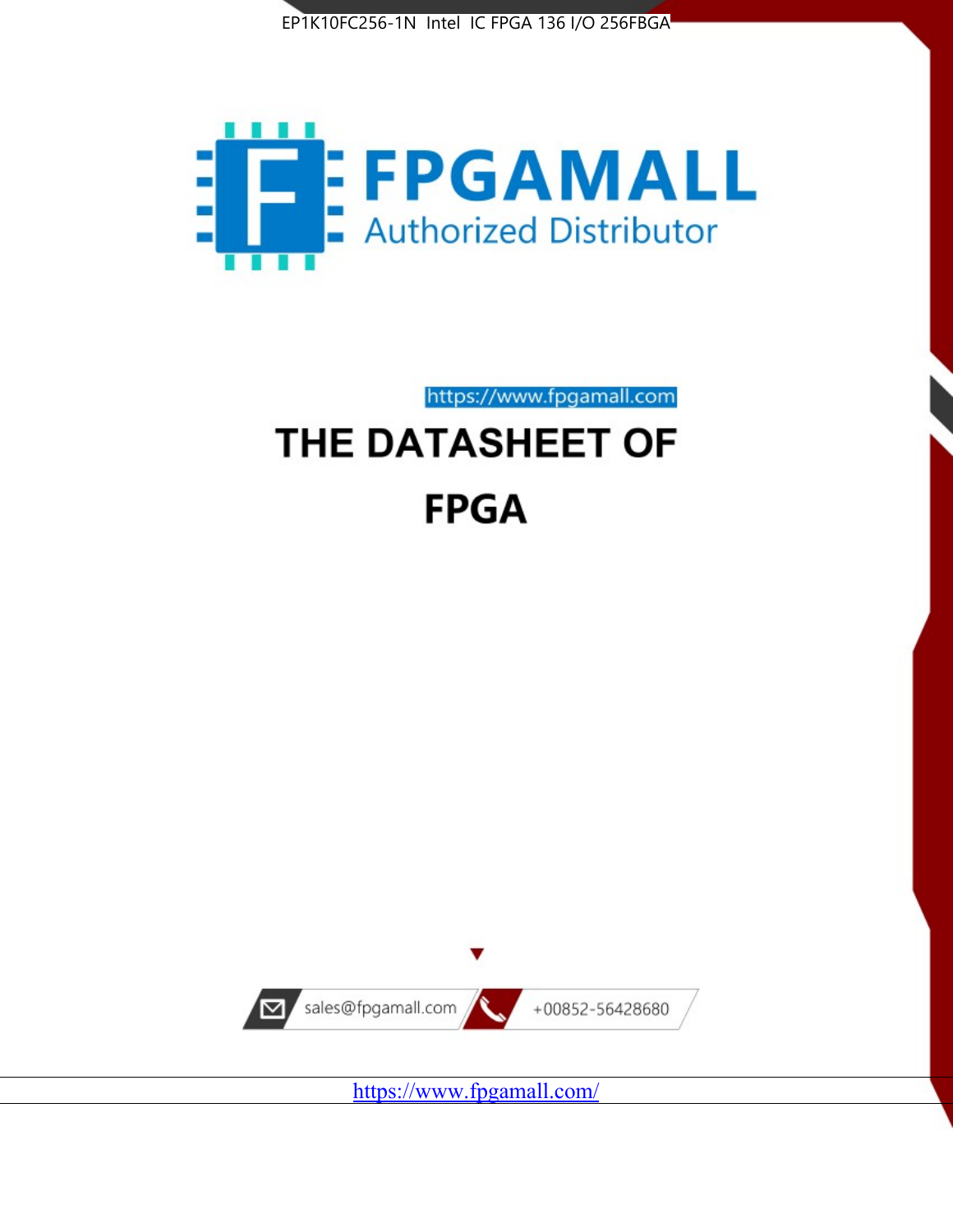

# **ACEX 1K**

**Programmable Logic Device Family**

### **May 2003, ver. 3.4 Data Sheet**

**Features...** ■ Programmable logic devices (PLDs), providing low cost system-on-a-programmable-chip (SOPC) integration in a single device

- Enhanced embedded array for implementing megafunctions such as efficient memory and specialized logic functions
- Dual-port capability with up to 16-bit width per embedded array block (EAB)
- Logic array for general logic functions
- High density
	- 10,000 to 100,000 typical gates (see Table 1)
	- Up to 49,152 RAM bits (4,096 bits per EAB, all of which can be used without reducing logic capacity)
- Cost-efficient programmable architecture for high-volume applications
	- Cost-optimized process
	- Low cost solution for high-performance communications applications
- System-level features
	- MultiVolt<sup>™</sup> I/O pins can drive or be driven by 2.5-V, 3.3-V, or 5.0-V devices
	- Low power consumption
	- Bidirectional I/O performance (setup time [ $t_{SU}$ ] and clock-tooutput delay  $[t_{CO}]$ ) up to 250 MHz
	- Fully compliant with the peripheral component interconnect Special Interest Group (PCI SIG) *PCI Local Bus Specification, Revision 2.2* for 3.3-V operation at 33 MHz or 66 MHz
	- Extended temperature range

| Table 1. ACEX™ 1K Device Features |               |               |               |                |  |  |  |
|-----------------------------------|---------------|---------------|---------------|----------------|--|--|--|
| Feature                           | <b>EP1K10</b> | <b>EP1K30</b> | <b>EP1K50</b> | <b>EP1K100</b> |  |  |  |
| <b>Typical gates</b>              | 10,000        | 30,000        | 50,000        | 100,000        |  |  |  |
| Maximum system gates              | 56,000        | 119,000       | 199,000       | 257,000        |  |  |  |
| Logic elements (LEs)              | 576           | 1.728         | 2,880         | 4,992          |  |  |  |
| <b>EABs</b>                       | 3             | 6             | 10            | 12             |  |  |  |
| <b>Total RAM bits</b>             | 12,288        | 24,576        | 40,960        | 49,152         |  |  |  |
| Maximum user I/O pins             | 136           | 171           | 249           | 333            |  |  |  |

### **Altera Corporation 1**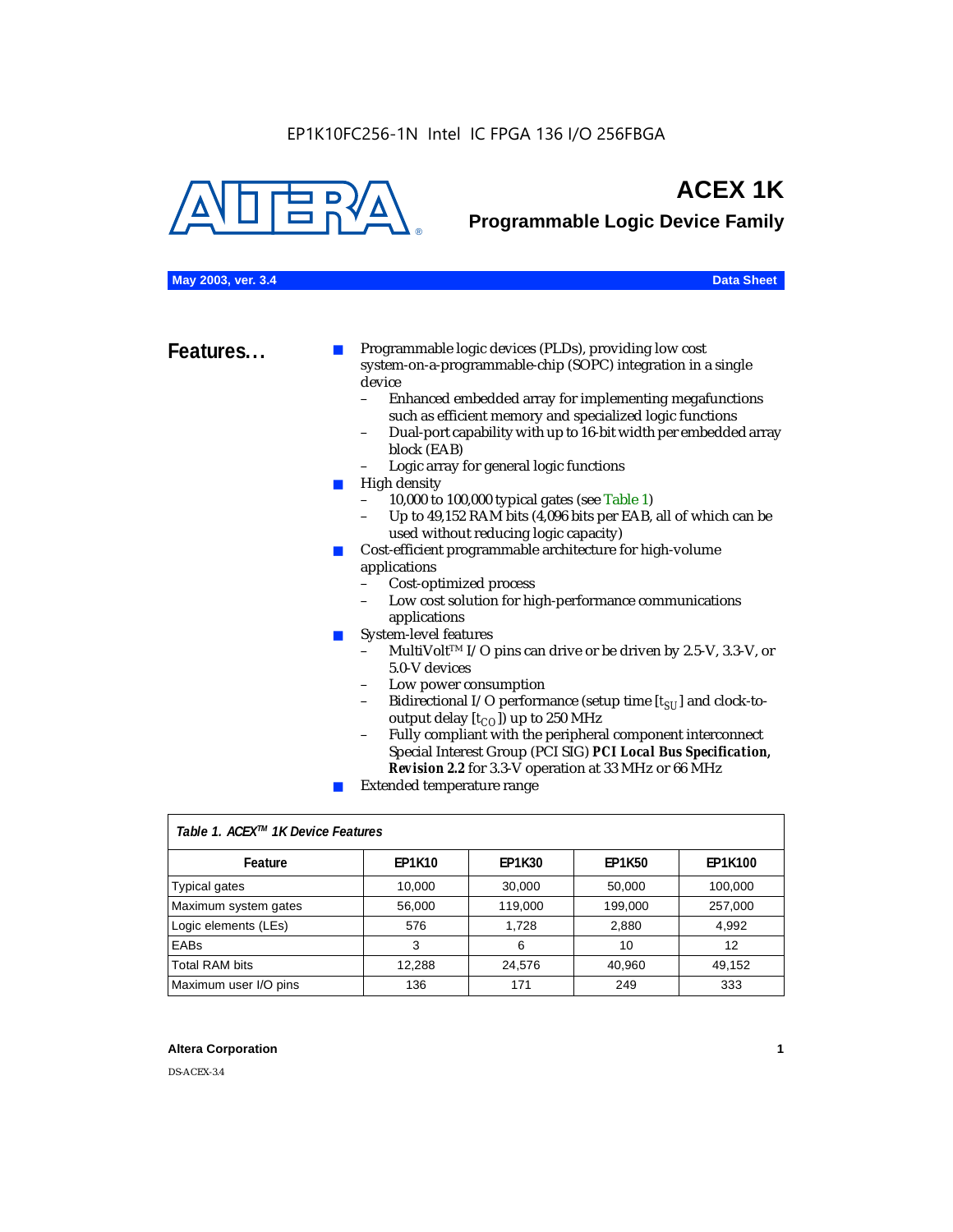| and More<br><b>Features</b> | ×<br><b>COL</b> | -1 speed grade devices are compliant with PCI Local Bus<br>Specification, Revision 2.2 for 5.0-V operation<br>Built-in Joint Test Action Group (JTAG) boundary-scan test<br>$\qquad \qquad -$<br>(BST) circuitry compliant with IEEE Std. 1149.1-1990, available<br>without consuming additional device logic.<br>Operate with a 2.5-V internal supply voltage<br>$\qquad \qquad -$<br>In-circuit reconfigurability (ICR) via external configuration<br>$\qquad \qquad -$<br>devices, intelligent controller, or JTAG port<br>ClockLock™ and ClockBoost™ options for reduced clock delay,<br>clock skew, and clock multiplication<br>Built-in, low-skew clock distribution trees<br>-<br>100% functional testing of all devices; test vectors or scan chains<br>$\qquad \qquad -$<br>are not required<br>Pull-up on I/O pins before and during configuration<br><b>Flexible interconnect</b><br>FastTrack® Interconnect continuous routing structure for fast,<br>$\overline{\phantom{0}}$<br>predictable interconnect delays<br>Dedicated carry chain that implements arithmetic functions such<br>$\qquad \qquad -$<br>as fast adders, counters, and comparators (automatically used by<br>software tools and megafunctions)<br>Dedicated cascade chain that implements high-speed,<br>$\qquad \qquad -$<br>high-fan-in logic functions (automatically used by software tools<br>and megafunctions)<br>Tri-state emulation that implements internal tri-state buses<br>$\qquad \qquad -$<br>Up to six global clock signals and four global clear signals<br>Powerful I/O pins<br>Individual tri-state output enable control for each pin<br>$\qquad \qquad -$<br>Open-drain option on each I/O pin<br>Programmable output slew-rate control to reduce switching<br>$\qquad \qquad -$<br>noise<br>Clamp to $V_{\text{CCIO}}$ user-selectable on a pin-by-pin basis<br>Supports hot-socketing |
|-----------------------------|-----------------|-----------------------------------------------------------------------------------------------------------------------------------------------------------------------------------------------------------------------------------------------------------------------------------------------------------------------------------------------------------------------------------------------------------------------------------------------------------------------------------------------------------------------------------------------------------------------------------------------------------------------------------------------------------------------------------------------------------------------------------------------------------------------------------------------------------------------------------------------------------------------------------------------------------------------------------------------------------------------------------------------------------------------------------------------------------------------------------------------------------------------------------------------------------------------------------------------------------------------------------------------------------------------------------------------------------------------------------------------------------------------------------------------------------------------------------------------------------------------------------------------------------------------------------------------------------------------------------------------------------------------------------------------------------------------------------------------------------------------------------------------------------------------------------------------------------------------------------------------------------------------------------------------|
|                             |                 |                                                                                                                                                                                                                                                                                                                                                                                                                                                                                                                                                                                                                                                                                                                                                                                                                                                                                                                                                                                                                                                                                                                                                                                                                                                                                                                                                                                                                                                                                                                                                                                                                                                                                                                                                                                                                                                                                               |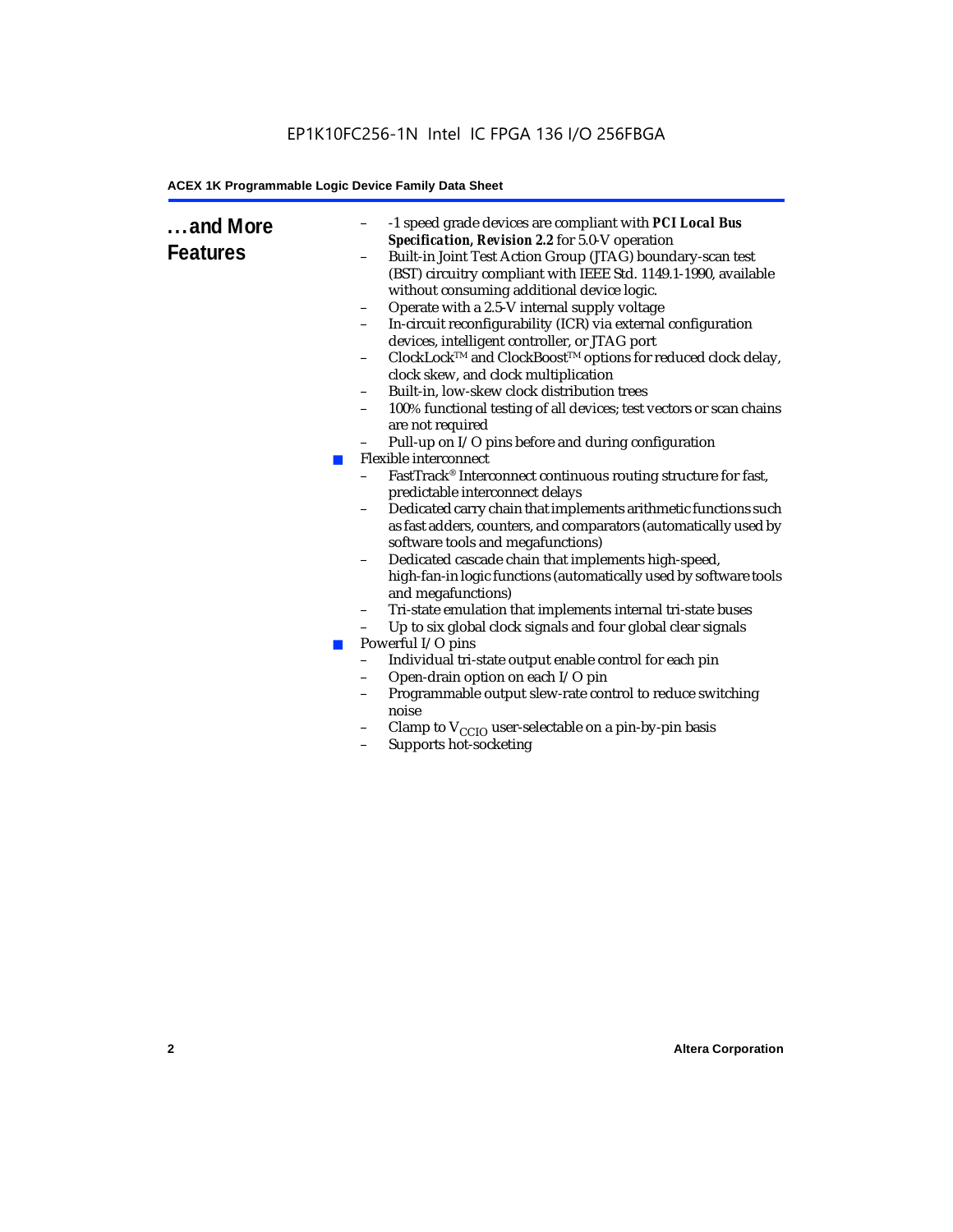- Software design support and automatic place-and-route provided by Altera development systems for Windows-based PCs and Sun SPARCstation, and HP 9000 Series 700/800 workstations
- Flexible package options are available in 100 to 484 pins, including the innovative FineLine BGATM packages (see Tables 2 and 3)
- Additional design entry and simulation support provided by EDIF 2 0 0 and 3 0 0 netlist files, library of parameterized modules (LPM), DesignWare components, Verilog HDL, VHDL, and other interfaces to popular EDA tools from manufacturers such as Cadence, Exemplar Logic, Mentor Graphics, OrCAD, Synopsys, Synplicity, VeriBest, and Viewlogic

| <i>Notes <math>(1)</math>, <math>(2)</math></i><br>Table 2. ACEX 1K Package Options & I/O Pin Count |              |              |              |                                |                                |  |  |
|-----------------------------------------------------------------------------------------------------|--------------|--------------|--------------|--------------------------------|--------------------------------|--|--|
| <b>Device</b>                                                                                       | 100-Pin TOFP | 144-Pin TOFP | 208-Pin POFP | 256-Pin<br><b>FineLine BGA</b> | 484-Pin<br><b>FineLine BGA</b> |  |  |
| EP1K10                                                                                              | 66           | 92           | 120          | 136                            | 136(3)                         |  |  |
| <b>EP1K30</b>                                                                                       |              | 102          | 147          | 171                            | 171(3)                         |  |  |
| <b>EP1K50</b>                                                                                       |              | 102          | 147          | 186                            | 249                            |  |  |
| EP1K100                                                                                             |              |              | 147          | 186                            | 333                            |  |  |

### *Notes:*

(1) ACEX 1K device package types include thin quad flat pack (TQFP), plastic quad flat pack (PQFP), and FineLine BGA packages.

(2) Devices in the same package are pin-compatible, although some devices have more I/O pins than others. When planning device migration, use the I/O pins that are common to all devices.

(3) This option is supported with a 256-pin FineLine BGA package. By using SameFrameTM pin migration, all FineLine BGA packages are pin-compatible. For example, a board can be designed to support 256-pin and 484-pin FineLine BGA packages.

| Table 3. ACEX 1K Package Sizes                           |                |                |                    |                                |                                |  |
|----------------------------------------------------------|----------------|----------------|--------------------|--------------------------------|--------------------------------|--|
| <b>Device</b>                                            | 100-Pin TOFP   | 144-Pin TOFP   | 208-Pin POFP       | 256-Pin<br><b>FineLine BGA</b> | 484-Pin<br><b>FineLine BGA</b> |  |
| Pitch (mm)                                               | 0.50           | 0.50           | 0.50               | 1.0                            | 1.0                            |  |
| Area ( $mm2$ )                                           | 256            | 484            | 936                | 289                            | 529                            |  |
| Length $\times$ width<br>$\mathsf{mmm}\times\mathsf{mm}$ | $16 \times 16$ | $22 \times 22$ | $30.6 \times 30.6$ | $17 \times 17$                 | $23 \times 23$                 |  |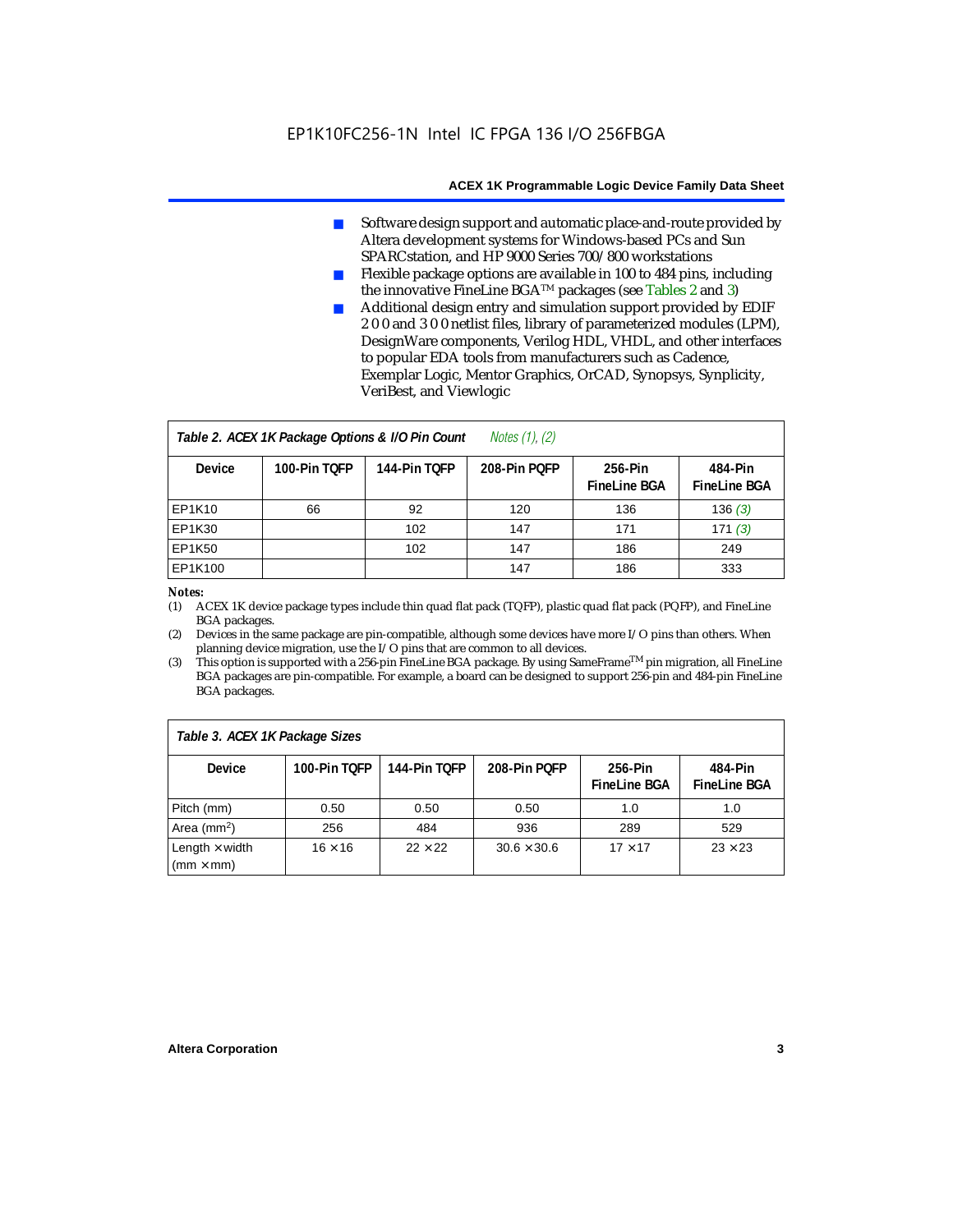### **General Description**

Altera® ACEX 1K devices provide a die-efficient, low-cost architecture by combining look-up table (LUT) architecture with EABs. LUT-based logic provides optimized performance and efficiency for data-path, register intensive, mathematical, or digital signal processing (DSP) designs, while EABs implement RAM, ROM, dual-port RAM, or first-in first-out (FIFO) functions. These elements make ACEX 1K suitable for complex logic functions and memory functions such as digital signal processing, wide data-path manipulation, data transformation and microcontrollers, as required in high-performance communications applications. Based on reconfigurable CMOS SRAM elements, the ACEX 1K architecture incorporates all features necessary to implement common gate array megafunctions, along with a high pin count to enable an effective interface with system components. The advanced process and the low voltage requirement of the 2.5-V core allow ACEX 1K devices to meet the requirements of low-cost, high-volume applications ranging from DSL modems to low-cost switches.

The ability to reconfigure ACEX 1K devices enables complete testing prior to shipment and allows the designer to focus on simulation and design verification. ACEX 1K device reconfigurability eliminates inventory management for gate array designs and test vector generation for fault coverage.

Table 4 shows ACEX 1K device performance for some common designs. All performance results were obtained with Synopsys DesignWare or LPM functions. Special design techniques are not required to implement the applications; the designer simply infers or instantiates a function in a Verilog HDL, VHDL, Altera Hardware Description Language (AHDL), or schematic design file.

| Table 4. ACEX 1K Device Performance         |                                                 |          |             |              |     |            |  |
|---------------------------------------------|-------------------------------------------------|----------|-------------|--------------|-----|------------|--|
| Application                                 | <b>Resources</b><br><b>Used</b>                 |          | Performance |              |     |            |  |
|                                             | <b>LEs</b><br><b>EABs</b><br><b>Speed Grade</b> |          |             | <b>Units</b> |     |            |  |
|                                             |                                                 |          | -1          | -2           | -3  |            |  |
| 16-bit loadable counter                     | 16                                              | $\Omega$ | 285         | 232          | 185 | <b>MHz</b> |  |
| 16-bit accumulator                          | 16                                              | $\Omega$ | 285         | 232          | 185 | <b>MHz</b> |  |
| 16-to-1 multiplexer (1)                     | 10                                              | $\Omega$ | 3.5         | 4.5          | 6.6 | ns         |  |
| 16-bit multiplier with 3-stage pipeline (2) | 592                                             | $\Omega$ | 156         | 131          | 93  | <b>MHz</b> |  |
| $256 \times 16$ RAM read cycle speed (2)    | $\Omega$                                        | 1        | 278         | 196          | 143 | <b>MHz</b> |  |
| $256 \times 16$ RAM write cycle speed (2)   | 0                                               |          | 185         | 143          | 111 | <b>MHz</b> |  |

### *Table 4. ACEX 1K Device Performance*

#### *Notes:*

(1) This application uses combinatorial inputs and outputs.

(2) This application uses registered inputs and outputs.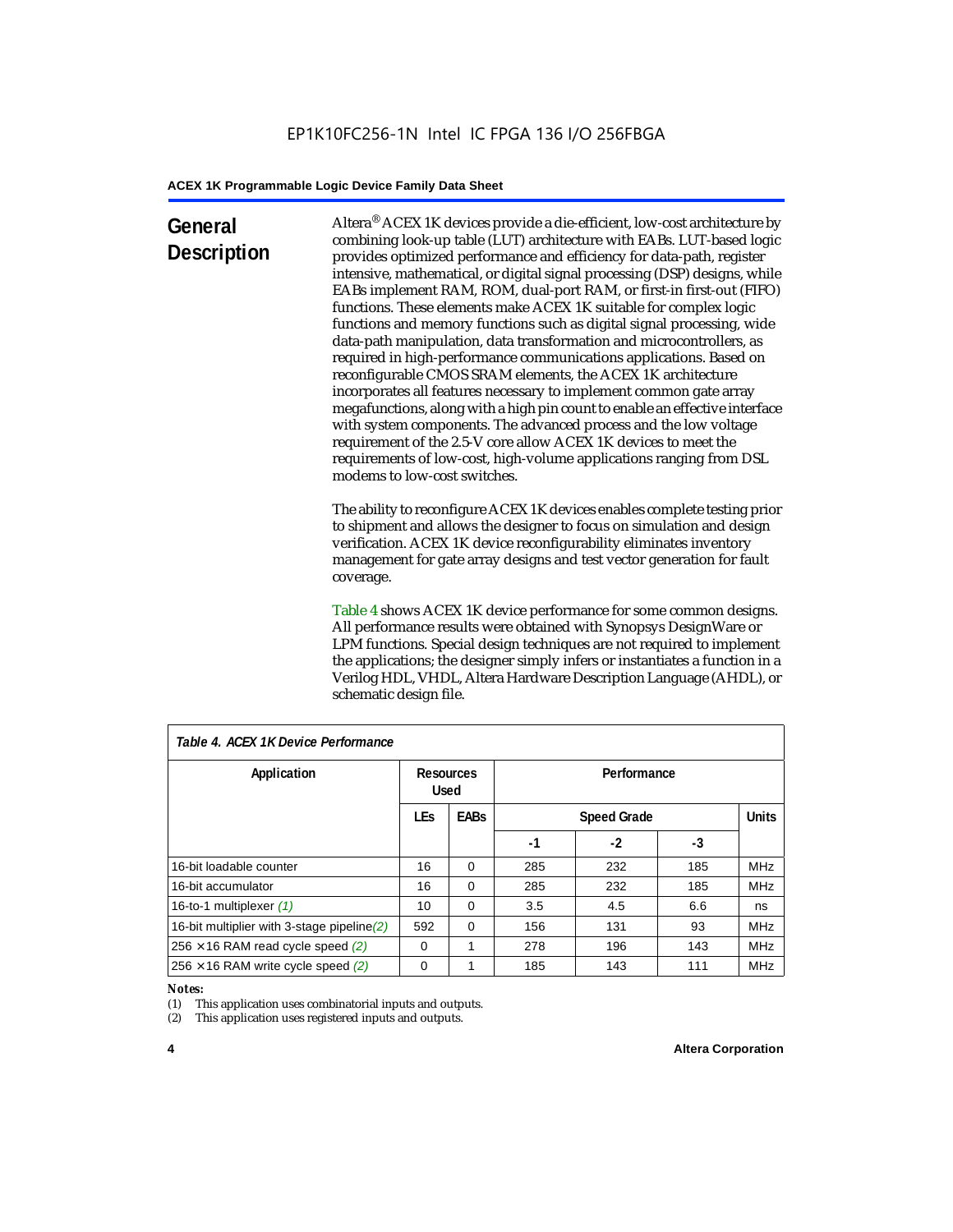Table 5 shows ACEX 1K device performance for more complex designs. These designs are available as Altera MegaCore<sup>TM</sup> functions.

| Table 5. ACEX 1K Device Performance for Complex Designs        |            |             |                    |      |              |  |
|----------------------------------------------------------------|------------|-------------|--------------------|------|--------------|--|
| Application                                                    | <b>LEs</b> | Performance |                    |      |              |  |
|                                                                | Used       |             | <b>Speed Grade</b> |      | <b>Units</b> |  |
|                                                                |            | -1          | $-2$               | -3   |              |  |
| 16-bit, 8-tap parallel finite impulse response (FIR)<br>filter | 597        | 192         | 156                | 116  | <b>MSPS</b>  |  |
| 8-bit, 512-point Fast Fourier transform (FFT)                  | 1.854      | 23.4        | 28.7               | 38.9 | μs           |  |
| function                                                       |            | 113         | 92                 | 68   | <b>MHz</b>   |  |
| a16450 universal asynchronous<br>receiver/transmitter (UART)   | 342        | 36          | 28                 | 20.5 | <b>MHz</b>   |  |

Each ACEX 1K device contains an embedded array and a logic array. The embedded array is used to implement a variety of memory functions or complex logic functions, such as digital signal processing (DSP), wide data-path manipulation, microcontroller applications, and datatransformation functions. The logic array performs the same function as the sea-of-gates in the gate array and is used to implement general logic such as counters, adders, state machines, and multiplexers. The combination of embedded and logic arrays provides the high performance and high density of embedded gate arrays, enabling designers to implement an entire system on a single device.

ACEX 1K devices are configured at system power-up with data stored in an Altera serial configuration device or provided by a system controller. Altera offers EPC16, EPC2, EPC1, and EPC1441 configuration devices, which configure ACEX 1K devices via a serial data stream. Configuration data can also be downloaded from system RAM or via the Altera MasterBlaster™, ByteBlasterMV™, or BitBlaster™ download cables. After an ACEX 1K device has been configured, it can be reconfigured in-circuit by resetting the device and loading new data. Because reconfiguration requires less than 40 ms, real-time changes can be made during system operation.

ACEX 1K devices contain an interface that permits microprocessors to configure ACEX 1K devices serially or in parallel, and synchronously or asynchronously. The interface also enables microprocessors to treat an ACEX 1K device as memory and configure it by writing to a virtual memory location, simplifying device reconfiguration.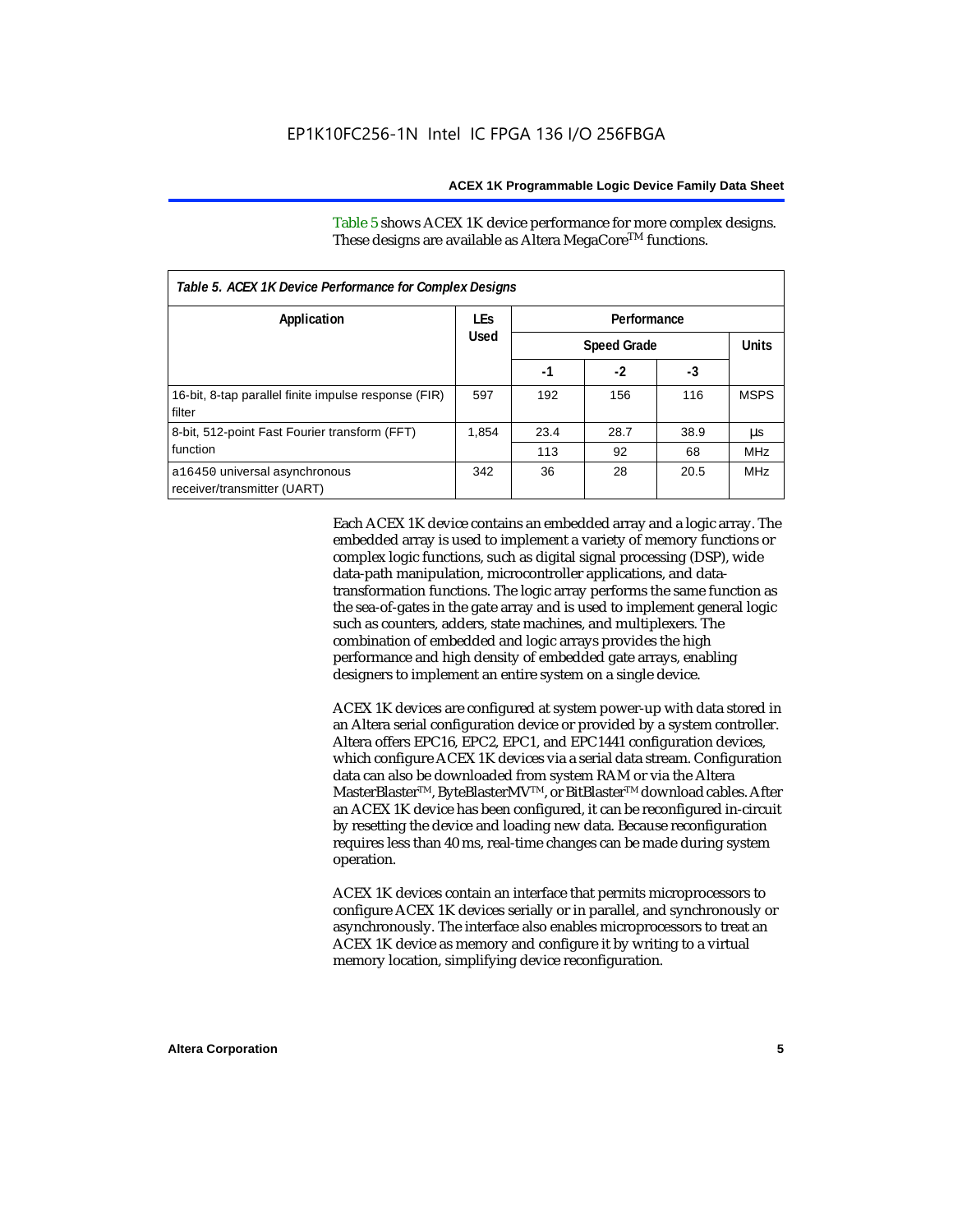For more information on the configuration of ACEX 1K devices, see the following documents:

- *Configuration Devices for ACEX, APEX, FLEX, & Mercury Devices Data Sheet*
- *MasterBlaster Serial/USB Communications Cable Data Sheet*
- *ByteBlasterMV Parallel Port Download Cable Data Sheet*
- *BitBlaster Serial Download Cable Data Sheet*

ACEX 1K devices are supported by Altera development systems, which are integrated packages that offer schematic, text (including AHDL), and waveform design entry, compilation and logic synthesis, full simulation and worst-case timing analysis, and device configuration. The software provides EDIF 2 0 0 and 3 0 0, LPM, VHDL, Verilog HDL, and other interfaces for additional design entry and simulation support from other industry-standard PC- and UNIX workstation-based EDA tools.

The Altera software works easily with common gate array EDA tools for synthesis and simulation. For example, the Altera software can generate Verilog HDL files for simulation with tools such as Cadence Verilog-XL. Additionally, the Altera software contains EDA libraries that use devicespecific features such as carry chains, which are used for fast counter and arithmetic functions. For instance, the Synopsys Design Compiler library supplied with the Altera development system includes DesignWare functions that are optimized for the ACEX 1K device architecture.

The Altera development systems run on Windows-based PCs and Sun SPARCstation, and HP 9000 Series 700/800 workstations.



For more information, see the *MAX+PLUS II Programmable Logic Development System & Software Data Sheet* and the *Quartus Programmable Logic Development System & Software Data Sheet*.

### **Functional Description**

Each ACEX 1K device contains an enhanced embedded array that implements memory and specialized logic functions, and a logic array that implements general logic.

The embedded array consists of a series of EABs. When implementing memory functions, each EAB provides 4,096 bits, which can be used to create RAM, ROM, dual-port RAM, or first-in first-out (FIFO) functions. When implementing logic, each EAB can contribute 100 to 600 gates towards complex logic functions such as multipliers, microcontrollers, state machines, and DSP functions. EABs can be used independently, or multiple EABs can be combined to implement larger functions.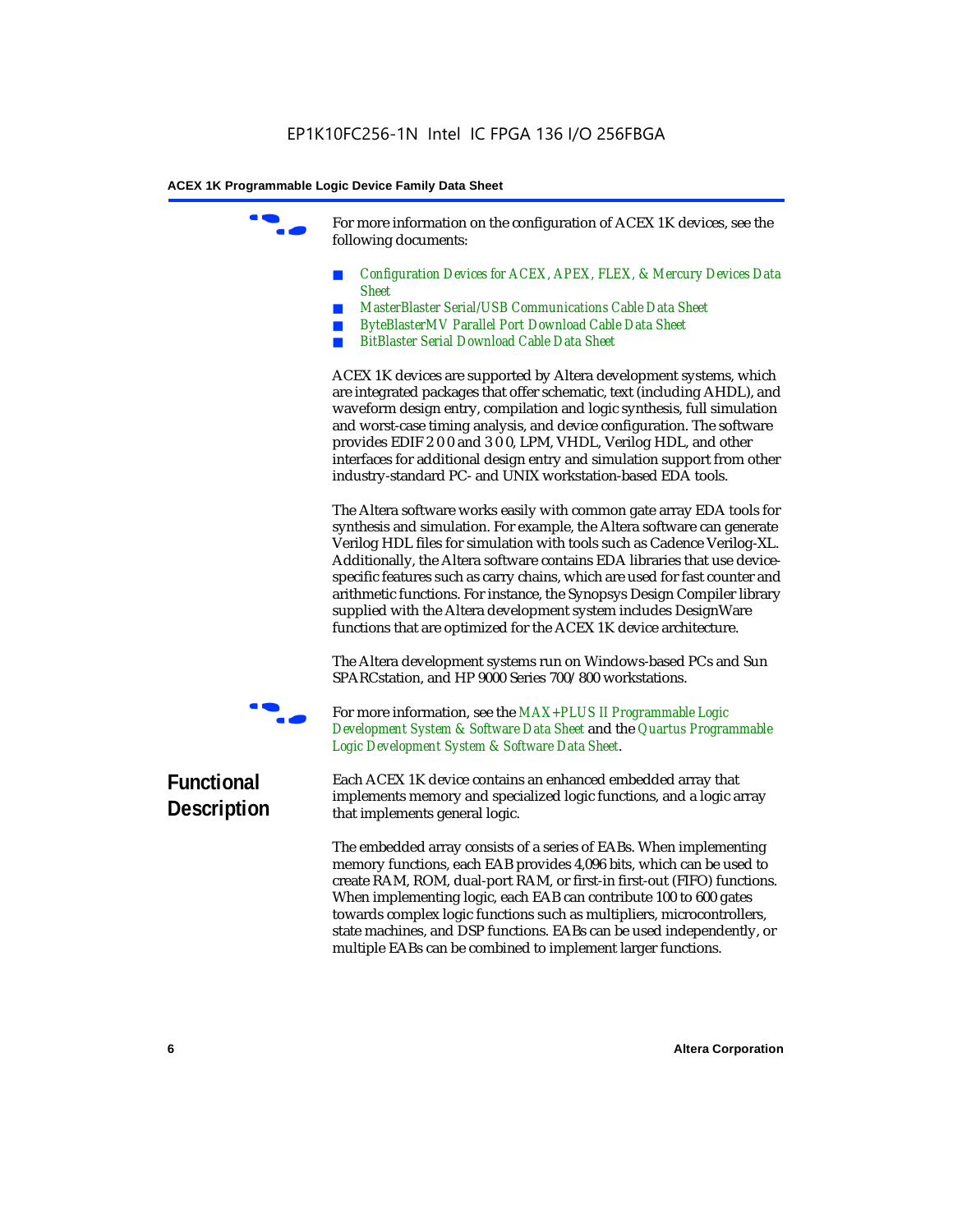The logic array consists of logic array blocks (LABs). Each LAB contains eight LEs and a local interconnect. An LE consists of a 4-input LUT, a programmable flipflop, and dedicated signal paths for carry and cascade functions. The eight LEs can be used to create medium-sized blocks of logic—such as 8-bit counters, address decoders, or state machines—or combined across LABs to create larger logic blocks. Each LAB represents about 96 usable logic gates.

Signal interconnections within ACEX 1K devices (as well as to and from device pins) are provided by the FastTrack Interconnect routing structure, which is a series of fast, continuous row and column channels that run the entire length and width of the device.

Each I/O pin is fed by an I/O element (IOE) located at the end of each row and column of the FastTrack Interconnect routing structure. Each IOE contains a bidirectional I/O buffer and a flipflop that can be used as either an output or input register to feed input, output, or bidirectional signals. When used with a dedicated clock pin, these registers provide exceptional performance. As inputs, they provide setup times as low as 1.1 ns and hold times of 0 ns. As outputs, these registers provide clock-to-output times as low as 2.5 ns. IOEs provide a variety of features, such as JTAG BST support, slew-rate control, tri-state buffers, and open-drain outputs.

Figure 1 shows a block diagram of the ACEX 1K device architecture. Each group of LEs is combined into an LAB; groups of LABs are arranged into rows and columns. Each row also contains a single EAB. The LABs and EABs are interconnected by the FastTrack Interconnect routing structure. IOEs are located at the end of each row and column of the FastTrack Interconnect routing structure.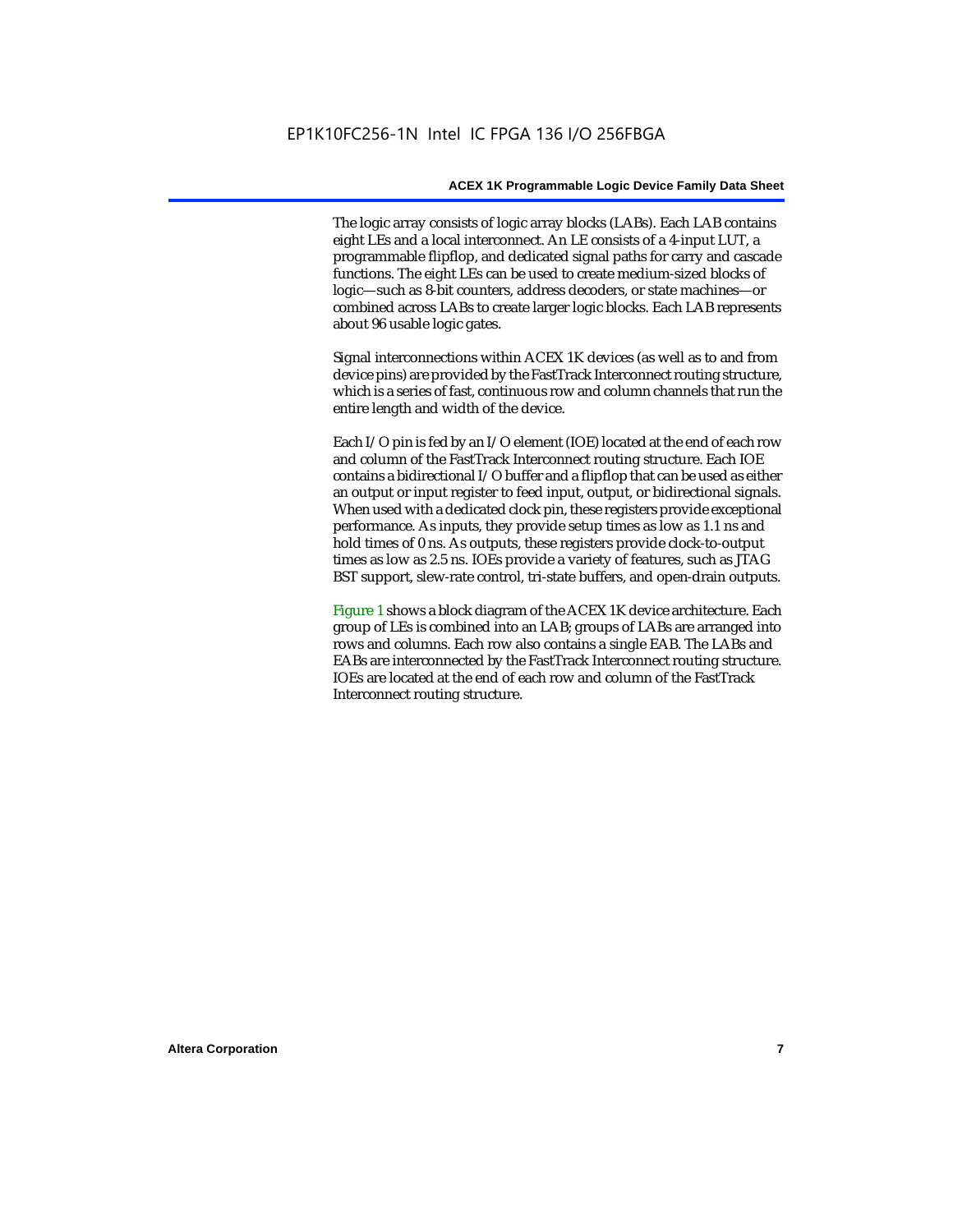

*Figure 1. ACEX 1K Device Block Diagram*

ACEX 1K devices provide six dedicated inputs that drive the flipflops' control inputs and ensure the efficient distribution of high-speed, lowskew (less than 1.0 ns) control signals. These signals use dedicated routing channels that provide shorter delays and lower skews than the FastTrack Interconnect routing structure. Four of the dedicated inputs drive four global signals. These four global signals can also be driven by internal logic, providing an ideal solution for a clock divider or an internally generated asynchronous clear signal that clears many registers in the device.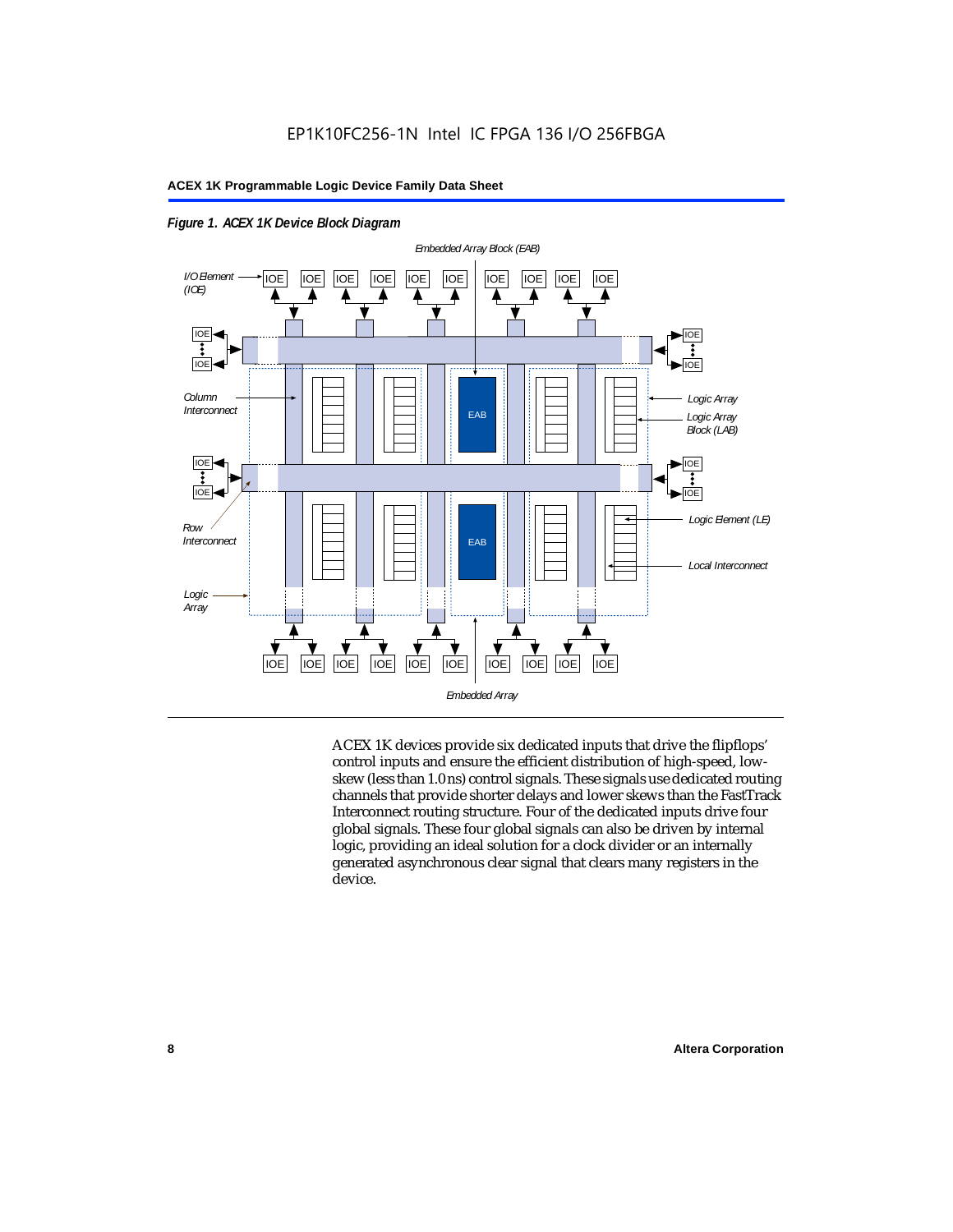### **Embedded Array Block**

The EAB is a flexible block of RAM, with registers on the input and output ports, that is used to implement common gate array megafunctions. Because it is large and flexible, the EAB is suitable for functions such as multipliers, vector scalars, and error correction circuits. These functions can be combined in applications such as digital filters and microcontrollers.

Logic functions are implemented by programming the EAB with a readonly pattern during configuration, thereby creating a large LUT. With LUTs, combinatorial functions are implemented by looking up the results rather than by computing them. This implementation of combinatorial functions can be faster than using algorithms implemented in general logic, a performance advantage that is further enhanced by the fast access times of EABs. The large capacity of EABs enables designers to implement complex functions in a single logic level without the routing delays associated with linked LEs or field-programmable gate array (FPGA) RAM blocks. For example, a single EAB can implement any function with 8 inputs and 16 outputs. Parameterized functions, such as LPM functions, can take advantage of the EAB automatically.

The ACEX 1K enhanced EAB supports dual-port RAM. The dual-port structure is ideal for FIFO buffers with one or two clocks. The ACEX 1K EAB can also support up to 16-bit-wide RAM blocks. The ACEX 1K EAB can act in dual-port or single-port mode. When in dual-port mode, separate clocks may be used for EAB read and write sections, allowing the EAB to be written and read at different rates. It also has separate synchronous clock enable signals for the EAB read and write sections, which allow independent control of these sections.

The EAB can also be used for bidirectional, dual-port memory applications where two ports read or write simultaneously. To implement this type of dual-port memory, two EABs are used to support two simultaneous reads or writes.

Alternatively, one clock and clock enable can be used to control the input registers of the EAB, while a different clock and clock enable control the output registers (see Figure 2).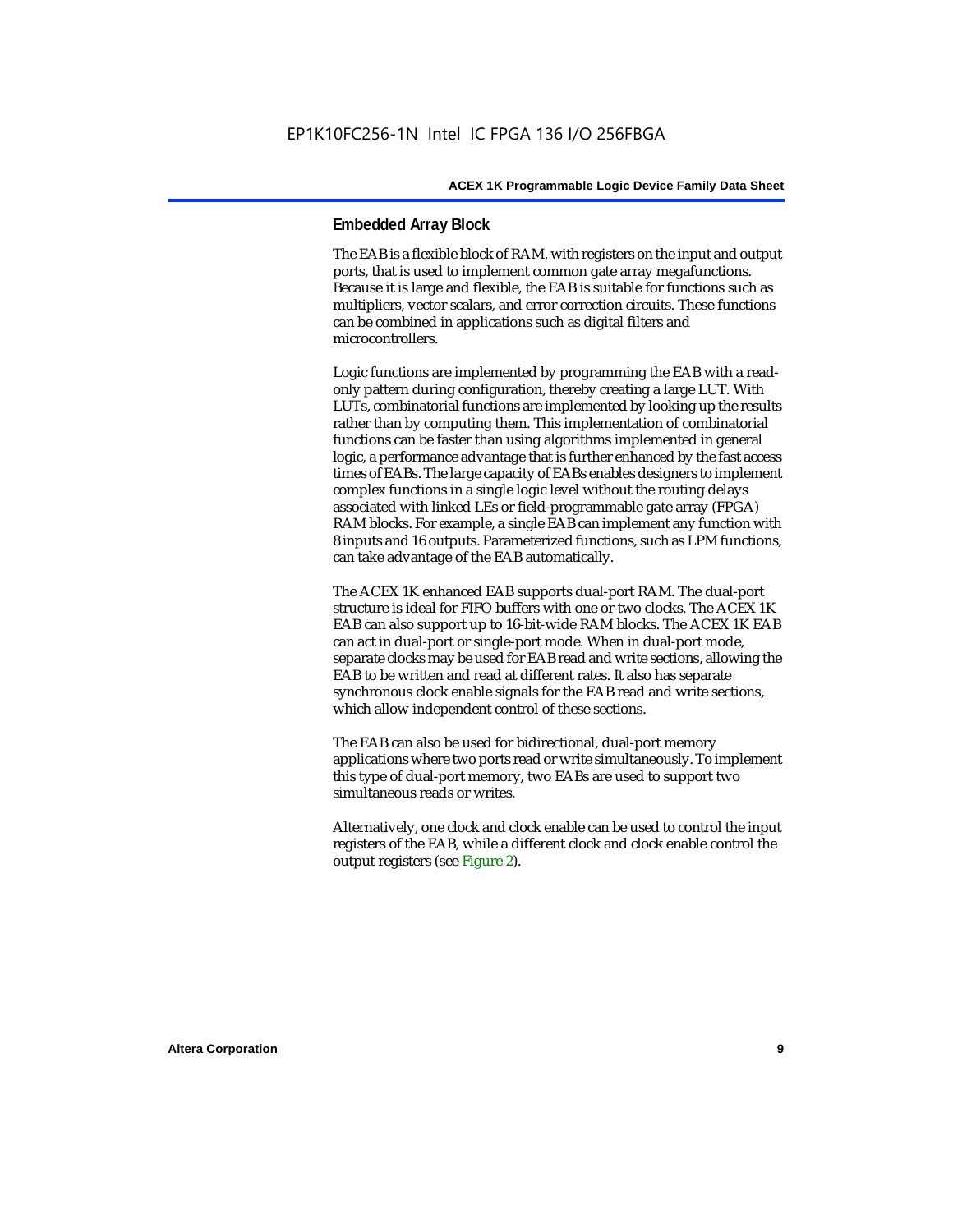

#### *Notes:*

- (1) All registers can be asynchronously cleared by EAB local interconnect signals, global signals, or the chip-wide reset.<br>(2) EP1K10. EP1K30. and EP1K50 devices have 88 EAB local interconnect channels: EP1K100 devices hav
- EP1K10, EP1K30, and EP1K50 devices have 88 EAB local interconnect channels; EP1K100 devices have 104 EAB local interconnect channels.

The EAB can use Altera megafunctions to implement dual-port RAM applications where both ports can read or write, as shown in Figure 3. The ACEX 1K EAB can also be used in a single-port mode (see Figure 4).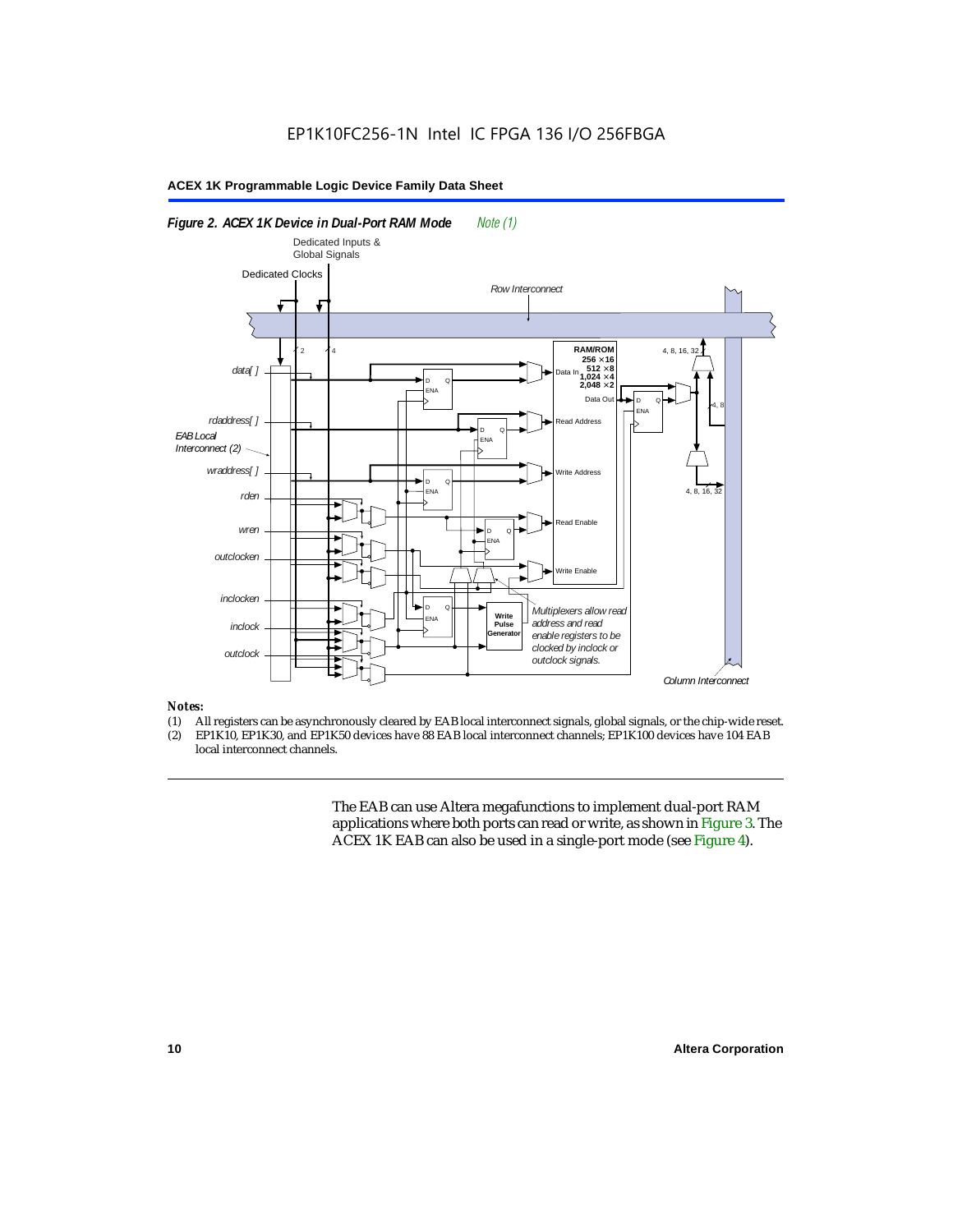*Figure 3. ACEX 1K EAB in Dual-Port RAM Mode*



*Figure 4. ACEX 1K Device in Single-Port RAM Mode* 



## *Note:*<br>(1) **H**

EP1K10, EP1K30, and EP1K50 devices have 88 EAB local interconnect channels; EP1K100 devices have 104 EAB local interconnect channels.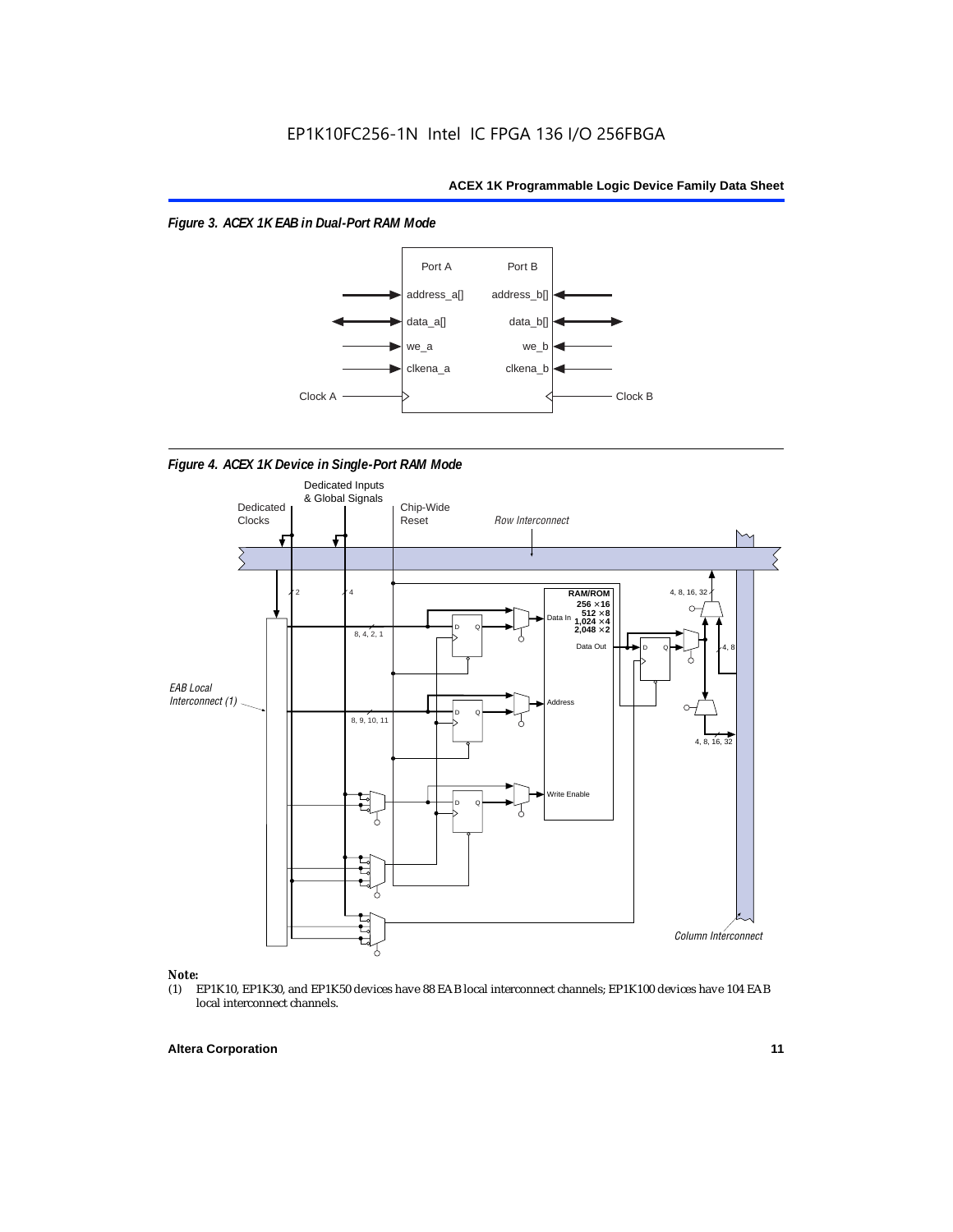EABs can be used to implement synchronous RAM, which is easier to use than asynchronous RAM. A circuit using asynchronous RAM must generate the RAM write enable signal, while ensuring that its data and address signals meet setup and hold time specifications relative to the write enable signal. In contrast, the EAB's synchronous RAM generates its own write enable signal and is self-timed with respect to the input or write clock. A circuit using the EAB's self-timed RAM must only meet the setup and hold time specifications of the global clock.

When used as RAM, each EAB can be configured in any of the following sizes:  $256 \times 16$ ;  $512 \times 8$ ;  $1,024 \times 4$ ; or  $2,048 \times 2$ . Figure 5 shows the ACEX 1K EAB memory configurations.



Larger blocks of RAM are created by combining multiple EABs. For example, two  $256 \times 16$  RAM blocks can be combined to form a  $256 \times 32$ block, and two  $512 \times 8$  RAM blocks can be combined to form a  $512 \times 16$  block. Figure 6 shows examples of multiple EAB combination.

### *Figure 6. Examples of Combining ACEX 1K EABs*



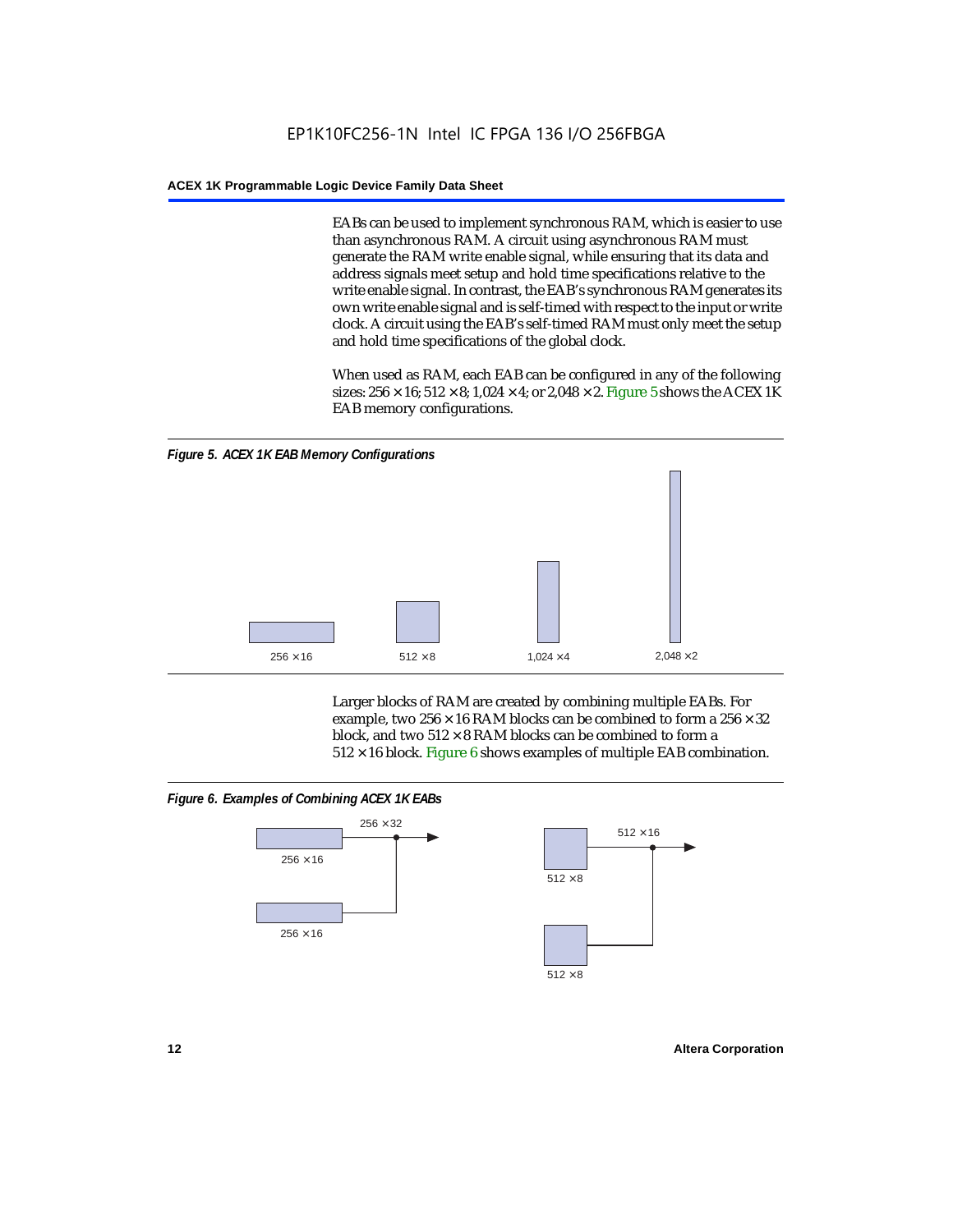If necessary, all EABs in a device can be cascaded to form a single RAM block. EABs can be cascaded to form RAM blocks of up to 2,048 words without impacting timing. Altera software automatically combines EABs to meet a designer's RAM specifications.

EABs provide flexible options for driving and controlling clock signals. Different clocks and clock enables can be used for reading and writing to the EAB. Registers can be independently inserted on the data input, EAB output, write address, write enable signals, read address, and read enable signals. The global signals and the EAB local interconnect can drive write-enable, read-enable, and clock-enable signals. The global signals, dedicated clock pins, and EAB local interconnect can drive the EAB clock signals. Because the LEs drive the EAB local interconnect, the LEs can control write-enable, read-enable, clear, clock, and clock-enable signals.

An EAB is fed by a row interconnect and can drive out to row and column interconnects. Each EAB output can drive up to two row channels and up to two column channels; the unused row channel can be driven by other LEs. This feature increases the routing resources available for EAB outputs (see Figures 2 and 4). The column interconnect, which is adjacent to the EAB, has twice as many channels as other columns in the device.

### **Logic Array Block**

An LAB consists of eight LEs, their associated carry and cascade chains, LAB control signals, and the LAB local interconnect. The LAB provides the coarse-grained structure to the ACEX 1K architecture, facilitating efficient routing with optimum device utilization and high performance. Figure 7 shows the ACEX 1K LAB.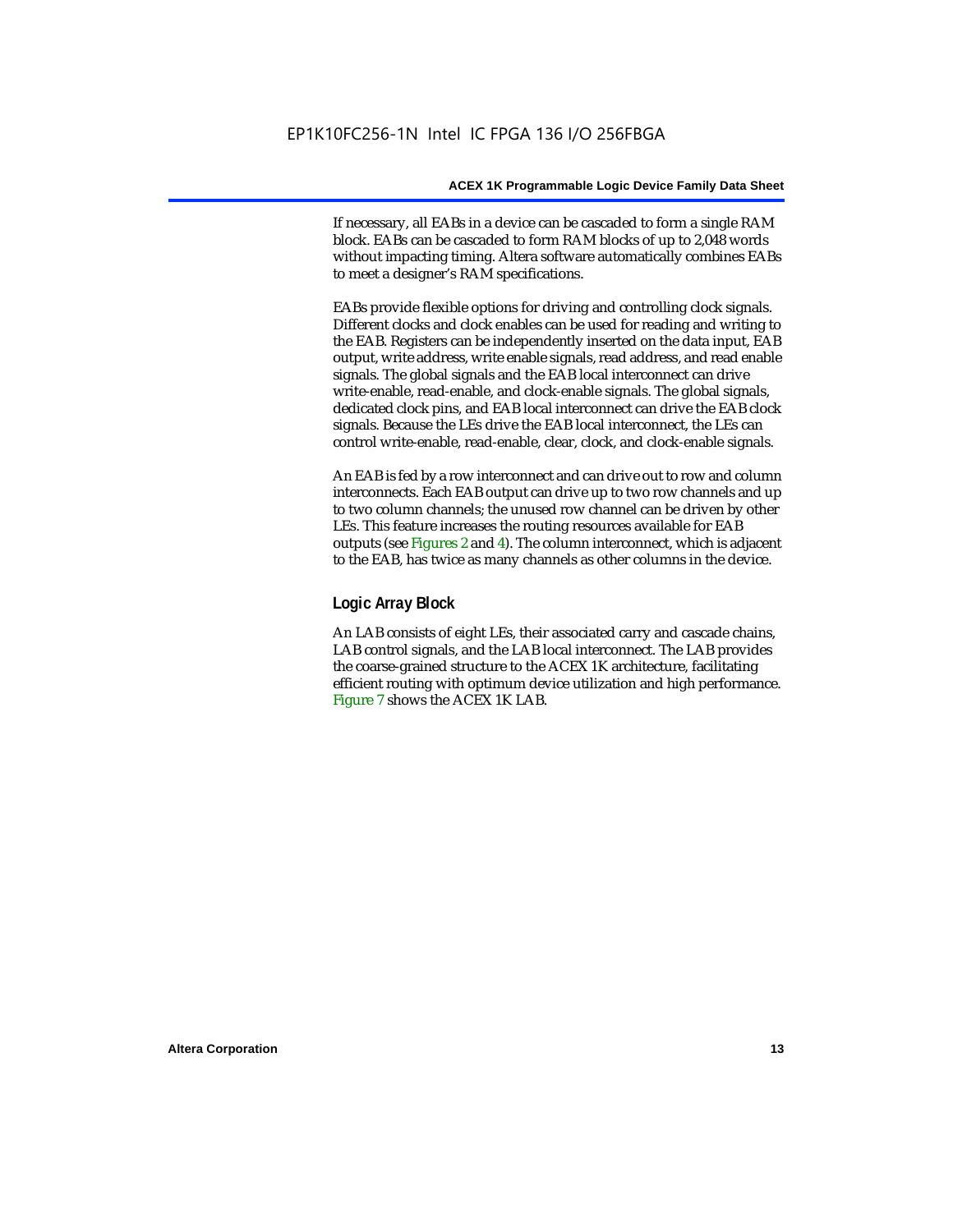

### *Notes:*

- (1) EP1K10, EP1K30, and EP1K50 devices have 22 inputs to the LAB local interconnect channel from the row; EP1K100 devices have 26.
- (2) EP1K10, EP1K30, and EP1K50 devices have 30 LAB local interconnect channels; EP1K100 devices have 34.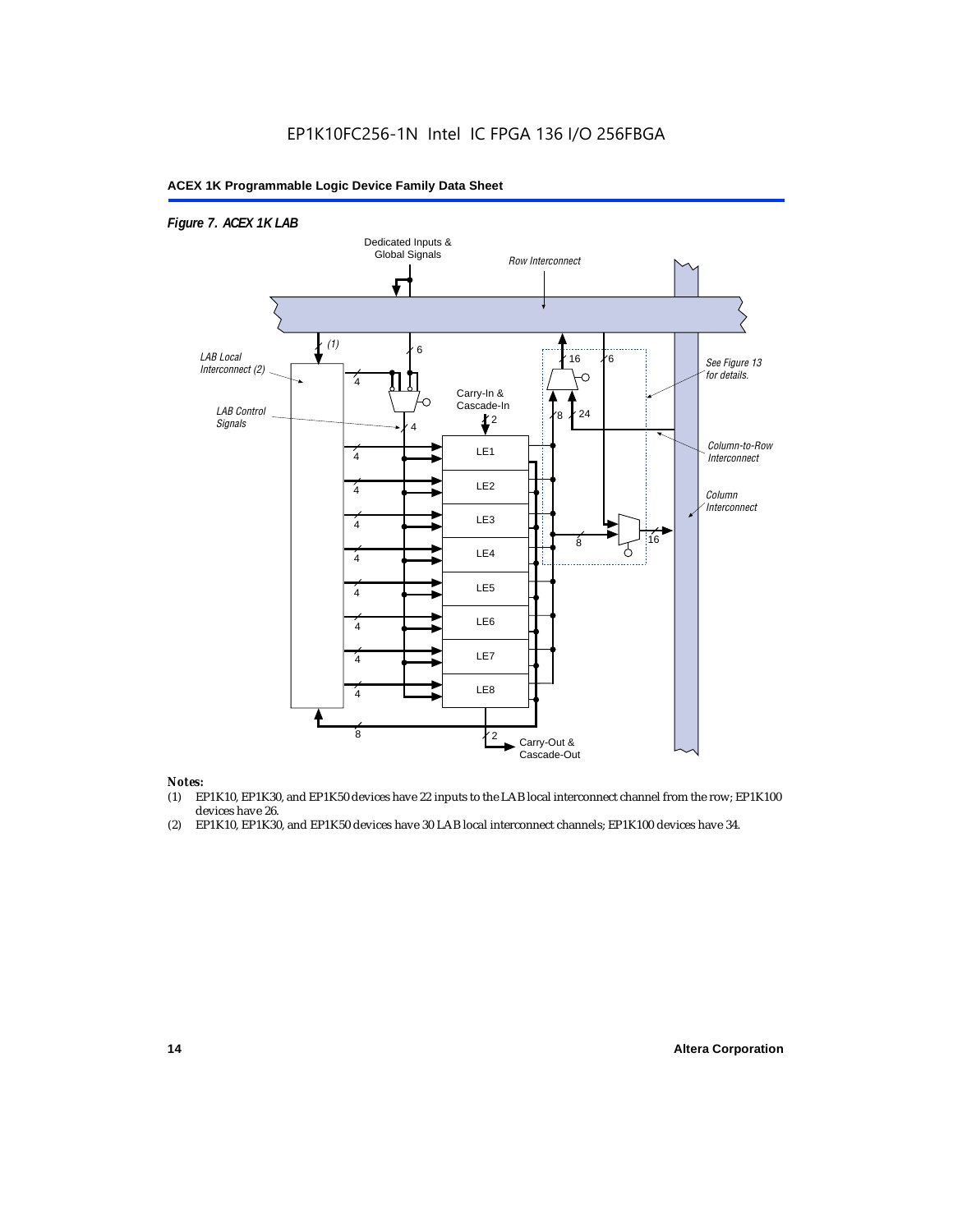Each LAB provides four control signals with programmable inversion that can be used in all eight LEs. Two of these signals can be used as clocks, the other two can be used for clear/preset control. The LAB clocks can be driven by the dedicated clock input pins, global signals, I/O signals, or internal signals via the LAB local interconnect. The LAB preset and clear control signals can be driven by the global signals, I/O signals, or internal signals via the LAB local interconnect. The global control signals are typically used for global clock, clear, or preset signals because they provide asynchronous control with very low skew across the device. If logic is required on a control signal, it can be generated in one or more LEs in any LAB and driven into the local interconnect of the target LAB. In addition, the global control signals can be generated from LE outputs.

### **Logic Element**

The LE, the smallest unit of logic in the ACEX 1K architecture, has a compact size that provides efficient logic utilization. Each LE contains a 4-input LUT, which is a function generator that can quickly compute any function of four variables. In addition, each LE contains a programmable flipflop with a synchronous clock enable, a carry chain, and a cascade chain. Each LE drives both the local and the FastTrack Interconnect routing structure. Figure 8 shows the ACEX 1K LE.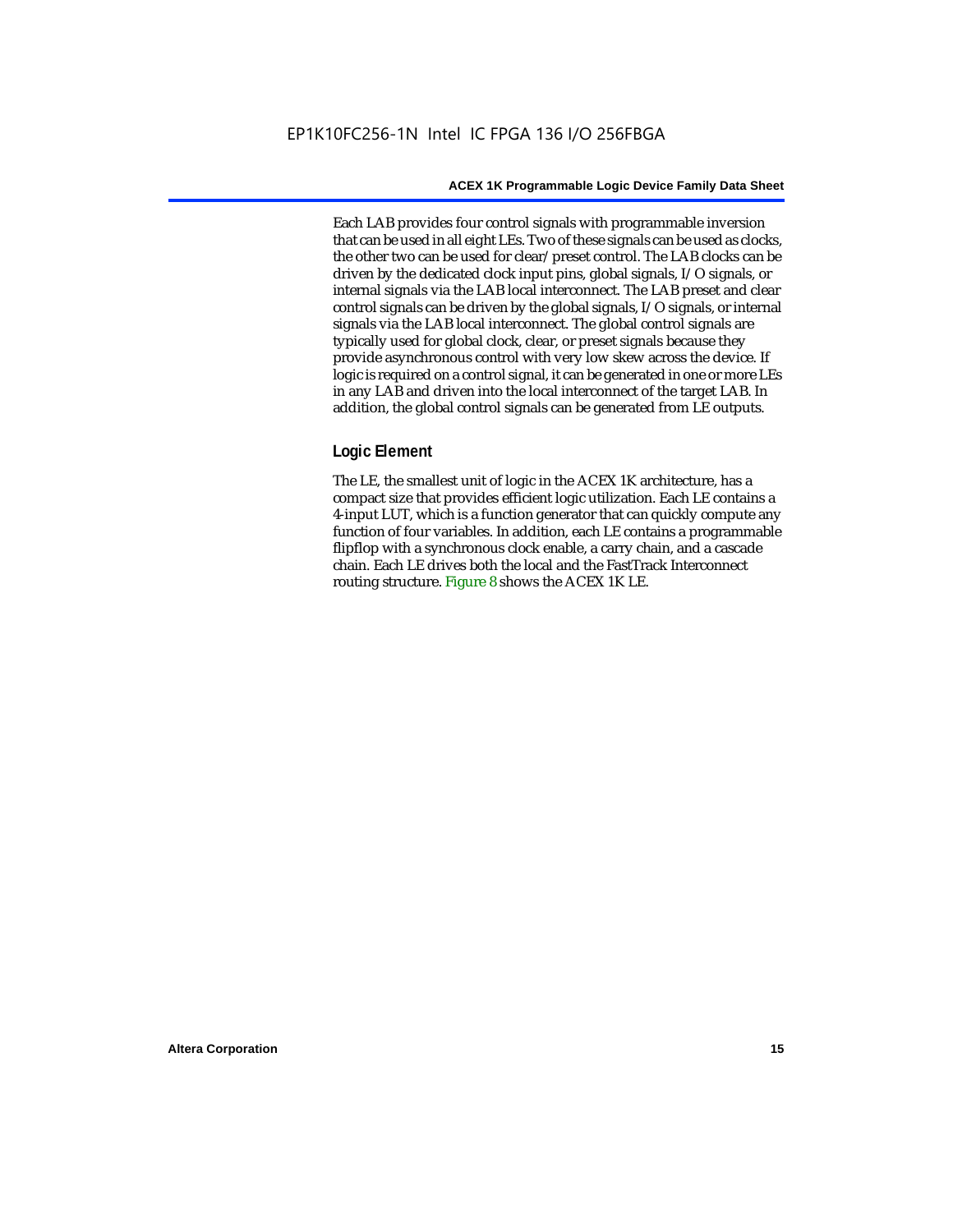

### *Figure 8. ACEX 1K Logic Element*

The programmable flipflop in the LE can be configured for D, T, JK, or SR operation. The clock, clear, and preset control signals on the flipflop can be driven by global signals, general-purpose I/O pins, or any internal logic. For combinatorial functions, the flipflop is bypassed and the LUT's output drives the LE's output.

The LE has two outputs that drive the interconnect: one drives the local interconnect, and the other drives either the row or column FastTrack Interconnect routing structure. The two outputs can be controlled independently. For example, the LUT can drive one output while the register drives the other output. This feature, called register packing, can improve LE utilization because the register and the LUT can be used for unrelated functions.

The ACEX 1K architecture provides two types of dedicated high-speed data paths that connect adjacent LEs without using local interconnect paths: carry chains and cascade chains. The carry chain supports highspeed counters and adders, and the cascade chain implements wide-input functions with minimum delay. Carry and cascade chains connect all LEs in a LAB and all LABs in the same row. Intensive use of carry and cascade chains can reduce routing flexibility. Therefore, the use of these chains should be limited to speed-critical portions of a design.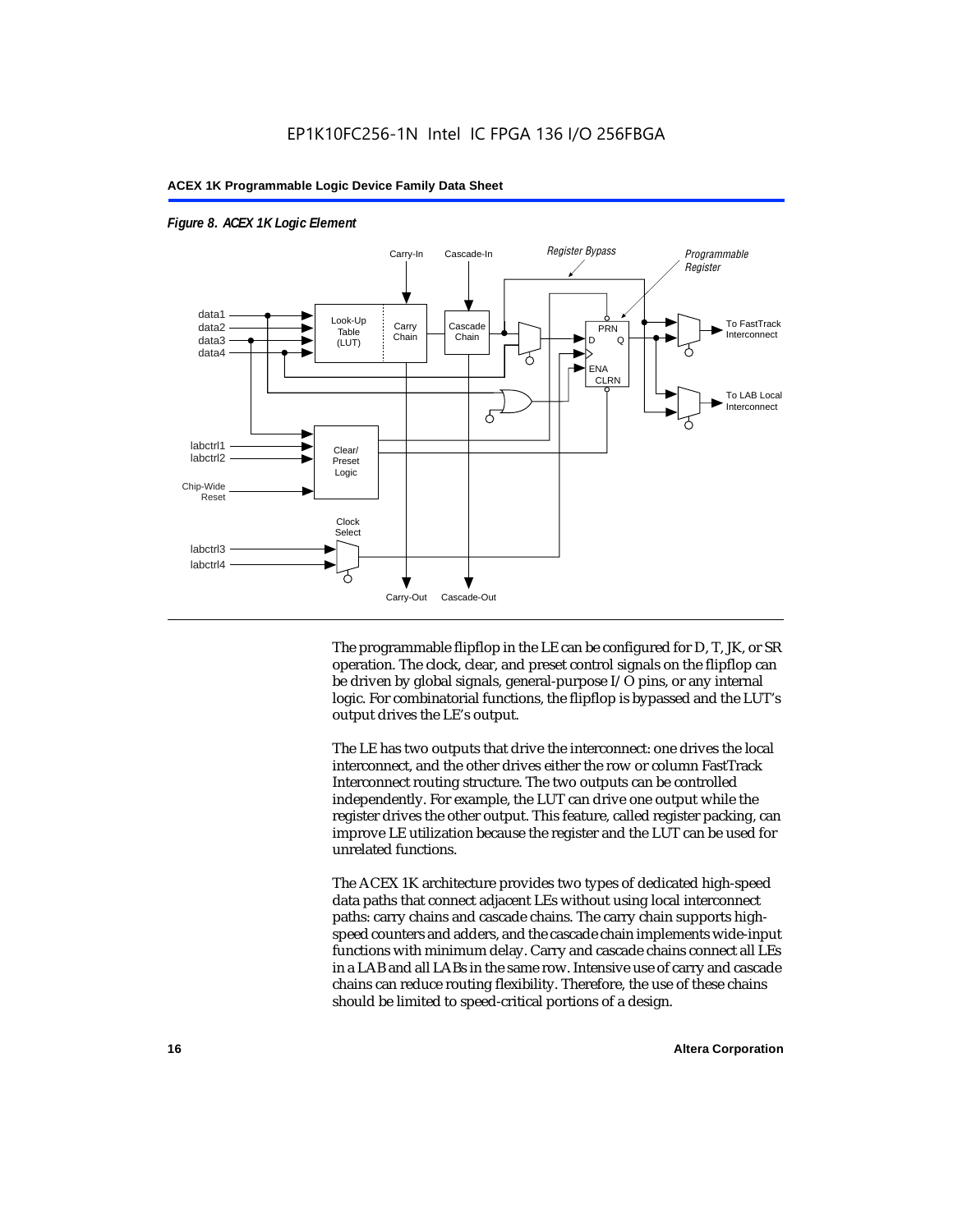### *Carry Chain*

The carry chain provides a very fast (as low as 0.2 ns) carry-forward function between LEs. The carry-in signal from a lower-order bit drives forward into the higher-order bit via the carry chain, and feeds into both the LUT and the next portion of the carry chain. This feature allows the ACEX 1K architecture to efficiently implement high-speed counters, adders, and comparators of arbitrary width. Carry chain logic can be created automatically by the compiler during design processing, or manually by the designer during design entry. Parameterized functions, such as LPM and DesignWare functions, automatically take advantage of carry chains.

Carry chains longer than eight LEs are automatically implemented by linking LABs together. For enhanced fitting, a long carry chain skips alternate LABs in a row. A carry chain longer than one LAB skips either from even-numbered LAB to even-numbered LAB, or from oddnumbered LAB to odd-numbered LAB. For example, the last LE of the first LAB in a row carries to the first LE of the third LAB in the row. The carry chain does not cross the EAB at the middle of the row. For instance, in the EP1K50 device, the carry chain stops at the eighteenth LAB, and a new carry chain begins at the nineteenth LAB.

Figure 9 shows how an *n*-bit full adder can be implemented in  $n + 1$  LEs with the carry chain. One portion of the LUT generates the sum of two bits using the input signals and the carry-in signal; the sum is routed to the output of the LE. The register can be bypassed for simple adders or used for an accumulator function. Another portion of the LUT and the carry chain logic generates the carry-out signal, which is routed directly to the carry-in signal of the next-higher-order bit. The final carry-out signal is routed to an LE, where it can be used as a general-purpose signal.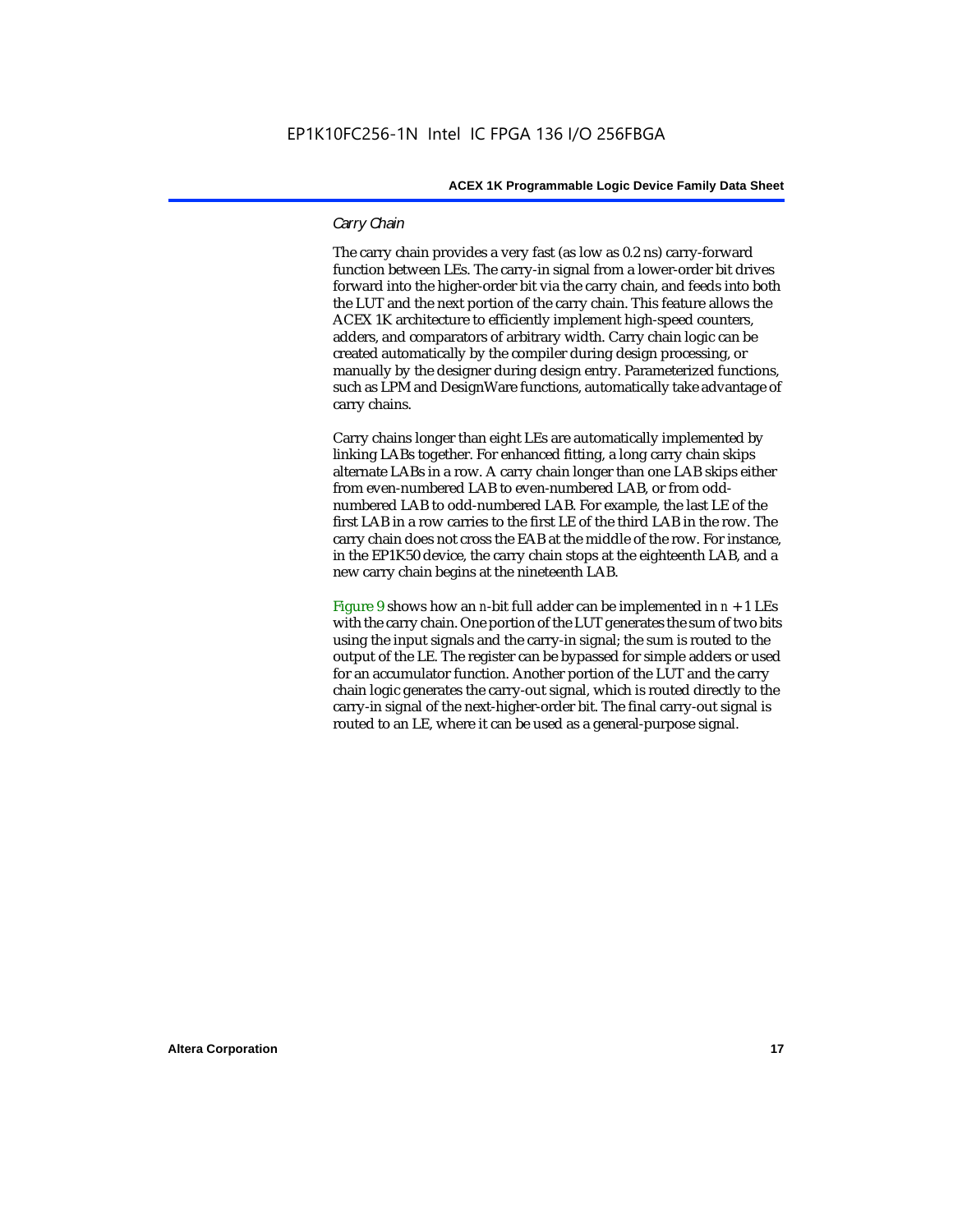

*Figure 9. ACEX 1K Carry Chain Operation (n-Bit Full Adder)*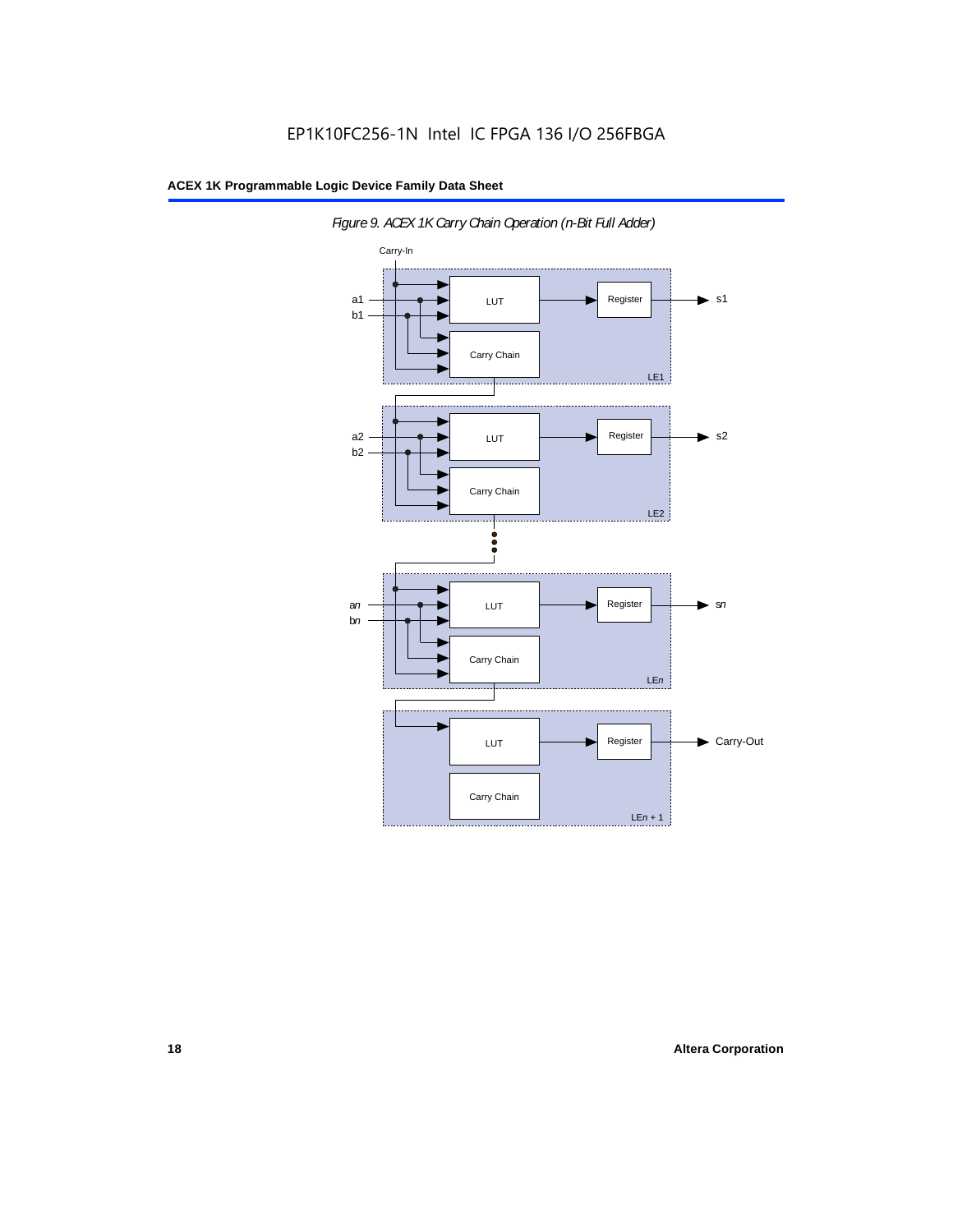### *Cascade Chain*

With the cascade chain, the ACEX 1K architecture can implement functions that have a very wide fan-in. Adjacent LUTs can be used to compute portions of the function in parallel; the cascade chain serially connects the intermediate values. The cascade chain can use a logical AND or logical OR (via De Morgan's inversion) to connect the outputs of adjacent LEs. With a delay as low as 0.6 ns per LE, each additional LE provides four more inputs to the effective width of a function. Cascade chain logic can be created automatically by the compiler during design processing, or manually by the designer during design entry.

Cascade chains longer than eight bits are implemented automatically by linking several LABs together. For easier routing, a long cascade chain skips every other LAB in a row. A cascade chain longer than one LAB skips either from even-numbered LAB to even-numbered LAB, or from odd-numbered LAB to odd-numbered LAB (e.g., the last LE of the first LAB in a row cascades to the first LE of the third LAB). The cascade chain does not cross the center of the row (e.g., in the EP1K50 device, the cascade chain stops at the eighteenth LAB, and a new one begins at the nineteenth LAB). This break is due to the EAB's placement in the middle of the row.

Figure 10 shows how the cascade function can connect adjacent LEs to form functions with a wide fan-in. These examples show functions of 4*n* variables implemented with *n* LEs. The LE delay is 1.3 ns; the cascade chain delay is 0.6 ns. With the cascade chain, decoding a 16-bit address requires 3.1 ns.



*Figure 10. ACEX 1K Cascade Chain Operation*

**Altera Corporation 19**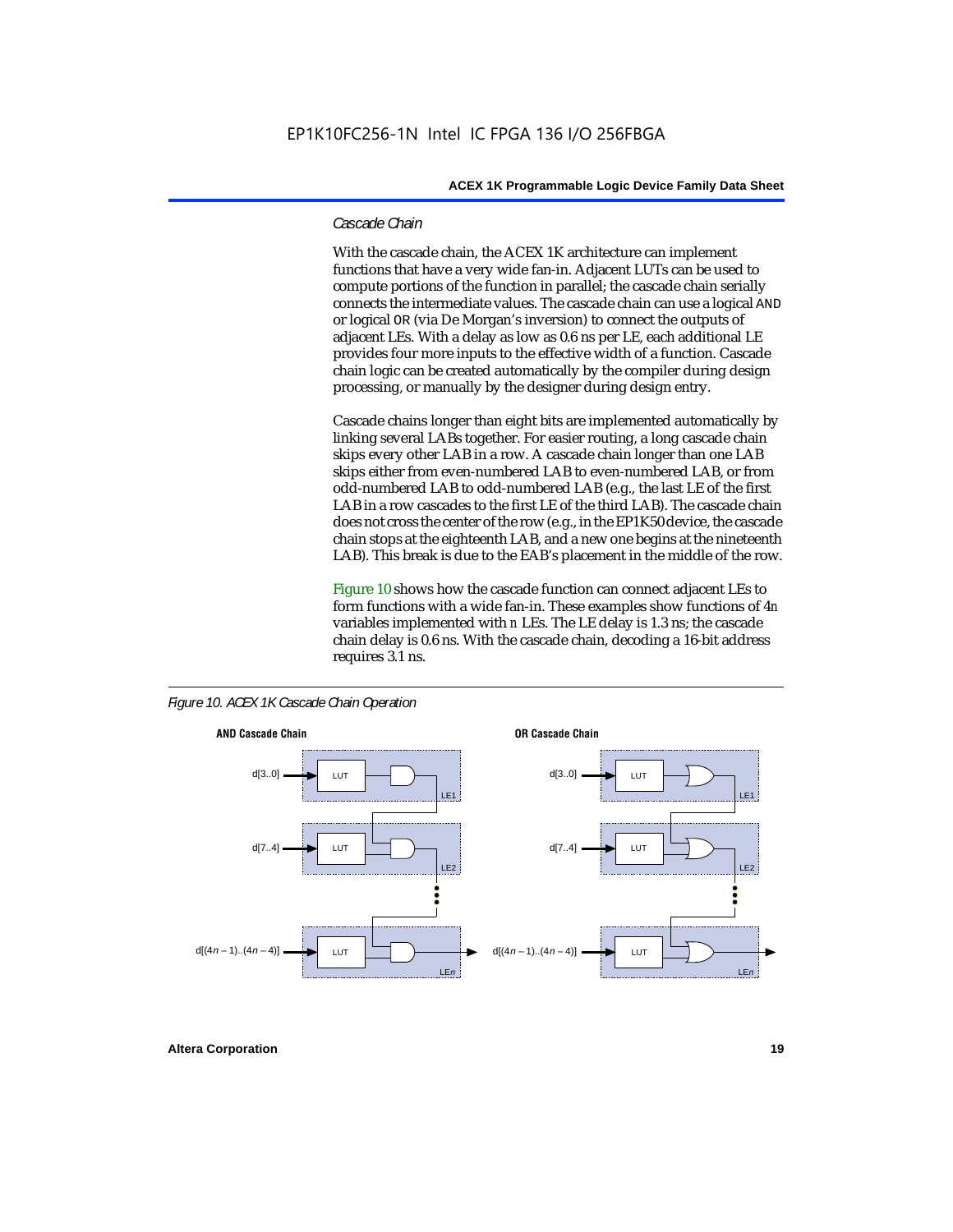### *LE Operating Modes*

The ACEX 1K LE can operate in the following four modes:

- Normal mode
- Arithmetic mode
- Up/down counter mode
- Clearable counter mode

Each of these modes uses LE resources differently. In each mode, seven available inputs to the LE—the four data inputs from the LAB local interconnect, the feedback from the programmable register, and the carry-in and cascade-in from the previous LE—are directed to different destinations to implement the desired logic function. Three inputs to the LE provide clock, clear, and preset control for the register. The Altera software, in conjunction with parameterized functions such as LPM and DesignWare functions, automatically chooses the appropriate mode for common functions such as counters, adders, and multipliers. If required, the designer can also create special-purpose functions that use a specific LE operating mode for optimal performance.

The architecture provides a synchronous clock enable to the register in all four modes. The Altera software can set DATA1 to enable the register synchronously, providing easy implementation of fully synchronous designs.

Figure 11 shows the ACEX 1K LE operating modes.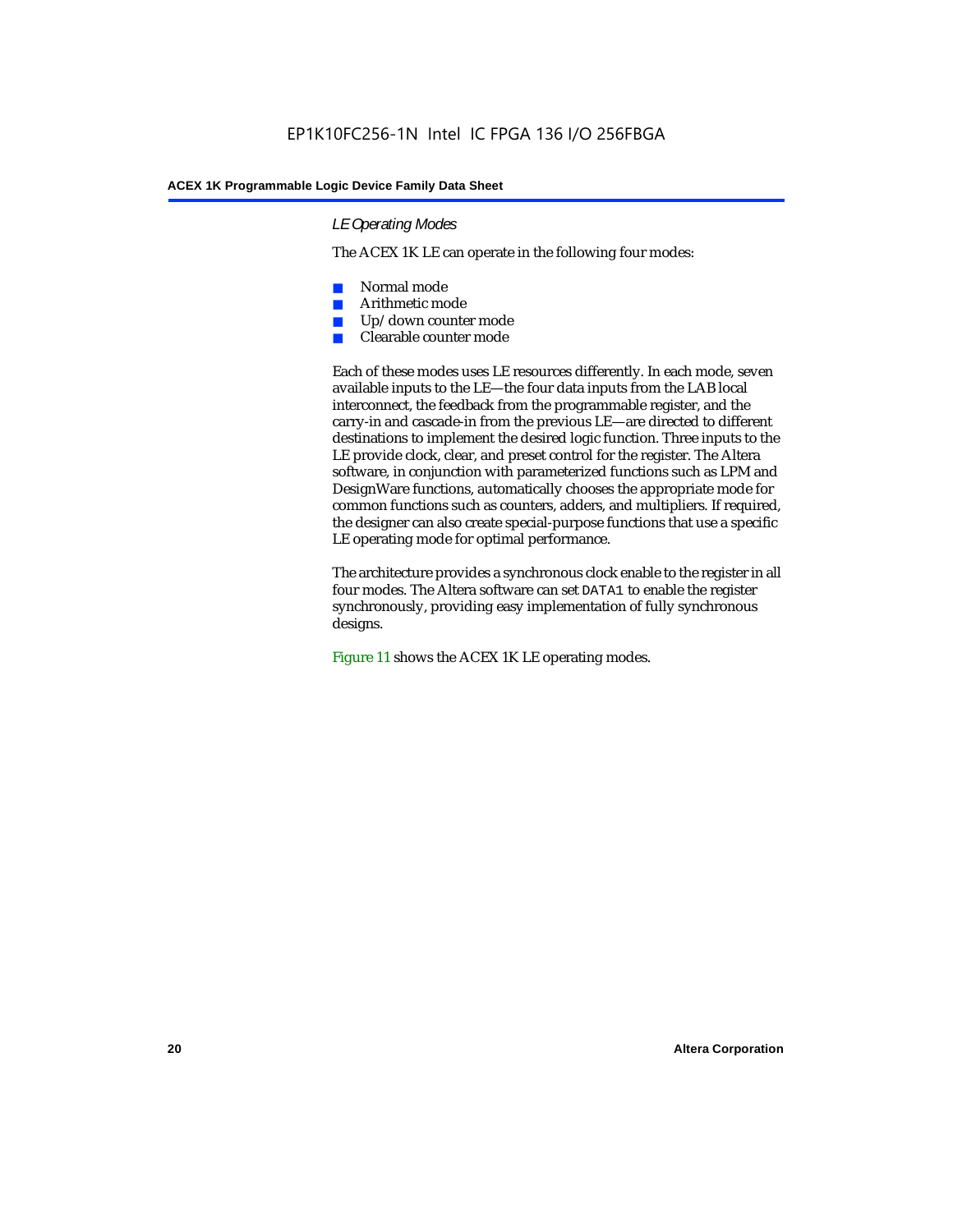### *Figure 11. ACEX 1K LE Operating Modes*



### **Arithmetic Mode**



### **Up/Down Counter Mode**



### **Clearable Counter Mode**

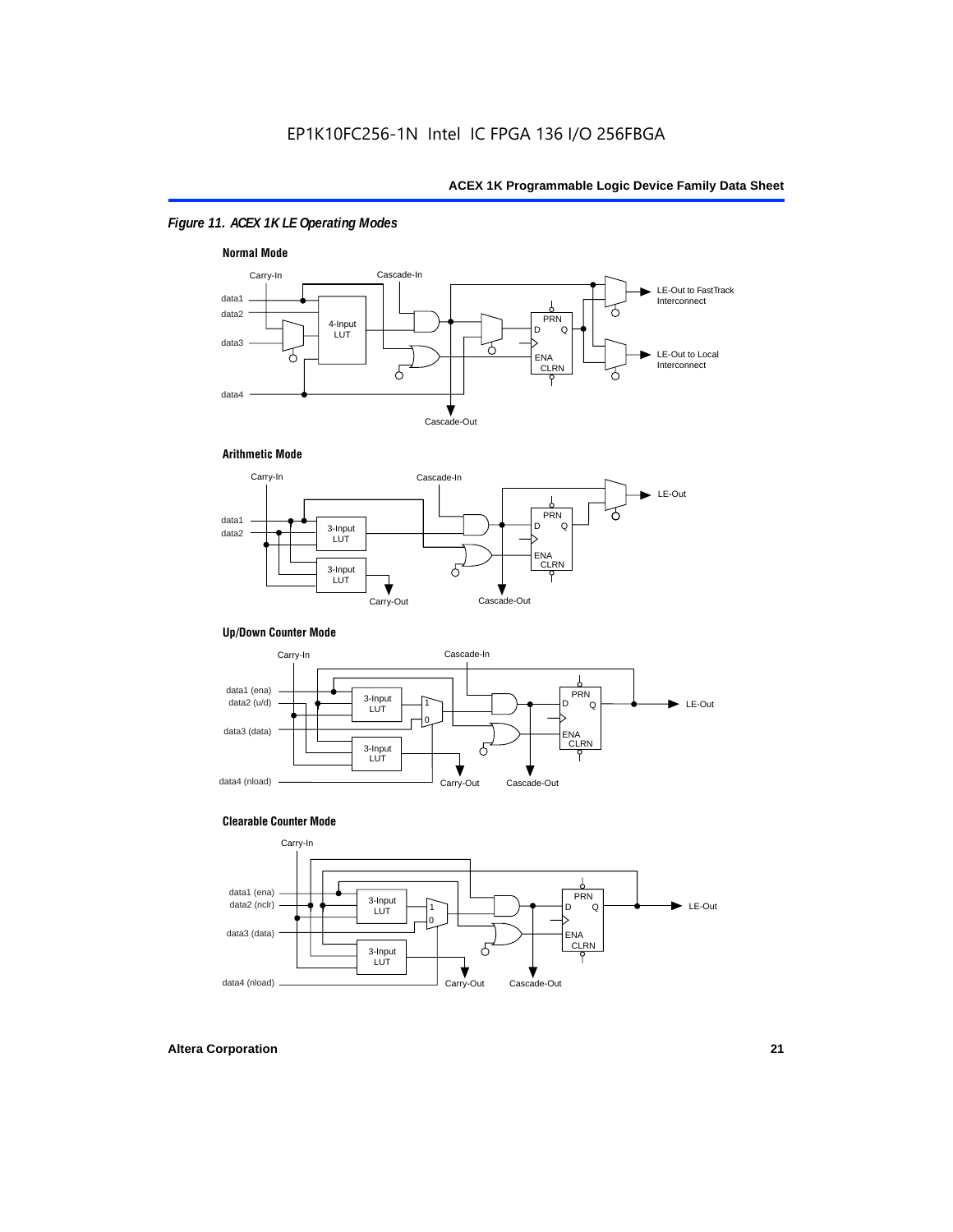### **Normal Mode**

The normal mode is suitable for general logic applications and wide decoding functions that can take advantage of a cascade chain. In normal mode, four data inputs from the LAB local interconnect and the carry-in are inputs to a 4-input LUT. The compiler automatically selects the carryin or the DATA3 signal as one of the inputs to the LUT. The LUT output can be combined with the cascade-in signal to form a cascade chain through the cascade-out signal. Either the register or the LUT can be used to drive both the local interconnect and the FastTrack Interconnect routing structure at the same time.

The LUT and the register in the LE can be used independently (register packing). To support register packing, the LE has two outputs; one drives the local interconnect, and the other drives the FastTrack Interconnect routing structure. The DATA4 signal can drive the register directly, allowing the LUT to compute a function that is independent of the registered signal; a 3-input function can be computed in the LUT, and a fourth independent signal can be registered. Alternatively, a 4-input function can be generated, and one of the inputs to this function can be used to drive the register. The register in a packed LE can still use the clock enable, clear, and preset signals in the LE. In a packed LE, the register can drive the FastTrack Interconnect routing structure while the LUT drives the local interconnect, or vice versa.

### **Arithmetic Mode**

The arithmetic mode offers two 3-input LUTs that are ideal for implementing adders, accumulators, and comparators. One LUT computes a 3-input function; the other generates a carry output. As shown in Figure 11, the first LUT uses the carry-in signal and two data inputs from the LAB local interconnect to generate a combinatorial or registered output. For example, in an adder, this output is the sum of three signals: a, b, and carry-in. The second LUT uses the same three signals to generate a carry-out signal, thereby creating a carry chain. The arithmetic mode also supports simultaneous use of the cascade chain.

### **Up/Down Counter Mode**

The up/down counter mode offers counter enable, clock enable, synchronous up/down control, and data loading options. These control signals are generated by the data inputs from the LAB local interconnect, the carry-in signal, and output feedback from the programmable register. Two 3-input LUTs are used; one generates the counter data, and the other generates the fast carry bit. A 2-to-1 multiplexer provides synchronous loading. Data can also be loaded asynchronously with the clear and preset register control signals without using the LUT resources.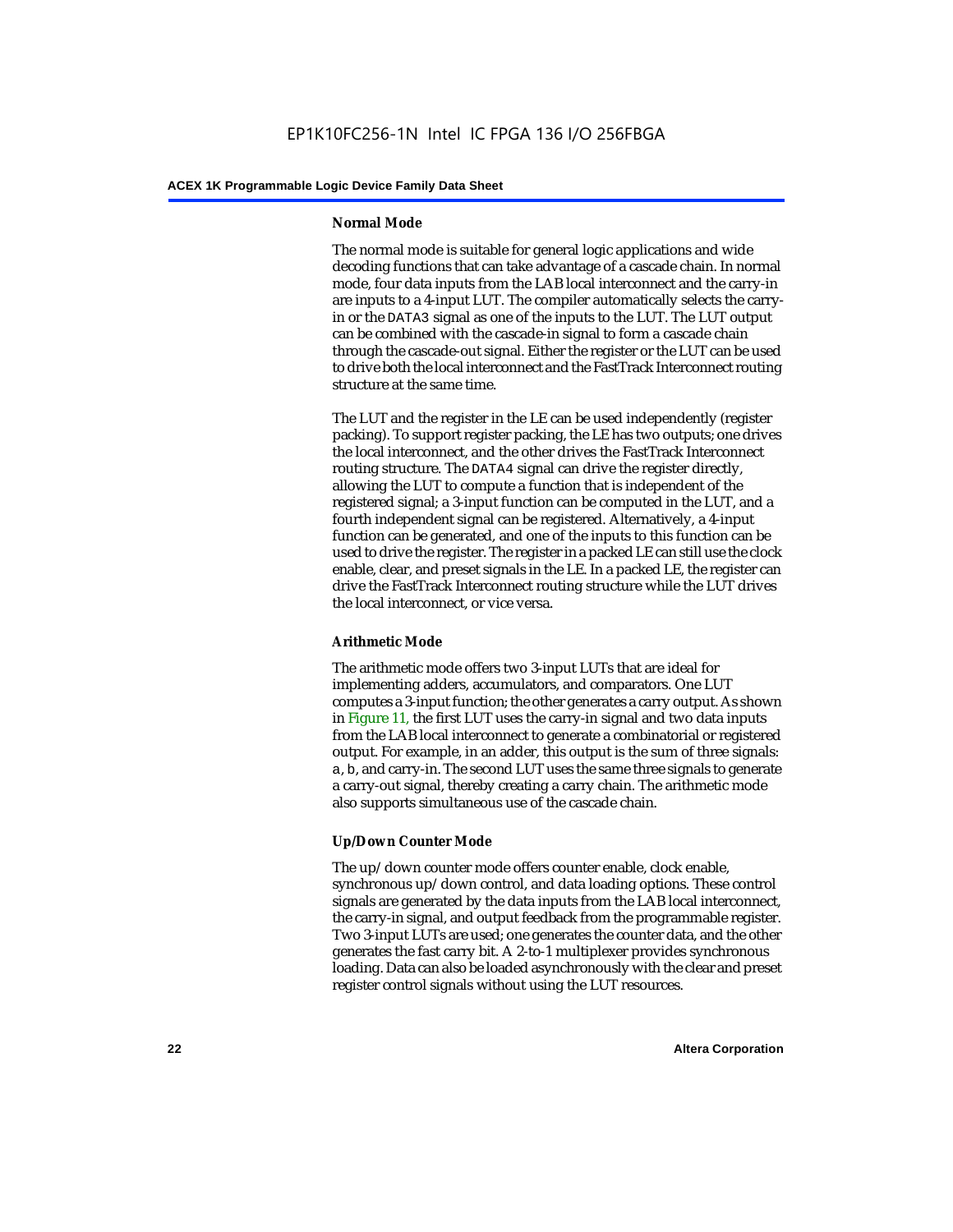#### **Clearable Counter Mode**

The clearable counter mode is similar to the up/down counter mode, but it supports a synchronous clear instead of the up/down control. The clear function is substituted for the cascade-in signal in the up/down counter mode. Two 3-input LUTs are used; one generates the counter data, and the other generates the fast carry bit. Synchronous loading is provided by a 2-to-1 multiplexer. The output of this multiplexer is ANDed with a synchronous clear signal.

### *Internal Tri-State Emulation*

Internal tri-state emulation provides internal tri-states without the limitations of a physical tri-state bus. In a physical tri-state bus, the tri-state buffers' output enable (OE) signals select which signal drives the bus. However, if multiple OE signals are active, contending signals can be driven onto the bus. Conversely, if no OE signals are active, the bus will float. Internal tri-state emulation resolves contending tri-state buffers to a low value and floating buses to a high value, thereby eliminating these problems. The Altera software automatically implements tri-state bus functionality with a multiplexer.

### *Clear & Preset Logic Control*

Logic for the programmable register's clear and preset functions is controlled by the DATA3, LABCTRL1, and LABCTRL2 inputs to the LE. The clear and preset control structure of the LE asynchronously loads signals into a register. Either LABCTRL1 or LABCTRL2 can control the asynchronous clear. Alternatively, the register can be set up so that LABCTRL1 implements an asynchronous load. The data to be loaded is driven to DATA3; when LABCTRL1 is asserted, DATA3 is loaded into the register.

During compilation, the compiler automatically selects the best control signal implementation. Because the clear and preset functions are activelow, the Compiler automatically assigns a logic high to an unused clear or preset.

The clear and preset logic is implemented in one of the following six modes chosen during design entry:

- Asynchronous clear
- Asynchronous preset
- Asynchronous clear and preset
- Asynchronous load with clear
- Asynchronous load with preset
- Asynchronous load without clear or preset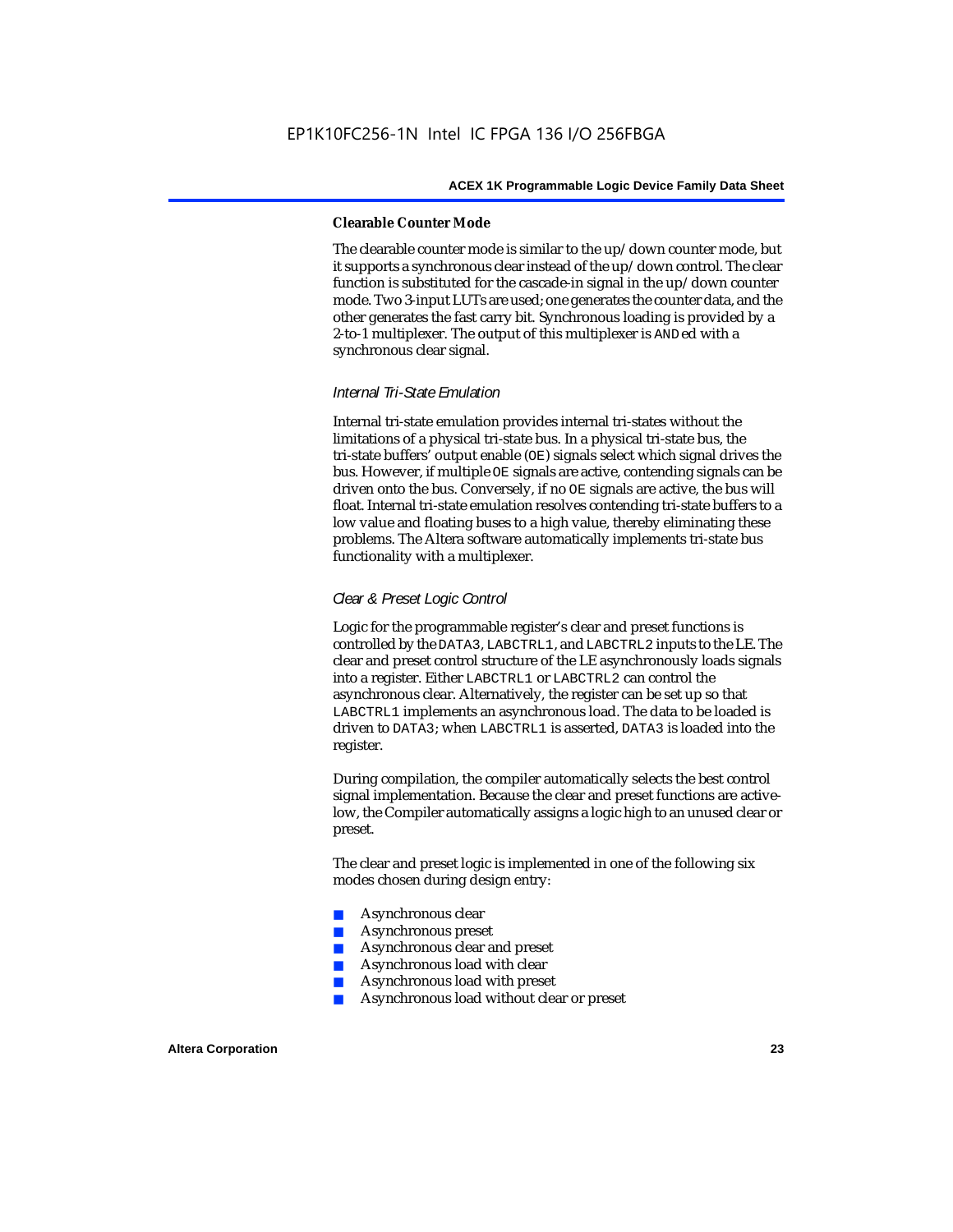In addition to the six clear and preset modes, ACEX 1K devices provide a chip-wide reset pin that can reset all registers in the device. Use of this feature is set during design entry. In any of the clear and preset modes, the chip-wide reset overrides all other signals. Registers with asynchronous presets may be preset when the chip-wide reset is asserted. Inversion can be used to implement the asynchronous preset. Figure 12 shows examples of how to setup the preset and clear inputs for the desired functionality.



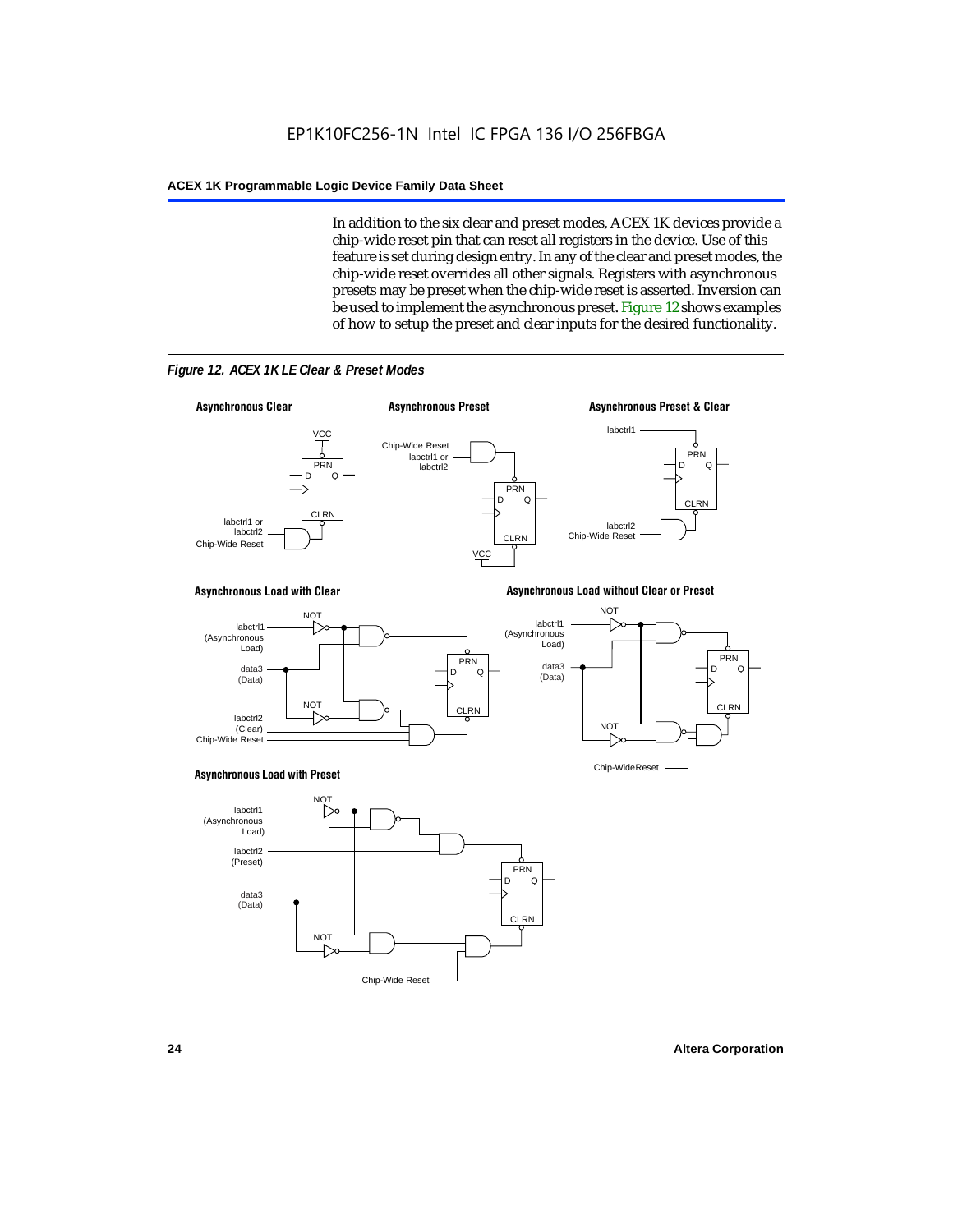### **Asynchronous Clear**

The flipflop can be cleared by either LABCTRL1 or LABCTRL2. In this mode, the preset signal is tied to VCC to deactivate it.

### **Asynchronous Preset**

An asynchronous preset is implemented as an asynchronous load, or with an asynchronous clear. If DATA3 is tied to VCC, asserting LABCTRL1 asynchronously loads a one into the register. Alternatively, the Altera software can provide preset control by using the clear and inverting the register's input and output. Inversion control is available for the inputs to both LEs and IOEs. Therefore, if a register is preset by only one of the two LABCTRL signals, the DATA3 input is not needed and can be used for one of the LE operating modes.

### **Asynchronous Preset & Clear**

When implementing asynchronous clear and preset, LABCTRL1 controls the preset, and LABCTRL2 controls the clear. DATA3 is tied to VCC, so that asserting LABCTRL1 asynchronously loads a one into the register, effectively presetting the register. Asserting LABCTRL2 clears the register.

### **Asynchronous Load with Clear**

When implementing an asynchronous load in conjunction with the clear, LABCTRL1 implements the asynchronous load of DATA3 by controlling the register preset and clear. LABCTRL2 implements the clear by controlling the register clear; LABCTRL2 does not have to feed the preset circuits.

### **Asynchronous Load with Preset**

When implementing an asynchronous load in conjunction with preset, the Altera software provides preset control by using the clear and inverting the input and output of the register. Asserting LABCTRL2 presets the register, while asserting LABCTRL1 loads the register. The Altera software inverts the signal that drives DATA3 to account for the inversion of the register's output.

### **Asynchronous Load without Preset or Clear**

When implementing an asynchronous load without preset or clear, LABCTRL1 implements the asynchronous load of DATA3 by controlling the register preset and clear.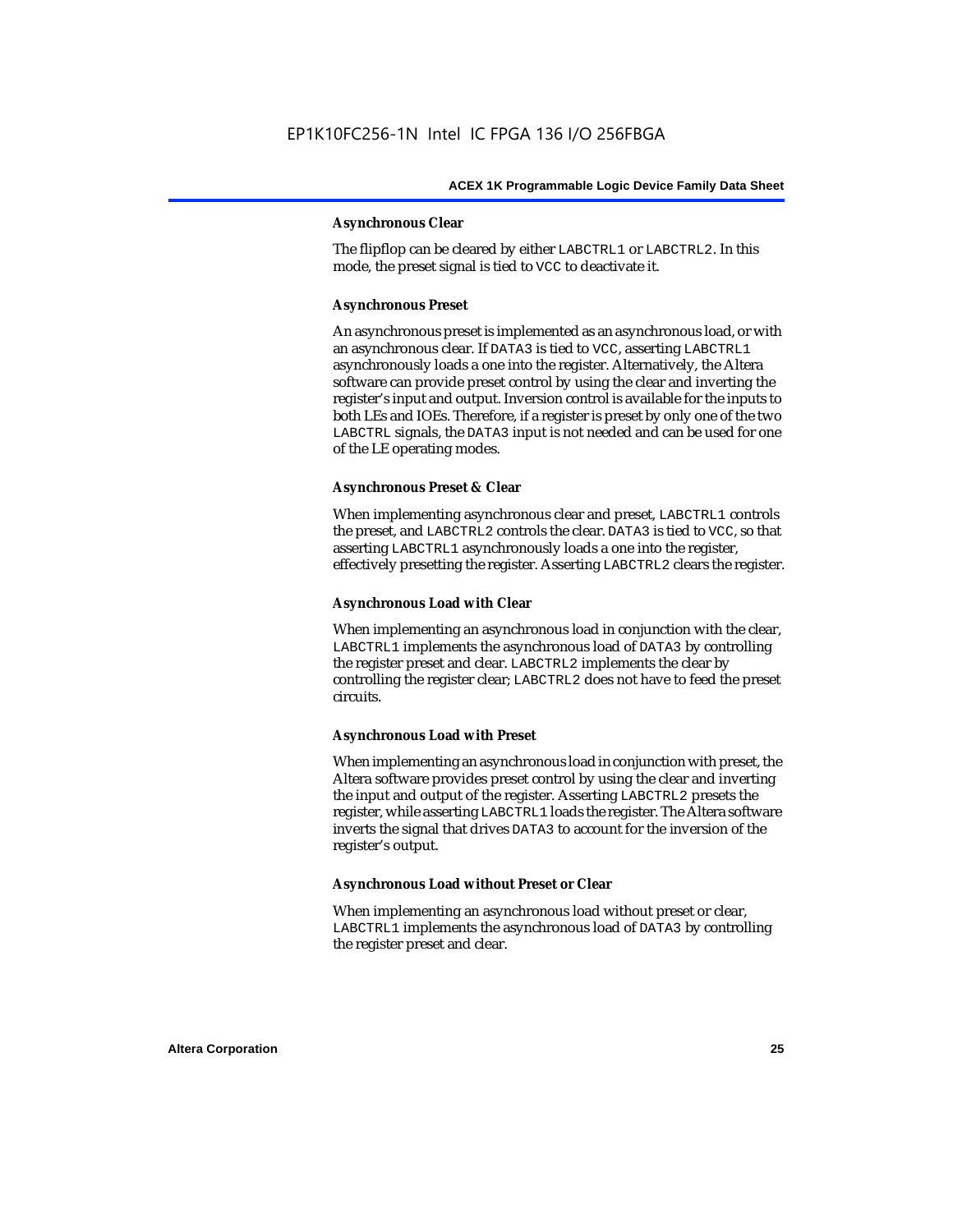### **FastTrack Interconnect Routing Structure**

In the ACEX 1K architecture, connections between LEs, EABs, and device I/O pins are provided by the FastTrack Interconnect routing structure, which is a series of continuous horizontal and vertical routing channels that traverse the device. This global routing structure provides predictable performance, even in complex designs. In contrast, the segmented routing in FPGAs requires switch matrices to connect a variable number of routing paths, increasing the delays between logic resources and reducing performance.

The FastTrack Interconnect routing structure consists of row and column interconnect channels that span the entire device. Each row of LABs is served by a dedicated row interconnect. The row interconnect can drive I/O pins and feed other LABs in the row. The column interconnect routes signals between rows and can drive I/O pins.

Row channels drive into the LAB or EAB local interconnect. The row signal is buffered at every LAB or EAB to reduce the effect of fan-out on delay. A row channel can be driven by an LE or by one of three column channels. These four signals feed dual 4-to-1 multiplexers that connect to two specific row channels. These multiplexers, which are connected to each LE, allow column channels to drive row channels even when all eight LEs in a LAB drive the row interconnect.

Each column of LABs or EABs is served by a dedicated column interconnect. The column interconnect that serves the EABs has twice as many channels as other column interconnects. The column interconnect can then drive I/O pins or another row's interconnect to route the signals to other LABs or EABs in the device. A signal from the column interconnect, which can be either the output of a LE or an input from an I/O pin, must be routed to the row interconnect before it can enter a LAB or EAB. Each row channel that is driven by an IOE or EAB can drive one specific column channel.

Access to row and column channels can be switched between LEs in adjacent pairs of LABs. For example, a LE in one LAB can drive the row and column channels normally driven by a particular LE in the adjacent LAB in the same row, and vice versa. This flexibility enables routing resources to be used more efficiently. Figure 13 shows the ACEX 1K LAB.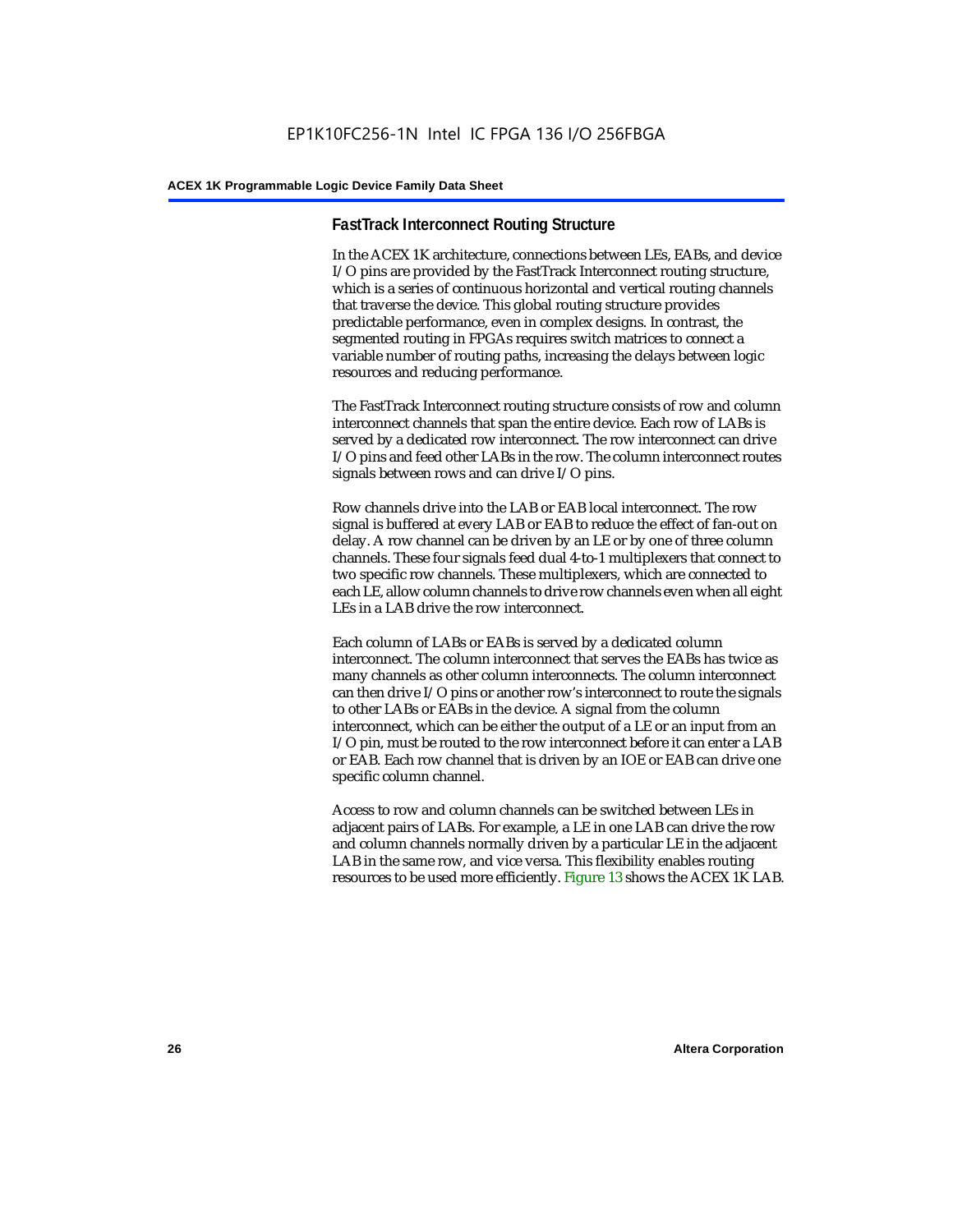

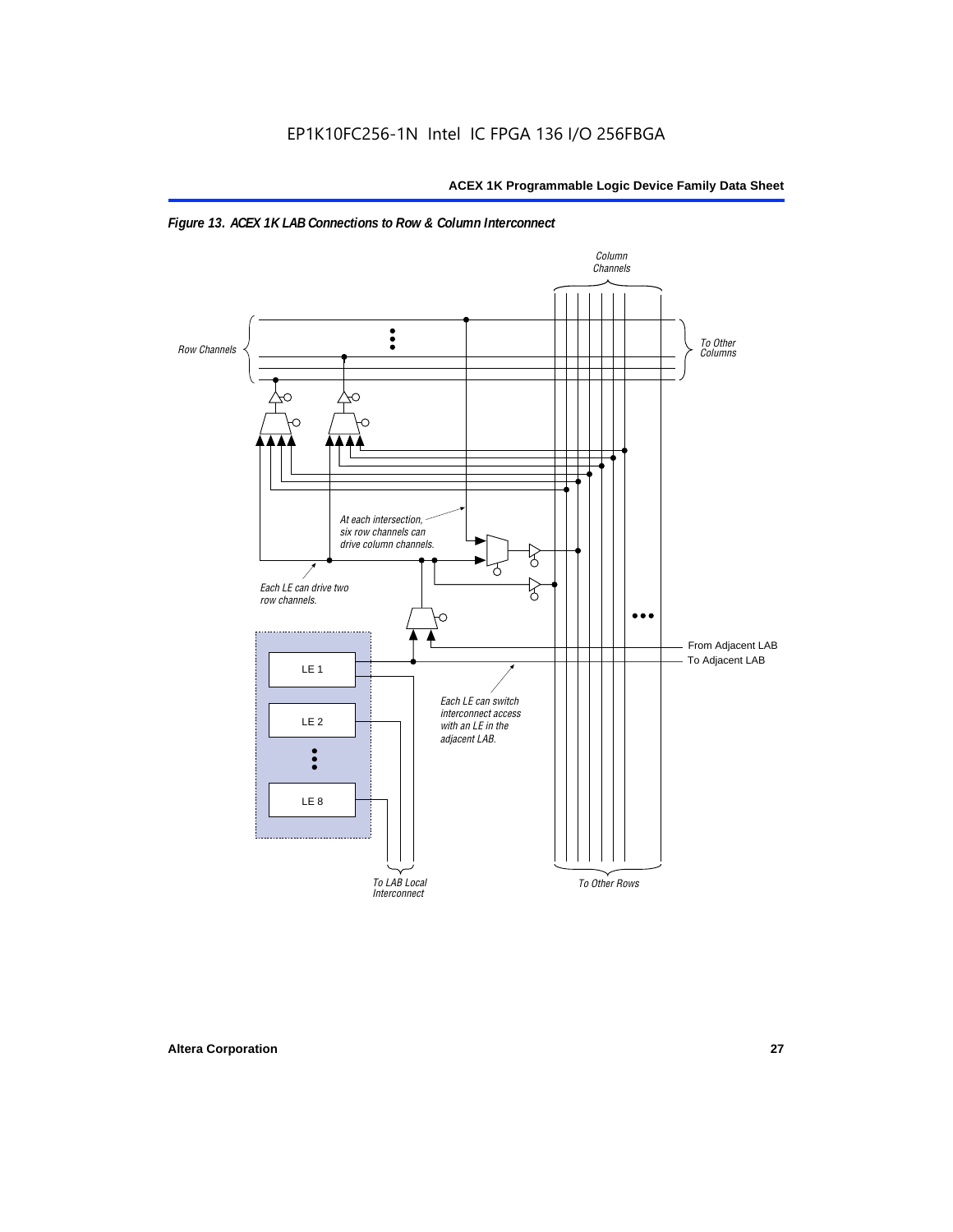For improved routing, the row interconnect consists of a combination of full-length and half-length channels. The full-length channels connect to all LABs in a row; the half-length channels connect to the LABs in half of the row. The EAB can be driven by the half-length channels in the left half of the row and by the full-length channels. The EAB drives out to the fulllength channels. In addition to providing a predictable, row-wide interconnect, this architecture provides increased routing resources. Two neighboring LABs can be connected using a half-row channel, thereby saving the other half of the channel for the other half of the row.

Table 6 summarizes the FastTrack Interconnect routing structure resources available in each ACEX 1K device.

| Table 6. ACEX 1K FastTrack Interconnect Resources |             |                     |                |                        |  |  |
|---------------------------------------------------|-------------|---------------------|----------------|------------------------|--|--|
| <b>Device</b>                                     | <b>Rows</b> | Channels per<br>Row | <b>Columns</b> | Channels per<br>Column |  |  |
| EP1K10                                            | 3           | 144                 | 24             | 24                     |  |  |
| EP1K30                                            | 6           | 216                 | 36             | 24                     |  |  |
| EP1K50                                            | 10          | 216                 | 36             | 24                     |  |  |
| EP1K100                                           | 12          | 312                 | 52             | 24                     |  |  |

In addition to general-purpose I/O pins, ACEX 1K devices have six dedicated input pins that provide low-skew signal distribution across the device. These six inputs can be used for global clock, clear, preset, and peripheral output-enable and clock-enable control signals. These signals are available as control signals for all LABs and IOEs in the device. The dedicated inputs can also be used as general-purpose data inputs because they can feed the local interconnect of each LAB in the device.

Figure 14 shows the interconnection of adjacent LABs and EABs, with row, column, and local interconnects, as well as the associated cascade and carry chains. Each LAB is labeled according to its location: a letter represents the row and a number represents the column. For example, LAB B3 is in row B, column 3.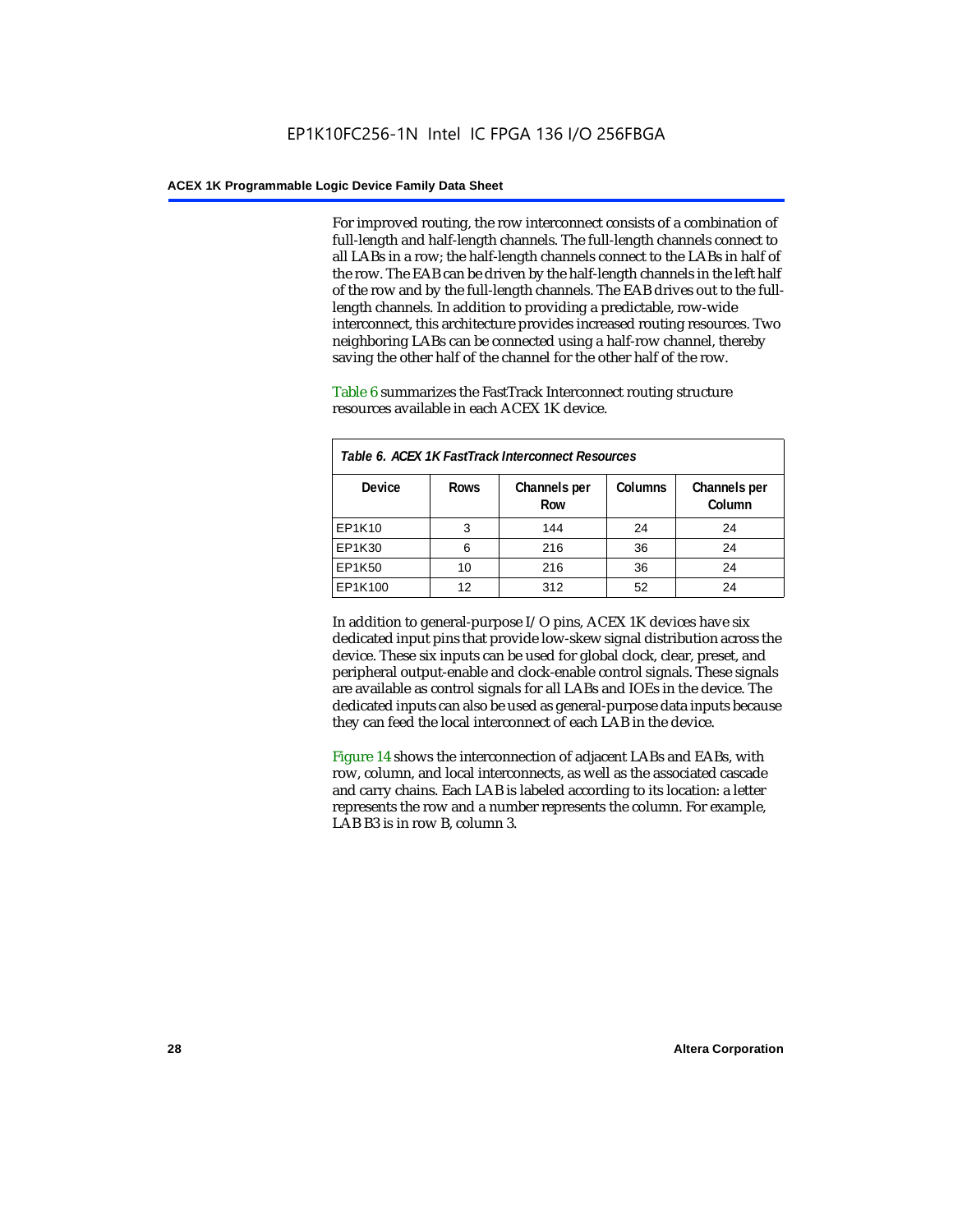



### **I/O Element**

An IOE contains a bidirectional I/O buffer and a register that can be used either as an input register for external data that requires a fast setup time or as an output register for data that requires fast clock-to-output performance. In some cases, using an LE register for an input register will result in a faster setup time than using an IOE register. IOEs can be used as input, output, or bidirectional pins. The compiler uses the programmable inversion option to invert signals from the row and column interconnect automatically where appropriate. For bidirectional registered I/O implementation, the output register should be in the IOE and the data input and output enable registers should be LE registers placed adjacent to the bidirectional pin. Figure 15 shows the bidirectional I/O registers.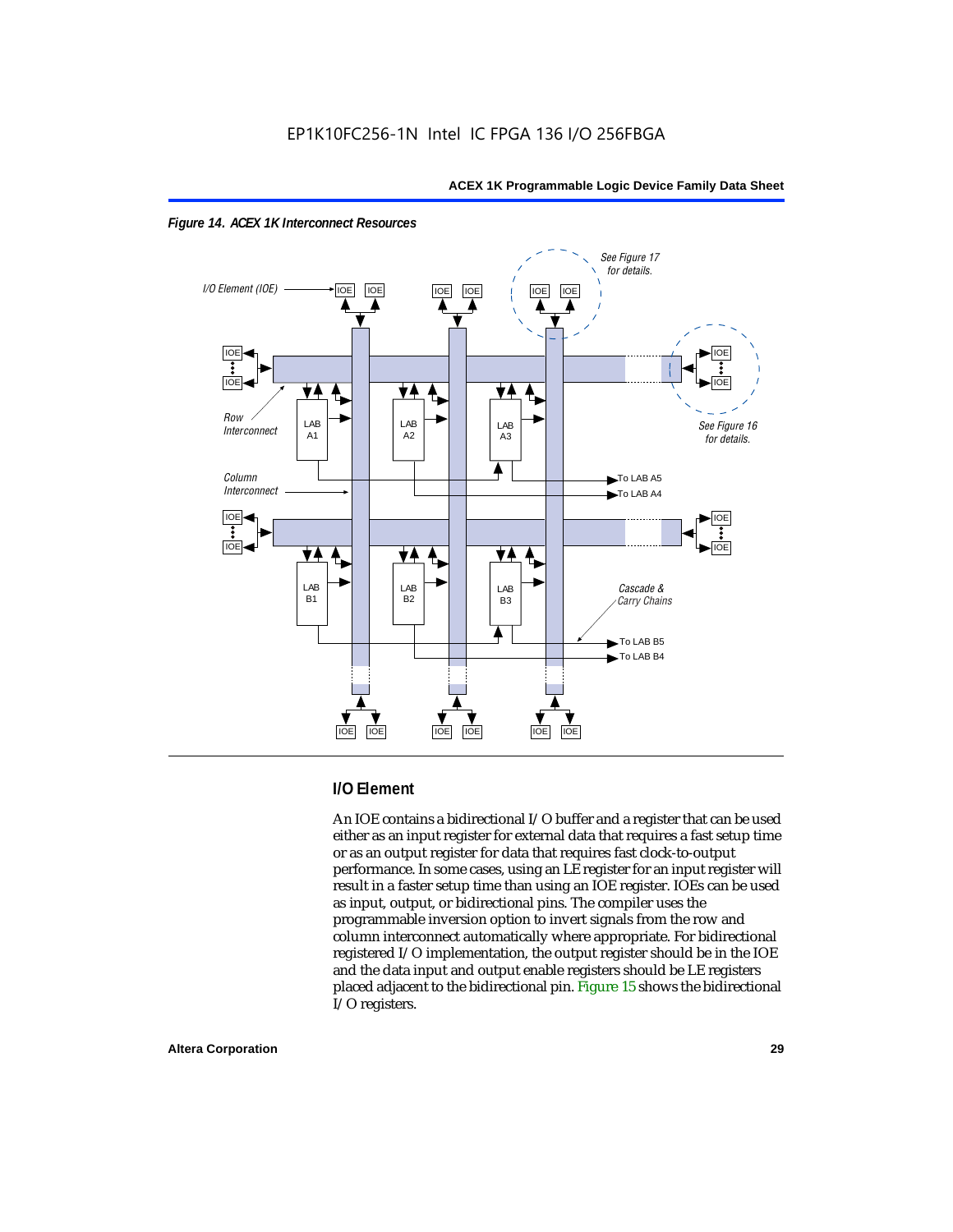### *Figure 15. ACEX 1K Bidirectional I/O Registers*

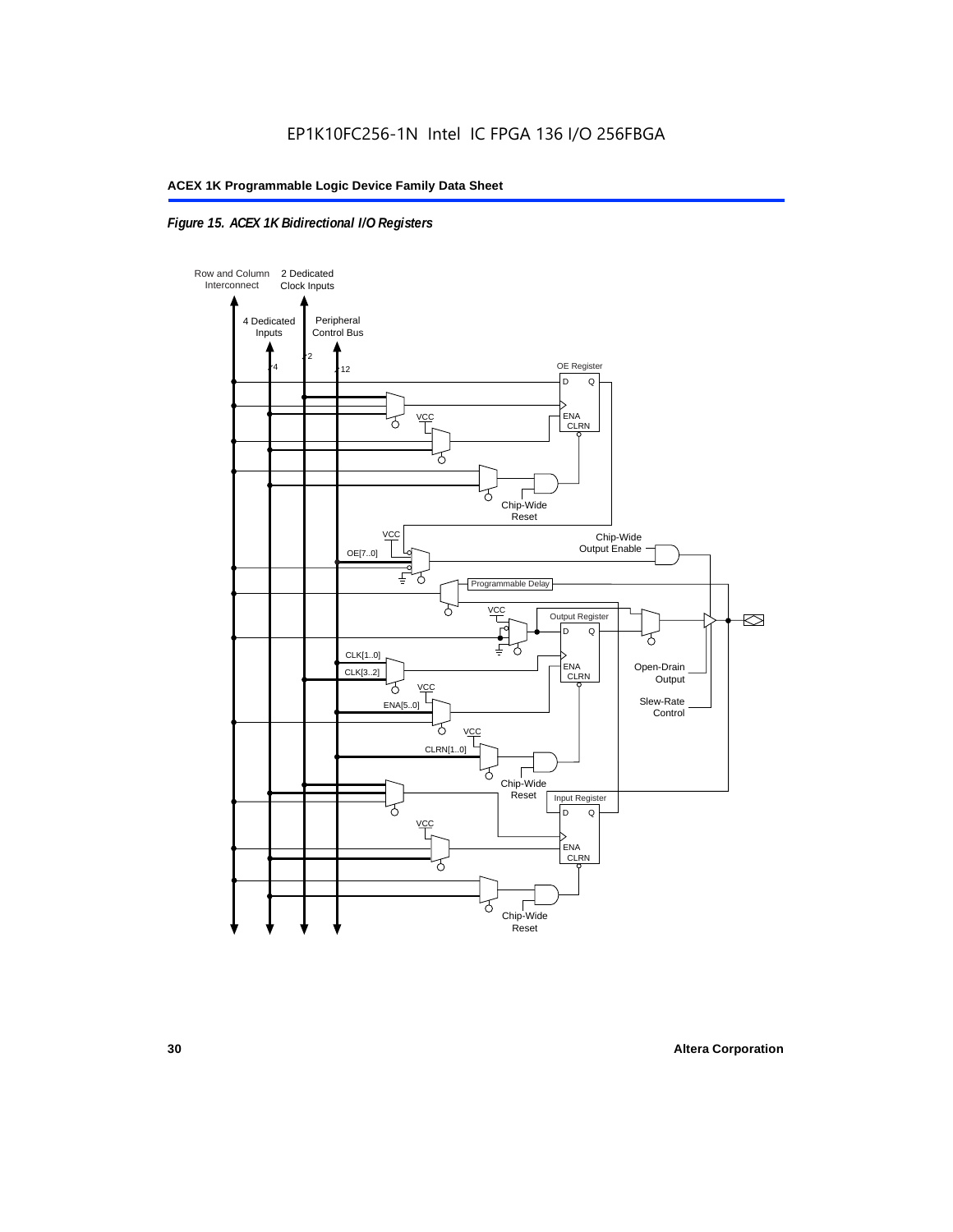On all ACEX 1K devices, the input path from the I/O pad to the FastTrack Interconnect has a programmable delay element that can be used to guarantee a zero hold time. Depending on the placement of the IOE relative to what it is driving, the designer may choose to turn on the programmable delay to ensure a zero hold time or turn it off to minimize setup time. This feature is used to reduce setup time for complex pin-toregister paths (e.g., PCI designs).

Each IOE selects the clock, clear, clock enable, and output enable controls from a network of I/O control signals called the peripheral control bus. The peripheral control bus uses high-speed drivers to minimize signal skew across devices and provides up to 12 peripheral control signals that can be allocated as follows:

- Up to eight output enable signals
- Up to six clock enable signals
- Up to two clock signals
- Up to two clear signals

If more than six clock-enable or eight output-enable signals are required, each IOE on the device can be controlled by clock enable and output enable signals driven by specific LEs. In addition to the two clock signals available on the peripheral control bus, each IOE can use one of two dedicated clock pins. Each peripheral control signal can be driven by any of the dedicated input pins or the first LE of each LAB in a particular row. In addition, a LE in a different row can drive a column interconnect, which causes a row interconnect to drive the peripheral control signal. The chipwide reset signal resets all IOE registers, overriding any other control signals.

When a dedicated clock pin drives IOE registers, it can be inverted for all IOEs in the device. All IOEs must use the same sense of the clock. For example, if any IOE uses the inverted clock, all IOEs must use the inverted clock, and no IOE can use the non-inverted clock. However, LEs can still use the true or complement of the clock on an LAB-by-LAB basis.

The incoming signal may be inverted at the dedicated clock pin and will drive all IOEs. For the true and complement of a clock to be used to drive IOEs, drive it into both global clock pins. One global clock pin will supply the true, and the other will supply the complement.

When the true and complement of a dedicated input drives IOE clocks, two signals on the peripheral control bus are consumed, one for each sense of the clock.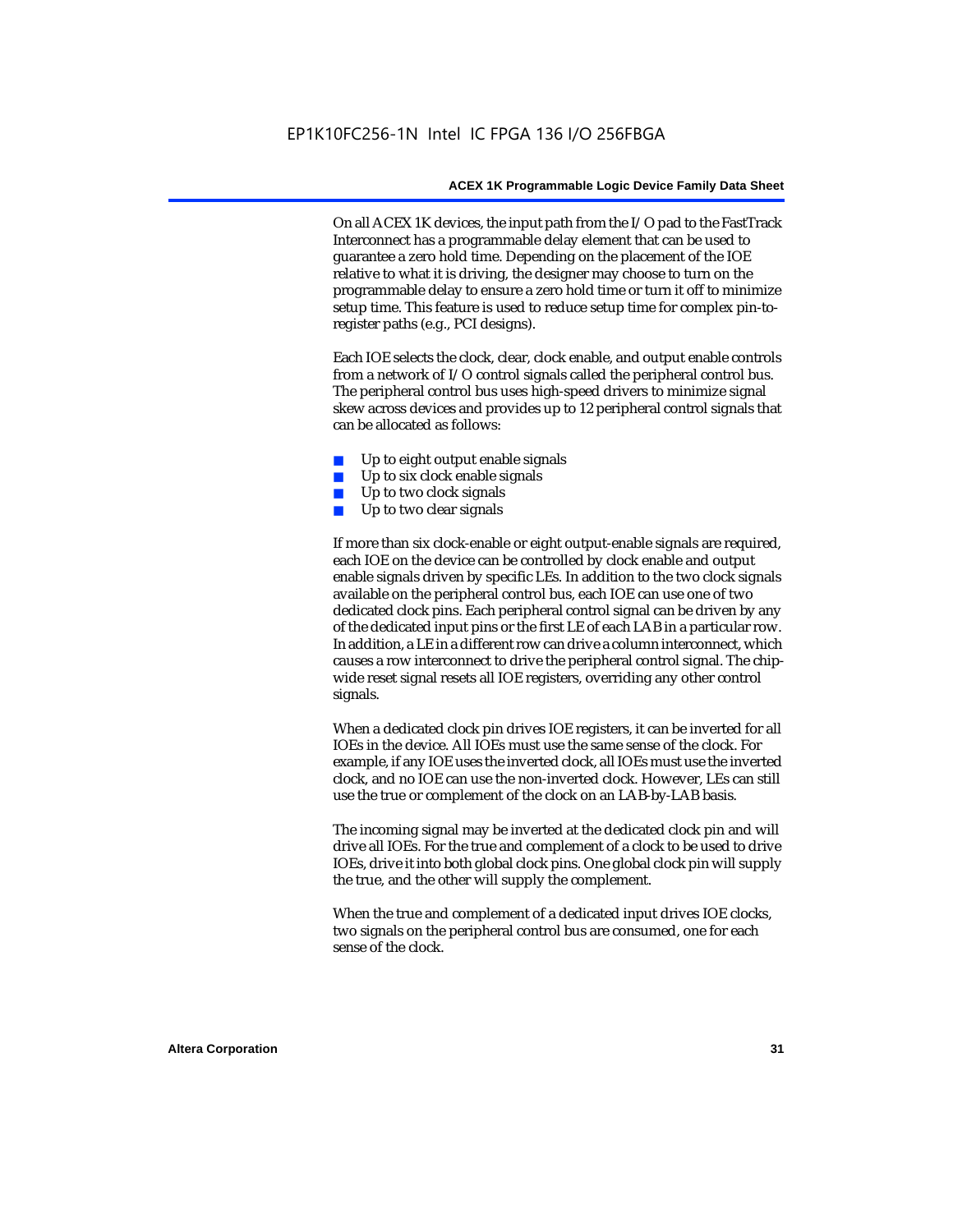When dedicated inputs drive non-inverted and inverted peripheral clears, clock enables, and output enables, two signals on the peripheral control bus will be used.

Table 7 lists the sources for each peripheral control signal and shows how the output enable, clock enable, clock, and clear signals share 12 peripheral control signals. Table 7 also shows the rows that can drive global signals.

| Table 7. Peripheral Bus Sources for ACEX Devices |               |               |               |                |  |  |  |
|--------------------------------------------------|---------------|---------------|---------------|----------------|--|--|--|
| Peripheral Control Signal                        | <b>EP1K10</b> | <b>EP1K30</b> | <b>EP1K50</b> | <b>EP1K100</b> |  |  |  |
| OE0                                              | Row A         | Row A         | Row A         | Row A          |  |  |  |
| OE1                                              | Row A         | Row B         | Row B         | Row C          |  |  |  |
| OE <sub>2</sub>                                  | Row B         | Row C         | Row D         | Row E          |  |  |  |
| OE3                                              | Row B         | Row D         | Row F         | Row L          |  |  |  |
| OE4                                              | Row C         | Row E         | Row H         | Row I          |  |  |  |
| OE5                                              | Row C         | Row F         | Row J         | Row K          |  |  |  |
| CLKENA0/CLK0/GLOBAL0                             | Row A         | Row A         | Row A         | Row F          |  |  |  |
| CLKENA1/OE6/GLOBAL1                              | Row A         | Row B         | Row C         | Row D          |  |  |  |
| CLKENA2/CLR0                                     | Row B         | Row C         | Row E         | Row B          |  |  |  |
| CLKENA3/OE7/GLOBAL2                              | Row B         | Row D         | Row G         | Row H          |  |  |  |
| CLKENA4/CLR1                                     | Row C         | Row E         | Row I         | Row J          |  |  |  |
| CLKENA5/CLK1/GLOBAL3                             | Row C         | Row F         | Row J         | Row G          |  |  |  |

Signals on the peripheral control bus can also drive the four global signals, referred to as GLOBAL0 through GLOBAL3. An internally generated signal can drive a global signal, providing the same low-skew, low-delay characteristics as a signal driven by an input pin. An LE drives the global signal by driving a row line that drives the peripheral bus which then drives the global signal. This feature is ideal for internally generated clear or clock signals with high fan-out. However, internally driven global signals offer no advantage over the general-purpose interconnect for routing data signals.

The chip-wide output enable pin is an active-high pin that can be used to tri-state all pins on the device. This option can be set in the Altera software. The built-in I/O pin pull-up resistors (which are active during configuration) are active when the chip-wide output enable pin is asserted. The registers in the IOE can also be reset by the chip-wide reset pin.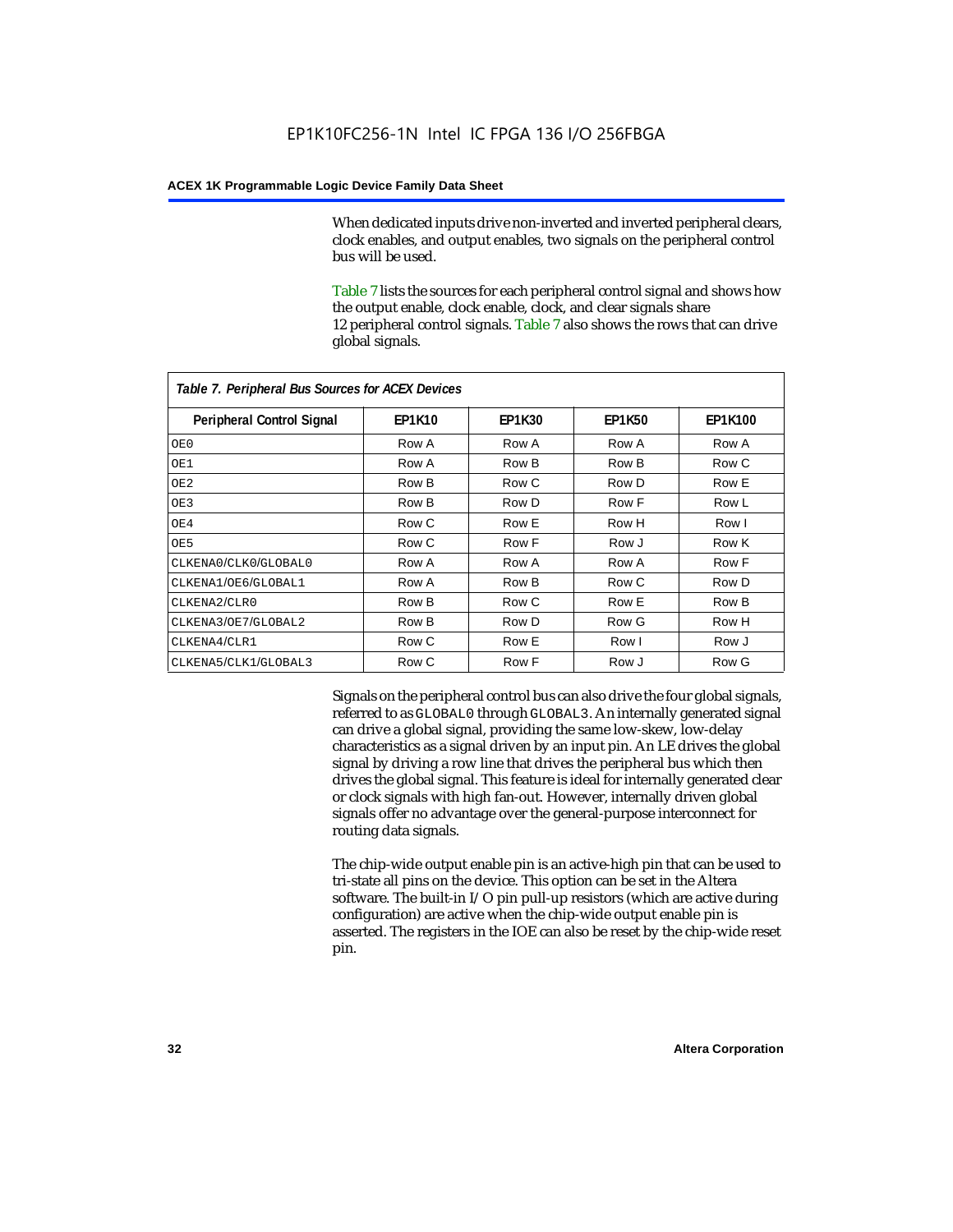### *Row-to-IOE Connections*

When an IOE is used as an input signal, it can drive two separate row channels. The signal is accessible by all LEs within that row. When an IOE is used as an output, the signal is driven by a multiplexer that selects a signal from the row channels. Up to eight IOEs connect to each side of each row channel (see Figure 16).





*Note:*<br>(1) 7 (1) The values for *m* and *n* are shown in Table 8.

Table 8 lists the ACEX 1K row-to-IOE interconnect resources.

| Table 8. ACEX 1K Row-to-IOE Interconnect Resources |                      |                          |  |  |  |  |
|----------------------------------------------------|----------------------|--------------------------|--|--|--|--|
| Device                                             | Channels per Row (n) | Row Channels per Pin (m) |  |  |  |  |
| EP1K10                                             | 144                  | 18                       |  |  |  |  |
| EP1K30                                             | 216                  | 27                       |  |  |  |  |
| EP1K50                                             | 216                  | 27                       |  |  |  |  |
| EP1K100                                            | 312                  | 39                       |  |  |  |  |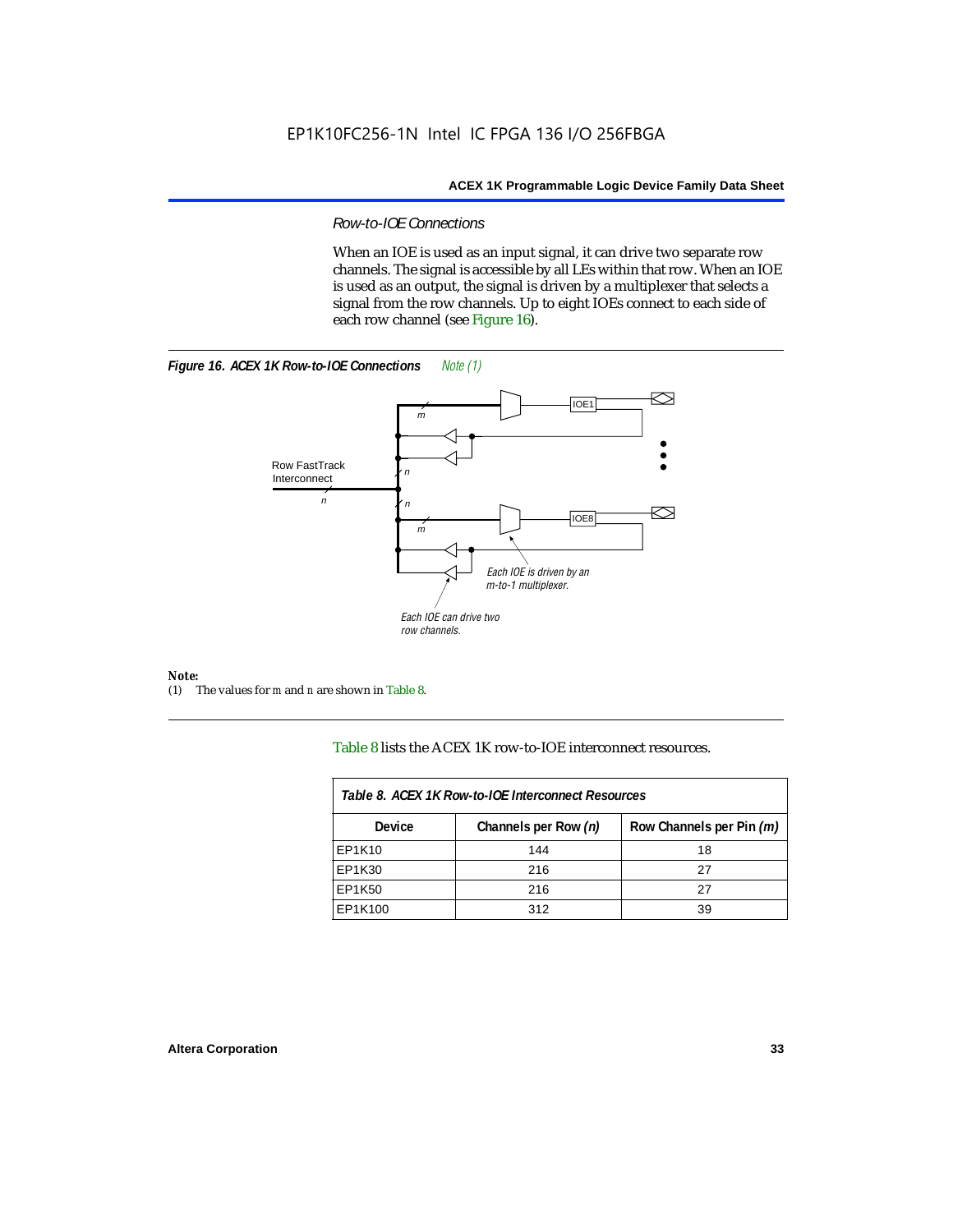### *Column-to-IOE Connections*

When an IOE is used as an input, it can drive up to two separate column channels. When an IOE is used as an output, the signal is driven by a multiplexer that selects a signal from the column channels. Two IOEs connect to each side of the column channels. Each IOE can be driven by column channels via a multiplexer. The set of column channels is different for each IOE (see Figure 17).



Table 9 lists the ACEX 1K column-to-IOE interconnect resources.

| Table 9. ACEX 1K Column-to-IOE Interconnect Resources |                         |                             |  |  |  |  |
|-------------------------------------------------------|-------------------------|-----------------------------|--|--|--|--|
| <b>Device</b>                                         | Channels per Column (n) | Column Channels per Pin (m) |  |  |  |  |
| EP1K10                                                | 24                      | 16                          |  |  |  |  |
| EP1K30                                                | 24                      | 16                          |  |  |  |  |
| EP1K50                                                | 24                      | 16                          |  |  |  |  |
| EP1K100                                               | 24                      | 16                          |  |  |  |  |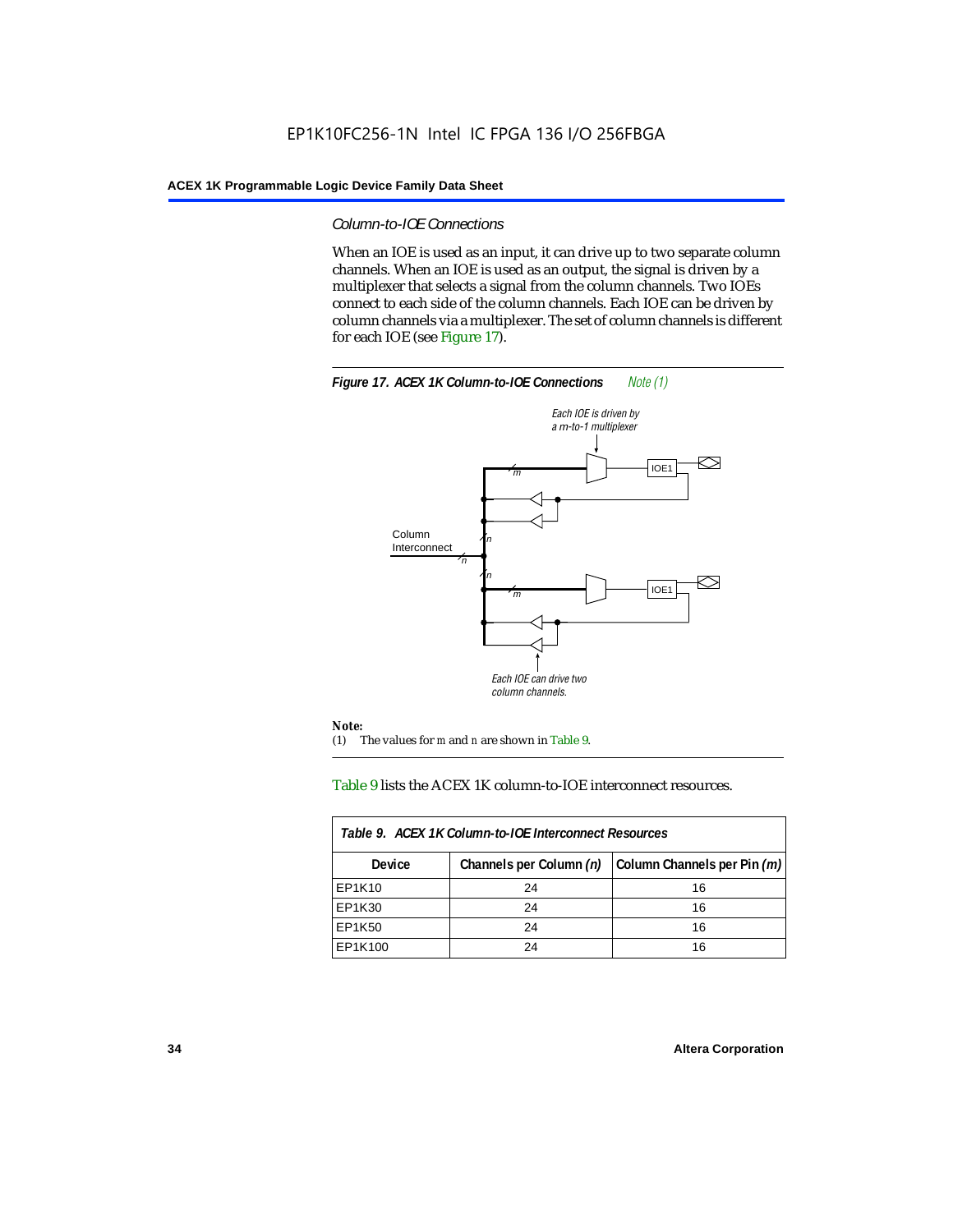**SameFrame Pin-Outs** ACEX 1K devices support the SameFrame pin-out feature for FineLine BGA packages. The SameFrame pin-out feature is the arrangement of balls on FineLine BGA packages such that the lower-ballcount packages form a subset of the higher-ball-count packages. SameFrame pin-outs provide the flexibility to migrate not only from device to device within the same package, but also from one package to another. A given printed circuit board (PCB) layout can support multiple device density/package combinations. For example, a single board layout can support a range of devices from an EP1K10 device in a 256-pin FineLine BGA package to an EP1K100 device in a 484-pin FineLine BGA package.

> The Altera software provides support to design PCBs with SameFrame pin-out devices. Devices can be defined for present and future use. The Altera software generates pin-outs describing how to lay out a board that takes advantage of this migration. Figure 18 shows an example of SameFrame pin-out.

*Figure 18. SameFrame Pin-Out Example*



Designed for 484-Pin FineLine BGA Package Printed Circuit Board



Table 10 shows the ACEX 1K device/package combinations that support SameFrame pin-outs for ACEX 1K devices. All FineLine BGA packages support SameFrame pin-outs, providing the flexibility to migrate not only from device to device within the same package, but also from one package to another. The I/O count will vary from device to device.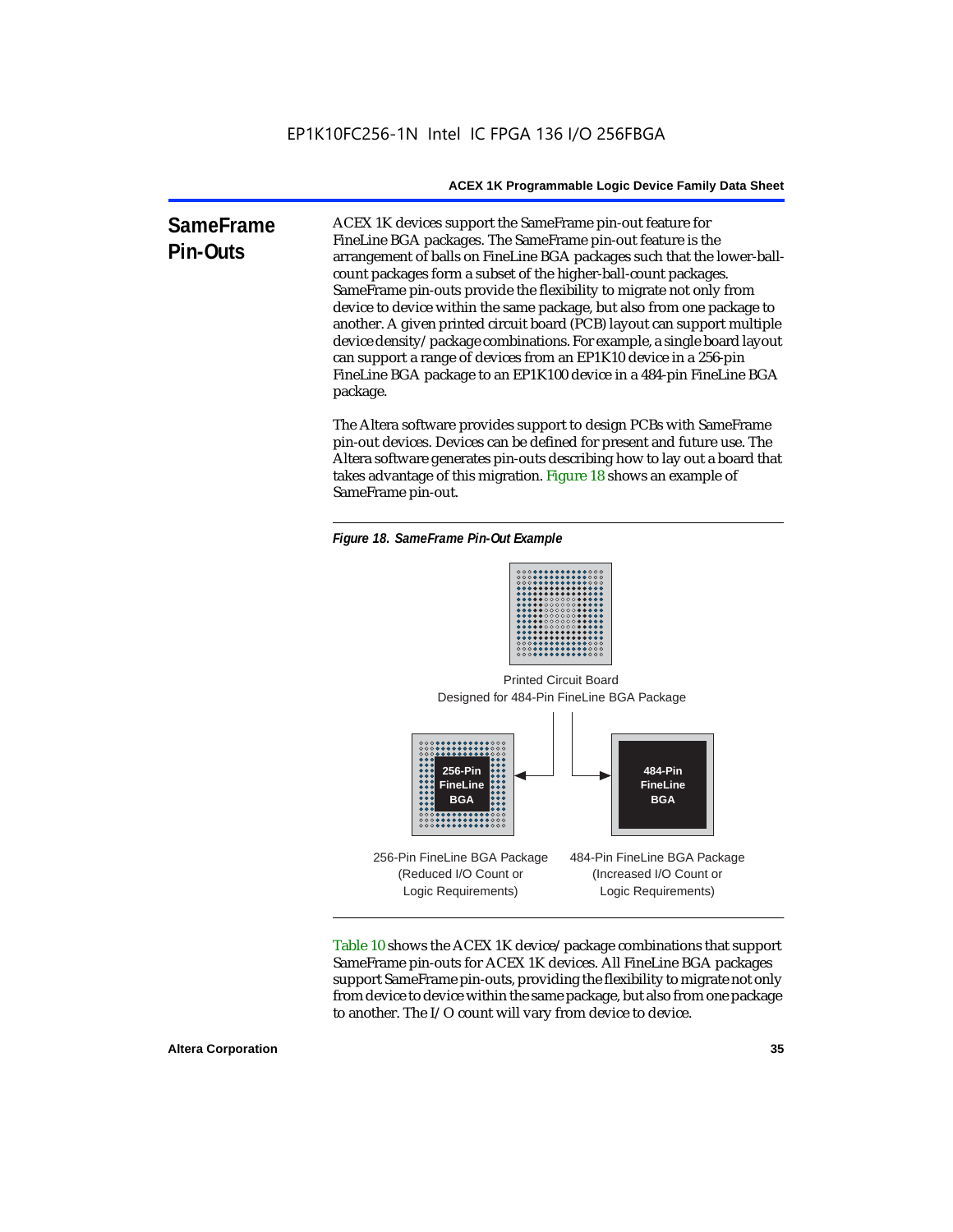

For more information, search for "SameFrame" in MAX+PLUS II Help.

| Table 10. ACEX 1K SameFrame Pin-Out Support |                                   |                                   |  |  |  |
|---------------------------------------------|-----------------------------------|-----------------------------------|--|--|--|
| <b>Device</b>                               | 256-Pin<br>FineLine<br><b>BGA</b> | 484-Pin<br>FineLine<br><b>BGA</b> |  |  |  |
| EP1K10                                      |                                   | (1)                               |  |  |  |
| EP1K30                                      |                                   | 71                                |  |  |  |
| EP1K50                                      |                                   |                                   |  |  |  |
| EP1K100                                     |                                   |                                   |  |  |  |

# *Note:*<br>(1) **7**

This option is supported with a 256-pin FineLine BGA package and SameFrame migration.

# **ClockLock & ClockBoost Features**

To support high-speed designs, -1 and -2 speed grade ACEX 1K devices offer ClockLock and ClockBoost circuitry containing a phase-locked loop (PLL) that is used to increase design speed and reduce resource usage. The ClockLock circuitry uses a synchronizing PLL that reduces the clock delay and skew within a device. This reduction minimizes clock-to-output and setup times while maintaining zero hold times. The ClockBoost circuitry, which provides a clock multiplier, allows the designer to enhance device area efficiency by sharing resources within the device. The ClockBoost feature allows the designer to distribute a low-speed clock and multiply that clock on-device. Combined, the ClockLock and ClockBoost features provide significant improvements in system performance and bandwidth.

The ClockLock and ClockBoost features in ACEX 1K devices are enabled through the Altera software. External devices are not required to use these features. The output of the ClockLock and ClockBoost circuits is not available at any of the device pins.

The ClockLock and ClockBoost circuitry lock onto the rising edge of the incoming clock. The circuit output can drive the clock inputs of registers only; the generated clock cannot be gated or inverted.

The dedicated clock pin (GCLK1) supplies the clock to the ClockLock and ClockBoost circuitry. When the dedicated clock pin is driving the ClockLock or ClockBoost circuitry, it cannot drive elsewhere in the device.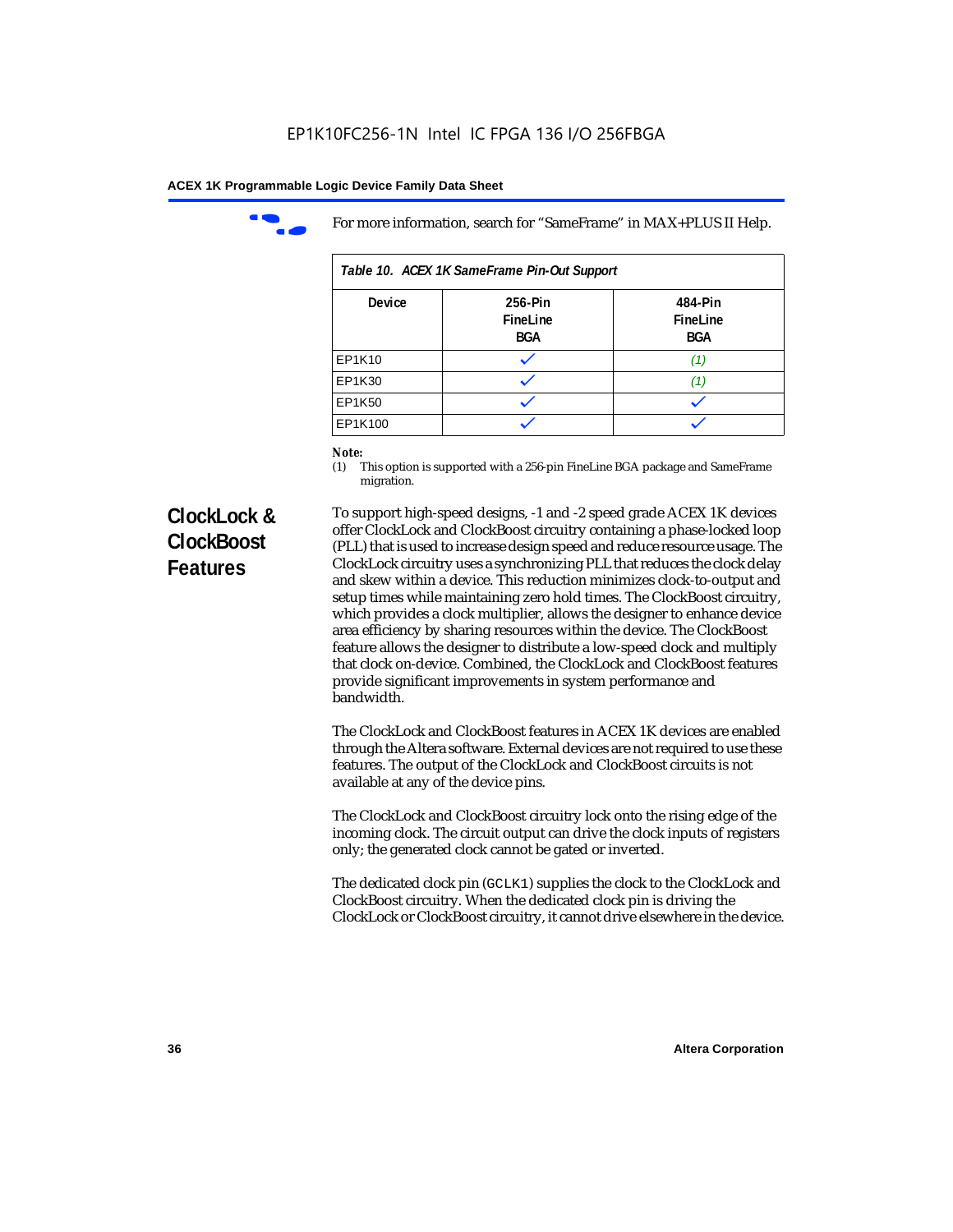For designs that require both a multiplied and non-multiplied clock, the clock trace on the board can be connected to the GCLK1 pin. In the Altera software, the GCLK1 pin can feed both the ClockLock and ClockBoost circuitry in the ACEX 1K device. However, when both circuits are used, the other clock pin cannot be used.

#### **ClockLock & ClockBoost Timing Parameters**

For the ClockLock and ClockBoost circuitry to function properly, the incoming clock must meet certain requirements. If these specifications are not met, the circuitry may not lock onto the incoming clock, which generates an erroneous clock within the device. The clock generated by the ClockLock and ClockBoost circuitry must also meet certain specifications. If the incoming clock meets these requirements during configuration, the ClockLock and ClockBoost circuitry will lock onto the clock during configuration. The circuit will be ready for use immediately after configuration. Figure 19 shows the incoming and generated clock specifications.



*Figure 19. Specifications for the Incoming & Generated Clocks Note (1)*

# *Note:*<br>(1) 1

The  $t<sub>I</sub>$  parameter refers to the nominal input clock period; the  $t<sub>O</sub>$  parameter refers to the nominal output clock period.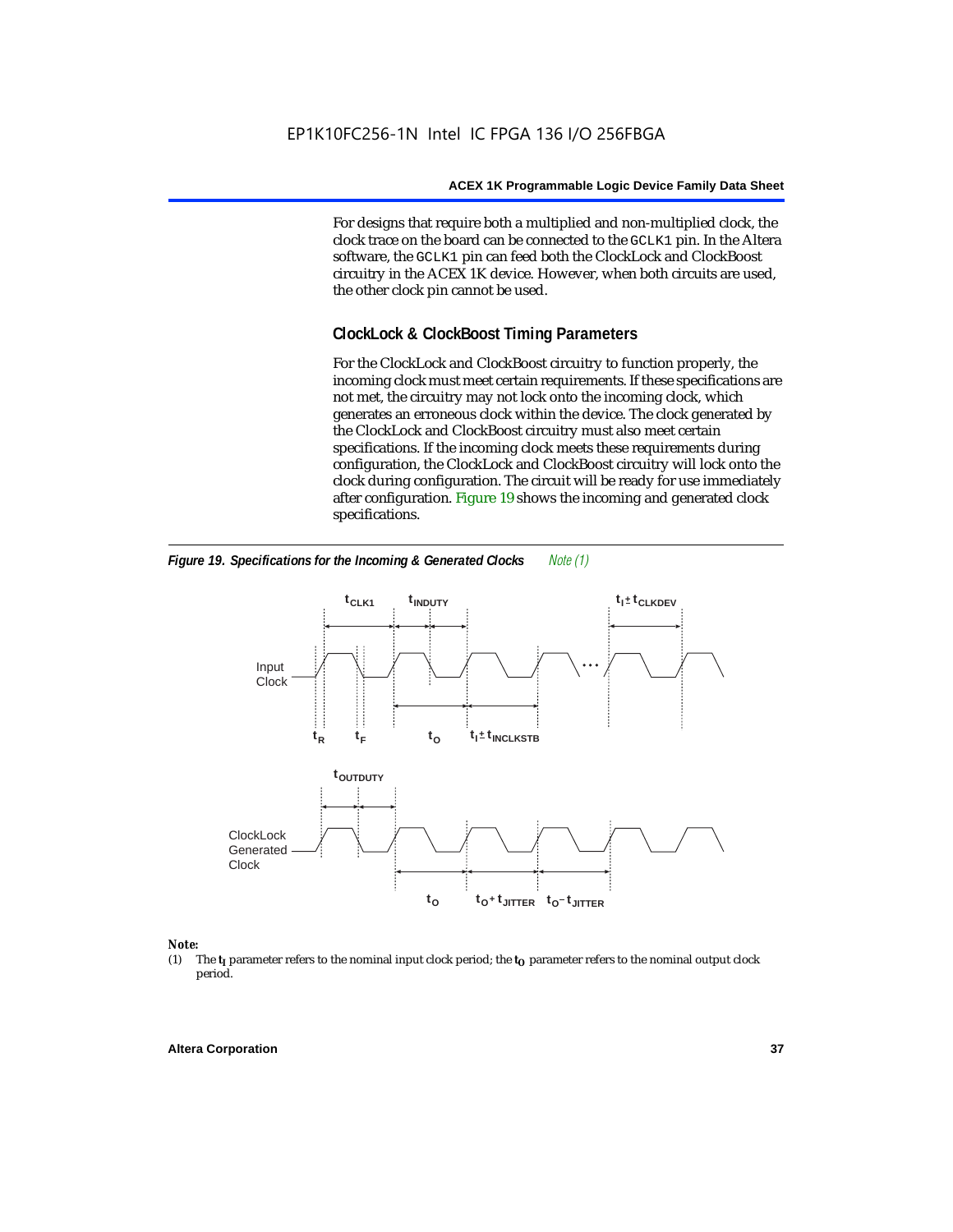Tables 11 and 12 summarize the ClockLock and ClockBoost parameters for -1 and -2 speed-grade devices, respectively.

|                       | Table 11. ClockLock & ClockBoost Parameters for -1 Speed-Grade Devices     |                      |     |     |               |               |  |
|-----------------------|----------------------------------------------------------------------------|----------------------|-----|-----|---------------|---------------|--|
| Symbol                | Parameter                                                                  | Condition            | Min | Typ | Max           | Unit          |  |
| $t_{\mathsf{R}}$      | Input rise time                                                            |                      |     |     | 5             | ns            |  |
| $t_{\mathsf{F}}$      | Input fall time                                                            |                      |     |     | 5             | ns            |  |
| $t_{INDUTY}$          | Input duty cycle                                                           |                      | 40  |     | 60            | $\frac{0}{0}$ |  |
| $f_{CLK1}$            | Input clock frequency (ClockBoost clock<br>multiplication factor equals 1) |                      | 25  |     | 180           | <b>MHz</b>    |  |
| $f_{CLK2}$            | Input clock frequency (ClockBoost clock<br>multiplication factor equals 2) |                      | 16  |     | 90            | <b>MHz</b>    |  |
| <b><i>fCLKDEV</i></b> | Input deviation from user specification in the<br>Altera software (1)      |                      |     |     | 25,000<br>(2) | <b>PPM</b>    |  |
| $t_{INCLKSTB}$        | Input clock stability (measured between<br>adjacent clocks)                |                      |     |     | 100           | ps            |  |
| $t_{LOCK}$            | Time required for ClockLock or ClockBoost<br>to acquire lock $(3)$         |                      |     |     | 10            | μs            |  |
| $t_{JITTER}$          | Jitter on ClockLock or ClockBoost-                                         | $t_{INCLKSTB}$ < 100 |     |     | 250(4)        | ps            |  |
|                       | generated clock (4)                                                        | $t_{INCLKSTB}$ < 50  |     |     | 200(4)        | ps            |  |
| <i>toutbuty</i>       | Duty cycle for ClockLock or ClockBoost-<br>generated clock                 |                      | 40  | 50  | 60            | $\frac{0}{0}$ |  |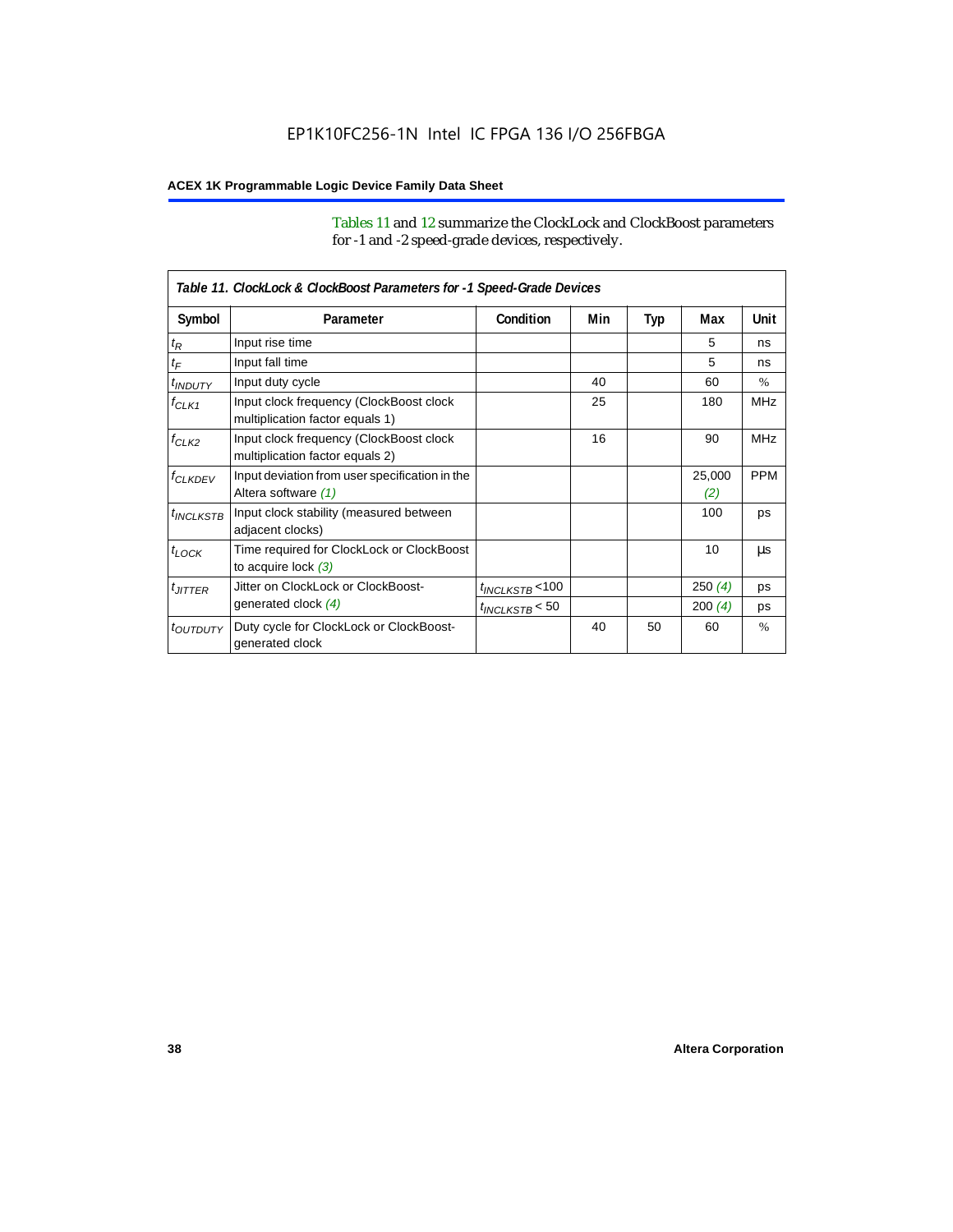|                           | Table 12. ClockLock & ClockBoost Parameters for -2 Speed-Grade Devices     |                      |     |            |        |             |
|---------------------------|----------------------------------------------------------------------------|----------------------|-----|------------|--------|-------------|
| Symbol                    | Parameter                                                                  | Condition            | Min | <b>Typ</b> | Max    | <b>Unit</b> |
| $t_{\mathsf{R}}$          | Input rise time                                                            |                      |     |            | 5      | ns          |
| $t_F$                     | Input fall time                                                            |                      |     |            | 5      | ns          |
| <i>t<sub>INDUTY</sub></i> | Input duty cycle                                                           |                      | 40  |            | 60     | $\%$        |
| $f_{CLK1}$                | Input clock frequency (ClockBoost clock<br>multiplication factor equals 1) |                      | 25  |            | 80     | <b>MHz</b>  |
| $f_{CLK2}$                | Input clock frequency (ClockBoost clock<br>multiplication factor equals 2) |                      | 16  |            | 40     | <b>MHz</b>  |
| <b>f<sub>CLKDEV</sub></b> | Input deviation from user specification in<br>the software $(1)$           |                      |     |            | 25,000 | <b>PPM</b>  |
| $t_{INCLKSTB}$            | Input clock stability (measured between<br>adjacent clocks)                |                      |     |            | 100    | ps          |
| $t_{LOCK}$                | Time required for ClockLock or ClockBoost<br>to acquire lock $(3)$         |                      |     |            | 10     | us          |
| $t_{JITTER}$              | Jitter on ClockLock or ClockBoost-                                         | $t_{INCLKSTB}$ < 100 |     |            | 250(4) | ps          |
|                           | generated clock (4)                                                        | $t_{INCLKSTB}$ < 50  |     |            | 200(4) | ps          |
| <i>toutputy</i>           | Duty cycle for ClockLock or ClockBoost-<br>generated clock                 |                      | 40  | 50         | 60     | $\%$        |

#### *Notes to tables:*

(1) To implement the ClockLock and ClockBoost circuitry with the Altera software, designers must specify the input frequency. The Altera software tunes the PLL in the ClockLock and ClockBoost circuitry to this frequency. The *fCLKDEV* parameter specifies how much the incoming clock can differ from the specified frequency during device operation. Simulation does not reflect this parameter.

(2) Twenty-five thousand parts per million (PPM) equates to 2.5% of input clock period.

(3) During device configuration, the ClockLock and ClockBoost circuitry is configured before the rest of the device. If the incoming clock is supplied during configuration, the ClockLock and ClockBoost circuitry locks during configuration because the  $t_{LOCK}$  value is less than the time required for configuration.

(4) The  $t_{\text{ITTTER}}$  specification is measured under long-term observation. The maximum value for  $t_{\text{ITTTER}}$  is 200 ps if  $t_{INCIKSTR}$  is lower than 50 ps.

# **I/O Configuration**

This section discusses the PCI pull-up clamping diode option, slew-rate control, open-drain output option, and MultiVolt I/O interface for ACEX 1K devices. The PCI pull-up clamping diode, slew-rate control, and open-drain output options are controlled pin-by-pin via Altera software logic options. The MultiVolt I/O interface is controlled by connecting  $V_{\text{CCIO}}$  to a different voltage than  $V_{\text{CCINT}}$ . Its effect can be simulated in the Altera software via the **Global Project Device Options** dialog box (Assign menu).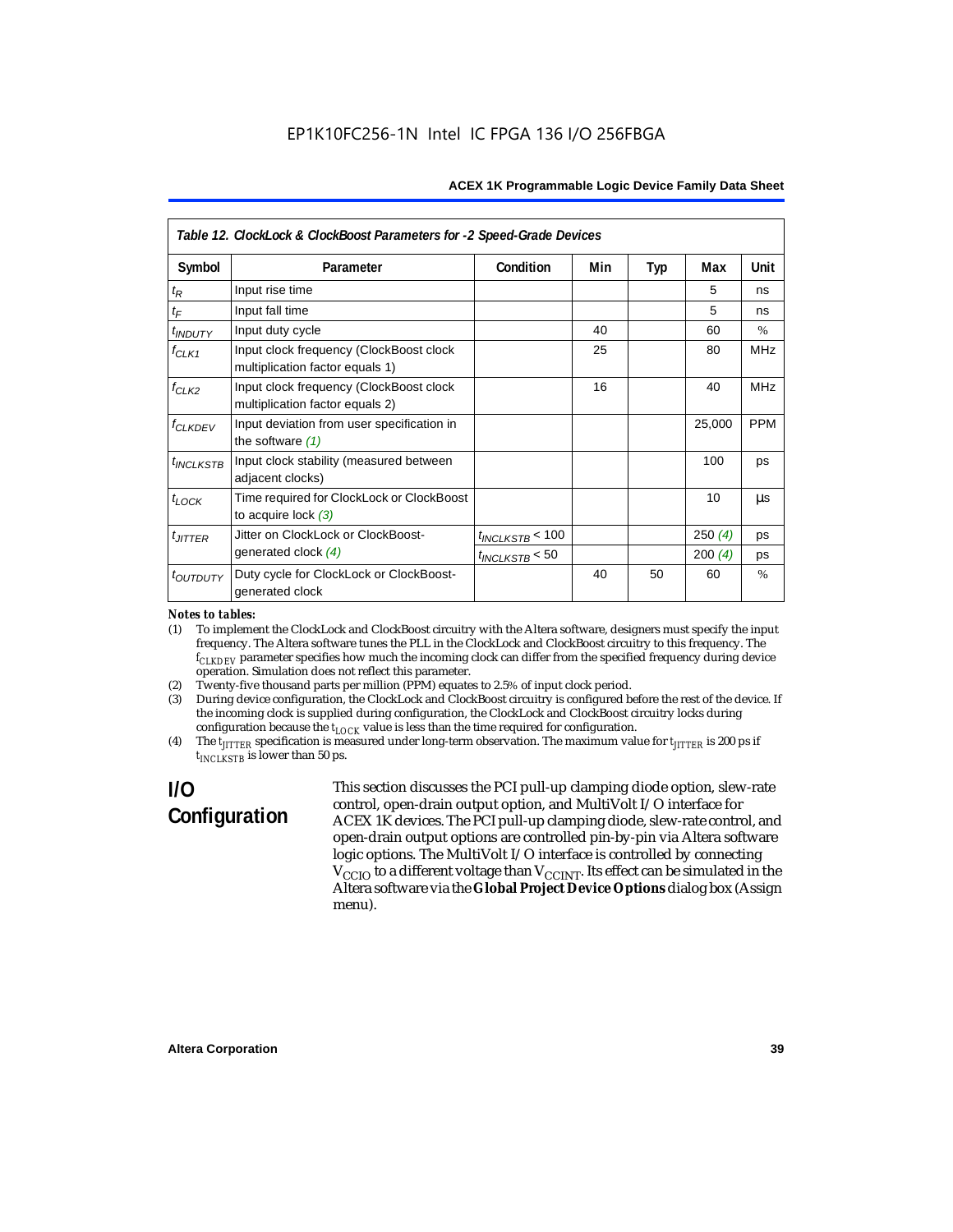#### **PCI Pull-Up Clamping Diode Option**

ACEX 1K devices have a pull-up clamping diode on every I/O, dedicated input, and dedicated clock pin. PCI clamping diodes clamp the signal to the  $V_{\text{CCIO}}$  value and are required for 3.3-V PCI compliance. Clamping diodes can also be used to limit overshoot in other systems.

Clamping diodes are controlled on a pin-by-pin basis. When  $V_{CCIO}$  is 3.3 V, a pin that has the clamping diode option turned on can be driven by a 2.5-V or 3.3-V signal, but not a 5.0-V signal. When  $V_{CCIO}$  is 2.5 V, a pin that has the clamping diode option turned on can be driven by a 2.5-V signal, but not a 3.3-V or 5.0-V signal. Additionally, a clamping diode can be activated for a subset of pins, which allows a device to bridge between a 3.3-V PCI bus and a 5.0-V device.

#### **Slew-Rate Control**

The output buffer in each IOE has an adjustable output slew rate that can be configured for low-noise or high-speed performance. A slower slew rate reduces system noise and adds a maximum delay of 4.3 ns. The fast slew rate should be used for speed-critical outputs in systems that are adequately protected against noise. Designers can specify the slew rate pin-by-pin or assign a default slew rate to all pins on a device-wide basis. The slow slew rate setting affects only the falling edge of the output.

#### **Open-Drain Output Option**

ACEX 1K devices provide an optional open-drain output (electrically equivalent to open-collector output) for each I/O pin. This open-drain output enables the device to provide system-level control signals (e.g., interrupt and write enable signals) that can be asserted by any of several devices. It can also provide an additional wired-OR plane.

#### **MultiVolt I/O Interface**

The ACEX 1K device architecture supports the MultiVolt I/O interface feature, which allows ACEX 1K devices in all packages to interface with systems of differing supply voltages. These devices have one set of  $V_{CC}$ pins for internal operation and input buffers (VCCINT), and another set for I/O output drivers (VCCIO).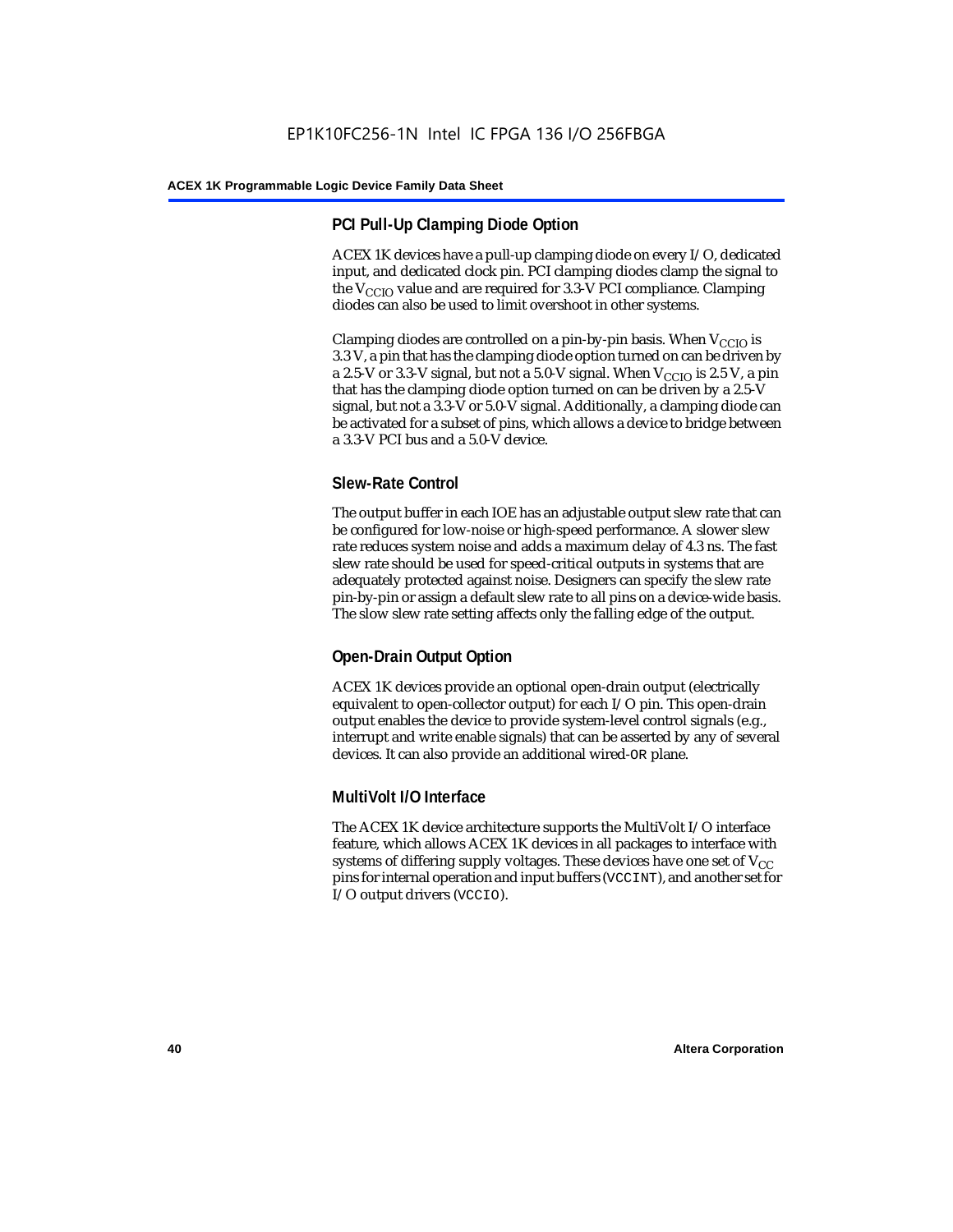The VCCINT pins must always be connected to a 2.5-V power supply. With a 2.5-V  $V_{CCMT}$  level, input voltages are compatible with 2.5-V, 3.3-V, and 5.0-V inputs. The VCCIO pins can be connected to either a 2.5-V or 3.3-V power supply, depending on the output requirements. When the VCCIO pins are connected to a 2.5-V power supply, the output levels are compatible with 2.5-V systems. When the VCCIO pins are connected to a 3.3-V power supply, the output high is at 3.3 V and is therefore compatible with 3.3-V or 5.0-V systems. Devices operating with  $V_{\text{CCIO}}$  levels higher than 3.0 V achieve a faster timing delay of  $t_{OD2}$  instead of  $t_{OD1}$ .

| Table 13. ACEX 1K MultiVolt I/O Support                       |     |     |     |     |     |     |
|---------------------------------------------------------------|-----|-----|-----|-----|-----|-----|
| Input Signal (V)<br>Output Signal (V)<br>$V_{\text{CCIO}}(V)$ |     |     |     |     |     |     |
|                                                               | 2.5 | 3.3 | 5.0 | 2.5 | 3.3 | 5.0 |
| 2.5                                                           |     | (1) | (1) |     |     |     |
| 3.3                                                           |     |     |     |     |     |     |

Table 13 summarizes ACEX 1K MultiVolt I/O support.

#### *Notes:*

(1) The PCI clamping diode must be disabled on an input which is driven with a voltage higher than V<sub>CCIO</sub>.

(2) When  $V_{\text{CCIO}} = 3.3$  V, an ACEX 1K device can drive a 2.5-V device that has 3.3-V tolerant inputs.

Open-drain output pins on ACEX 1K devices (with a pull-up resistor to the 5.0-V supply) can drive 5.0-V CMOS input pins that require a higher  $V<sub>IH</sub>$  than LVTTL. When the open-drain pin is active, it will drive low. When the pin is inactive, the resistor will pull up the trace to 5.0 V, thereby meeting the CMOS  $V_{OH}$  requirement. The open-drain pin will only drive low or tri-state; it will never drive high. The rise time is dependent on the value of the pull-up resistor and load impedance. The  $I_{OL}$  current specification should be considered when selecting a pull-up resistor.

# **Power Sequencing & Hot-Socketing**

Because ACEX 1K devices can be used in a mixed-voltage environment, they have been designed specifically to tolerate any possible power-up sequence. The  $V_{\text{CCIO}}$  and  $V_{\text{CCINT}}$  power planes can be powered in any order.

Signals can be driven into ACEX 1K devices before and during power up without damaging the device. Additionally, ACEX 1K devices do not drive out during power up. Once operating conditions are reached, ACEX 1K devices operate as specified by the user.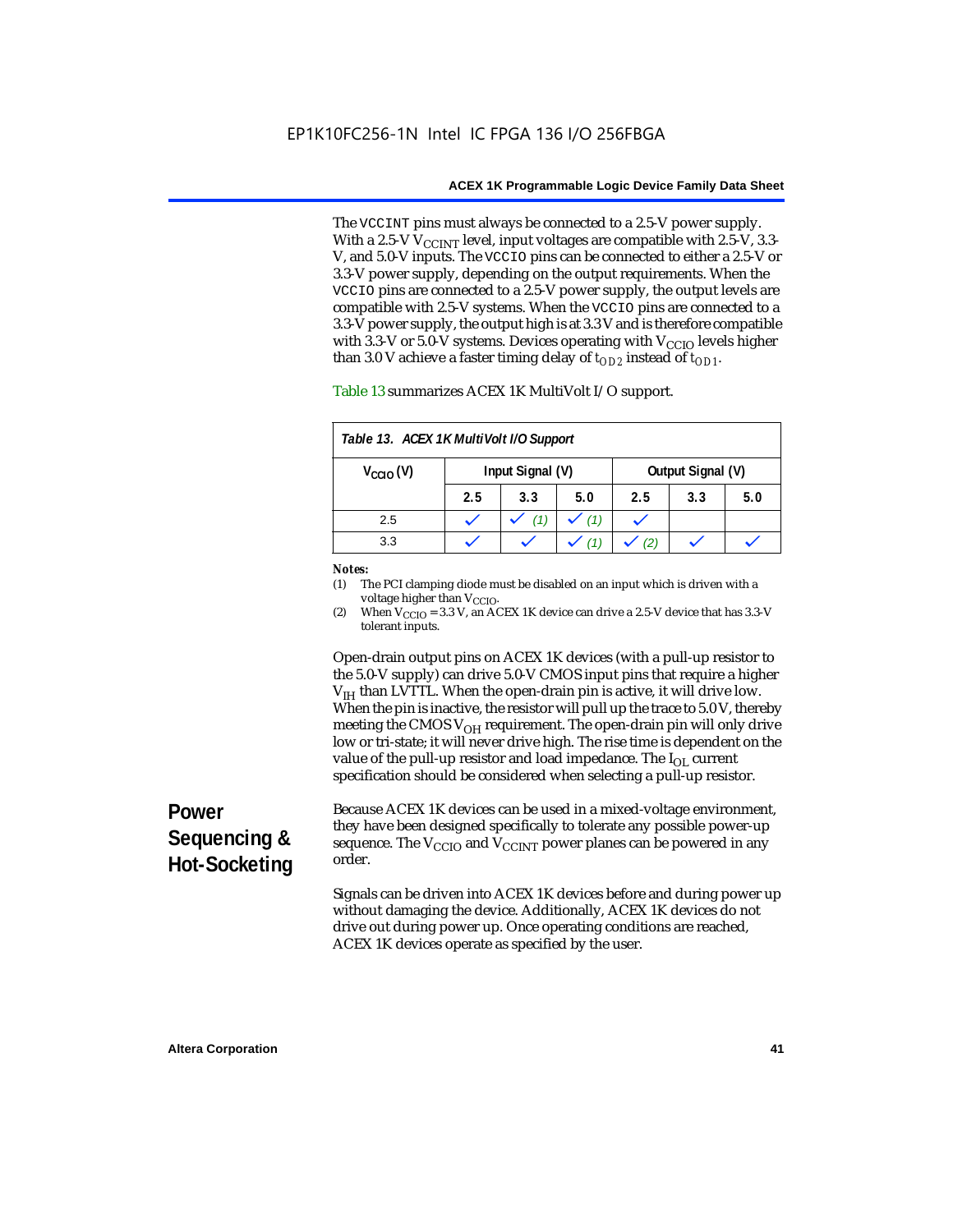# **IEEE Std. 1149.1 (JTAG) Boundary-Scan Support**

All ACEX 1K devices provide JTAG BST circuitry that complies with the IEEE Std. 1149.1-1990 specification. ACEX 1K devices can also be configured using the JTAG pins through the ByteBlasterMV or BitBlaster download cable, or via hardware that uses the Jam™ Standard Test and Programming Language (STAPL), JEDEC standard JESD-71. JTAG boundary-scan testing can be performed before or after configuration, but not during configuration. ACEX 1K devices support the JTAG instructions shown in Table 14.

| Table 14. ACEX 1K JTAG Instructions |                                                                                                                                                                                                                                      |  |  |  |
|-------------------------------------|--------------------------------------------------------------------------------------------------------------------------------------------------------------------------------------------------------------------------------------|--|--|--|
| <b>JTAG Instruction</b>             | <b>Description</b>                                                                                                                                                                                                                   |  |  |  |
| SAMPLE/PRELOAD                      | Allows a snapshot of signals at the device pins to be captured and examined during<br>normal device operation and permits an initial data pattern to be output at the device<br>pins.                                                |  |  |  |
| <b>EXTEST</b>                       | Allows the external circuitry and board-level interconnections to be tested by forcing a<br>test pattern at the output pins and capturing test results at the input pins.                                                            |  |  |  |
| <b>BYPASS</b>                       | Places the 1-bit bypass register between the TDI and TDO pins, allowing the BST data<br>to pass synchronously through a selected device to adjacent devices during normal<br>operation.                                              |  |  |  |
| <b>USERCODE</b>                     | Selects the user electronic signature (USERCODE) register and places it between the<br>TDI and TDO pins, allowing the USERCODE to be serially shifted out of TDO.                                                                    |  |  |  |
| <b>IDCODE</b>                       | Selects the IDCODE register and places it between TDI and TDO, allowing the IDCODE<br>to be serially shifted out of TDO.                                                                                                             |  |  |  |
| <b>ICR Instructions</b>             | These instructions are used when configuring an ACEX 1K device via JTAG ports using<br>a MasterBlaster, ByteBlasterMV, or BitBlaster download cable, or a Jam File (.jam) or<br>Jam Byte-Code File (.jbc) via an embedded processor. |  |  |  |

The instruction register length of ACEX 1K devices is 10 bits. The USERCODE register length in ACEX 1K devices is 32 bits; 7 bits are determined by the user, and 25 bits are pre-determined. Tables 15 and 16 show the boundary-scan register length and device IDCODE information for ACEX 1K devices.

| Table 15. ACEX 1K Boundary-Scan Register Length |                               |  |  |  |
|-------------------------------------------------|-------------------------------|--|--|--|
| <b>Device</b>                                   | Boundary-Scan Register Length |  |  |  |
| EP1K10                                          | 438                           |  |  |  |
| EP1K30                                          | 690                           |  |  |  |
| EP1K50                                          | 798                           |  |  |  |
| EP1K100                                         | 1,050                         |  |  |  |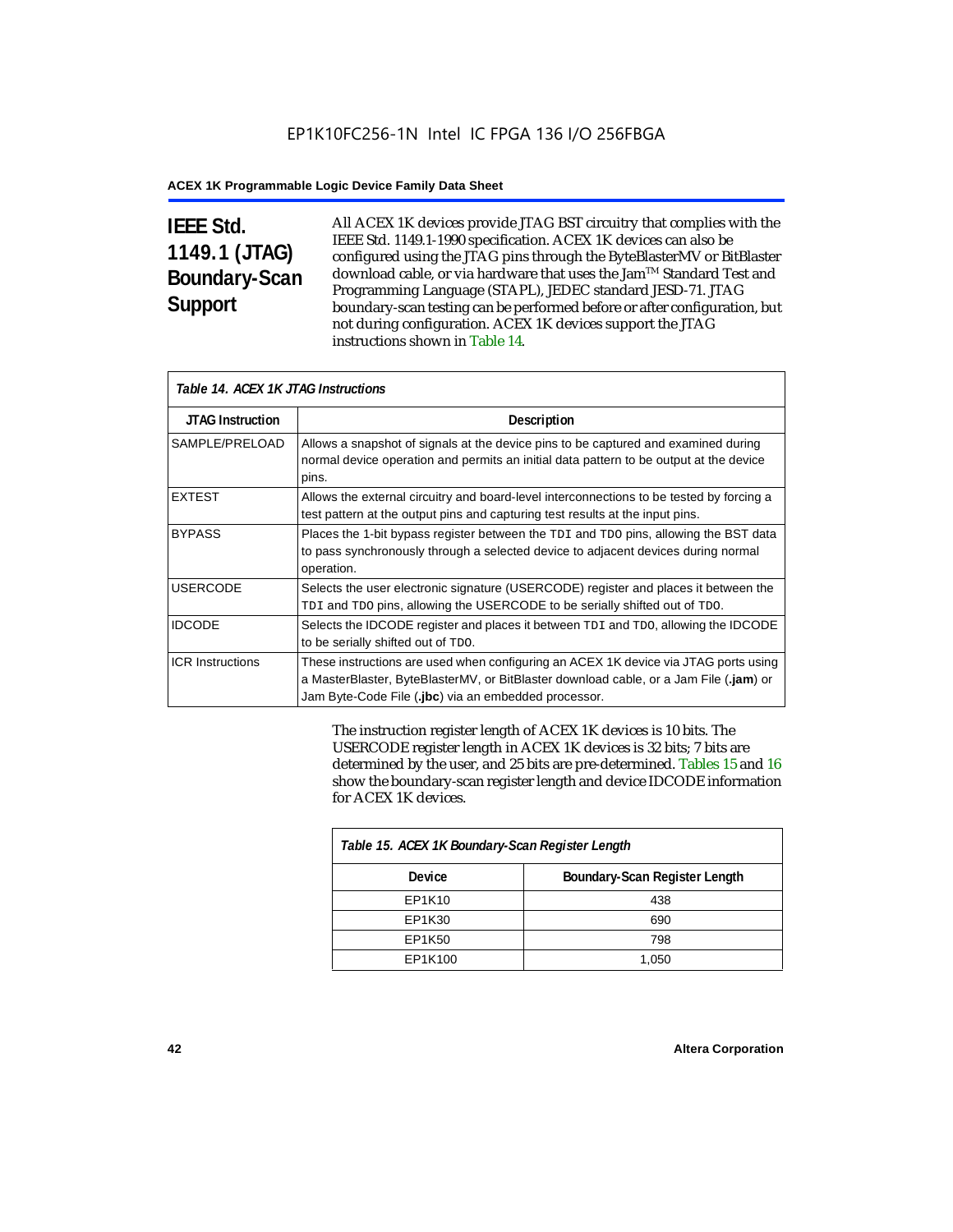| Table 16. 32-Bit IDCODE for ACEX 1K Devices<br>Note (1) |                                      |                       |                                      |                 |  |  |
|---------------------------------------------------------|--------------------------------------|-----------------------|--------------------------------------|-----------------|--|--|
| <b>Device</b>                                           |                                      | IDCODE (32 Bits)      |                                      |                 |  |  |
|                                                         | <b>Version</b><br>$(4 \text{ Bits})$ | Part Number (16 Bits) | Manufacturer's<br>Identity (11 Bits) | 1 (1 Bit) $(2)$ |  |  |
| EP1K10                                                  | 0001                                 | 0001 0000 0001 0000   | 00001101110                          |                 |  |  |
| EP1K30                                                  | 0001                                 | 0001 0000 0011 0000   | 00001101110                          |                 |  |  |
| EP1K50                                                  | 0001                                 | 0001 0000 0101 0000   | 00001101110                          |                 |  |  |
| EP1K100                                                 | 0010                                 | 0000 0001 0000 0000   | 00001101110                          |                 |  |  |

#### *Notes to tables:*

(1) The most significant bit (MSB) is on the left.

(2) The least significant bit (LSB) for all JTAG IDCODEs is 1.

ACEX 1K devices include weak pull-up resistors on the JTAG pins.



For more information, see the following documents:

- *Application Note 39 (IEEE Std. 1149.1 (JTAG) Boundary-Scan Testing in Altera Devices)*
- *ByteBlasterMV Parallel Port Download Cable Data Sheet*
- *BitBlaster Serial Download Cable Data Sheet*
- *Jam Programming & Test Language Specification*

Figure 20 shows the timing requirements for the JTAG signals.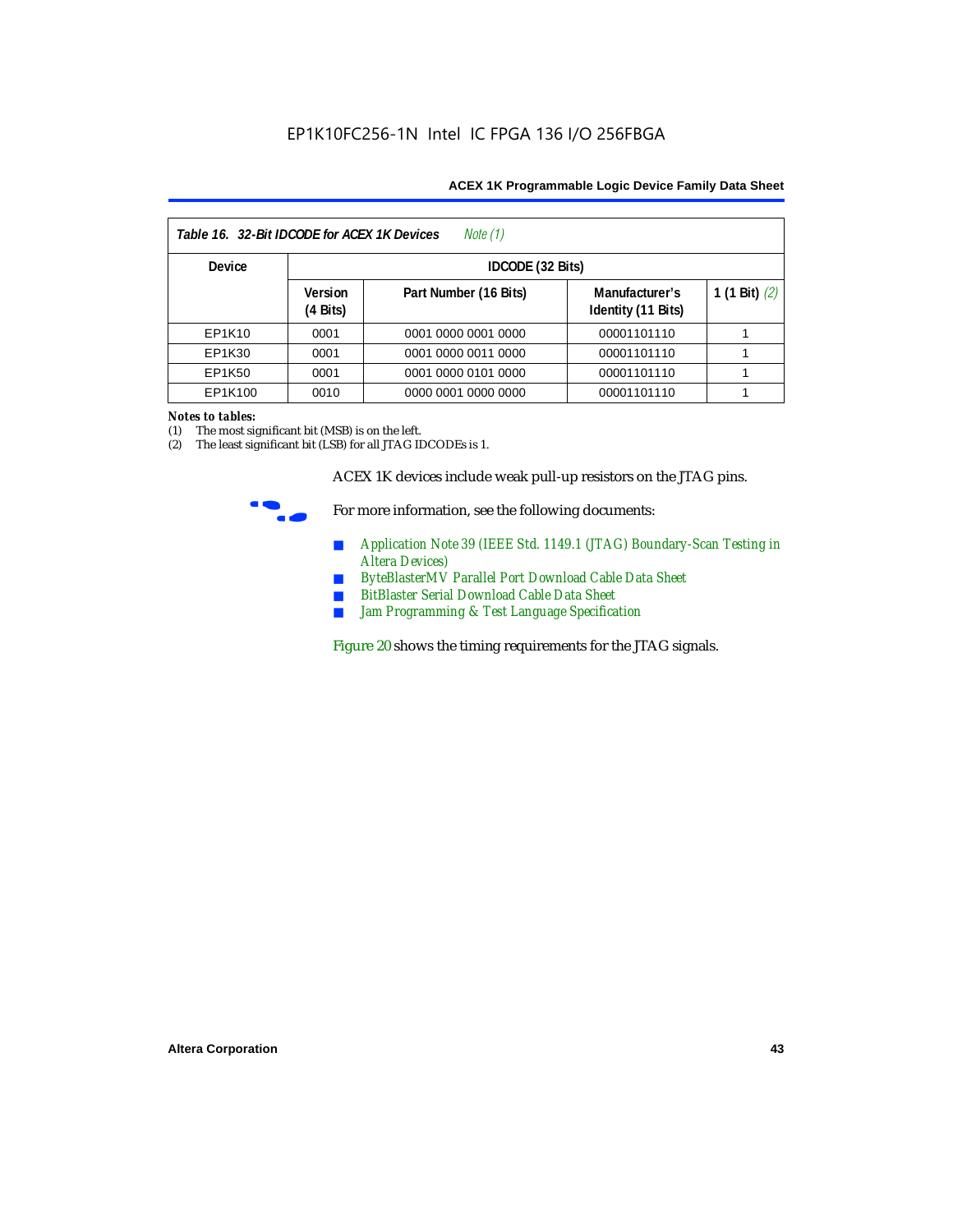$\overline{1}$ 

*Figure 20. ACEX 1K JTAG Waveforms*



#### Table 17 shows the timing parameters and values for ACEX 1K devices.

| Table 17. ACEX 1K JTAG Timing Parameters & Values |                                                |     |     |      |  |  |
|---------------------------------------------------|------------------------------------------------|-----|-----|------|--|--|
| Symbol                                            | Parameter                                      | Min | Max | Unit |  |  |
| t <sub>JCP</sub>                                  | <b>TCK clock period</b>                        | 100 |     | ns   |  |  |
| $t_{JCH}$                                         | TCK clock high time                            | 50  |     | ns   |  |  |
| t <sub>JCL</sub>                                  | <b>TCK clock low time</b>                      | 50  |     | ns   |  |  |
| <sup>t</sup> JPSU                                 | JTAG port setup time                           | 20  |     | ns   |  |  |
| $t_{\rm JPH}$                                     | JTAG port hold time                            | 45  |     | ns   |  |  |
| <sup>t</sup> JPCO                                 | JTAG port clock to output                      |     | 25  | ns   |  |  |
| t <sub>JPZX</sub>                                 | JTAG port high impedance to valid output       |     | 25  | ns   |  |  |
| t <sub>JPXZ</sub>                                 | JTAG port valid output to high impedance       |     | 25  | ns   |  |  |
| tjssu                                             | Capture register setup time                    | 20  |     | ns   |  |  |
| $t_{\mathsf{JSH}}$                                | Capture register hold time                     | 45  |     | ns   |  |  |
| t <sub>JSCO</sub>                                 | Update register clock to output                |     | 35  | ns   |  |  |
| t <sub>JSZX</sub>                                 | Update register high impedance to valid output |     | 35  | ns   |  |  |
| t <sub>JSXZ</sub>                                 | Update register valid output to high impedance |     | 35  | ns   |  |  |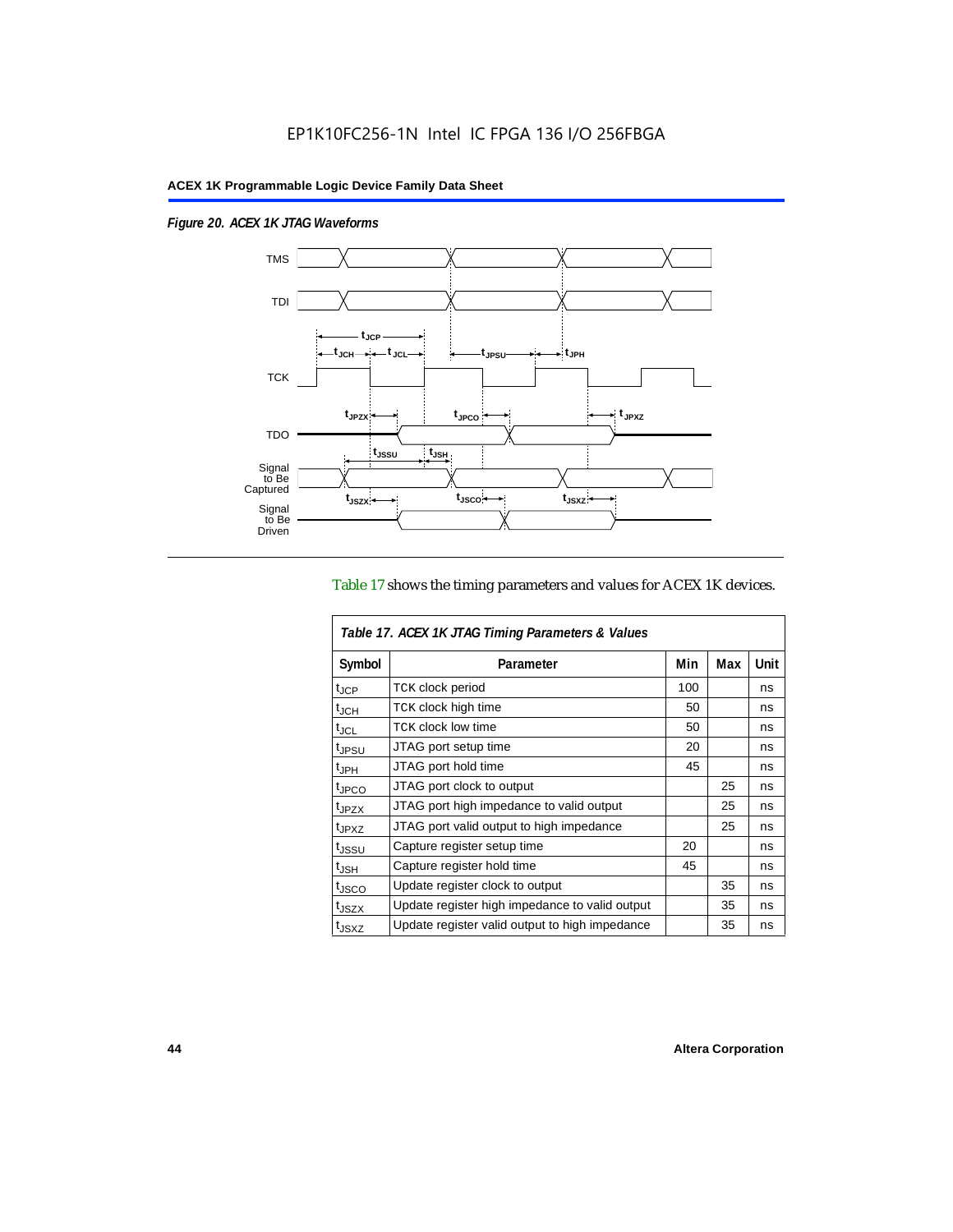**Generic Testing** Each ACEX 1K device is functionally tested. Complete testing of each configurable static random access memory (SRAM) bit and all logic functionality ensures 100% yield. AC test measurements for ACEX 1K devices are made under conditions equivalent to those shown in Figure 21. Multiple test patterns can be used to configure devices during all stages of the production flow.

#### *Figure 21. ACEX 1K AC Test Conditions*



# **Operating Conditions**

Tables 18 through 21 provide information on absolute maximum ratings, recommended operating conditions, DC operating conditions, and capacitance for 2.5-V ACEX 1K devices.

| Note $(1)$<br>Table 18. ACEX 1K Device Absolute Maximum Ratings |                            |                                             |        |      |           |  |  |
|-----------------------------------------------------------------|----------------------------|---------------------------------------------|--------|------|-----------|--|--|
| Symbol                                                          | Parameter                  | Conditions                                  | Min    | Max  | Unit      |  |  |
| <b>V<sub>CCINT</sub></b>                                        | Supply voltage             | With respect to ground (2)                  | $-0.5$ | 3.6  | V         |  |  |
| V <sub>CCIO</sub>                                               |                            |                                             | $-0.5$ | 4.6  | V         |  |  |
| V,                                                              | DC input voltage           |                                             | $-2.0$ | 5.75 | V         |  |  |
| $I_{OUT}$                                                       | DC output current, per pin |                                             | $-25$  | 25   | mA        |  |  |
| $\mathsf{T}_{\textsf{STG}}$                                     | Storage temperature        | No bias                                     | $-65$  | 150  | ۰c        |  |  |
| $T_{\sf AMB}$                                                   | Ambient temperature        | Under bias                                  | $-65$  | 135  | $\circ$ C |  |  |
| $T_{\rm J}$                                                     | Junction temperature       | PQFP, TQFP, and BGA packages, under<br>bias |        | 135  | ۰c        |  |  |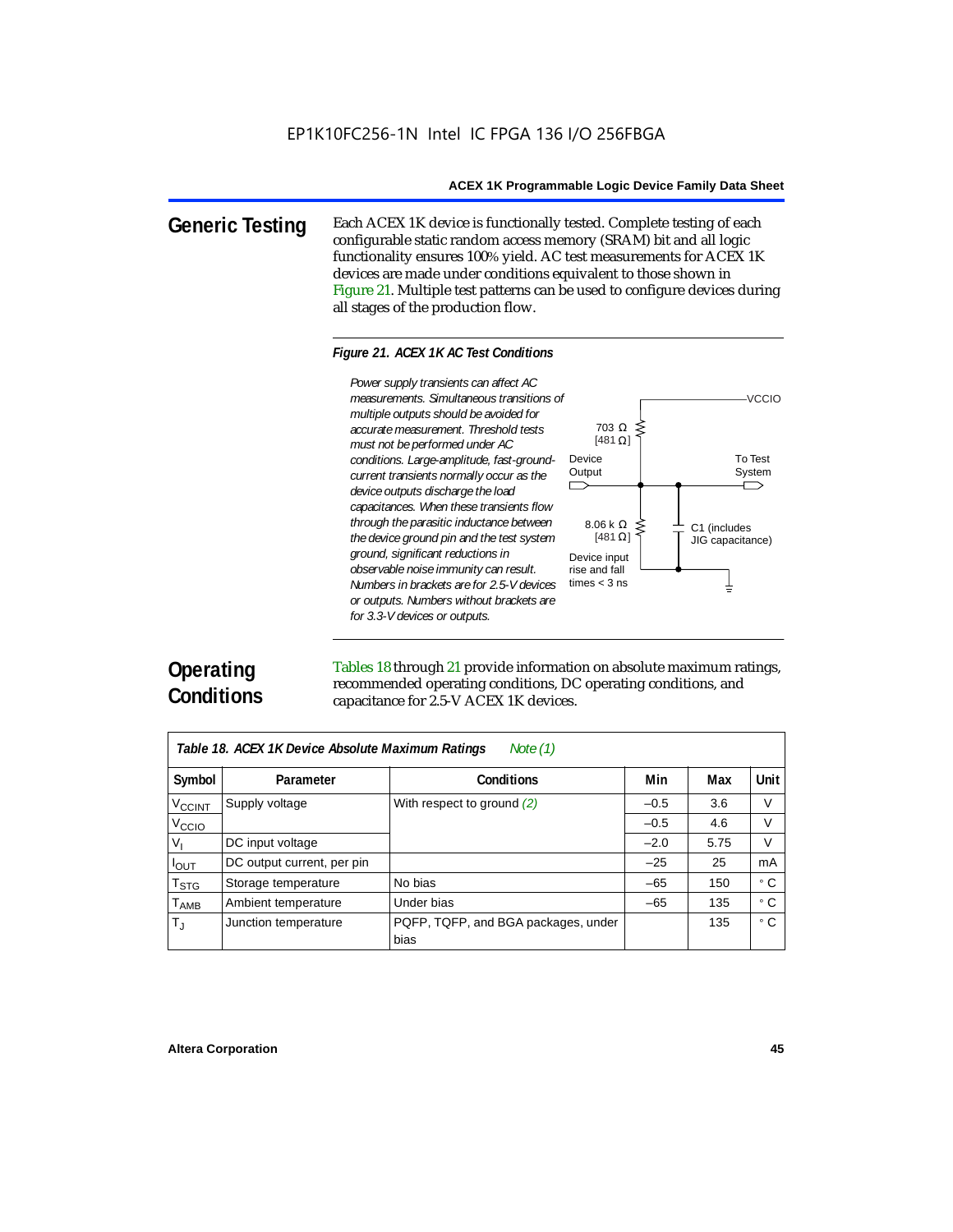## EP1K10FC256-1N Intel IC FPGA 136 I/O 256FBGA

|                             | Table 19. ACEX 1K Device Recommended Operating Conditions |                   |                  |                   |             |  |  |  |
|-----------------------------|-----------------------------------------------------------|-------------------|------------------|-------------------|-------------|--|--|--|
| Symbol                      | Parameter                                                 | <b>Conditions</b> | Min              | Max               | <b>Unit</b> |  |  |  |
| V <sub>CCINT</sub>          | Supply voltage for internal logic<br>and input buffers    | (3), (4)          | 2.375<br>(2.375) | 2.625<br>(2.625)  | V           |  |  |  |
| V <sub>CCIO</sub>           | Supply voltage for output buffers,<br>3.3-V operation     | (3), (4)          | 3.00(3.00)       | 3.60(3.60)        | $\vee$      |  |  |  |
|                             | Supply voltage for output buffers,<br>2.5-V operation     | (3), (4)          | 2.375<br>(2.375) | 2.625<br>(2.625)  | $\vee$      |  |  |  |
| $V_{I}$                     | Input voltage                                             | (2), (5)          | $-0.5$           | 5.75              | V           |  |  |  |
| $V_{\rm O}$                 | Output voltage                                            |                   | $\Omega$         | V <sub>ccio</sub> | V           |  |  |  |
| $\mathsf{T}_\mathsf{A}$     | Ambient temperature                                       | Commercial range  | $\Omega$         | 70                | ۰c          |  |  |  |
|                             |                                                           | Industrial range  | $-40$            | 85                | $\circ$ C   |  |  |  |
| $T_{\rm J}$                 | Junction temperature                                      | Commercial range  | 0                | 85                | $\circ$ C   |  |  |  |
|                             |                                                           | Industrial range  | $-40$            | 100               | ° C         |  |  |  |
|                             |                                                           | Extended range    | $-40$            | 125               | ° C         |  |  |  |
| $\mathfrak{t}_{\mathsf{R}}$ | Input rise time                                           |                   |                  | 40                | ns          |  |  |  |
| $t_{\mathsf{F}}$            | Input fall time                                           |                   |                  | 40                | ns          |  |  |  |

|                 | Table 20. ACEX 1K Device DC Operating Conditions (Part 1 of 2) |                                                                     | Notes (6), (7)                            |            |                                          |        |
|-----------------|----------------------------------------------------------------|---------------------------------------------------------------------|-------------------------------------------|------------|------------------------------------------|--------|
| Symbol          | Parameter                                                      | <b>Conditions</b>                                                   | Min                                       | <b>Typ</b> | Max                                      | Unit   |
| $V_{\text{IH}}$ | High-level input voltage                                       |                                                                     | 1.7,<br>$0.5 \times V_{\text{CCIO}}(8)$   |            | 5.75                                     | V      |
| $V_{IL}$        | Low-level input voltage                                        |                                                                     | $-0.5$                                    |            | 0.8,<br>$0.3 \times V_{\text{CCIO}}$ (8) | $\vee$ |
| $V_{OH}$        | 3.3-V high-level TTL output<br>voltage                         | $I_{OH} = -8$ mA DC,<br>$V_{\text{CCIO}} = 3.00 \text{ V } (9)$     | 2.4                                       |            |                                          | $\vee$ |
|                 | 3.3-V high-level CMOS output<br>voltage                        | $I_{OH} = -0.1$ mA DC,<br>$V_{\text{CCIO}} = 3.00 \text{ V } (9)$   | $V_{\text{CCIO}} - 0.2$                   |            |                                          | $\vee$ |
|                 | 3.3-V high-level PCI output<br>voltage                         | $I_{OH} = -0.5$ mA DC,<br>$V_{\text{CCIO}} = 3.00$ to 3.60 V<br>(9) | $0.9 \times$ $\uparrow$ $V_{\text{CCIO}}$ |            |                                          | $\vee$ |
|                 | 2.5-V high-level output voltage                                | $I_{OH} = -0.1$ mA DC,<br>$V_{\text{CCIO}} = 2.375 \text{ V} (9)$   | 2.1                                       |            |                                          | $\vee$ |
|                 |                                                                | $I_{OH} = -1$ mA DC,<br>$V_{\text{CCIO}} = 2.375 \text{ V} (9)$     | 2.0                                       |            |                                          | $\vee$ |
|                 |                                                                | $I_{OH} = -2$ mA DC,<br>$V_{\text{CCIO}} = 2.375 \text{ V} (9)$     | 1.7                                       |            |                                          | $\vee$ |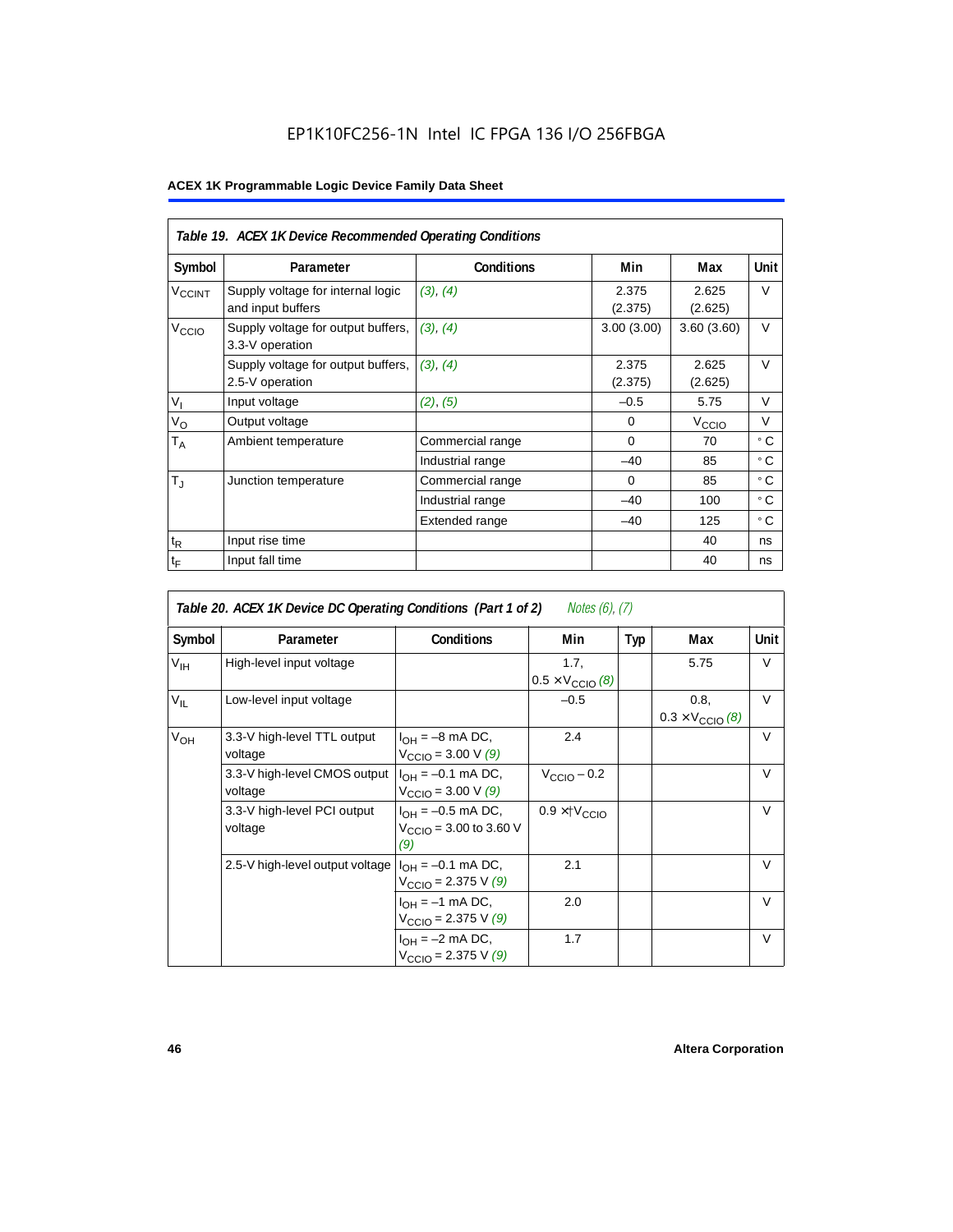| Table 20. ACEX 1K Device DC Operating Conditions (Part 2 of 2)<br>Notes $(6)$ , $(7)$ |                                             |                                                                         |       |     |                              |           |  |
|---------------------------------------------------------------------------------------|---------------------------------------------|-------------------------------------------------------------------------|-------|-----|------------------------------|-----------|--|
| Symbol                                                                                | Parameter                                   | Conditions                                                              | Min   | Typ | Max                          | Unit      |  |
| $V_{OL}$                                                                              | 3.3-V low-level TTL output<br>voltage       | $I_{\Omega}$ = 12 mA DC,<br>$V_{\text{CCIO}} = 3.00 \text{ V} (10)$     |       |     | 0.45                         | V         |  |
|                                                                                       | 3.3-V low-level CMOS output<br>voltage      | $I_{\Omega I} = 0.1$ mA DC,<br>$V_{\text{CCIO}} = 3.00 \text{ V} (10)$  |       |     | 0.2                          | $\vee$    |  |
|                                                                                       | 3.3-V low-level PCI output<br>voltage       | $I_{OL} = 1.5$ mA DC,<br>$V_{\text{CCIO}} = 3.00$ to 3.60 V<br>(10)     |       |     | $0.1 \times V_{\text{CCIO}}$ | $\vee$    |  |
|                                                                                       | 2.5-V low-level output voltage              | $I_{\Omega I} = 0.1$ mA DC,<br>$V_{\text{CCIO}} = 2.375 \text{ V} (10)$ |       |     | 0.2                          | $\vee$    |  |
|                                                                                       |                                             | $I_{OL}$ = 1 mA DC,<br>$V_{\text{CCIO}} = 2.375 \text{ V} (10)$         |       |     | 0.4                          | $\vee$    |  |
|                                                                                       |                                             | $I_{\Omega}$ = 2 mA DC,<br>$V_{\text{CCIO}} = 2.375 \text{ V} (10)$     |       |     | 0.7                          | $\vee$    |  |
| $\mathbf{I}_\mathrm{I}$                                                               | Input pin leakage current                   | $V_1 = 5.3$ to $-0.3$ V (11)                                            | $-10$ |     | 10                           | μA        |  |
| $I_{OZ}$                                                                              | Tri-stated I/O pin leakage<br>current       | $V_{\Omega}$ = 5.3 to -0.3 V (11)                                       | $-10$ |     | 10                           | μA        |  |
| $I_{CC0}$                                                                             | V <sub>CC</sub> supply current (standby)    | $V_1$ = ground, no load,<br>no toggling inputs                          |       | 5   |                              | mA        |  |
|                                                                                       |                                             | $V_1$ = ground, no load,<br>no toggling inputs (12)                     |       | 10  |                              | mA        |  |
| R <sub>CONF</sub>                                                                     | Value of I/O pin pull-up                    | $V_{\text{CCIO}} = 3.0 \text{ V} (13)$                                  | 20    |     | 50                           | $k\Omega$ |  |
|                                                                                       | resistor before and during<br>configuration | $V_{\text{CCIO}}$ = 2.375 V (13)                                        | 30    |     | 80                           | kΩ        |  |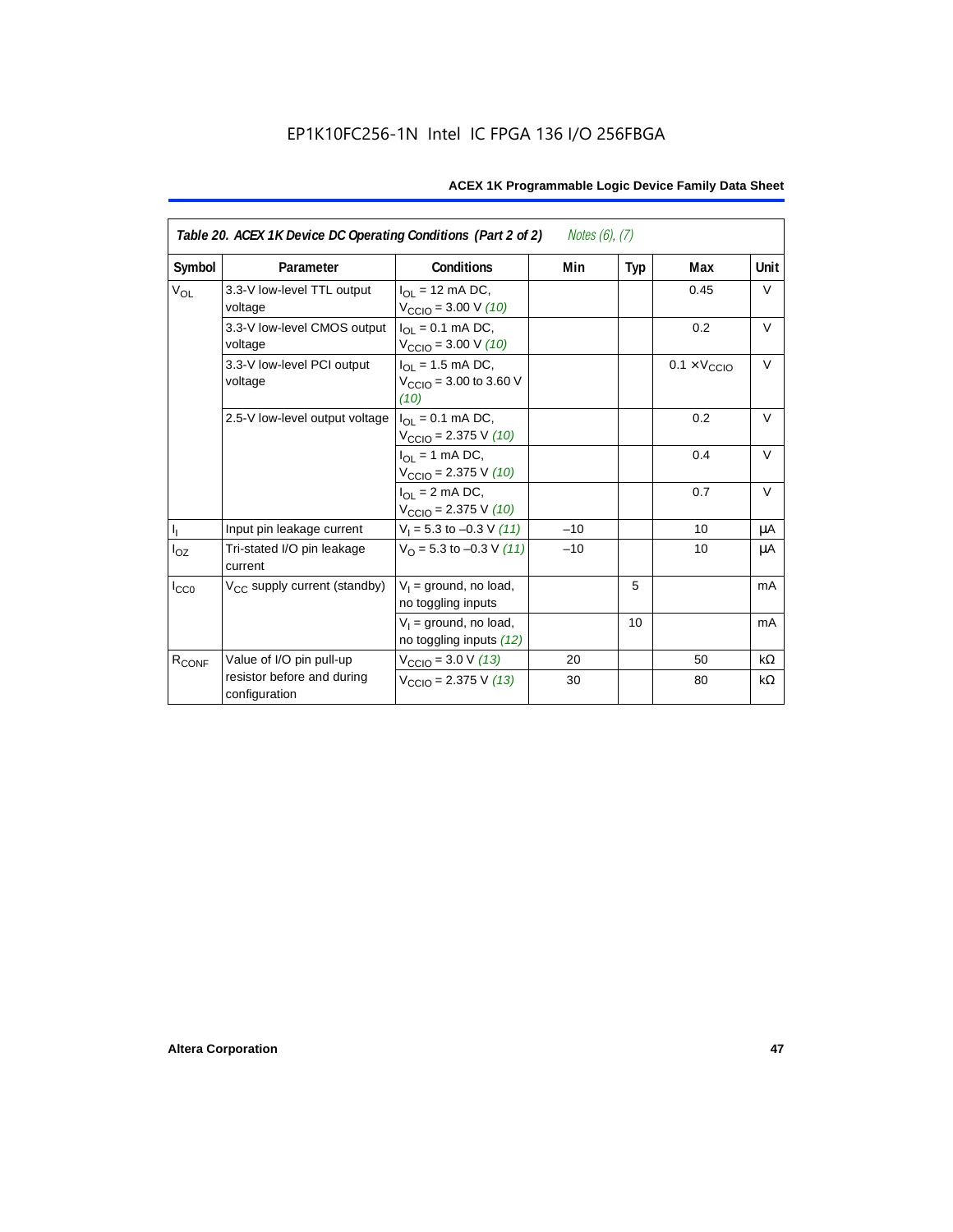| Table 21. ACEX 1K Device Capacitance<br><i>Note</i> (14) |                                                      |                               |  |    |    |  |  |
|----------------------------------------------------------|------------------------------------------------------|-------------------------------|--|----|----|--|--|
| Symbol                                                   | Min<br>Unit<br><b>Conditions</b><br>Max<br>Parameter |                               |  |    |    |  |  |
| $C_{IN}$                                                 | Input capacitance                                    | $V_{IN} = 0 V$ , f = 1.0 MHz  |  | 10 | pF |  |  |
| $C_{\text{INCLK}}$                                       | Input capacitance on<br>dedicated clock pin          | $V_{1N} = 0 V$ , f = 1.0 MHz  |  | 12 | pF |  |  |
| $C_{OUT}$                                                | Output capacitance                                   | $V_{OUT} = 0 V$ , f = 1.0 MHz |  | 10 | pF |  |  |

#### *Notes to tables:*

(1) See the *Operating Requirements for Altera Devices Data Sheet*.

- (2) Minimum DC input voltage is –0.5 V. During transitions, the inputs may undershoot to –2.0 V for input currents less than 100 mA and periods shorter than 20 ns.
- (3) Numbers in parentheses are for industrial- and extended-temperature-range devices.
- (4) Maximum  $V_{CC}$  rise time is 100 ms, and  $V_{CC}$  must rise monotonically.<br>(5) All pins, including dedicated inputs, clock, I/O, and JTAG pins, may
- All pins, including dedicated inputs, clock, I/O, and JTAG pins, may be driven before  $V_{\text{CCINT}}$  and  $V_{\text{CCIO}}$  are powered.
- (6) Typical values are for  $T_A = 25^\circ$  C,  $V_{CClNT} = 2.5$  V, and  $V_{CClO} = 2.5$  V or 3.3 V.<br>(7) These values are specified under the ACEX 1K Recommended Operating Cone
- (7) These values are specified under the ACEX 1K Recommended Operating Conditions shown in Table 19 on page 46.<br>(8) The ACEX 1K input buffers are compatible with 2.5-V. 3.3-V (LVTTL and LVCMOS), and 5.0-V TTL and CMOS
- The ACEX 1K input buffers are compatible with 2.5-V, 3.3-V (LVTTL and LVCMOS), and 5.0-V TTL and CMOS signals. Additionally, the input buffers are 3.3-V PCI compliant when  $V_{CCIO}$  and  $V_{CCINT}$  meet the relationship shown in Figure 22.
- (9) The  $I_{OH}$  parameter refers to high-level TTL, PCI, or CMOS output current.
- (10) The I<sub>OL</sub> parameter refers to low-level TTL, PCI, or CMOS output current. This parameter applies to open-drain pins as well as output pins.
- (11) This value is specified for normal device operation. The value may vary during power-up.
- (12) This parameter applies to -1 speed grade commercial temperature devices and -2 speed grade industrial and extended temperature devices.
- (13) Pin pull-up resistance values will be lower if the pin is driven higher than  $V_{\text{CCIO}}$  by an external source.
- (14) Capacitance is sample-tested only.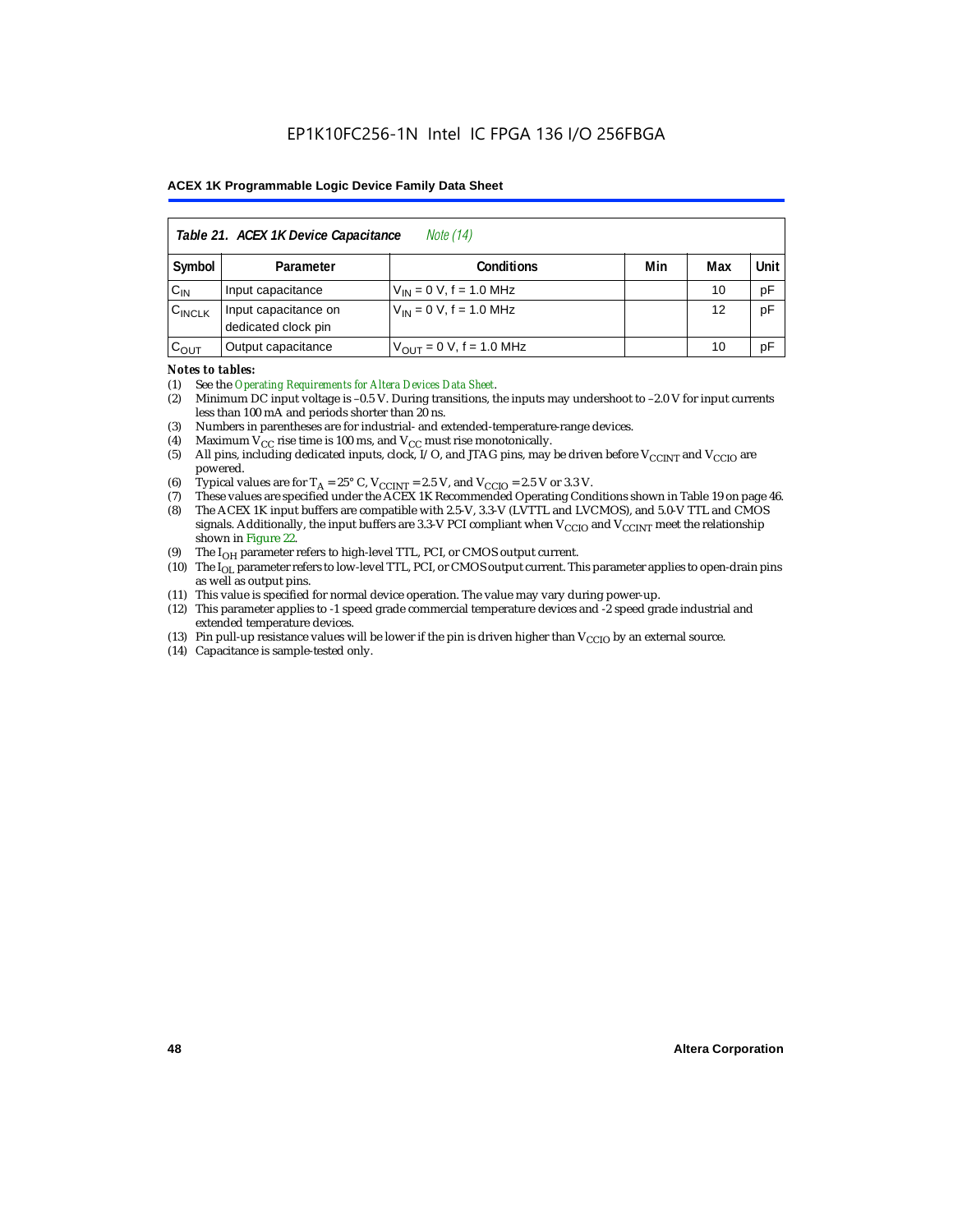Figure 22 shows the required relationship between  $V_{\text{CCIO}}$  and  $V_{\text{CCINT}}$  to satisfy 3.3-V PCI compliance.



Figure 23 shows the typical output drive characteristics of ACEX 1K devices with 3.3-V and 2.5-V  $V_{\text{CCIO}}$ . The output driver is compliant to the 3.3-V *PCI Local Bus Specification*, *Revision 2.2* (when VCCIO pins are connected to 3.3 V). ACEX 1K devices with a -1 speed grade also comply with the drive strength requirements of the *PCI Local Bus Specification*, *Revision 2.2* (when VCCINT pins are powered with a minimum supply of 2.375 V, and VCCIO pins are connected to 3.3 V). Therefore, these devices can be used in open 5.0-V PCI systems.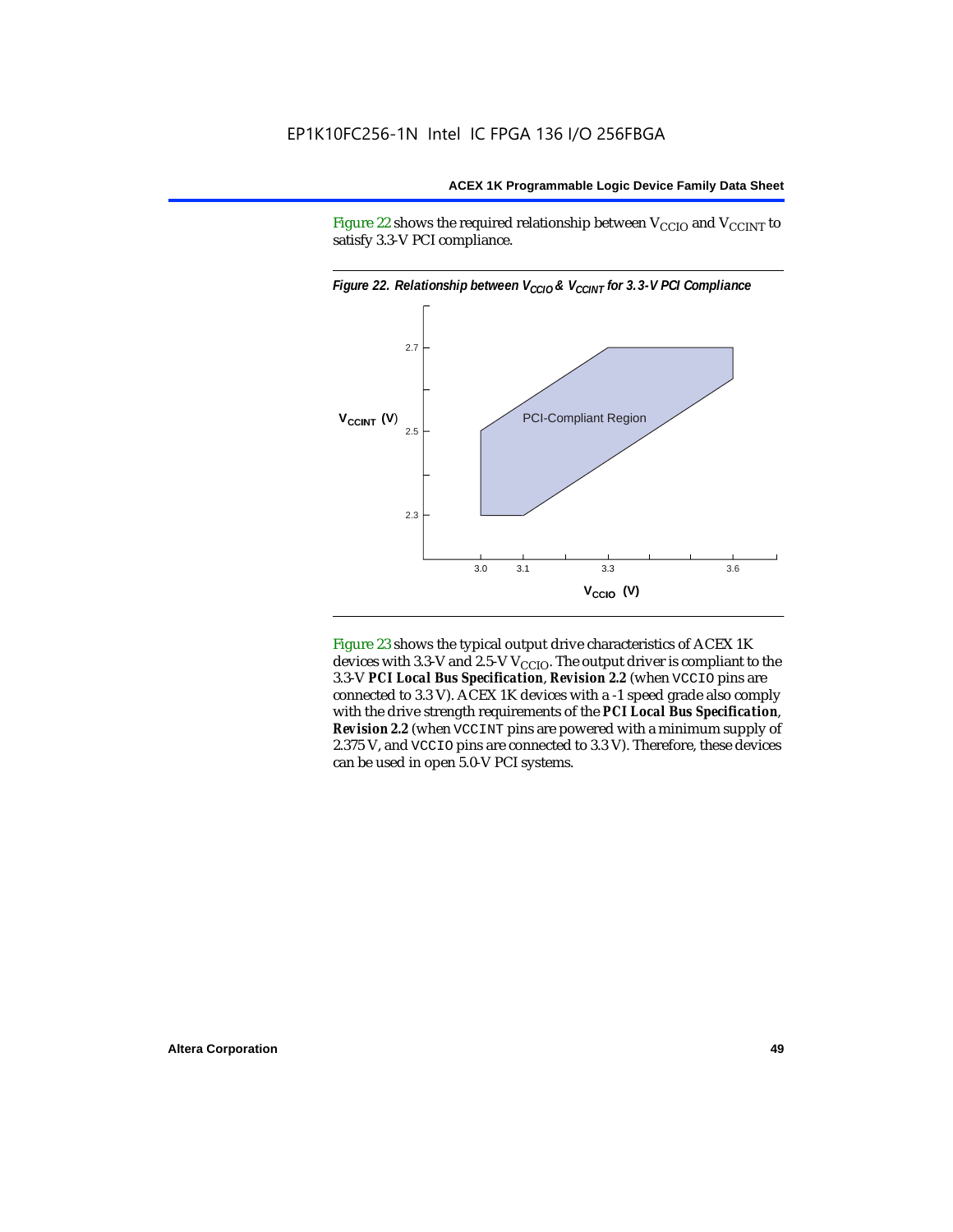



**Timing Model** The continuous, high-performance FastTrack Interconnect routing resources ensure accurate simulation and timing analysis as well as predictable performance. This predictable performance contrasts with that of FPGAs, which use a segmented connection scheme and, therefore, have an unpredictable performance.

> Device performance can be estimated by following the signal path from a source, through the interconnect, to the destination. For example, the registered performance between two LEs on the same row can be calculated by adding the following parameters:

- LE register clock-to-output delay  $(t_{CO})$
- Interconnect delay ( $t_{SAMFROW}$ )
- **■** LE look-up table delay  $(t_{LUT})$ <br>
 LE register setup time  $(t_{SL})$
- LE register setup time  $(t_{SI})$

The routing delay depends on the placement of the source and destination LEs. A more complex registered path may involve multiple combinatorial LEs between the source and destination LEs.

Timing simulation and delay prediction are available with the simulator and Timing Analyzer, or with industry-standard EDA tools. The Simulator offers both pre-synthesis functional simulation to evaluate logic design accuracy and post-synthesis timing simulation with 0.1-ns resolution. The Timing Analyzer provides point-to-point timing delay information, setup and hold time analysis, and device-wide performance analysis.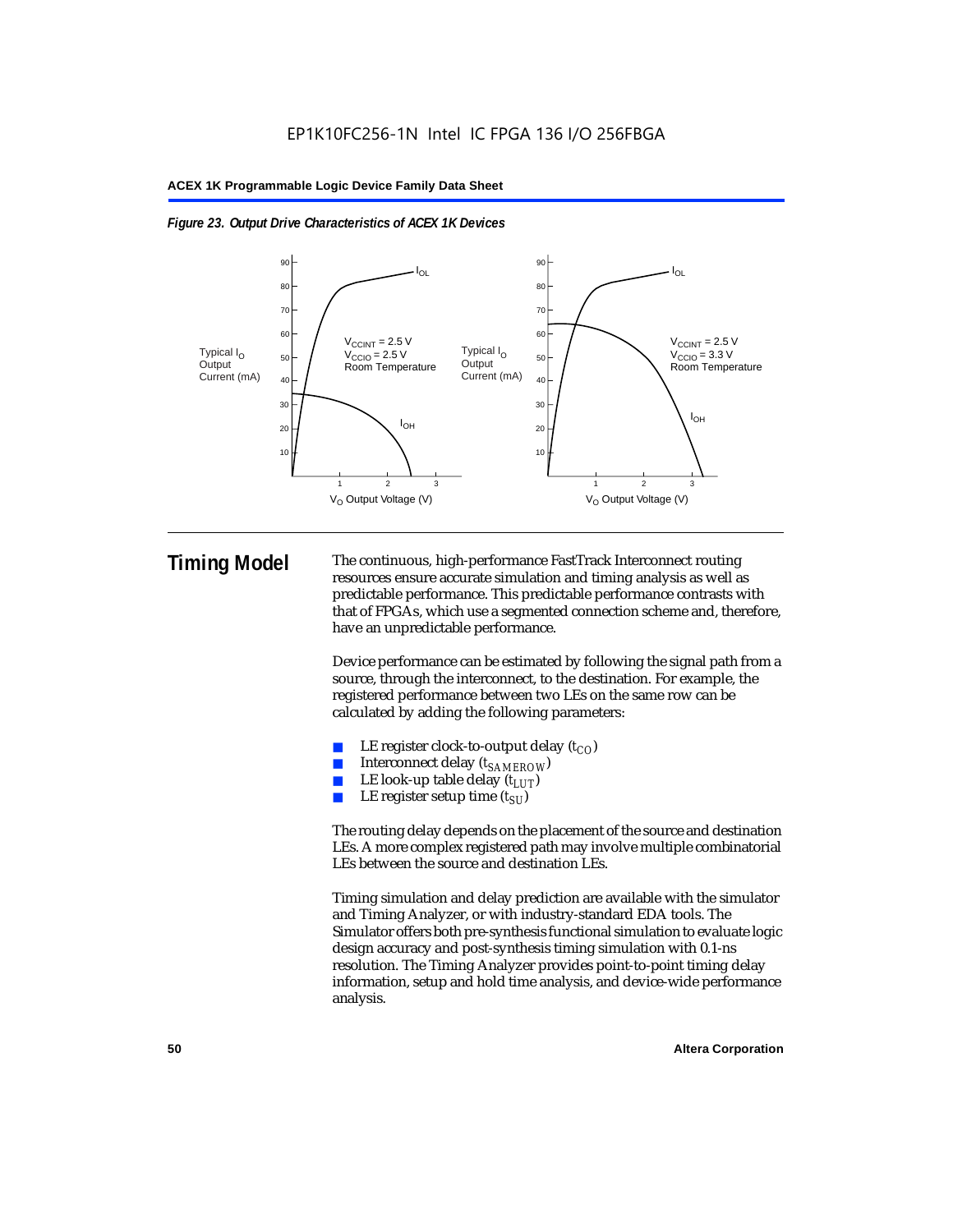Figure 24 shows the overall timing model, which maps the possible paths to and from the various elements of the ACEX 1K device.

*Figure 24. ACEX 1K Device Timing Model*



Figures 25 through 28 show the delays that correspond to various paths and functions within the LE, IOE, EAB, and bidirectional timing models.

*Figure 25. ACEX 1K Device LE Timing Model*

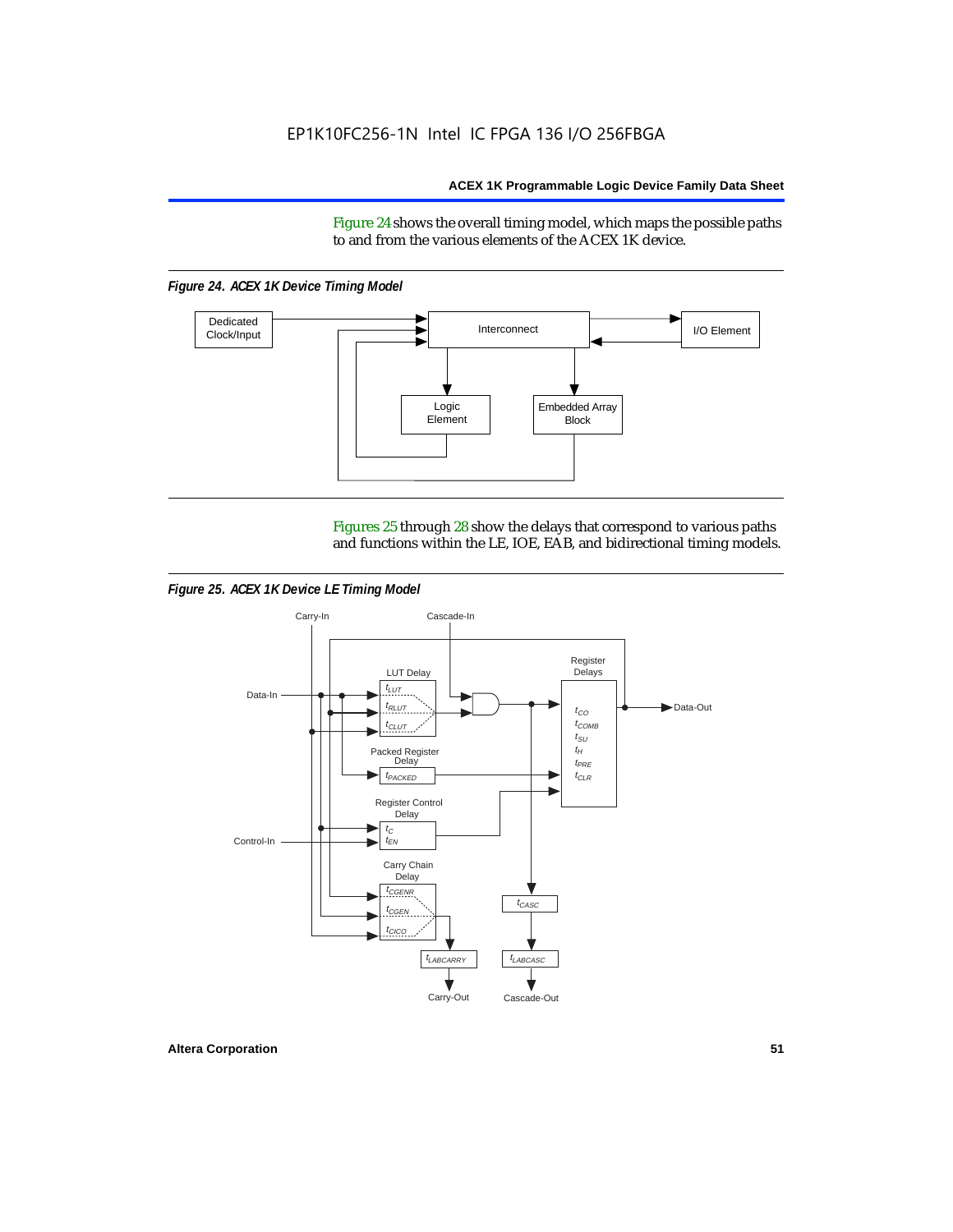

#### *Figure 26. ACEX 1K Device IOE Timing Model*

*Figure 27. ACEX 1K Device EAB Timing Model*

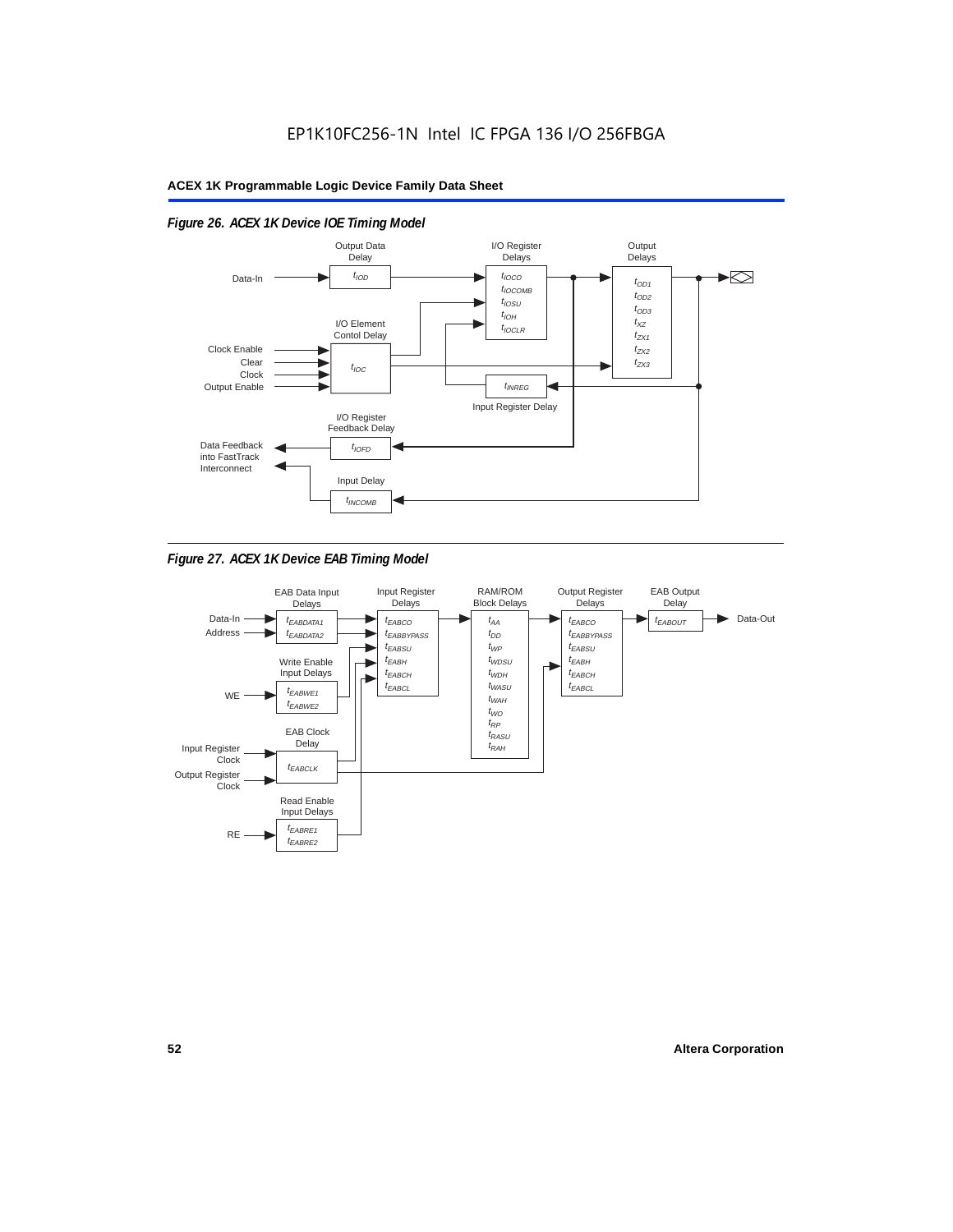

#### *Figure 28. Synchronous Bidirectional Pin External Timing Model*

Tables 29 and 30 show the asynchronous and synchronous timing waveforms, respectively, for the EAB macroparameters in Table 24.

*Figure 29. EAB Asynchronous Timing Waveforms*

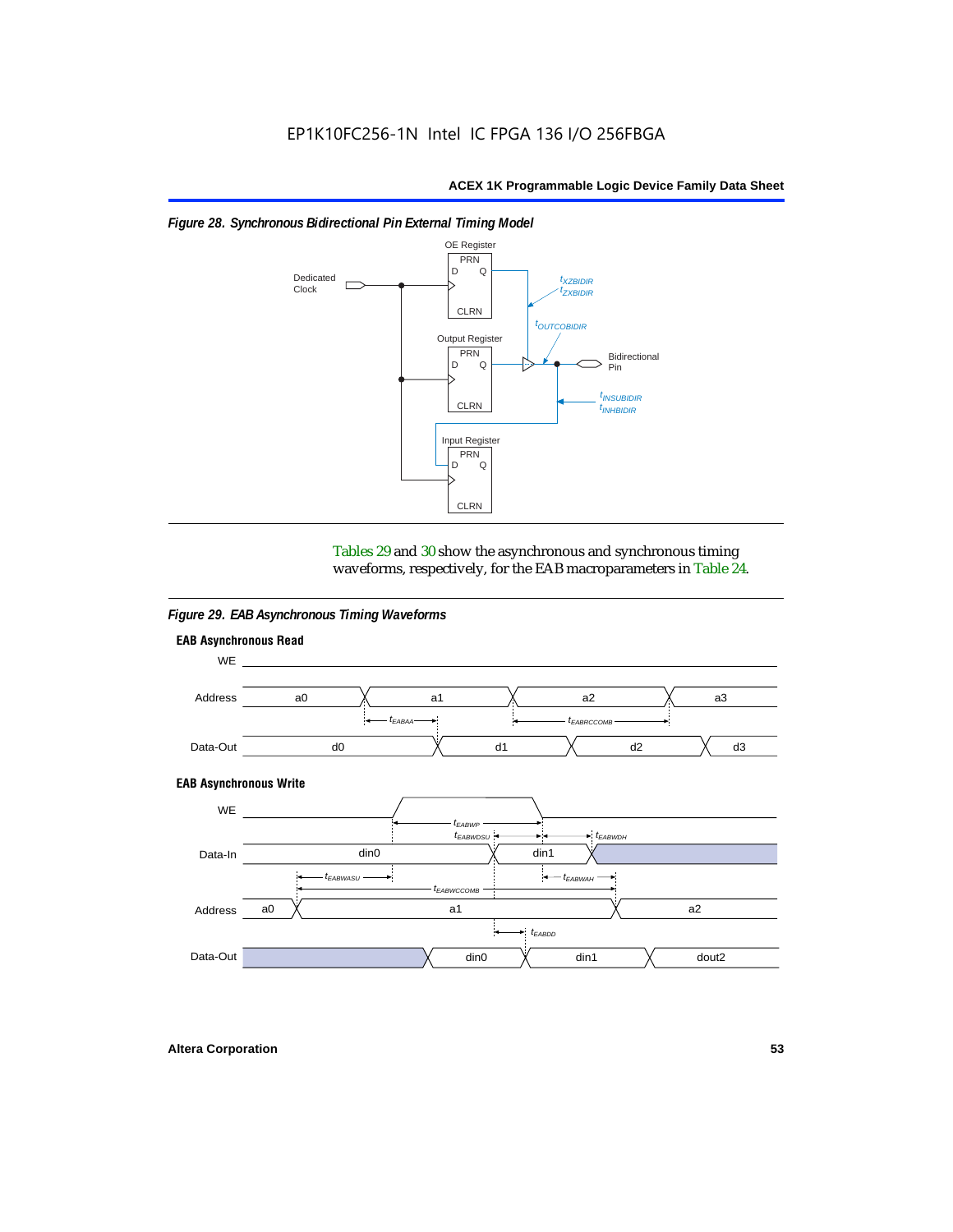### *Figure 30. EAB Synchronous Timing Waveforms*



#### **EAB Synchronous Write (EAB Output Registers Used)**



Tables 22 through 26 describe the ACEX 1K device internal timing parameters.

| Note (1)<br>Table 22. LE Timing Microparameters (Part 1 of 2) |                                         |                   |  |  |  |
|---------------------------------------------------------------|-----------------------------------------|-------------------|--|--|--|
| Symbol                                                        | Parameter                               | <b>Conditions</b> |  |  |  |
| $t_{LUT}$                                                     | LUT delay for data-in                   |                   |  |  |  |
| $t_{CLUT}$                                                    | LUT delay for carry-in                  |                   |  |  |  |
| $t_{RLUT}$                                                    | LUT delay for LE register feedback      |                   |  |  |  |
| <sup>t</sup> PACKED                                           | Data-in to packed register delay        |                   |  |  |  |
| $t_{EN}$                                                      | LE register enable delay                |                   |  |  |  |
| $t_{CICO}$                                                    | Carry-in to carry-out delay             |                   |  |  |  |
| $t_{G\text{E}\text{N}}$                                       | Data-in to carry-out delay              |                   |  |  |  |
| ${}^t$ CGENR                                                  | LE register feedback to carry-out delay |                   |  |  |  |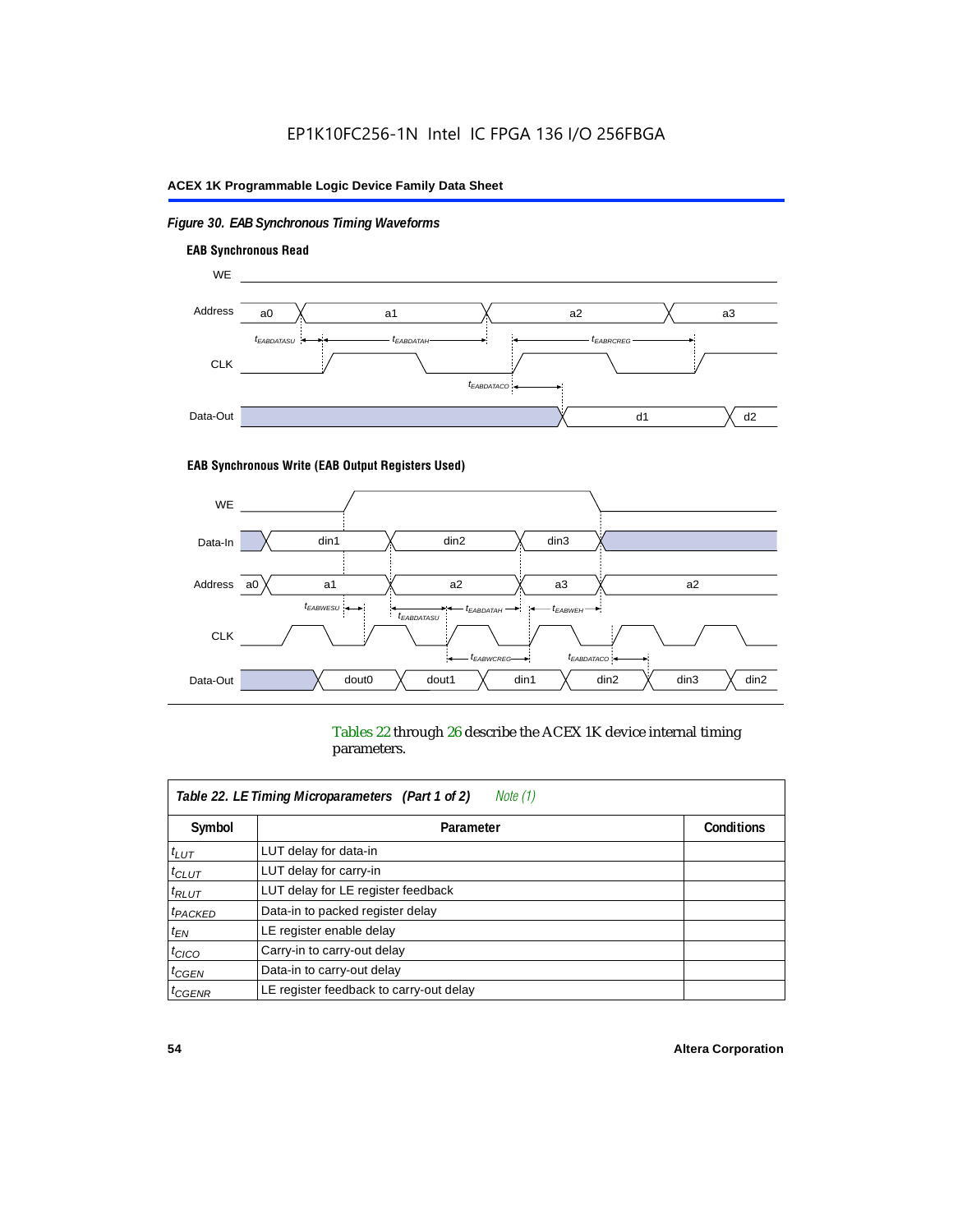| Table 22. LE Timing Microparameters (Part 2 of 2)<br>Note (1) |                                                                                                                                         |                   |  |  |  |
|---------------------------------------------------------------|-----------------------------------------------------------------------------------------------------------------------------------------|-------------------|--|--|--|
| Symbol                                                        | Parameter                                                                                                                               | <b>Conditions</b> |  |  |  |
| t <sub>CASC</sub>                                             | Cascade-in to cascade-out delay                                                                                                         |                   |  |  |  |
| $t_C$                                                         | LE register control signal delay                                                                                                        |                   |  |  |  |
| $t_{CO}$                                                      | LE register clock-to-output delay                                                                                                       |                   |  |  |  |
| $t_{COMB}$                                                    | Combinatorial delay                                                                                                                     |                   |  |  |  |
| $t_{\rm SU}$                                                  | LE register setup time for data and enable signals before clock; LE register<br>recovery time after asynchronous clear, preset, or load |                   |  |  |  |
| $t_H$                                                         | LE register hold time for data and enable signals after clock                                                                           |                   |  |  |  |
| $t_{PRE}$                                                     | LE register preset delay                                                                                                                |                   |  |  |  |
| $t_{CLR}$                                                     | LE register clear delay                                                                                                                 |                   |  |  |  |
| $t_{CH}$                                                      | Minimum clock high time from clock pin                                                                                                  |                   |  |  |  |
| $t_{CL}$                                                      | Minimum clock low time from clock pin                                                                                                   |                   |  |  |  |

| Table 23. IOE Timing Microparameters<br>Note (1) |                                                                                                                          |                    |  |  |  |
|--------------------------------------------------|--------------------------------------------------------------------------------------------------------------------------|--------------------|--|--|--|
| Symbol                                           | Parameter                                                                                                                | <b>Conditions</b>  |  |  |  |
| $t$ <sub>IOD</sub>                               | IOE data delay                                                                                                           |                    |  |  |  |
| $t_{\text{IOC}}$                                 | IOE register control signal delay                                                                                        |                    |  |  |  |
| $t_{\text{IOCO}}$                                | IOE register clock-to-output delay                                                                                       |                    |  |  |  |
| $t_{IOCOMB}$                                     | IOE combinatorial delay                                                                                                  |                    |  |  |  |
| t <sub>IOSU</sub>                                | IOE register setup time for data and enable signals before clock; IOE register<br>recovery time after asynchronous clear |                    |  |  |  |
| $t_{IOH}$                                        | IOE register hold time for data and enable signals after clock                                                           |                    |  |  |  |
| $t_{IOCLR}$                                      | IOE register clear time                                                                                                  |                    |  |  |  |
| $t_{OD1}$                                        | Output buffer and pad delay, slow slew rate = off, $V_{\text{CCIO}} = 3.3$ V                                             | $C1 = 35$ pF $(2)$ |  |  |  |
| $t_{OD2}$                                        | Output buffer and pad delay, slow slew rate = off, $V_{\text{CCIO}} = 2.5 V$                                             | $C1 = 35$ pF $(3)$ |  |  |  |
| $t_{OD3}$                                        | Output buffer and pad delay, slow slew rate $=$ on                                                                       | $C1 = 35$ pF $(4)$ |  |  |  |
| $t_{XZ}$                                         | IOE output buffer disable delay                                                                                          |                    |  |  |  |
| $t_{ZX1}$                                        | IOE output buffer enable delay, slow slew rate = off, $V_{\text{CCIO}} = 3.3 V$                                          | $C1 = 35$ pF $(2)$ |  |  |  |
| $t_{ZX2}$                                        | IOE output buffer enable delay, slow slew rate = off, $V_{\text{CCIO}} = 2.5$ V                                          | $C1 = 35$ pF $(3)$ |  |  |  |
| $t_{ZX3}$                                        | IOE output buffer enable delay, slow slew rate $=$ on                                                                    | $C1 = 35$ pF $(4)$ |  |  |  |
| <sup>t</sup> INREG                               | IOE input pad and buffer to IOE register delay                                                                           |                    |  |  |  |
| $t_{IOFD}$                                       | IOE register feedback delay                                                                                              |                    |  |  |  |
| <sup>t</sup> INCOMB                              | IOE input pad and buffer to FastTrack Interconnect delay                                                                 |                    |  |  |  |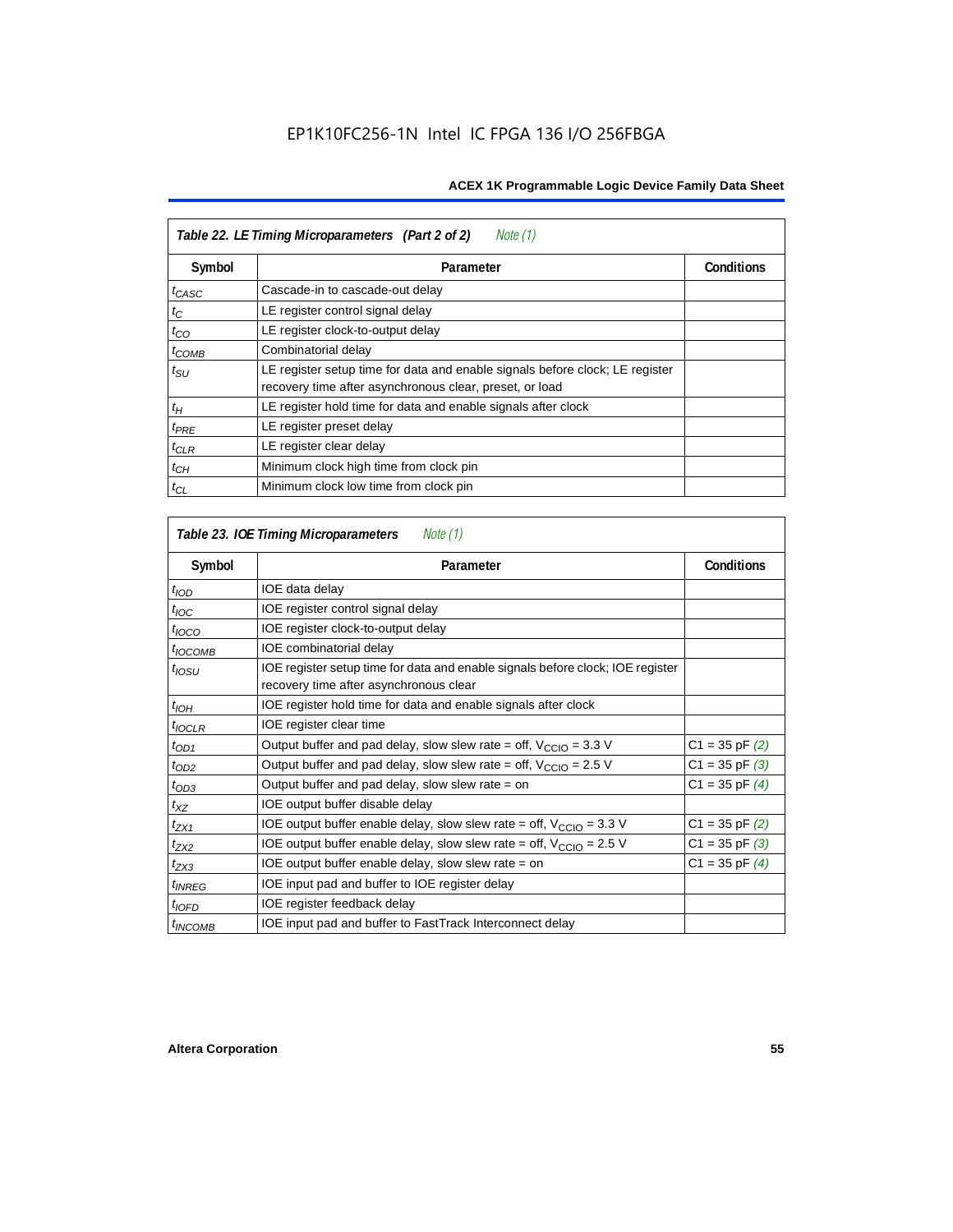## EP1K10FC256-1N Intel IC FPGA 136 I/O 256FBGA

| <b>Table 24. EAB Timing Microparameters</b><br>Note (1) |                                                                  |                   |  |  |  |
|---------------------------------------------------------|------------------------------------------------------------------|-------------------|--|--|--|
| Symbol                                                  | Parameter                                                        | <b>Conditions</b> |  |  |  |
| <sup>t</sup> EABDATA1                                   | Data or address delay to EAB for combinatorial input             |                   |  |  |  |
| <sup>t</sup> EABDATA2                                   | Data or address delay to EAB for registered input                |                   |  |  |  |
| <sup>t</sup> EABWE1                                     | Write enable delay to EAB for combinatorial input                |                   |  |  |  |
| t <sub>EABWE2</sub>                                     | Write enable delay to EAB for registered input                   |                   |  |  |  |
| $t_{EABRE1}$                                            | Read enable delay to EAB for combinatorial input                 |                   |  |  |  |
| $t_{EABRE2}$                                            | Read enable delay to EAB for registered input                    |                   |  |  |  |
| $t_{EABCLK}$                                            | EAB register clock delay                                         |                   |  |  |  |
| $t_{EABCO}$                                             | EAB register clock-to-output delay                               |                   |  |  |  |
| <sup>t</sup> EABBYPASS                                  | Bypass register delay                                            |                   |  |  |  |
| t <sub>EABSU</sub>                                      | EAB register setup time before clock                             |                   |  |  |  |
| t <sub>EABH</sub>                                       | EAB register hold time after clock                               |                   |  |  |  |
| $t_{EABCLR}$                                            | EAB register asynchronous clear time to output delay             |                   |  |  |  |
| $t_{AA}$                                                | Address access delay (including the read enable to output delay) |                   |  |  |  |
| $t_{WP}$                                                | Write pulse width                                                |                   |  |  |  |
| $t_{RP}$                                                | Read pulse width                                                 |                   |  |  |  |
| $t_{WDSU}$                                              | Data setup time before falling edge of write pulse               | (5)               |  |  |  |
| $t_{WDH}$                                               | Data hold time after falling edge of write pulse                 | (5)               |  |  |  |
| $t_{WASU}$                                              | Address setup time before rising edge of write pulse             | (5)               |  |  |  |
| $t_{WAH}$                                               | Address hold time after falling edge of write pulse              | (5)               |  |  |  |
| t <sub>RASU</sub>                                       | Address setup time before rising edge of read pulse              |                   |  |  |  |
| $t_{RAH}$                                               | Address hold time after falling edge of read pulse               |                   |  |  |  |
| $t_{WO}$                                                | Write enable to data output valid delay                          |                   |  |  |  |
| $t_{DD}$                                                | Data-in to data-out valid delay                                  |                   |  |  |  |
| $t_{EABOUT}$                                            | Data-out delay                                                   |                   |  |  |  |
| <sup>t</sup> ЕАВСН                                      | Clock high time                                                  |                   |  |  |  |
| <sup>t</sup> EABCL                                      | Clock low time                                                   |                   |  |  |  |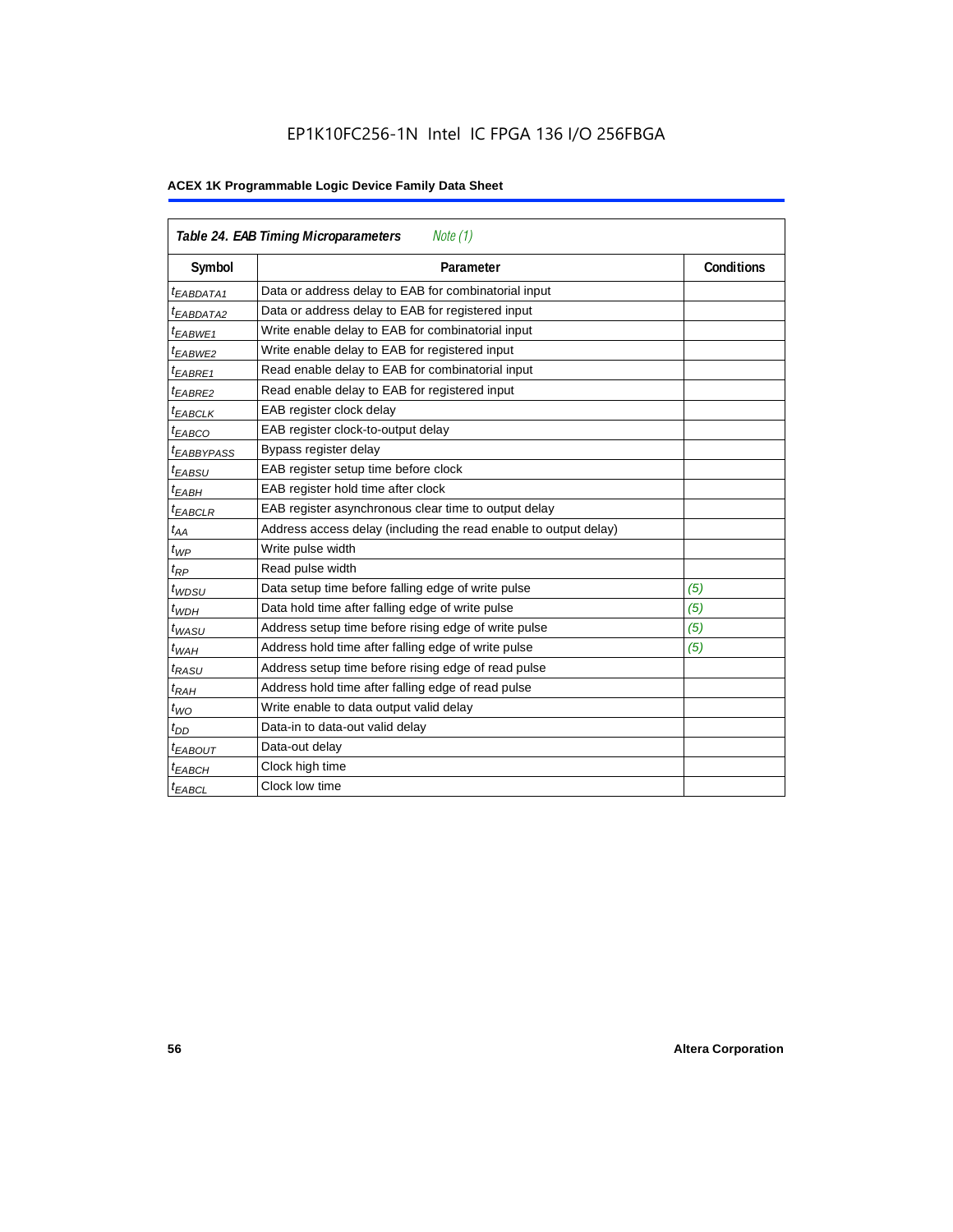| Table 25. EAB Timing Macroparameters<br>Notes $(1)$ , $(6)$ |                                                                                           |                   |  |  |  |
|-------------------------------------------------------------|-------------------------------------------------------------------------------------------|-------------------|--|--|--|
| Symbol                                                      | Parameter                                                                                 | <b>Conditions</b> |  |  |  |
| t <sub>EABAA</sub>                                          | EAB address access delay                                                                  |                   |  |  |  |
| <sup>t</sup> EABRCCOMB                                      | EAB asynchronous read cycle time                                                          |                   |  |  |  |
| <sup>t</sup> EABRCREG                                       | EAB synchronous read cycle time                                                           |                   |  |  |  |
| <sup>t</sup> EABWP                                          | EAB write pulse width                                                                     |                   |  |  |  |
| <sup>t</sup> EABWCCOMB                                      | EAB asynchronous write cycle time                                                         |                   |  |  |  |
| <sup>t</sup> EABWCREG                                       | EAB synchronous write cycle time                                                          |                   |  |  |  |
| <sup>t</sup> FARDD                                          | EAB data-in to data-out valid delay                                                       |                   |  |  |  |
| <sup>I</sup> EABDATACO                                      | EAB clock-to-output delay when using output registers                                     |                   |  |  |  |
| <sup>t</sup> EABDATASU                                      | EAB data/address setup time before clock when using input register                        |                   |  |  |  |
| <sup>t</sup> EABDATAH                                       | EAB data/address hold time after clock when using input register                          |                   |  |  |  |
| <sup>t</sup> EABWESU                                        | EAB WE setup time before clock when using input register                                  |                   |  |  |  |
| <sup>t</sup> EABWEH                                         | EAB WE hold time after clock when using input register                                    |                   |  |  |  |
| <sup>t</sup> EABWDSU                                        | EAB data setup time before falling edge of write pulse when not using input<br>registers  |                   |  |  |  |
| <sup>t</sup> EABWDH                                         | EAB data hold time after falling edge of write pulse when not using input                 |                   |  |  |  |
|                                                             | registers                                                                                 |                   |  |  |  |
| <sup>t</sup> EABWASU                                        | EAB address setup time before rising edge of write pulse when not using                   |                   |  |  |  |
|                                                             | input registers                                                                           |                   |  |  |  |
| t <sub>EABWAH</sub>                                         | EAB address hold time after falling edge of write pulse when not using input<br>registers |                   |  |  |  |
| <sup>t</sup> EABWO                                          | EAB write enable to data output valid delay                                               |                   |  |  |  |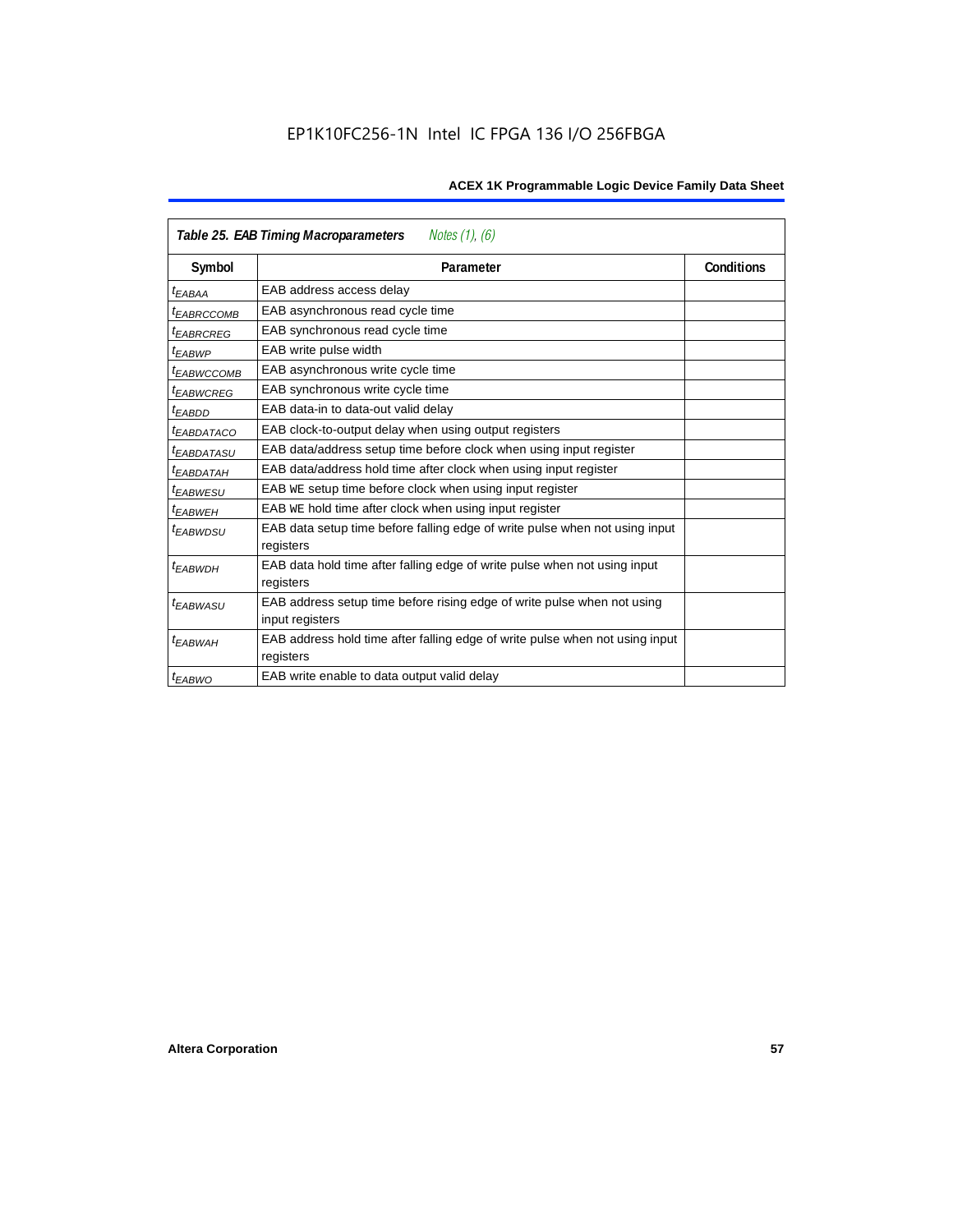| Table 26. Interconnect Timing Microparameters<br>Note (1) |                                                                                                                         |                   |  |  |  |
|-----------------------------------------------------------|-------------------------------------------------------------------------------------------------------------------------|-------------------|--|--|--|
| Symbol                                                    | Parameter                                                                                                               | <b>Conditions</b> |  |  |  |
| t <sub>DIN2IOE</sub>                                      | Delay from dedicated input pin to IOE control input                                                                     | (7)               |  |  |  |
| $t_{DIN2LE}$                                              | Delay from dedicated input pin to LE or EAB control input                                                               | (7)               |  |  |  |
| <sup>t</sup> DIN2DATA                                     | Delay from dedicated input or clock to LE or EAB data                                                                   | (7)               |  |  |  |
| <sup>t</sup> DCLK2IOE                                     | Delay from dedicated clock pin to IOE clock                                                                             | (7)               |  |  |  |
| $t_{DCLK2LE}$                                             | Delay from dedicated clock pin to LE or EAB clock                                                                       | (7)               |  |  |  |
| <sup>t</sup> SAMELAB                                      | Routing delay for an LE driving another LE in the same LAB                                                              | (7)               |  |  |  |
| <sup>t</sup> SAMEROW                                      | Routing delay for a row IOE, LE, or EAB driving a row IOE, LE, or EAB in the<br>same row                                | (7)               |  |  |  |
| <i><b>ISAMECOLUMN</b></i>                                 | Routing delay for an LE driving an IOE in the same column                                                               | (7)               |  |  |  |
| <i>t<sub>DIFFROW</sub></i>                                | Routing delay for a column IOE, LE, or EAB driving an LE or EAB in a different<br>row                                   | (7)               |  |  |  |
| $t_{TWOROWS}$                                             | Routing delay for a row IOE or EAB driving an LE or EAB in a different row                                              | (7)               |  |  |  |
| <sup>t</sup> LEPERIPH                                     | Routing delay for an LE driving a control signal of an IOE via the peripheral<br>control bus                            | (7)               |  |  |  |
| $t_{LABCARRY}$                                            | Routing delay for the carry-out signal of an LE driving the carry-in signal of a<br>different LE in a different LAB     |                   |  |  |  |
| $t_{LABCASC}$                                             | Routing delay for the cascade-out signal of an LE driving the cascade-in<br>signal of a different LE in a different LAB |                   |  |  |  |

#### *Notes to tables:*

- (1) Microparameters are timing delays contributed by individual architectural elements. These parameters cannot be measured explicitly.
- (2) Operating conditions:  $V_{\text{CCIO}} = 3.3 V \pm 10\%$  for commercial or industrial and extended use in ACEX 1K devices (3) Operating conditions:  $V_{\text{CCIO}} = 2.5 V \pm 5\%$  for commercial or industrial and extended use in ACEX 1K
- (3) Operating conditions:  $V_{CCIO} = 2.5 V \pm 5\%$  for commercial or industrial and extended use in ACEX 1K devices.<br>(4) Operating conditions:  $V_{CCIO} = 2.5 V$  or 3.3 V.
- (4) Operating conditions:  $V_{\text{CCIO}} = 2.5 \text{ V or } 3.3 \text{ V.}$ <br>(5) Because the RAM in the EAB is self-timed, this
- Because the RAM in the EAB is self-timed, this parameter can be ignored when the WE signal is registered.
- (6) EAB macroparameters are internal parameters that can simplify predicting the behavior of an EAB at its boundary; these parameters are calculated by summing selected microparameters.
- (7) These parameters are worst-case values for typical applications. Post-compilation timing simulation and timing analysis are required to determine actual worst-case performance.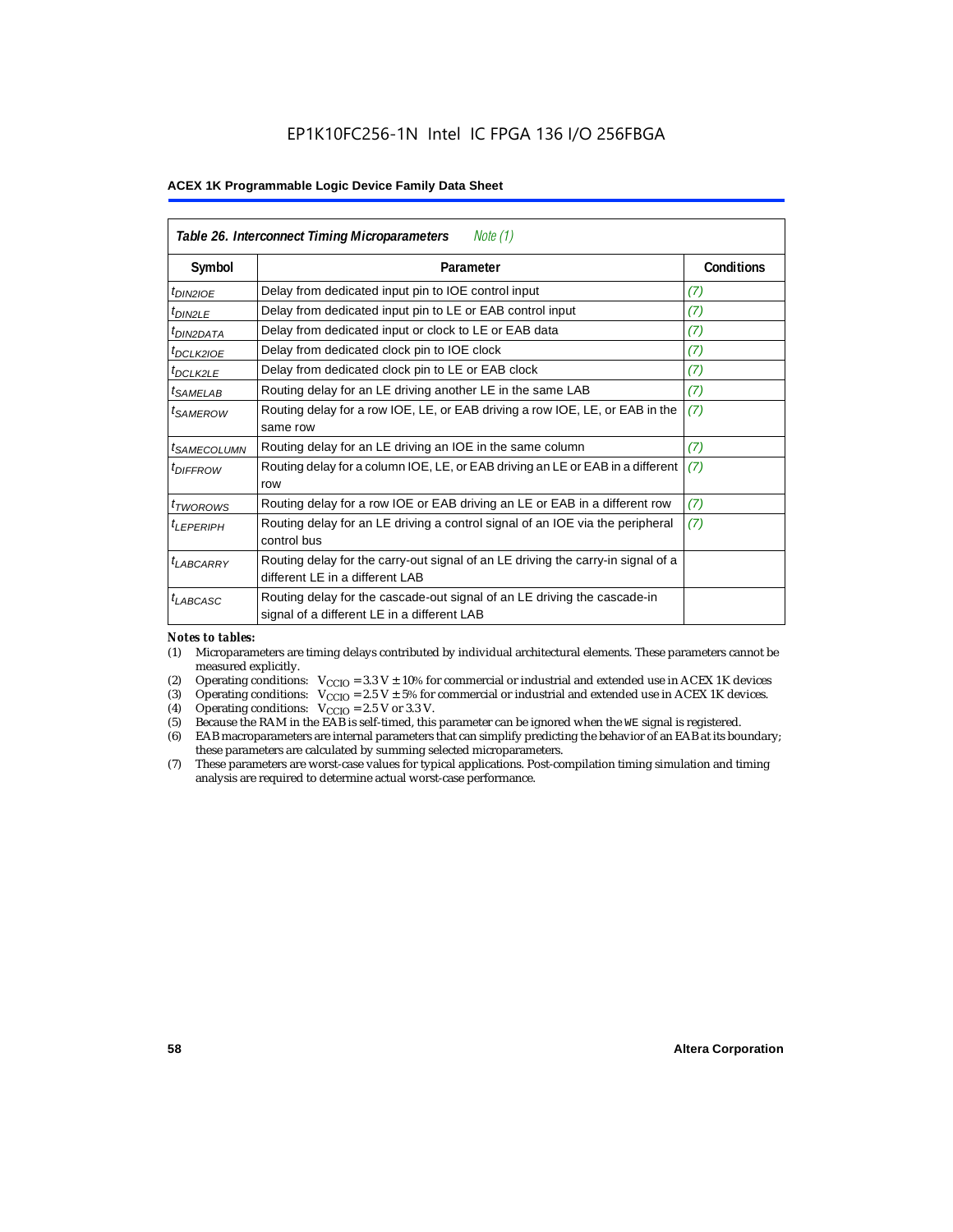Tables 27 through 29 describe the ACEX 1K external timing parameters and their symbols.

| Note (1)<br>Table 27. External Reference Timing Parameters |                                                                                        |  |  |  |  |
|------------------------------------------------------------|----------------------------------------------------------------------------------------|--|--|--|--|
| Symbol                                                     | Parameter                                                                              |  |  |  |  |
| <sup>t</sup> DRR                                           | Register-to-register delay via four LEs, three row interconnects, and four local $(2)$ |  |  |  |  |

| Table 28. External Timing Parameters |                                                                           |                   |  |  |  |
|--------------------------------------|---------------------------------------------------------------------------|-------------------|--|--|--|
| Symbol                               | Parameter                                                                 | <b>Conditions</b> |  |  |  |
| t <sub>insu</sub>                    | Setup time with global clock at IOE register                              | (3)               |  |  |  |
| t <sub>INH</sub>                     | Hold time with global clock at IOE register                               | (3)               |  |  |  |
| t <sub>outco</sub>                   | Clock-to-output delay with global clock at IOE register                   | (3)               |  |  |  |
| t <sub>PCISU</sub>                   | Setup time with global clock for registers used in PCI designs            | (3), (4)          |  |  |  |
| <sup>t</sup> PCIH                    | Hold time with global clock for registers used in PCI designs             | (3), (4)          |  |  |  |
| t <sub>PCICO</sub>                   | Clock-to-output delay with global clock for registers used in PCI designs | (3), (4)          |  |  |  |

| Table 29. External Bidirectional Timing Parameters<br>Note (3) |                                                                                                |                   |  |  |  |
|----------------------------------------------------------------|------------------------------------------------------------------------------------------------|-------------------|--|--|--|
| Symbol                                                         | Parameter                                                                                      | <b>Conditions</b> |  |  |  |
| <sup>t</sup> INSUBIDIR                                         | Setup time for bidirectional pins with global clock at same-row or same-<br>column LE register |                   |  |  |  |
| <sup>t</sup> INHBIDIR                                          | Hold time for bidirectional pins with global clock at same-row or same-column<br>LE register   |                   |  |  |  |
| <b>toutcobidir</b>                                             | Clock-to-output delay for bidirectional pins with global clock at IOE register                 | $Cl = 35 pF$      |  |  |  |
| <sup>t</sup> xzbidir                                           | Synchronous IOE output buffer disable delay                                                    | $CI = 35 pF$      |  |  |  |
| <sup>t</sup> zxbidir                                           | Synchronous IOE output buffer enable delay, slow slew rate = off                               | $CI = 35 pF$      |  |  |  |

*Notes to tables:*

(1) External reference timing parameters are factory-tested, worst-case values specified by Altera. A representative subset of signal paths is tested to approximate typical device applications.

(2) Contact Altera Applications for test circuit specifications and test conditions.

(3) These timing parameters are sample-tested only.

(4) This parameter is measured with the measurement and test conditions, including load, specified in the *PCI Local Bus Specification, Revision 2.2.*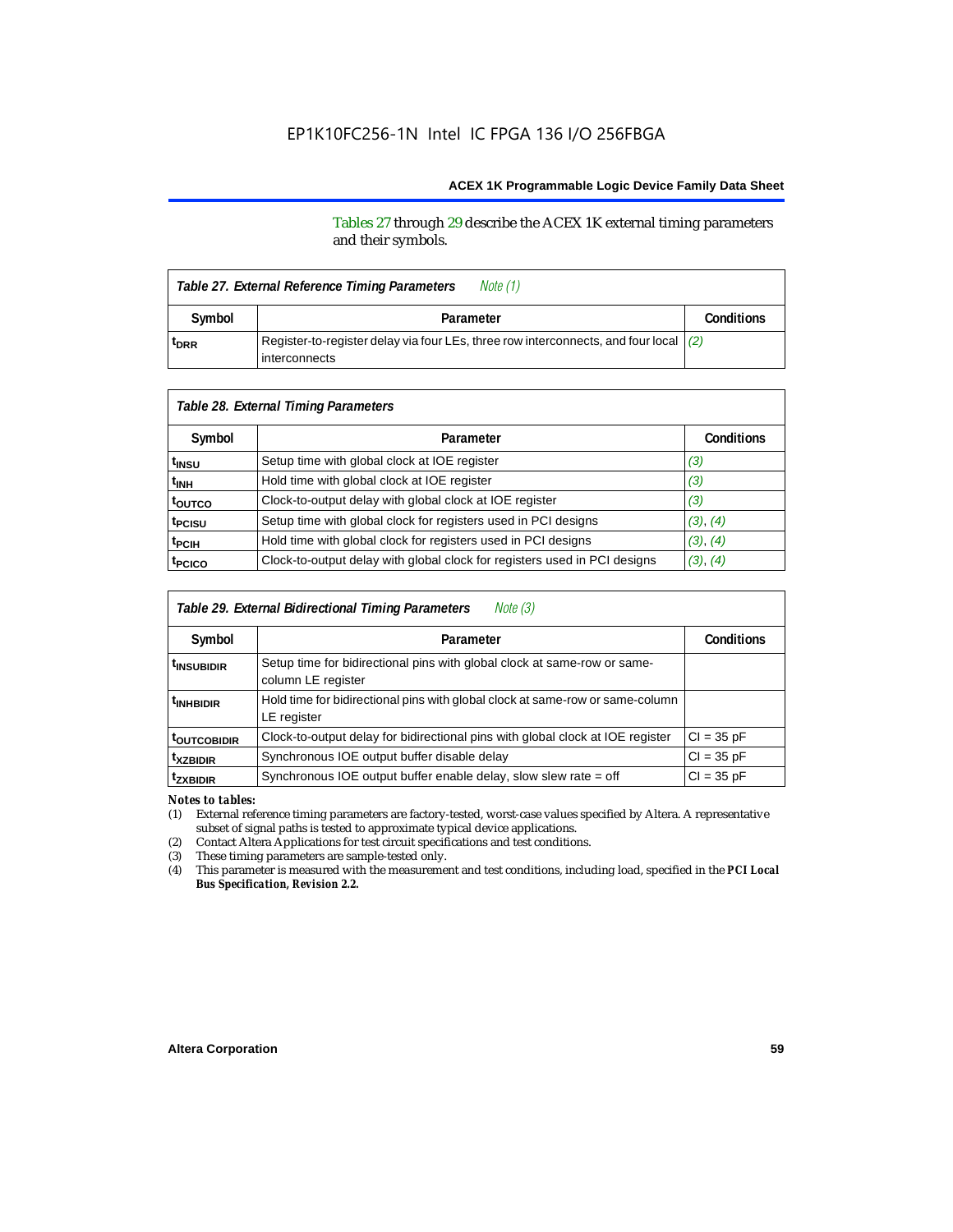Tables 30 through 36 show EP1K10 device internal and external timing parameters.

| Table 30. EP1K10 Device LE Timing Microparameters<br>Note (1) |     |                    |         |      |     |      |      |
|---------------------------------------------------------------|-----|--------------------|---------|------|-----|------|------|
| Symbol                                                        |     | <b>Speed Grade</b> |         |      |     |      | Unit |
|                                                               |     | $-1$               |         | $-2$ |     | $-3$ |      |
|                                                               | Min | Max                | Min     | Max  | Min | Max  |      |
| $t_{LUT}$                                                     |     | 0.7                |         | 0.8  |     | 1.1  | ns   |
| $t_{CLUT}$                                                    |     | 0.5                |         | 0.6  |     | 0.8  | ns   |
| $t_{RLUT}$                                                    |     | 0.6                |         | 0.7  |     | 1.0  | ns   |
| <b>t</b> <sub>PACKED</sub>                                    |     | 0.4                |         | 0.4  |     | 0.5  | ns   |
| $t_{EN}$                                                      |     | 0.9                |         | 1.0  |     | 1.3  | ns   |
| $t_{CICO}$                                                    |     | 0.1                |         | 0.1  |     | 0.2  | ns   |
| $t_{\text{CGEN}}$                                             |     | 0.4                |         | 0.5  |     | 0.7  | ns   |
| $t_{GENR}$                                                    |     | 0.1                |         | 0.1  |     | 0.2  | ns   |
| $t_{CASC}$                                                    |     | 0.7                |         | 0.9  |     | 1.1  | ns   |
| $t_{\rm C}$                                                   |     | 1.1                |         | 1.3  |     | 1.7  | ns   |
| $t_{CO}$                                                      |     | 0.5                |         | 0.7  |     | 0.9  | ns   |
| $t$ <sub>COMB</sub>                                           |     | 0.4                |         | 0.5  |     | 0.7  | ns   |
| $t_{\rm SU}$                                                  | 0.7 |                    | 0.8     |      | 1.0 |      | ns   |
| $t_H\,$                                                       | 0.9 |                    | 1.0     |      | 1.1 |      | ns   |
| $t_{PRE}$                                                     |     | 0.8                |         | 1.0  |     | 1.4  | ns   |
| $t_{CLR}$                                                     |     | 0.9                |         | 1.0  |     | 1.4  | ns   |
| $t_{\mathit{CH}}$                                             | 2.0 |                    | 2.5     |      | 2.5 |      | ns   |
| $t_{CL}$                                                      | 2.0 |                    | $2.5\,$ |      | 2.5 |      | ns   |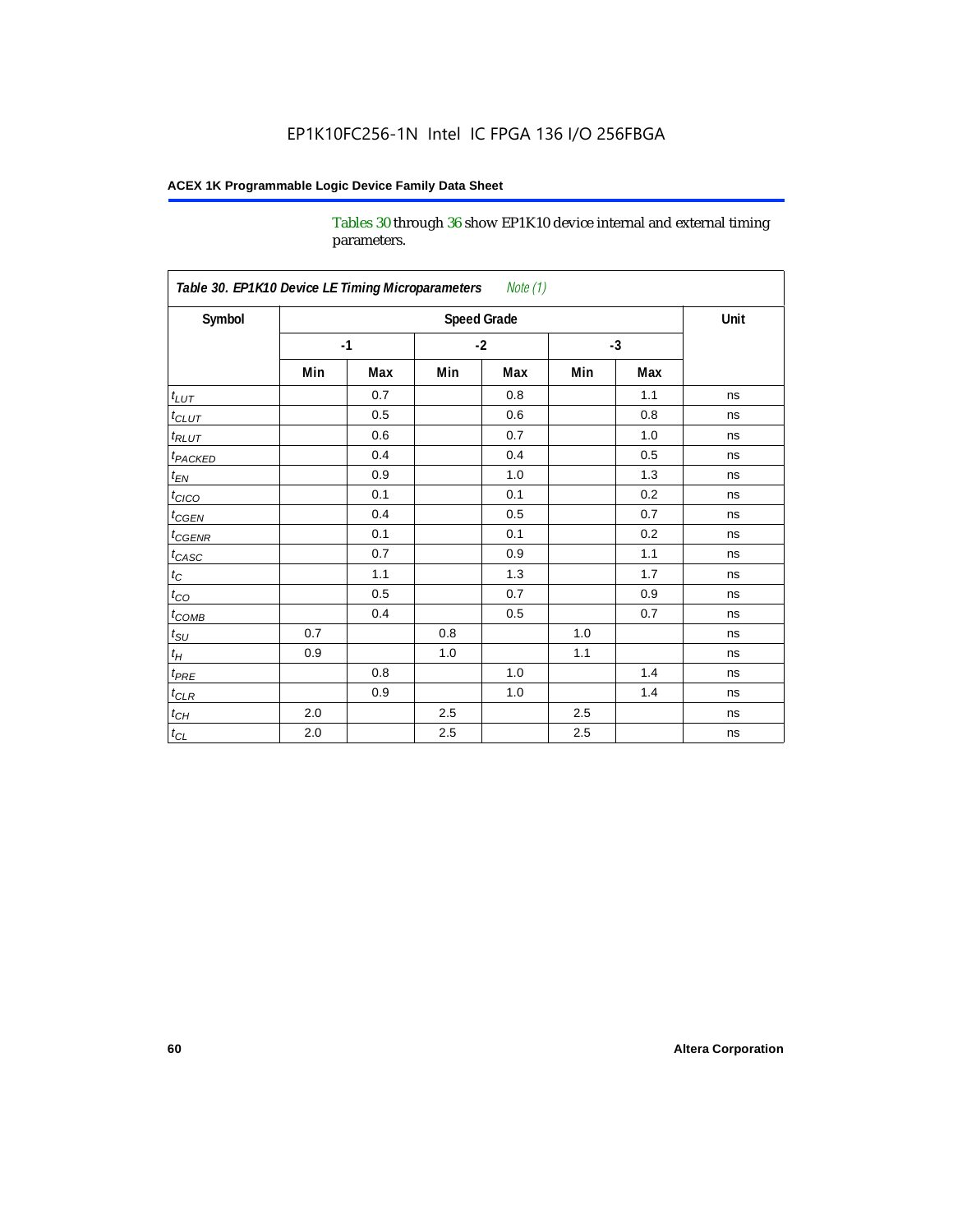| Table 31. EP1K10 Device IOE Timing Microparameters<br>Note $(1)$ |     |      |      |                    |      |      |      |  |  |
|------------------------------------------------------------------|-----|------|------|--------------------|------|------|------|--|--|
| Symbol                                                           |     |      |      | <b>Speed Grade</b> |      |      | Unit |  |  |
|                                                                  |     | $-1$ | $-2$ |                    | $-3$ |      |      |  |  |
|                                                                  | Min | Max  | Min  | Max                | Min  | Max  |      |  |  |
| t <sub>IOD</sub>                                                 |     | 2.6  |      | 3.1                |      | 4.0  | ns   |  |  |
| $t_{\text{IOC}}$                                                 |     | 0.3  |      | 0.4                |      | 0.5  | ns   |  |  |
| $t_{IOCO}$                                                       |     | 0.9  |      | 1.0                |      | 1.4  | ns   |  |  |
| $t_{IOCOMB}$                                                     |     | 0.0  |      | 0.0                |      | 0.0  | ns   |  |  |
| $t_{IOSU}$                                                       | 1.3 |      | 1.5  |                    | 2.0  |      | ns   |  |  |
| $t_{IOH}$                                                        | 0.9 |      | 1.0  |                    | 1.4  |      | ns   |  |  |
| $t_{IOCLR}$                                                      |     | 1.1  |      | 1.3                |      | 1.7  | ns   |  |  |
| $t_{OD1}$                                                        |     | 3.1  |      | 3.7                |      | 4.1  | ns   |  |  |
| $t_{OD2}$                                                        |     | 2.6  |      | 3.3                |      | 3.9  | ns   |  |  |
| $t_{OD3}$                                                        |     | 5.8  |      | 6.9                |      | 8.3  | ns   |  |  |
| $t_{XZ}$                                                         |     | 3.8  |      | 4.5                |      | 5.9  | ns   |  |  |
| $t_{ZX1}$                                                        |     | 3.8  |      | 4.5                |      | 5.9  | ns   |  |  |
| $t_{ZX2}$                                                        |     | 3.3  |      | 4.1                |      | 5.7  | ns   |  |  |
| $t_{ZX3}$                                                        |     | 6.5  |      | 7.7                |      | 10.1 | ns   |  |  |
| $t_{INREG}$                                                      |     | 3.7  |      | 4.3                |      | 5.7  | ns   |  |  |
| $t_{IOFD}$                                                       |     | 0.9  |      | 1.0                |      | 1.4  | ns   |  |  |
| $t_{INCOMB}$                                                     |     | 1.9  |      | 2.3                |      | 3.0  | ns   |  |  |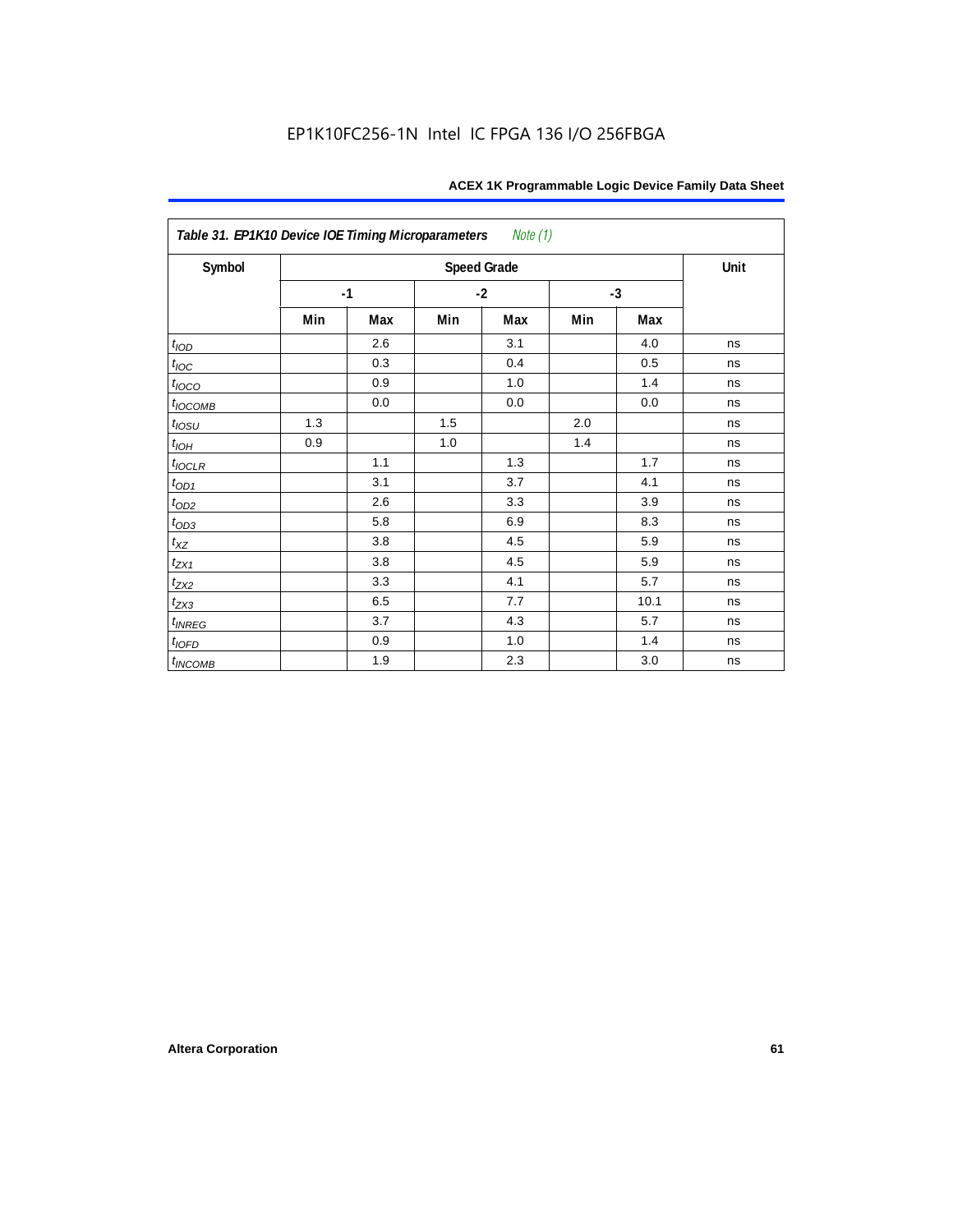| Symbol                 |       |      | <b>Speed Grade</b> |      |     |      | Unit |
|------------------------|-------|------|--------------------|------|-----|------|------|
|                        |       | $-1$ |                    | $-2$ |     | $-3$ |      |
|                        | Min   | Max  | Min                | Max  | Min | Max  |      |
| <sup>t</sup> EABDATA1  |       | 1.8  |                    | 1.9  |     | 1.9  | ns   |
| <sup>t</sup> EABDATA2  |       | 0.6  |                    | 0.7  |     | 0.7  | ns   |
| $t_{EABWE1}$           |       | 1.2  |                    | 1.2  |     | 1.2  | ns   |
| t <sub>EABWE2</sub>    |       | 0.4  |                    | 0.4  |     | 0.4  | ns   |
| <sup>t</sup> EABRE1    |       | 0.9  |                    | 0.9  |     | 0.9  | ns   |
| $t_{EABRE2}$           |       | 0.4  |                    | 0.4  |     | 0.4  | ns   |
| <sup>t</sup> EABCLK    |       | 0.0  |                    | 0.0  |     | 0.0  | ns   |
| t <sub>EABCO</sub>     |       | 0.3  |                    | 0.3  |     | 0.3  | ns   |
| <sup>t</sup> EABBYPASS |       | 0.5  |                    | 0.6  |     | 0.6  | ns   |
| $t_{EABSU}$            | 1.0   |      | 1.0                |      | 1.0 |      | ns   |
| t <sub>EABH</sub>      | 0.5   |      | 0.4                |      | 0.4 |      | ns   |
| $t_{EABCLR}$           | 0.3   |      | 0.3                |      | 0.3 |      | ns   |
| $t_{AA}$               |       | 3.4  |                    | 3.6  |     | 3.6  | ns   |
| $t_{\mathcal{WP}}$     | 2.7   |      | 2.8                |      | 2.8 |      | ns   |
| $t_{\mathit{RP}}$      | 1.0   |      | 1.0                |      | 1.0 |      | ns   |
| $t_{WDSU}$             | 1.0   |      | 1.0                |      | 1.0 |      | ns   |
| $t_{WDH}$              | 0.1   |      | 0.1                |      | 0.1 |      | ns   |
| $t_{WASU}$             | 1.8   |      | 1.9                |      | 1.9 |      | ns   |
| $t_{W\underline{AH}}$  | 1.9   |      | 2.0                |      | 2.0 |      | ns   |
| $t_{RASU}$             | 3.1   |      | 3.5                |      | 3.5 |      | ns   |
| $t_{RAH}$              | 0.2   |      | 0.2                |      | 0.2 |      | ns   |
| $t_{WO}$               |       | 2.7  |                    | 2.8  |     | 2.8  | ns   |
| $t_{DD}$               |       | 2.7  |                    | 2.8  |     | 2.8  | ns   |
| t <sub>EABOUT</sub>    |       | 0.5  |                    | 0.6  |     | 0.6  | ns   |
| $t_{EABCH}$            | $1.5$ |      | 2.0                |      | 2.0 |      | ns   |
| $t_{EABCL}$            | 2.7   |      | 2.8                |      | 2.8 |      | ns   |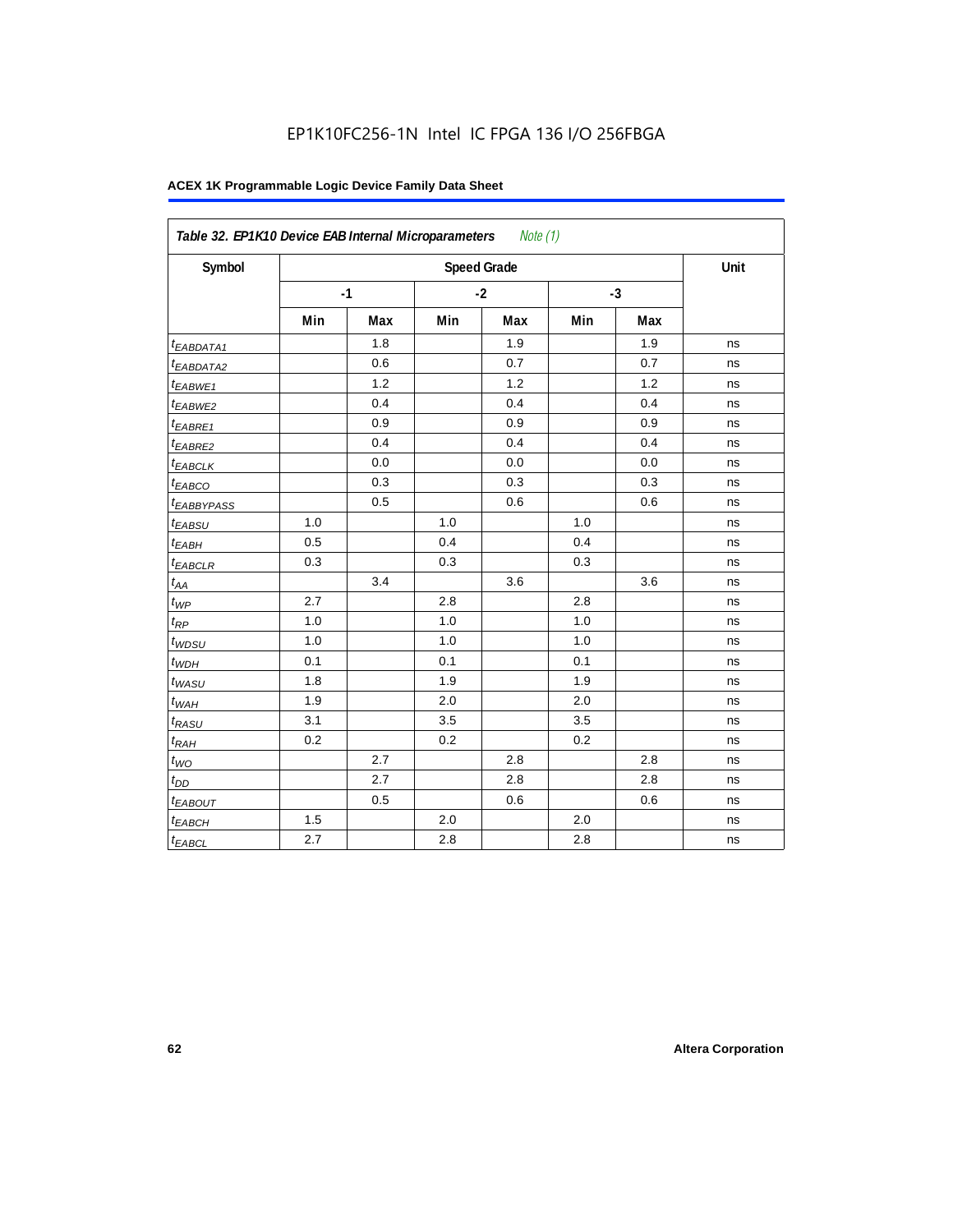| Note $(1)$<br>Table 33. EP1K10 Device EAB Internal Timing Macroparameters |      |     |     |                    |     |      |      |  |  |
|---------------------------------------------------------------------------|------|-----|-----|--------------------|-----|------|------|--|--|
| Symbol                                                                    |      |     |     | <b>Speed Grade</b> |     |      | Unit |  |  |
|                                                                           | $-1$ |     |     | $-2$               |     | $-3$ |      |  |  |
|                                                                           | Min  | Max | Min | Max                | Min | Max  |      |  |  |
| $t_{EABA}$                                                                |      | 6.7 |     | 7.3                |     | 7.3  | ns   |  |  |
| t <sub>EABRCCOMB</sub>                                                    | 6.7  |     | 7.3 |                    | 7.3 |      | ns   |  |  |
| <b><i>EABRCREG</i></b>                                                    | 4.7  |     | 4.9 |                    | 4.9 |      | ns   |  |  |
| $t_{EABWP}$                                                               | 2.7  |     | 2.8 |                    | 2.8 |      | ns   |  |  |
| <sup>t</sup> EABWCCOMB                                                    | 6.4  |     | 6.7 |                    | 6.7 |      | ns   |  |  |
| t <sub>EABWCREG</sub>                                                     | 7.4  |     | 7.6 |                    | 7.6 |      | ns   |  |  |
| t <sub>EABDD</sub>                                                        |      | 6.0 |     | 6.5                |     | 6.5  | ns   |  |  |
| <i>EABDATACO</i>                                                          |      | 0.8 |     | 0.9                |     | 0.9  | ns   |  |  |
| <i>EABDATASU</i>                                                          | 1.6  |     | 1.7 |                    | 1.7 |      | ns   |  |  |
| t <sub>EABDATAH</sub>                                                     | 0.0  |     | 0.0 |                    | 0.0 |      | ns   |  |  |
| t <sub>EABWESU</sub>                                                      | 1.4  |     | 1.4 |                    | 1.4 |      | ns   |  |  |
| t <sub>EABWEH</sub>                                                       | 0.1  |     | 0.0 |                    | 0.0 |      | ns   |  |  |
| <sup>t</sup> EABWDSU                                                      | 1.6  |     | 1.7 |                    | 1.7 |      | ns   |  |  |
| t <sub>EABWDH</sub>                                                       | 0.0  |     | 0.0 |                    | 0.0 |      | ns   |  |  |
| <sup>t</sup> EABWASU                                                      | 3.1  |     | 3.4 |                    | 3.4 |      | ns   |  |  |
| t <sub>ЕАВWАН</sub>                                                       | 0.6  |     | 0.5 |                    | 0.5 |      | ns   |  |  |
| t <sub>EABWO</sub>                                                        |      | 5.4 |     | 5.8                |     | 5.8  | ns   |  |  |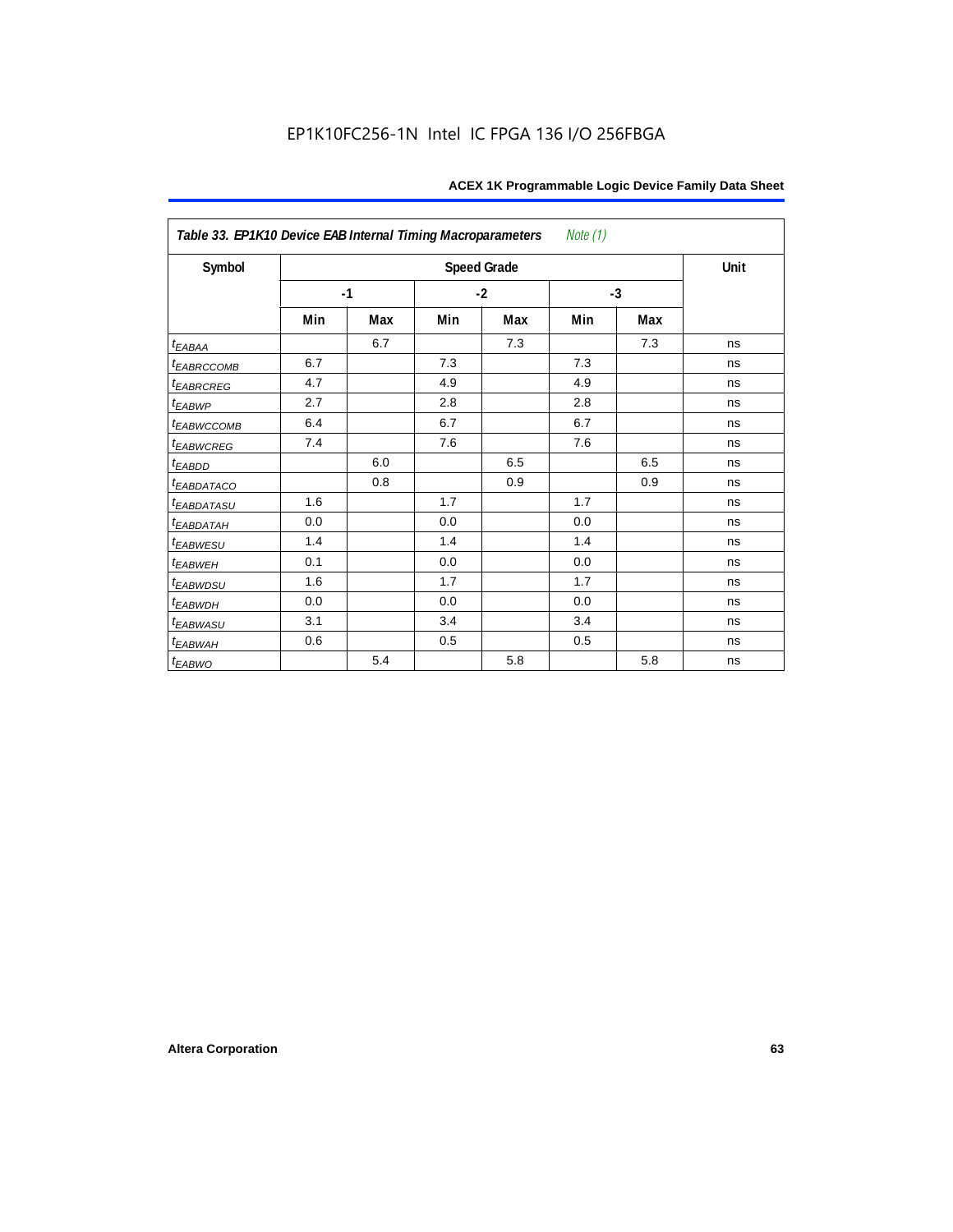| Note (1)<br>Table 34. EP1K10 Device Interconnect Timing Microparameters |     |      |      |     |      |     |    |  |  |  |
|-------------------------------------------------------------------------|-----|------|------|-----|------|-----|----|--|--|--|
| Symbol                                                                  |     | Unit |      |     |      |     |    |  |  |  |
|                                                                         |     | $-1$ | $-2$ |     | $-3$ |     |    |  |  |  |
|                                                                         | Min | Max  | Min  | Max | Min  | Max |    |  |  |  |
| $t_{DINZIOE}$                                                           |     | 2.3  |      | 2.7 |      | 3.6 | ns |  |  |  |
| <sup>t</sup> DIN2LE                                                     |     | 0.8  |      | 1.1 |      | 1.4 | ns |  |  |  |
| <sup>t</sup> DIN2DATA                                                   |     | 1.1  |      | 1.4 |      | 1.8 | ns |  |  |  |
| <sup>t</sup> DCLK2IOE                                                   |     | 2.3  |      | 2.7 |      | 3.6 | ns |  |  |  |
| <sup>t</sup> DCLK2LE                                                    |     | 0.8  |      | 1.1 |      | 1.4 | ns |  |  |  |
| <sup>t</sup> SAMELAB                                                    |     | 0.1  |      | 0.1 |      | 0.2 | ns |  |  |  |
| <sup>t</sup> SAMEROW                                                    |     | 1.8  |      | 2.1 |      | 2.9 | ns |  |  |  |
| <sup>t</sup> SAMECOLUMN                                                 |     | 0.3  |      | 0.4 |      | 0.7 | ns |  |  |  |
| <i>t<sub>DIFFROW</sub></i>                                              |     | 2.1  |      | 2.5 |      | 3.6 | ns |  |  |  |
| <sup>t</sup> TWOROWS                                                    |     | 3.9  |      | 4.6 |      | 6.5 | ns |  |  |  |
| <sup>t</sup> LEPERIPH                                                   |     | 3.3  |      | 3.7 |      | 4.8 | ns |  |  |  |
| <sup>t</sup> LABCARRY                                                   |     | 0.3  |      | 0.4 |      | 0.5 | ns |  |  |  |
| <sup>t</sup> LABCASC                                                    |     | 0.9  |      | 1.0 |      | 1.4 | ns |  |  |  |

| Note $(1)$<br>Table 35. EP1K10 External Timing Parameters |      |                    |     |      |     |      |    |  |  |  |
|-----------------------------------------------------------|------|--------------------|-----|------|-----|------|----|--|--|--|
| Symbol                                                    |      | <b>Speed Grade</b> |     |      |     |      |    |  |  |  |
|                                                           | $-1$ |                    |     | $-2$ |     | $-3$ |    |  |  |  |
|                                                           | Min  | Max                | Min | Max  | Min | Max  |    |  |  |  |
| t <sub>DRR</sub>                                          |      | 7.5                |     | 9.5  |     | 12.5 | ns |  |  |  |
| $t_{INSU}$ (2), (3)                                       | 2.4  |                    | 2.7 |      | 3.6 |      | ns |  |  |  |
| $t_{INH}$ (2), (3)                                        | 0.0  |                    | 0.0 |      | 0.0 |      | ns |  |  |  |
| toutco $(2)$ , $(3)$                                      | 2.0  | 6.6                | 2.0 | 7.8  | 2.0 | 9.6  | ns |  |  |  |
| $t_{INSU}(4)$ , (3)                                       | 1.4  |                    | 1.7 |      |     |      | ns |  |  |  |
| $t_{INH}$ (4), (3)                                        | 0.5  | 5.1                | 0.5 | 6.4  |     |      | ns |  |  |  |
| toutco $(4)$ , $(3)$                                      | 0.0  |                    | 0.0 |      |     |      | ns |  |  |  |
| t <sub>PCISU</sub> $(3)$                                  | 3.0  |                    | 4.2 |      | 6.4 |      | ns |  |  |  |
| $t_{PCH}(3)$                                              | 0.0  |                    | 0.0 |      |     |      | ns |  |  |  |
| t <sub>PCICO</sub> $(3)$                                  | 2.0  | 6.0                | 2.0 | 7.5  | 2.0 | 10.2 | ns |  |  |  |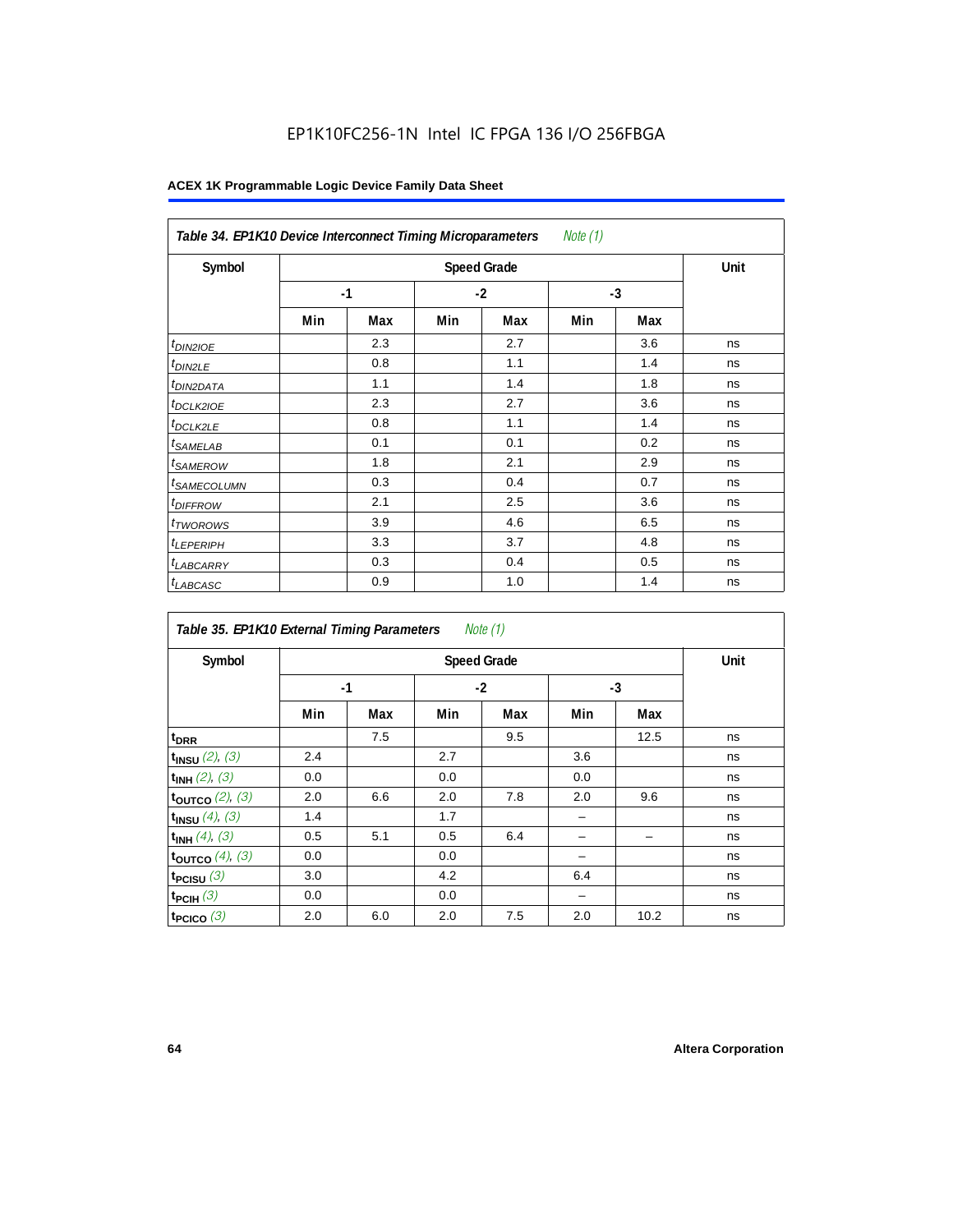| Notes $(1)$ , $(3)$<br>Table 36. EP1K10 External Bidirectional Timing Parameters |      |     |      |                    |      |      |             |  |  |  |
|----------------------------------------------------------------------------------|------|-----|------|--------------------|------|------|-------------|--|--|--|
| Symbol                                                                           |      |     |      | <b>Speed Grade</b> |      |      | <b>Unit</b> |  |  |  |
|                                                                                  | $-1$ |     | $-2$ |                    | $-3$ |      |             |  |  |  |
|                                                                                  | Min  | Max | Min  | Max                | Min  | Max  |             |  |  |  |
| $t_{INSUBIDIR}$ (2)                                                              | 2.2  |     | 2.3  |                    | 3.2  |      | ns          |  |  |  |
| $t_{INHBIDIR}$ (2)                                                               | 0.0  |     | 0.0  |                    | 0.0  |      | ns          |  |  |  |
| $t_{\text{OUTC}OBIDIR}$ (2)                                                      | 2.0  | 6.6 | 2.0  | 7.8                | 2.0  | 9.6  | ns          |  |  |  |
| $t_{XZBIDIR}$ (2)                                                                |      | 8.8 |      | 11.2               |      | 14.0 | ns          |  |  |  |
| $t_{ZXBIDIR}$ (2)                                                                |      | 8.8 |      | 11.2               |      | 14.0 | ns          |  |  |  |
| $t_{INSUBIDIR}(4)$                                                               | 3.1  |     | 3.3  |                    |      |      |             |  |  |  |
| $t_{INHBIDIR}(4)$                                                                | 0.0  |     | 0.0  |                    |      |      |             |  |  |  |
| $t_{\text{OUTCOBIDIR}}$ (4)                                                      | 0.5  | 5.1 | 0.5  | 6.4                |      |      | ns          |  |  |  |
| $t_{XZBIDIR}(4)$                                                                 |      | 7.3 |      | 9.2                |      |      | ns          |  |  |  |
| $t_{ZXBIDIR}$ $(4)$                                                              |      | 7.3 |      | 9.2                |      |      | ns          |  |  |  |

#### *Notes to tables:*

(1) All timing parameters are described in Tables  $22$  through  $29$  in this data sheet.<br>(2) This parameter is measured without the use of the ClockLock or ClockBoost cir This parameter is measured without the use of the ClockLock or ClockBoost circuits.

(3) These parameters are specified by characterization.

This parameter is measured with the use of the ClockLock or ClockBoost circuits.

#### Tables 37 through 43 show EP1K30 device internal and external timing parameters.

| Table 37. EP1K30 Device LE Timing Microparameters (Part 1 of 2)<br>Note $(1)$ |     |      |     |      |     |      |    |  |  |  |
|-------------------------------------------------------------------------------|-----|------|-----|------|-----|------|----|--|--|--|
| Symbol                                                                        |     | Unit |     |      |     |      |    |  |  |  |
|                                                                               |     | $-1$ |     | $-2$ |     | $-3$ |    |  |  |  |
|                                                                               | Min | Max  | Min | Max  | Min | Max  |    |  |  |  |
| $t_{LUT}$                                                                     |     | 0.7  |     | 0.8  |     | 1.1  | ns |  |  |  |
| $t_{CLUT}$                                                                    |     | 0.5  |     | 0.6  |     | 0.8  | ns |  |  |  |
| $t_{RLUT}$                                                                    |     | 0.6  |     | 0.7  |     | 1.0  | ns |  |  |  |
| <sup>t</sup> PACKED                                                           |     | 0.3  |     | 0.4  |     | 0.5  | ns |  |  |  |
| $t_{EN}$                                                                      |     | 0.6  |     | 0.8  |     | 1.0  | ns |  |  |  |
| $t_{CICO}$                                                                    |     | 0.1  |     | 0.1  |     | 0.2  | ns |  |  |  |
| t <sub>CGEN</sub>                                                             |     | 0.4  |     | 0.5  |     | 0.7  | ns |  |  |  |
| t <sub>CGENR</sub>                                                            |     | 0.1  |     | 0.1  |     | 0.2  | ns |  |  |  |
| $t_{CASC}$                                                                    |     | 0.6  |     | 0.8  |     | 1.0  | ns |  |  |  |
| $t_{\rm C}$                                                                   |     | 0.0  |     | 0.0  |     | 0.0  | ns |  |  |  |
| $t_{CO}$                                                                      |     | 0.3  |     | 0.4  |     | 0.5  | ns |  |  |  |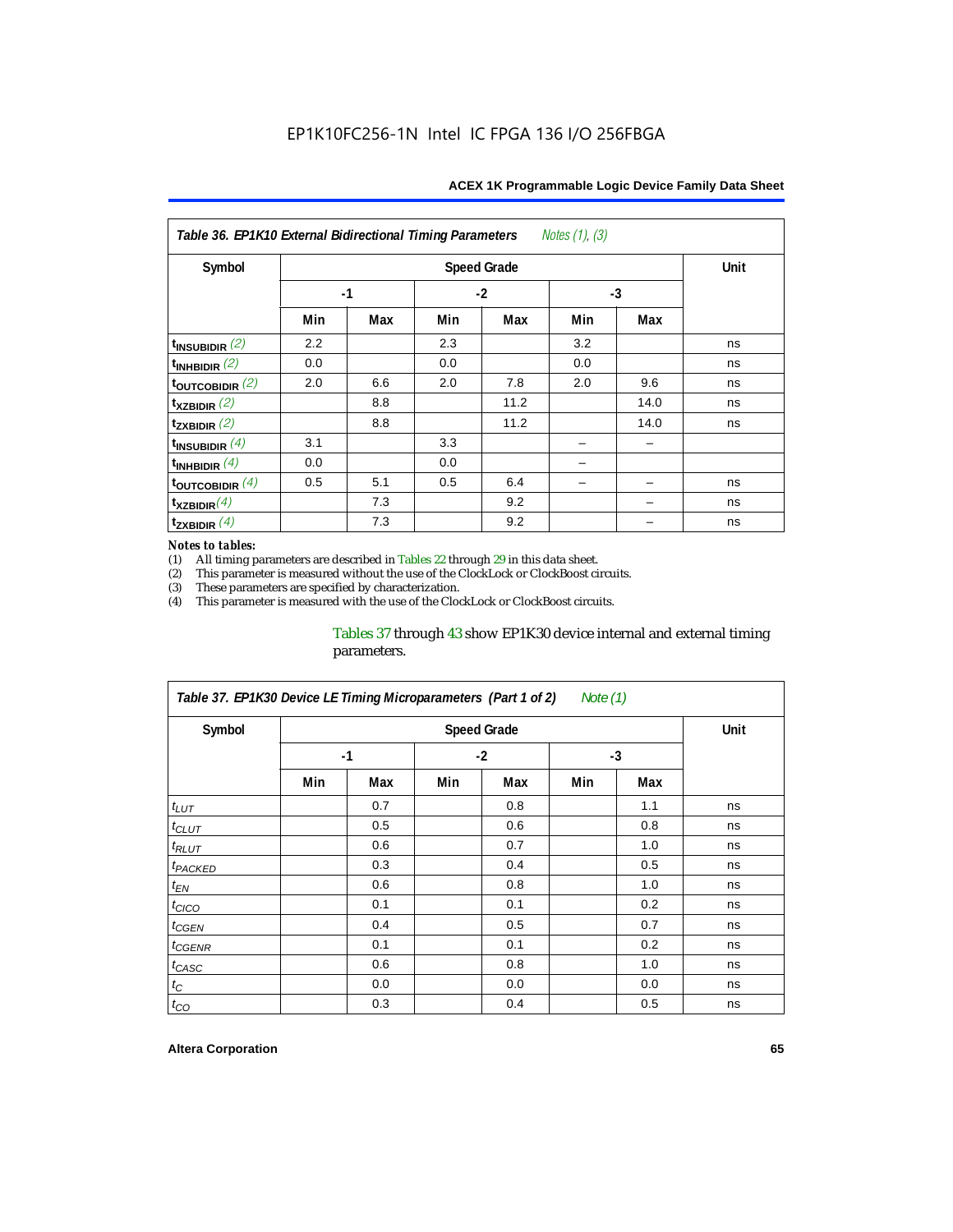| Table 37. EP1K30 Device LE Timing Microparameters (Part 2 of 2)<br>Note $(1)$ |      |      |      |     |     |     |    |  |  |
|-------------------------------------------------------------------------------|------|------|------|-----|-----|-----|----|--|--|
| Symbol                                                                        |      | Unit |      |     |     |     |    |  |  |
|                                                                               | $-1$ |      | $-2$ |     | -3  |     |    |  |  |
|                                                                               | Min  | Max  | Min  | Max | Min | Max |    |  |  |
| $t_{COMB}$                                                                    |      | 0.4  |      | 0.4 |     | 0.6 | ns |  |  |
| $t_{\rm SU}$                                                                  | 0.4  |      | 0.6  |     | 0.6 |     | ns |  |  |
| $t_H$                                                                         | 0.7  |      | 1.0  |     | 1.3 |     | ns |  |  |
| $t_{PRE}$                                                                     |      | 0.8  |      | 0.9 |     | 1.2 | ns |  |  |
| $t_{CLR}$                                                                     |      | 0.8  |      | 0.9 |     | 1.2 | ns |  |  |
| $t_{CH}$                                                                      | 2.0  |      | 2.5  |     | 2.5 |     | ns |  |  |
| $t_{CL}$                                                                      | 2.0  |      | 2.5  |     | 2.5 |     | ns |  |  |

| Symbol                     | <b>Speed Grade</b> |         |     |         |     |      |    |  |
|----------------------------|--------------------|---------|-----|---------|-----|------|----|--|
|                            |                    | $-1$    |     | $-2$    |     | $-3$ |    |  |
|                            | Min                | Max     | Min | Max     | Min | Max  |    |  |
| t <sub>IOD</sub>           |                    | 2.4     |     | 2.8     |     | 3.8  | ns |  |
| $t_{\text{IOC}}$           |                    | 0.3     |     | 0.4     |     | 0.5  | ns |  |
| t <sub>IOCO</sub>          |                    | 1.0     |     | 1.1     |     | 1.6  | ns |  |
| $t_{IOCOMB}$               |                    | 0.0     |     | $0.0\,$ |     | 0.0  | ns |  |
| $t_{IOSU}$                 | 1.2                |         | 1.4 |         | 1.9 |      | ns |  |
| $t_{I\underline{OH}}$      | 0.3                |         | 0.4 |         | 0.5 |      | ns |  |
| $t_{IOCLR}$                |                    | 1.0     |     | 1.1     |     | 1.6  | ns |  |
| $t_{OD1}$                  |                    | 1.9     |     | 2.3     |     | 3.0  | ns |  |
| $t_{OD2}$                  |                    | 1.4     |     | 1.8     |     | 2.5  | ns |  |
| $t_{OD3}$                  |                    | 4.4     |     | 5.2     |     | 7.0  | ns |  |
| $t_{XZ}$                   |                    | 2.7     |     | 3.1     |     | 4.3  | ns |  |
| $t_{ZX1}$                  |                    | 2.7     |     | 3.1     |     | 4.3  | ns |  |
| t <sub>ZX2</sub>           |                    | 2.2     |     | 2.6     |     | 3.8  | ns |  |
| $t_{ZX3}$                  |                    | 5.2     |     | 6.0     |     | 8.3  | ns |  |
| $t_{INREG}$                |                    | 3.4     |     | 4.1     |     | 5.5  | ns |  |
| $t_{IOFD}$                 |                    | 0.8     |     | 1.3     |     | 2.4  | ns |  |
| <i>t</i> <sub>INCOMB</sub> |                    | $0.8\,$ |     | 1.3     |     | 2.4  | ns |  |

r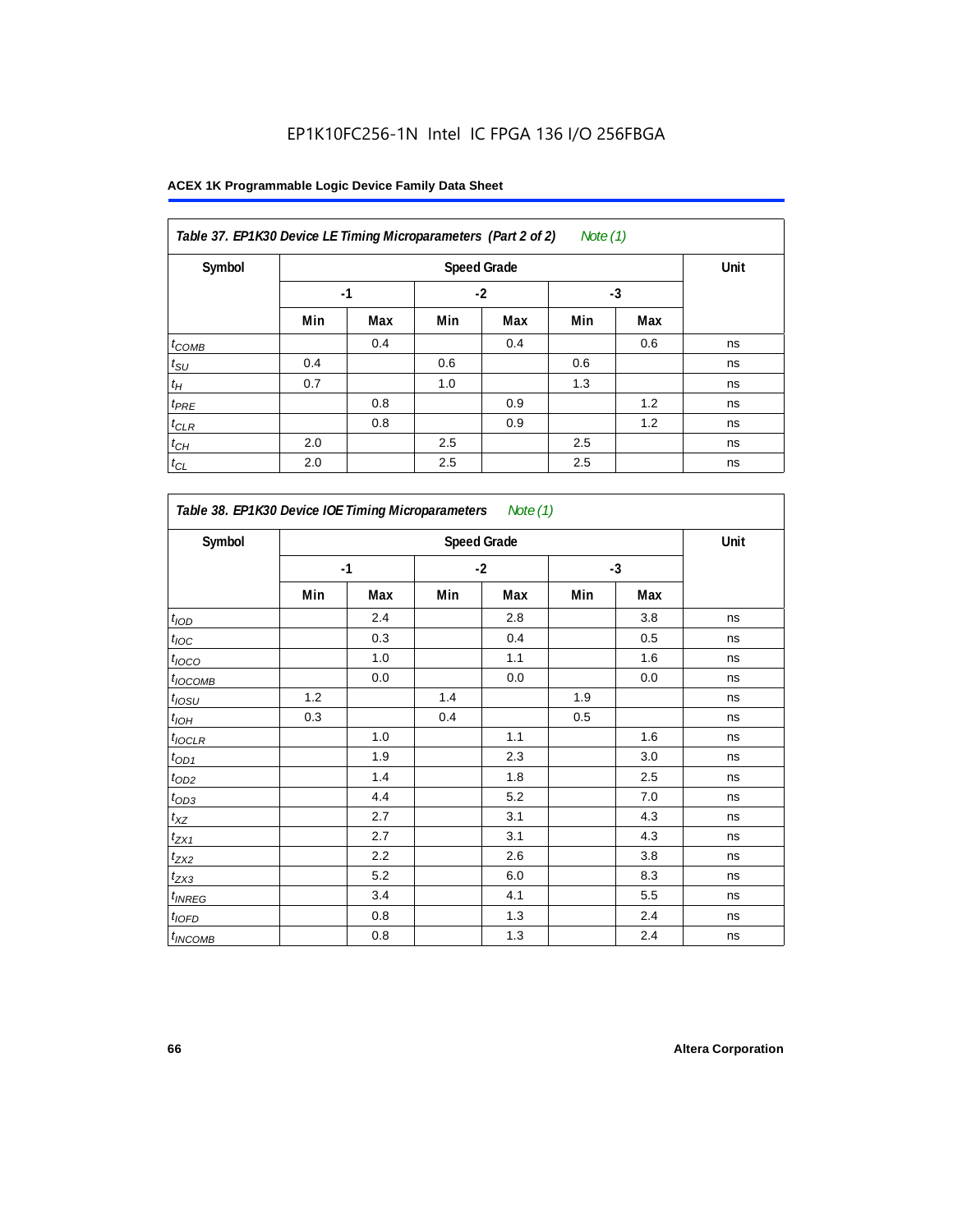| Table 39. EP1K30 Device EAB Internal Microparameters Note (1) |     |      |     |                    |     |      |      |  |  |
|---------------------------------------------------------------|-----|------|-----|--------------------|-----|------|------|--|--|
| Symbol                                                        |     |      |     | <b>Speed Grade</b> |     |      | Unit |  |  |
|                                                               |     | $-1$ |     | $-2$               |     | $-3$ |      |  |  |
|                                                               | Min | Max  | Min | Max                | Min | Max  |      |  |  |
| <i>EABDATA1</i>                                               |     | 1.7  |     | 2.0                |     | 2.3  | ns   |  |  |
| $t_{EABDATA1}$                                                |     | 0.6  |     | 0.7                |     | 0.8  | ns   |  |  |
| $t_{EABWE1}$                                                  |     | 1.1  |     | 1.3                |     | 1.4  | ns   |  |  |
| $t_{EABWE2}$                                                  |     | 0.4  |     | 0.4                |     | 0.5  | ns   |  |  |
| $t_{EABRE1}$                                                  |     | 0.8  |     | 0.9                |     | 1.0  | ns   |  |  |
| $t_{EABRE2}$                                                  |     | 0.4  |     | 0.4                |     | 0.5  | ns   |  |  |
| $t_{EABCLK}$                                                  |     | 0.0  |     | 0.0                |     | 0.0  | ns   |  |  |
| $t_{EABCO}$                                                   |     | 0.3  |     | 0.3                |     | 0.4  | ns   |  |  |
| <i>EABBYPASS</i>                                              |     | 0.5  |     | 0.6                |     | 0.7  | ns   |  |  |
| $t_{EABSU}$                                                   | 0.9 |      | 1.0 |                    | 1.2 |      | ns   |  |  |
| $t_{EABH}$                                                    | 0.4 |      | 0.4 |                    | 0.5 |      | ns   |  |  |
| $t_{EABCLR}$                                                  | 0.3 |      | 0.3 |                    | 0.3 |      | ns   |  |  |
| $t_{AA}$                                                      |     | 3.2  |     | 3.8                |     | 4.4  | ns   |  |  |
| $t_{WP}$                                                      | 2.5 |      | 2.9 |                    | 3.3 |      | ns   |  |  |
| $t_{RP}$                                                      | 0.9 |      | 1.1 |                    | 1.2 |      | ns   |  |  |
| $t_{WDSU}$                                                    | 0.9 |      | 1.0 |                    | 1.1 |      | ns   |  |  |
| $t_{WDH}$                                                     | 0.1 |      | 0.1 |                    | 0.1 |      | ns   |  |  |
| $t_{WASU}$                                                    | 1.7 |      | 2.0 |                    | 2.3 |      | ns   |  |  |
| $t_{WAH}$                                                     | 1.8 |      | 2.1 |                    | 2.4 |      | ns   |  |  |
| $t_{RASU}$                                                    | 3.1 |      | 3.7 |                    | 4.2 |      | ns   |  |  |
| $t_{RAH}$                                                     | 0.2 |      | 0.2 |                    | 0.2 |      | ns   |  |  |
| $t_{WO}$                                                      |     | 2.5  |     | 2.9                |     | 3.3  | ns   |  |  |
| $t_{\mathit{DD}}$                                             |     | 2.5  |     | 2.9                |     | 3.3  | ns   |  |  |
| $t_{EABOUT}$                                                  |     | 0.5  |     | 0.6                |     | 0.7  | ns   |  |  |
| $t_{EABCH}$                                                   | 1.5 |      | 2.0 |                    | 2.3 |      | ns   |  |  |
| $t_{EABCL}$                                                   | 2.5 |      | 2.9 |                    | 3.3 |      | ns   |  |  |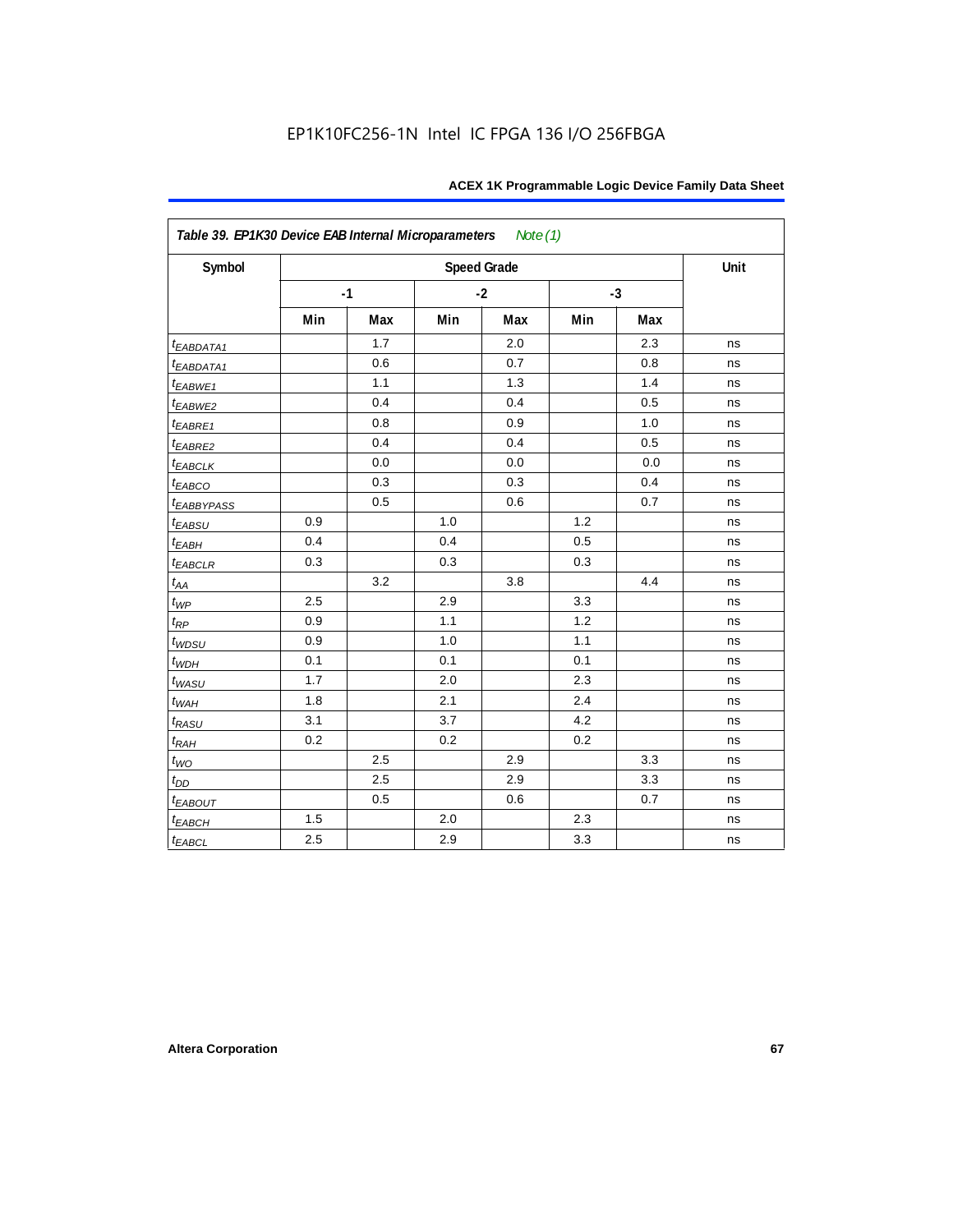|                        | Table 40. EP1K30 Device EAB Internal Timing Macroparameters<br>Note $(1)$ |     |      |                    |      |     |      |  |  |  |
|------------------------|---------------------------------------------------------------------------|-----|------|--------------------|------|-----|------|--|--|--|
| Symbol                 |                                                                           |     |      | <b>Speed Grade</b> |      |     | Unit |  |  |  |
|                        | $-1$                                                                      |     | $-2$ |                    | $-3$ |     |      |  |  |  |
|                        | Min                                                                       | Max | Min  | Max                | Min  | Max |      |  |  |  |
| <sup>t</sup> EABAA     |                                                                           | 6.4 |      | 7.6                |      | 8.8 | ns   |  |  |  |
| <i><b>EABRCOMB</b></i> | 6.4                                                                       |     | 7.6  |                    | 8.8  |     | ns   |  |  |  |
| <sup>t</sup> EABRCREG  | 4.4                                                                       |     | 5.1  |                    | 6.0  |     | ns   |  |  |  |
| t <sub>EABWP</sub>     | 2.5                                                                       |     | 2.9  |                    | 3.3  |     | ns   |  |  |  |
| <sup>t</sup> EABWCOMB  | 6.0                                                                       |     | 7.0  |                    | 8.0  |     | ns   |  |  |  |
| <sup>t</sup> EABWCREG  | 6.8                                                                       |     | 7.8  |                    | 9.0  |     | ns   |  |  |  |
| <sup>t</sup> EABDD     |                                                                           | 5.7 |      | 6.7                |      | 7.7 | ns   |  |  |  |
| <sup>t</sup> EABDATACO |                                                                           | 0.8 |      | 0.9                |      | 1.1 | ns   |  |  |  |
| <sup>t</sup> EABDATASU | 1.5                                                                       |     | 1.7  |                    | 2.0  |     | ns   |  |  |  |
| <sup>t</sup> EABDATAH  | 0.0                                                                       |     | 0.0  |                    | 0.0  |     | ns   |  |  |  |
| <sup>t</sup> EABWESU   | 1.3                                                                       |     | 1.4  |                    | 1.7  |     | ns   |  |  |  |
| <sup>t</sup> EABWEH    | 0.0                                                                       |     | 0.0  |                    | 0.0  |     | ns   |  |  |  |
| <sup>t</sup> EABWDSU   | 1.5                                                                       |     | 1.7  |                    | 2.0  |     | ns   |  |  |  |
| <sup>t</sup> EABWDH    | 0.0                                                                       |     | 0.0  |                    | 0.0  |     | ns   |  |  |  |
| <sup>t</sup> EABWASU   | 3.0                                                                       |     | 3.6  |                    | 4.3  |     | ns   |  |  |  |
| <sup>t</sup> EABWAH    | 0.5                                                                       |     | 0.5  |                    | 0.4  |     | ns   |  |  |  |
| t <sub>EABWO</sub>     |                                                                           | 5.1 |      | 6.0                |      | 6.8 | ns   |  |  |  |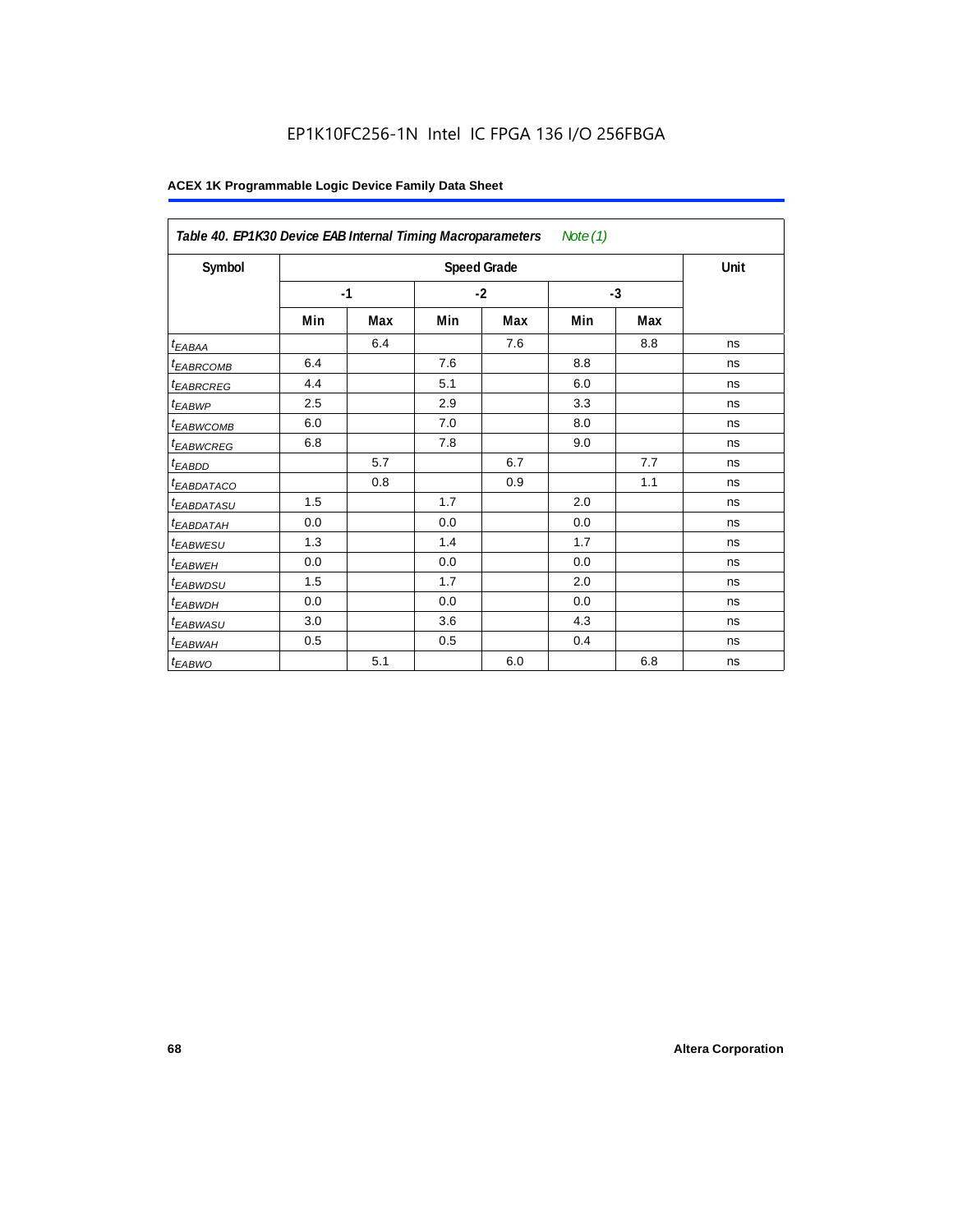| Table 41. EP1K30 Device Interconnect Timing Microparameters<br>Note (1) |      |      |      |     |      |     |    |  |
|-------------------------------------------------------------------------|------|------|------|-----|------|-----|----|--|
| Symbol                                                                  |      | Unit |      |     |      |     |    |  |
|                                                                         | $-1$ |      | $-2$ |     | $-3$ |     |    |  |
|                                                                         | Min  | Max  | Min  | Max | Min  | Max |    |  |
| $t_{DIN2IOE}$                                                           |      | 1.8  |      | 2.4 |      | 2.9 | ns |  |
| $t_{DIN2LE}$                                                            |      | 1.5  |      | 1.8 |      | 2.4 | ns |  |
| <sup>t</sup> DIN2DATA                                                   |      | 1.5  |      | 1.8 |      | 2.2 | ns |  |
| t <sub>DCLK2IOE</sub>                                                   |      | 2.2  |      | 2.6 |      | 3.0 | ns |  |
| $t_{DCLK2LE}$                                                           |      | 1.5  |      | 1.8 |      | 2.4 | ns |  |
| $t_{SAMELAB}$                                                           |      | 0.1  |      | 0.2 |      | 0.3 | ns |  |
| <i>t</i> <sub>SAMEROW</sub>                                             |      | 2.0  |      | 2.4 |      | 2.7 | ns |  |
| <i>t<sub>SAMECOLUMN</sub></i>                                           |      | 0.7  |      | 1.0 |      | 0.8 | ns |  |
| $t$ DIFFROW                                                             |      | 2.7  |      | 3.4 |      | 3.5 | ns |  |
| t <sub>TWOROWS</sub>                                                    |      | 4.7  |      | 5.8 |      | 6.2 | ns |  |
| $t_{LEPERIPH}$                                                          |      | 2.7  |      | 3.4 |      | 3.8 | ns |  |
| <b><i>t<sub>LABCARRY</sub></i></b>                                      |      | 0.3  |      | 0.4 |      | 0.5 | ns |  |
| $t_{LABCASC}$                                                           |      | 0.8  |      | 0.8 |      | 1.1 | ns |  |

| Notes (1), (2)<br>Table 42. EP1K30 External Timing Parameters |     |      |      |     |      |      |    |  |
|---------------------------------------------------------------|-----|------|------|-----|------|------|----|--|
| Symbol                                                        |     | Unit |      |     |      |      |    |  |
|                                                               |     | $-1$ | $-2$ |     | $-3$ |      |    |  |
|                                                               | Min | Max  | Min  | Max | Min  | Max  |    |  |
| t <sub>DRR</sub>                                              |     | 8.0  |      | 9.5 |      | 12.5 | ns |  |
| $t_{INSU}$ (3)                                                | 2.1 |      | 2.5  |     | 3.9  |      | ns |  |
| $t_{INH}$ (3)                                                 | 0.0 |      | 0.0  |     | 0.0  |      | ns |  |
| $t_{OUTCO}$ (3)                                               | 2.0 | 4.9  | 2.0  | 5.9 | 2.0  | 7.6  | ns |  |
| $t_{INSU}$ $(4)$                                              | 1.1 |      | 1.5  |     |      |      | ns |  |
| $t_{INH}$ (4)                                                 | 0.0 |      | 0.0  |     |      |      | ns |  |
| $t_{\text{OUTCO}}(4)$                                         | 0.5 | 3.9  | 0.5  | 4.9 |      |      | ns |  |
| t <sub>PCISU</sub>                                            | 3.0 |      | 4.2  |     |      |      | ns |  |
| <sup>t</sup> PCIH                                             | 0.0 |      | 0.0  |     |      |      | ns |  |
| t <sub>PCICO</sub>                                            | 2.0 | 6.0  | 2.0  | 7.5 |      |      | ns |  |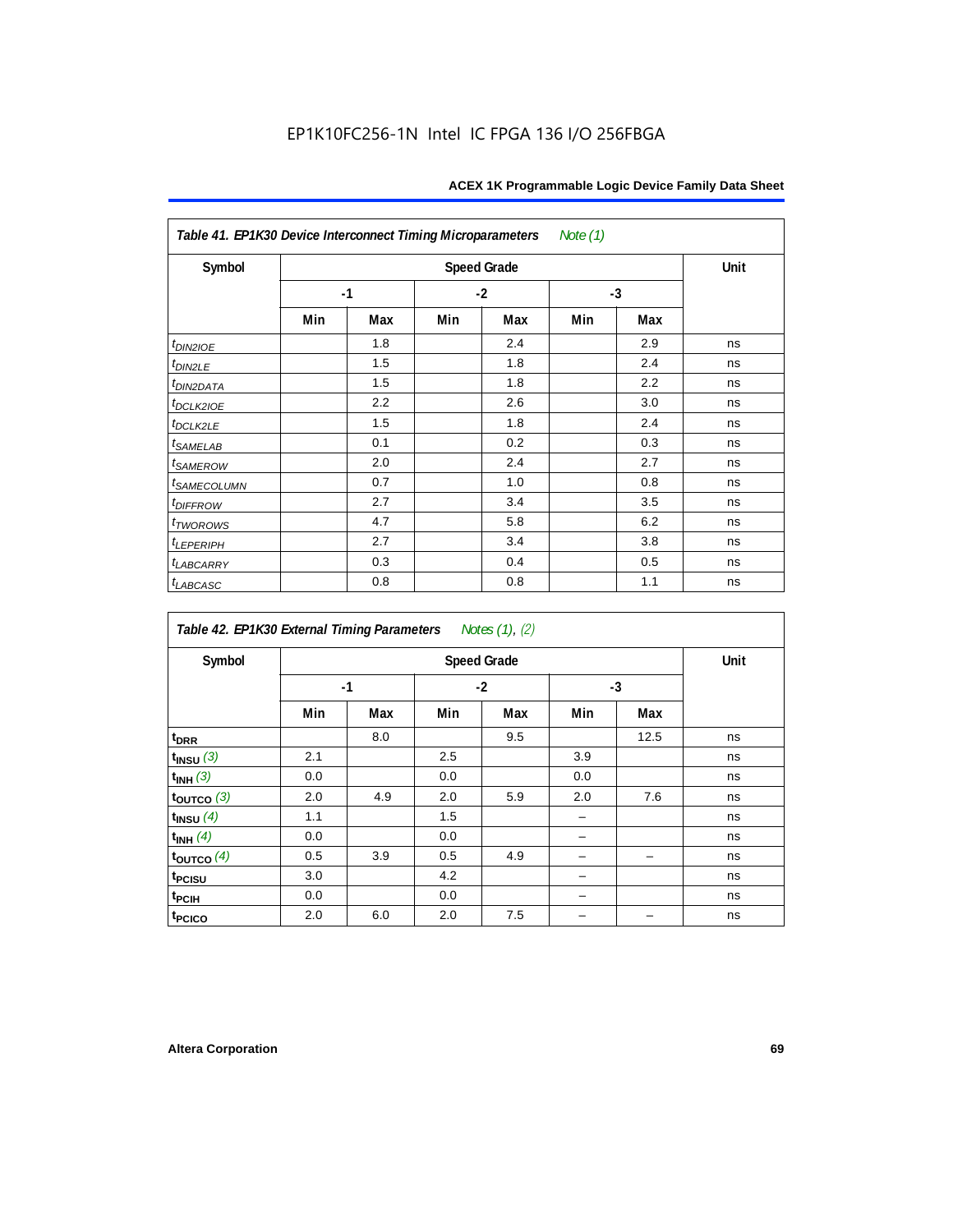| Symbol                      |      | Unit |      |     |      |     |    |
|-----------------------------|------|------|------|-----|------|-----|----|
|                             | $-1$ |      | $-2$ |     | $-3$ |     |    |
|                             | Min  | Max  | Min  | Max | Min  | Max |    |
| $t_{\text{INSUBIDIR}}(3)$   | 2.8  |      | 3.9  |     | 5.2  |     | ns |
| $t_{INHBIDIR}$ (3)          | 0.0  |      | 0.0  |     | 0.0  |     | ns |
| $t_{INSUBIDIR}$ (4)         | 3.8  |      | 4.9  |     |      |     | ns |
| $t_{INHBIDIR}(4)$           | 0.0  |      | 0.0  |     |      |     | ns |
| $t_{\text{OUTCOBIDIR}}$ (3) | 2.0  | 4.9  | 2.0  | 5.9 | 2.0  | 7.6 | ns |
| $t_{XZBIDIR}$ (3)           |      | 6.1  |      | 7.5 |      | 9.7 | ns |
| $t_{ZXBIDIR}$ (3)           |      | 6.1  |      | 7.5 |      | 9.7 | ns |
| toutcobidir $(4)$           | 0.5  | 3.9  | 0.5  | 4.9 |      |     | ns |
| $t_{XZBIDIR}$ (4)           |      | 5.1  |      | 6.5 |      |     | ns |
| $t_{ZXBIDIR}$ (4)           |      | 5.1  |      | 6.5 |      |     | ns |

#### *Notes to tables:*

(1) All timing parameters are described in Tables 22 through  $29$  in this data sheet.<br>(2) These parameters are specified by characterization.

(2) These parameters are specified by characterization.<br>
(3) This parameter is measured without the use of the C This parameter is measured without the use of the ClockLock or ClockBoost circuits.

(4) This parameter is measured with the use of the ClockLock or ClockBoost circuits.

#### Tables 44 through 50 show EP1K50 device external timing parameters.

| Symbol               |      | <b>Speed Grade</b> |      |     |     |     |    |  |  |
|----------------------|------|--------------------|------|-----|-----|-----|----|--|--|
|                      | $-1$ |                    | $-2$ |     | -3  |     |    |  |  |
|                      | Min  | Max                | Min  | Max | Min | Max |    |  |  |
| $t_{LUT}$            |      | 0.6                |      | 0.8 |     | 1.1 | ns |  |  |
| $t_{CLUT}$           |      | 0.5                |      | 0.6 |     | 0.8 | ns |  |  |
| $t_{RLUT}$           |      | 0.6                |      | 0.7 |     | 0.9 | ns |  |  |
| <sup>t</sup> PACKED  |      | 0.2                |      | 0.3 |     | 0.4 | ns |  |  |
| $t_{EN}$             |      | 0.6                |      | 0.7 |     | 0.9 | ns |  |  |
| $t_{CICO}$           |      | 0.1                |      | 0.1 |     | 0.1 | ns |  |  |
| $t_{\overline{GED}}$ |      | 0.4                |      | 0.5 |     | 0.6 | ns |  |  |
| $t_{GENR}$           |      | 0.1                |      | 0.1 |     | 0.1 | ns |  |  |
| $t_{CASC}$           |      | 0.5                |      | 0.8 |     | 1.0 | ns |  |  |
| $t_C$                |      | 0.5                |      | 0.6 |     | 0.8 | ns |  |  |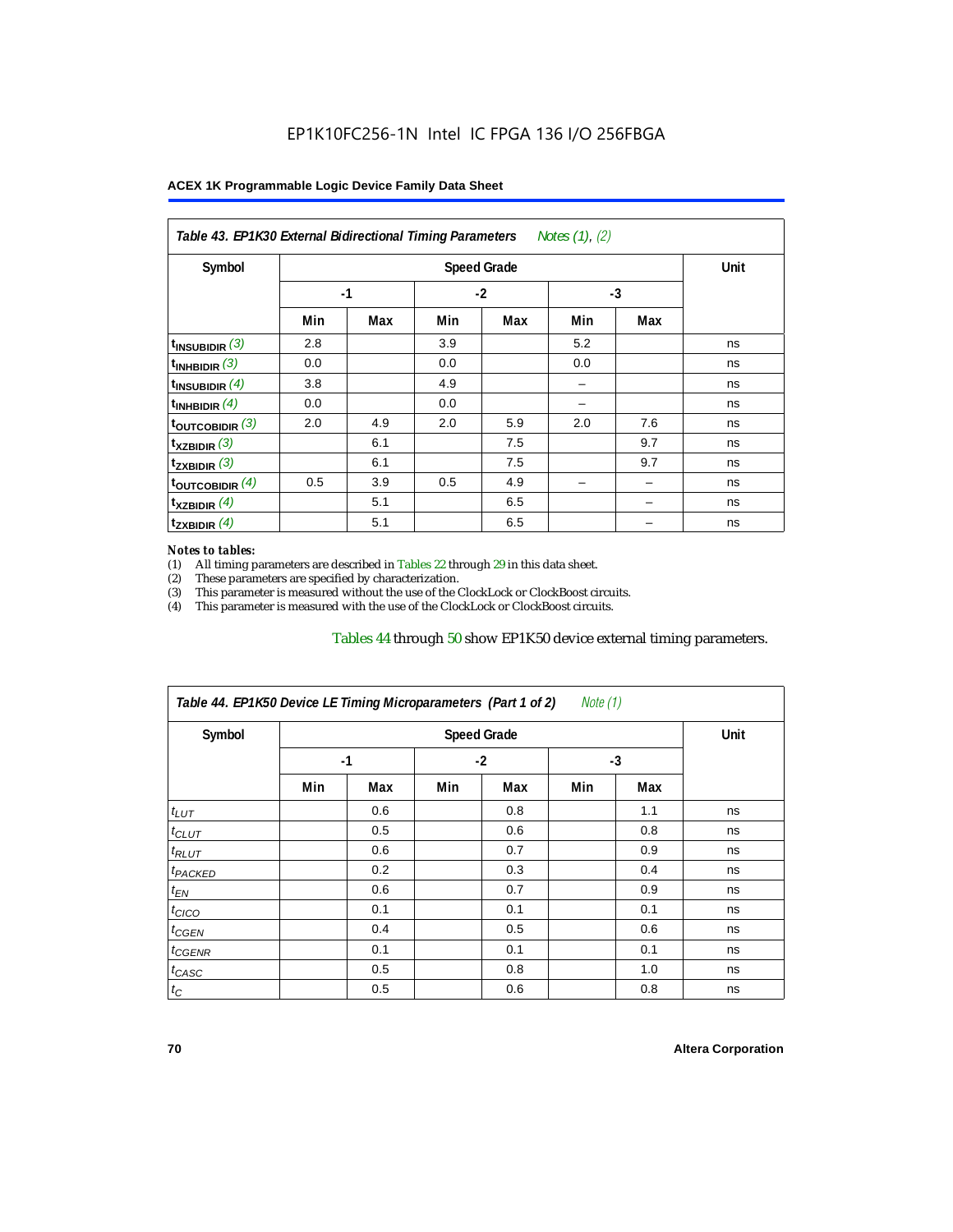| Table 44. EP1K50 Device LE Timing Microparameters (Part 2 of 2)<br>Note $(1)$ |      |      |      |     |      |     |    |  |
|-------------------------------------------------------------------------------|------|------|------|-----|------|-----|----|--|
| Symbol                                                                        |      | Unit |      |     |      |     |    |  |
|                                                                               | $-1$ |      | $-2$ |     | $-3$ |     |    |  |
|                                                                               | Min  | Max  | Min  | Max | Min  | Max |    |  |
| $t_{CO}$                                                                      |      | 0.6  |      | 0.6 |      | 0.7 | ns |  |
| $t_{COMB}$                                                                    |      | 0.3  |      | 0.4 |      | 0.5 | ns |  |
| $t_{\rm SU}$                                                                  | 0.5  |      | 0.6  |     | 0.7  |     | ns |  |
| $t_H\,$                                                                       | 0.5  |      | 0.6  |     | 0.8  |     | ns |  |
| $t_{PRE}$                                                                     |      | 0.4  |      | 0.5 |      | 0.7 | ns |  |
| $t_{CLR}$                                                                     |      | 0.8  |      | 1.0 |      | 1.2 | ns |  |
| $t_{\mathbb{C} H}$                                                            | 2.0  |      | 2.5  |     | 3.0  |     | ns |  |
| $t_{CL}$                                                                      | 2.0  |      | 2.5  |     | 3.0  |     | ns |  |

*Table 45. EP1K50 Device IOE Timing Microparameters Note (1)* Symbol **Constanting Speed Grade** Constanting Speed Grade Constanting Speed Grade Constanting Speed Constanting O **-1 -2 -3 Min Max Min Max Min Max**  $t_{\mathsf{IOD}}$  | | 1.3 | | 1.3 | | 1.9 | ns  $t_{\mathit{loc}}$  | | 0.3 | | 0.4 | | 0.4 | ns *t<sub>l</sub>oco* | | 1.7 | | 2.1 | | 2.6 | ns  $t_{\textit{OCOMB}}$  | 0.5 | 0.6 | 0.8 | ns  $t_{\mathit{OSU}}$  | 0.8 | | 1.0 | | 1.3 | | | ns tIOH 0.4 0.5 0.6 ns  $t_{\sf{IOCLR}}$  | | 0.2 | | 0.2 | | 0.4 | ns  $t_{OD1}$  | 1.2 | 1.2 | 1.2 | 1.9 | ns tOD2 0.7 0.8 1.7 ns  $t_{OD3}$  | 2.7 | 3.0 | 4.3 | ns  $t_{XZ}$  | 4.7 | 5.7 | 7.5 | ns  $t_{\text{ZX1}}$  | 4.7 | 5.7 | 7.5 | ns  $t_{\rm{ZX2}}$  1 4.2  $\pm$  5.3  $\pm$  7.3  $\pm$  ns  $t_{\rm{ZX3}}$  1  $\pm$  6.2  $\pm$  7.5  $\pm$  9.9 ns  $t_{INREG}$   $\begin{array}{|c|c|c|c|c|c|} \hline \end{array}$   $\begin{array}{|c|c|c|c|c|c|} \hline \end{array}$  4.2 | 5.6 | ns  $t_{\sf 10FD}$  | 1.1 | 1.3 | 1.8 | ns  $t_{INCOMB}$  | 1.1 | 1.3 | 1.8 | ns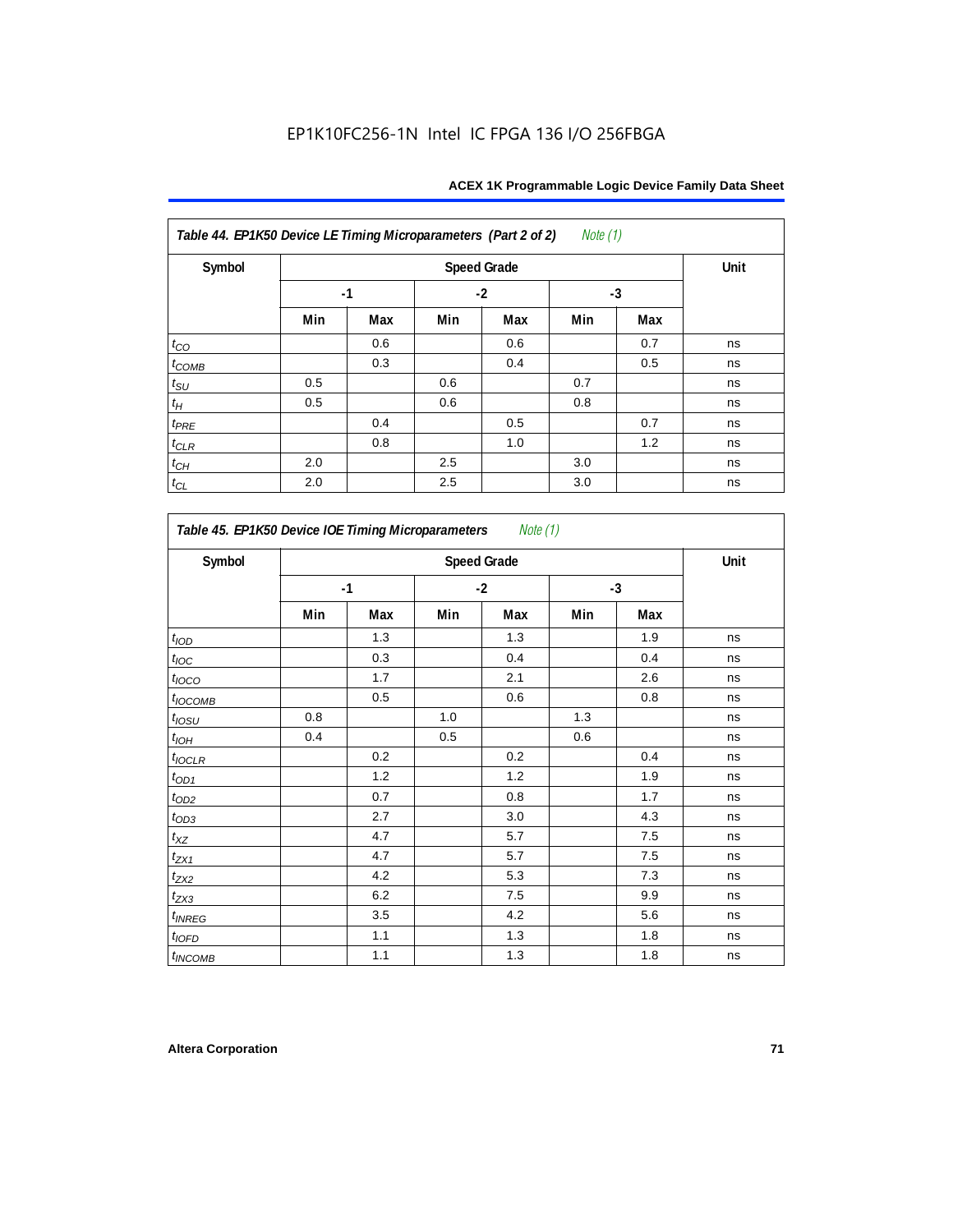| Symbol                 |     | <b>Speed Grade</b> |     |      |     |      |    |  |  |  |
|------------------------|-----|--------------------|-----|------|-----|------|----|--|--|--|
|                        |     | $-1$               |     | $-2$ |     | $-3$ |    |  |  |  |
|                        | Min | Max                | Min | Max  | Min | Max  |    |  |  |  |
| t <sub>EABDATA1</sub>  |     | 1.7                |     | 2.4  |     | 3.2  | ns |  |  |  |
| <sup>t</sup> EABDATA2  |     | 0.4                |     | 0.6  |     | 0.8  | ns |  |  |  |
| t <sub>EABWE1</sub>    |     | 1.0                |     | 1.4  |     | 1.9  | ns |  |  |  |
| <sup>t</sup> EABWE2    |     | 0.0                |     | 0.0  |     | 0.0  | ns |  |  |  |
| <sup>t</sup> EABRE1    |     | 0.0                |     | 0.0  |     | 0.0  |    |  |  |  |
| $t_{EABRE2}$           |     | 0.4                |     | 0.6  |     | 0.8  |    |  |  |  |
| <sup>t</sup> EABCLK    |     | 0.0                |     | 0.0  |     | 0.0  | ns |  |  |  |
| t <sub>EABCO</sub>     |     | 0.8                |     | 1.1  |     | 1.5  | ns |  |  |  |
| <sup>t</sup> EABBYPASS |     | 0.0                |     | 0.0  |     | 0.0  | ns |  |  |  |
| $t_{EABSU}$            | 0.7 |                    | 1.0 |      | 1.3 |      | ns |  |  |  |
| t <sub>ЕАВН</sub>      | 0.4 |                    | 0.6 |      | 0.8 |      | ns |  |  |  |
| $t_{EABCLR}$           | 0.8 |                    | 1.1 |      | 1.5 |      |    |  |  |  |
| $t_{AA}$               |     | 2.0                |     | 2.8  |     | 3.8  | ns |  |  |  |
| $t_{\mathcal{WP}}$     | 2.0 |                    | 2.8 |      | 3.8 |      | ns |  |  |  |
| $t_{RP}$               | 1.0 |                    | 1.4 |      | 1.9 |      |    |  |  |  |
| $t_{WDSU}$             | 0.5 |                    | 0.7 |      | 0.9 |      | ns |  |  |  |
| $t_{WDH}$              | 0.1 |                    | 0.1 |      | 0.2 |      | ns |  |  |  |
| $t_{WASU}$             | 1.0 |                    | 1.4 |      | 1.9 |      | ns |  |  |  |
| $t_{WAH}$              | 1.5 |                    | 2.1 |      | 2.9 |      | ns |  |  |  |
| t <sub>RASU</sub>      | 1.5 |                    | 2.1 |      | 2.8 |      |    |  |  |  |
| $t_{RAH}$              | 0.1 |                    | 0.1 |      | 0.2 |      |    |  |  |  |
| $t_{WO}$               |     | 2.1                |     | 2.9  |     | 4.0  | ns |  |  |  |
| $t_{DD}$               |     | 2.1                |     | 2.9  |     | 4.0  | ns |  |  |  |
| $t_{EABOUT}$           |     | 0.0                |     | 0.0  |     | 0.0  | ns |  |  |  |
| t <sub>EABCH</sub>     | 1.5 |                    | 2.0 |      | 2.5 |      | ns |  |  |  |
| $t_{EABCL}$            | 1.5 |                    | 2.0 |      | 2.5 |      | ns |  |  |  |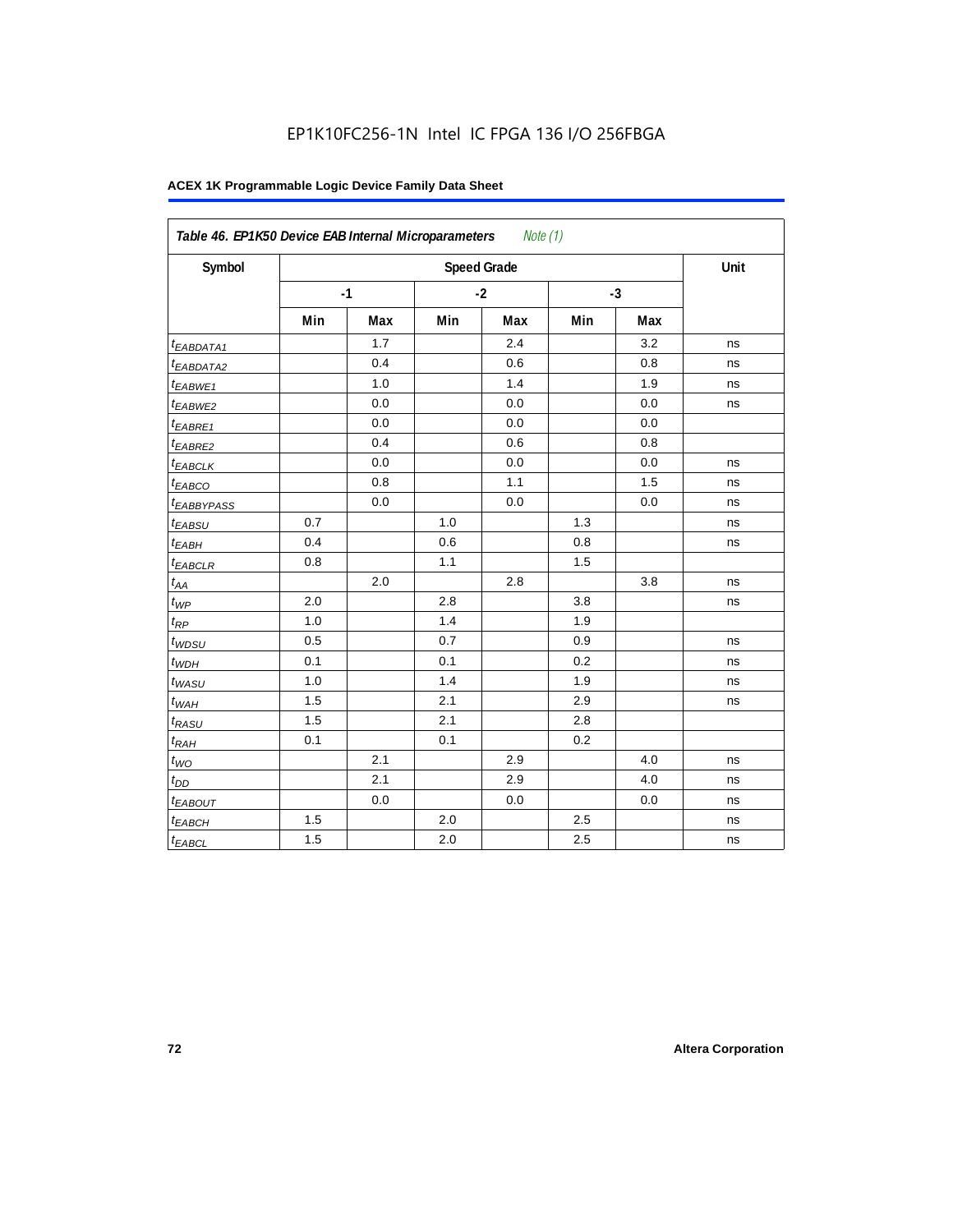| Note $(1)$<br>Table 47. EP1K50 Device EAB Internal Timing Macroparameters |     |      |     |                    |      |      |      |  |  |  |
|---------------------------------------------------------------------------|-----|------|-----|--------------------|------|------|------|--|--|--|
| Symbol                                                                    |     |      |     | <b>Speed Grade</b> |      |      | Unit |  |  |  |
|                                                                           |     | $-1$ |     | $-2$               |      | $-3$ |      |  |  |  |
|                                                                           | Min | Max  | Min | Max                | Min  | Max  |      |  |  |  |
| $t_{EABA}$                                                                |     | 3.7  |     | 5.2                |      | 7.0  | ns   |  |  |  |
| t <sub>EABRCCOMB</sub>                                                    | 3.7 |      | 5.2 |                    | 7.0  |      | ns   |  |  |  |
| <b><i>EABRCREG</i></b>                                                    | 3.5 |      | 4.9 |                    | 6.6  |      | ns   |  |  |  |
| $t_{EABWP}$                                                               | 2.0 |      | 2.8 |                    | 3.8  |      | ns   |  |  |  |
| <sup>t</sup> EABWCCOMB                                                    | 4.5 |      | 6.3 |                    | 8.6  |      | ns   |  |  |  |
| t <sub>EABWCREG</sub>                                                     | 5.6 |      | 7.8 |                    | 10.6 |      | ns   |  |  |  |
| t <sub>EABDD</sub>                                                        |     | 3.8  |     | 5.3                |      | 7.2  | ns   |  |  |  |
| <i>EABDATACO</i>                                                          |     | 0.8  |     | 1.1                |      | 1.5  | ns   |  |  |  |
| <i>EABDATASU</i>                                                          | 1.1 |      | 1.6 |                    | 2.1  |      | ns   |  |  |  |
| t <sub>EABDATAH</sub>                                                     | 0.0 |      | 0.0 |                    | 0.0  |      | ns   |  |  |  |
| t <sub>EABWESU</sub>                                                      | 0.7 |      | 1.0 |                    | 1.3  |      | ns   |  |  |  |
| t <sub>EABWEH</sub>                                                       | 0.4 |      | 0.6 |                    | 0.8  |      | ns   |  |  |  |
| <sup>t</sup> EABWDSU                                                      | 1.2 |      | 1.7 |                    | 2.2  |      | ns   |  |  |  |
| t <sub>EABWDH</sub>                                                       | 0.0 |      | 0.0 |                    | 0.0  |      | ns   |  |  |  |
| <sup>t</sup> EABWASU                                                      | 1.6 |      | 2.3 |                    | 3.0  |      | ns   |  |  |  |
| t <sub>ЕАВWАН</sub>                                                       | 0.9 |      | 1.2 |                    | 1.8  |      | ns   |  |  |  |
| t <sub>EABWO</sub>                                                        |     | 3.1  |     | 4.3                |      | 5.9  | ns   |  |  |  |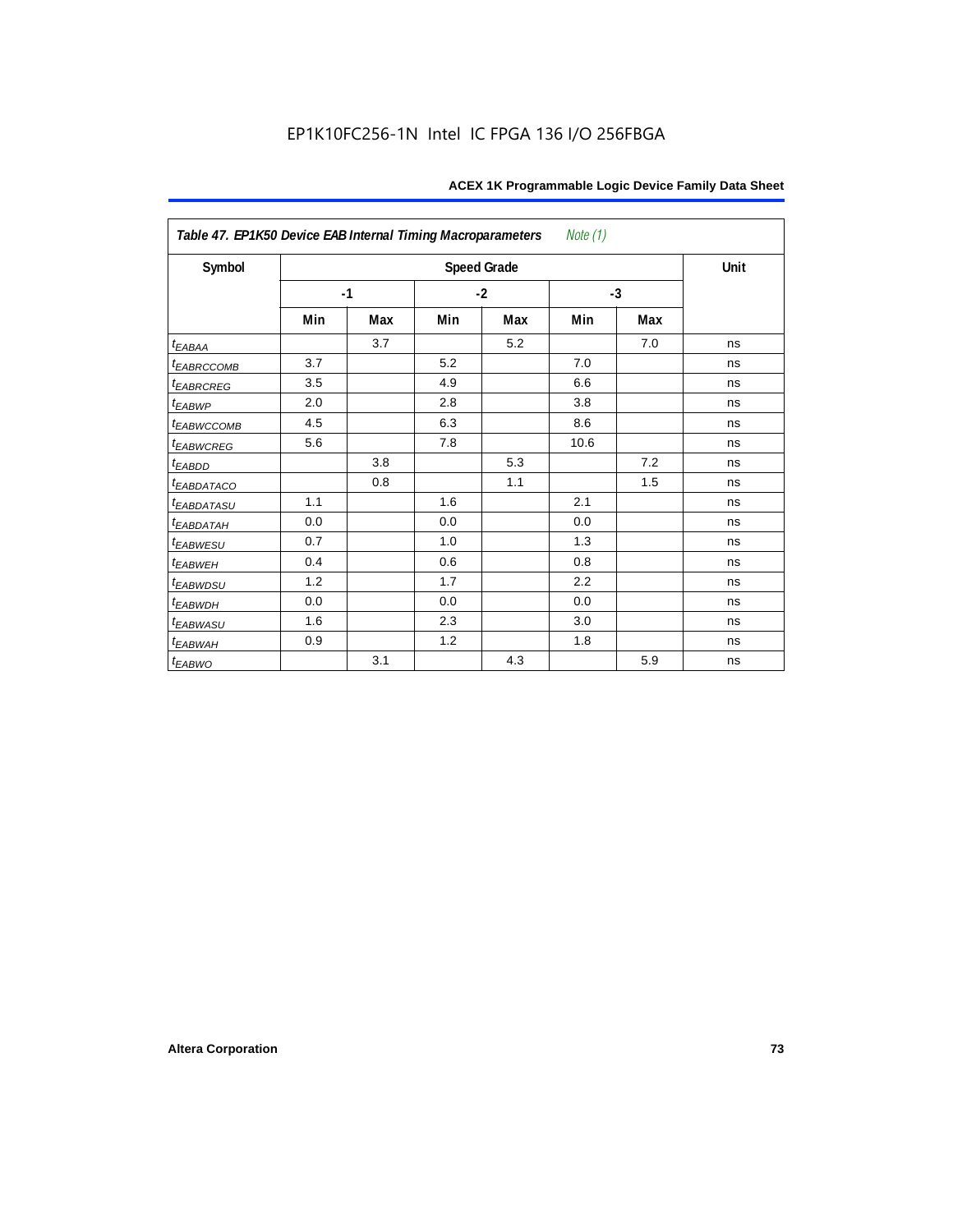| Note $(1)$<br>Table 48. EP1K50 Device Interconnect Timing Microparameters |     |      |     |      |     |      |    |  |  |  |
|---------------------------------------------------------------------------|-----|------|-----|------|-----|------|----|--|--|--|
| Symbol                                                                    |     | Unit |     |      |     |      |    |  |  |  |
|                                                                           |     | $-1$ |     | $-2$ |     | $-3$ |    |  |  |  |
|                                                                           | Min | Max  | Min | Max  | Min | Max  |    |  |  |  |
| t <sub>DIN2IOE</sub>                                                      |     | 3.1  |     | 3.7  |     | 4.6  | ns |  |  |  |
| <sup>t</sup> DIN2LE                                                       |     | 1.7  |     | 2.1  |     | 2.7  | ns |  |  |  |
| <sup>t</sup> DIN2DATA                                                     |     | 2.7  |     | 3.1  |     | 5.1  | ns |  |  |  |
| <sup>t</sup> DCLK2IOE                                                     |     | 1.6  |     | 1.9  |     | 2.6  | ns |  |  |  |
| <sup>t</sup> DCLK2LE                                                      |     | 1.7  |     | 2.1  |     | 2.7  | ns |  |  |  |
| <sup>t</sup> SAMELAB                                                      |     | 0.1  |     | 0.1  |     | 0.2  | ns |  |  |  |
| <sup>t</sup> SAMEROW                                                      |     | 1.5  |     | 1.7  |     | 2.4  | ns |  |  |  |
| <sup>t</sup> SAMECOLUMN                                                   |     | 1.0  |     | 1.3  |     | 2.1  | ns |  |  |  |
| <i><b>IDIFFROW</b></i>                                                    |     | 2.5  |     | 3.0  |     | 4.5  | ns |  |  |  |
| <sup>t</sup> TWOROWS                                                      |     | 4.0  |     | 4.7  |     | 6.9  | ns |  |  |  |
| <sup>t</sup> LEPERIPH                                                     |     | 2.6  |     | 2.9  |     | 3.4  | ns |  |  |  |
| <sup>t</sup> LABCARRY                                                     |     | 0.1  |     | 0.2  |     | 0.2  | ns |  |  |  |
| <sup>t</sup> LABCASC                                                      |     | 0.8  |     | 1.0  |     | 1.3  | ns |  |  |  |

| Note $(1)$<br>Table 49. EP1K50 External Timing Parameters |     |                    |     |      |     |      |    |  |  |  |
|-----------------------------------------------------------|-----|--------------------|-----|------|-----|------|----|--|--|--|
| Symbol                                                    |     | <b>Speed Grade</b> |     |      |     |      |    |  |  |  |
|                                                           |     | $-1$               |     | $-2$ |     | $-3$ |    |  |  |  |
|                                                           | Min | Max                | Min | Max  | Min | Max  |    |  |  |  |
| t <sub>DRR</sub>                                          |     | 8.0                |     | 9.5  |     | 12.5 | ns |  |  |  |
| $t_{INSU}$ (2)                                            | 2.4 |                    | 2.9 |      | 3.9 |      | ns |  |  |  |
| $t_{INH}$ (2)                                             | 0.0 |                    | 0.0 |      | 0.0 |      | ns |  |  |  |
| $t_{OUTCO}$ (2)                                           | 2.0 | 4.3                | 2.0 | 5.2  | 2.0 | 7.3  | ns |  |  |  |
| $t_{INSU}$ (3)                                            | 2.4 |                    | 2.9 |      |     |      | ns |  |  |  |
| $t_{INH}$ (3)                                             | 0.0 |                    | 0.0 |      |     |      | ns |  |  |  |
| $t_{OUTCO}$ (3)                                           | 0.5 | 3.3                | 0.5 | 4.1  |     | -    | ns |  |  |  |
| t <sub>PCISU</sub>                                        | 2.4 |                    | 2.9 |      |     |      | ns |  |  |  |
| t <sub>PCIH</sub>                                         | 0.0 |                    | 0.0 |      |     |      | ns |  |  |  |
| t <sub>PCICO</sub>                                        | 2.0 | 6.0                | 2.0 | 7.7  |     |      | ns |  |  |  |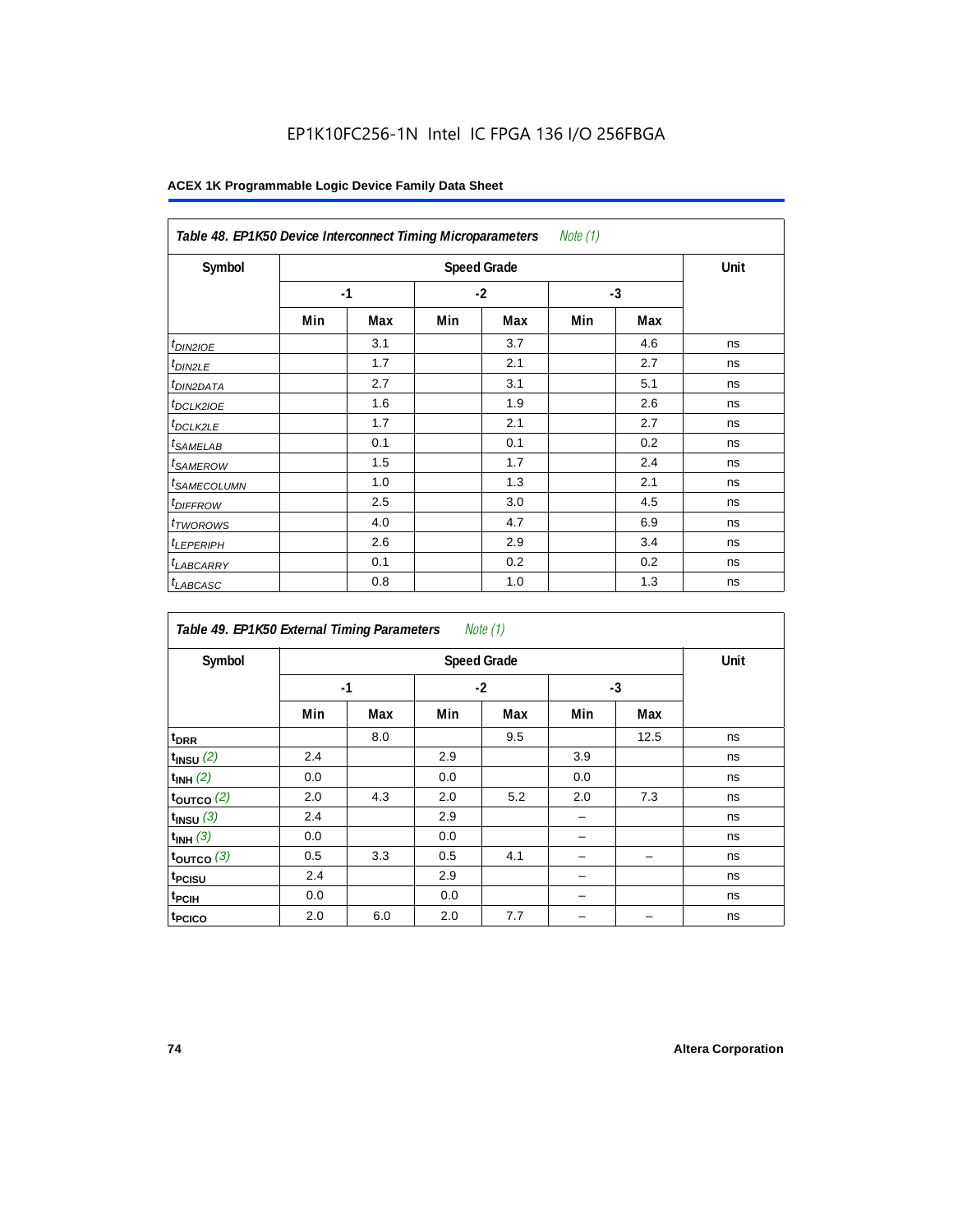|  | ACEX 1K Programmable Logic Device Family Data Sheet |  |  |  |
|--|-----------------------------------------------------|--|--|--|
|  |                                                     |  |  |  |

| Note (1)<br>Table 50. EP1K50 External Bidirectional Timing Parameters |      |      |     |     |     |      |    |  |  |  |
|-----------------------------------------------------------------------|------|------|-----|-----|-----|------|----|--|--|--|
| Symbol                                                                |      | Unit |     |     |     |      |    |  |  |  |
|                                                                       | $-1$ |      |     |     |     |      |    |  |  |  |
|                                                                       | Min  | Max  | Min | Max | Min | Max  |    |  |  |  |
| $t_{INSUBIDIR}$ (2)                                                   | 2.7  |      | 3.2 |     | 4.3 |      | ns |  |  |  |
| $t_{INHBIDIR}$ (2)                                                    | 0.0  |      | 0.0 |     | 0.0 |      | ns |  |  |  |
| $t_{INSUBIDIR}$ (3)                                                   | 3.7  |      | 4.2 |     |     |      | ns |  |  |  |
| $t_{INHBIDIR}$ (3)                                                    | 0.0  |      | 0.0 |     |     |      | ns |  |  |  |
| toutcobidir $(2)$                                                     | 2.0  | 4.5  | 2.0 | 5.2 | 2.0 | 7.3  | ns |  |  |  |
| $t_{XZBIDIR}$ (2)                                                     |      | 6.8  |     | 7.8 |     | 10.1 | ns |  |  |  |
| $t_{ZXBIDIR}$ (2)                                                     |      | 6.8  |     | 7.8 |     | 10.1 | ns |  |  |  |
| $t_{\text{OUTCOBIDIR}}$ (3)                                           | 0.5  | 3.5  | 0.5 | 4.2 |     |      |    |  |  |  |
| $t_{XZBIDIR}$ (3)                                                     |      | 6.8  |     | 8.4 |     |      | ns |  |  |  |
| $t_{ZXBIDIR}$ (3)                                                     |      | 6.8  |     | 8.4 |     |      | ns |  |  |  |

# *Notes to tables:*

(1) All timing parameters are described in Tables 22 through 29.<br>
(2) This parameter is measured without use of the ClockLock or

This parameter is measured without use of the ClockLock or ClockBoost circuits.

(3) This parameter is measured with use of the ClockLock or ClockBoost circuits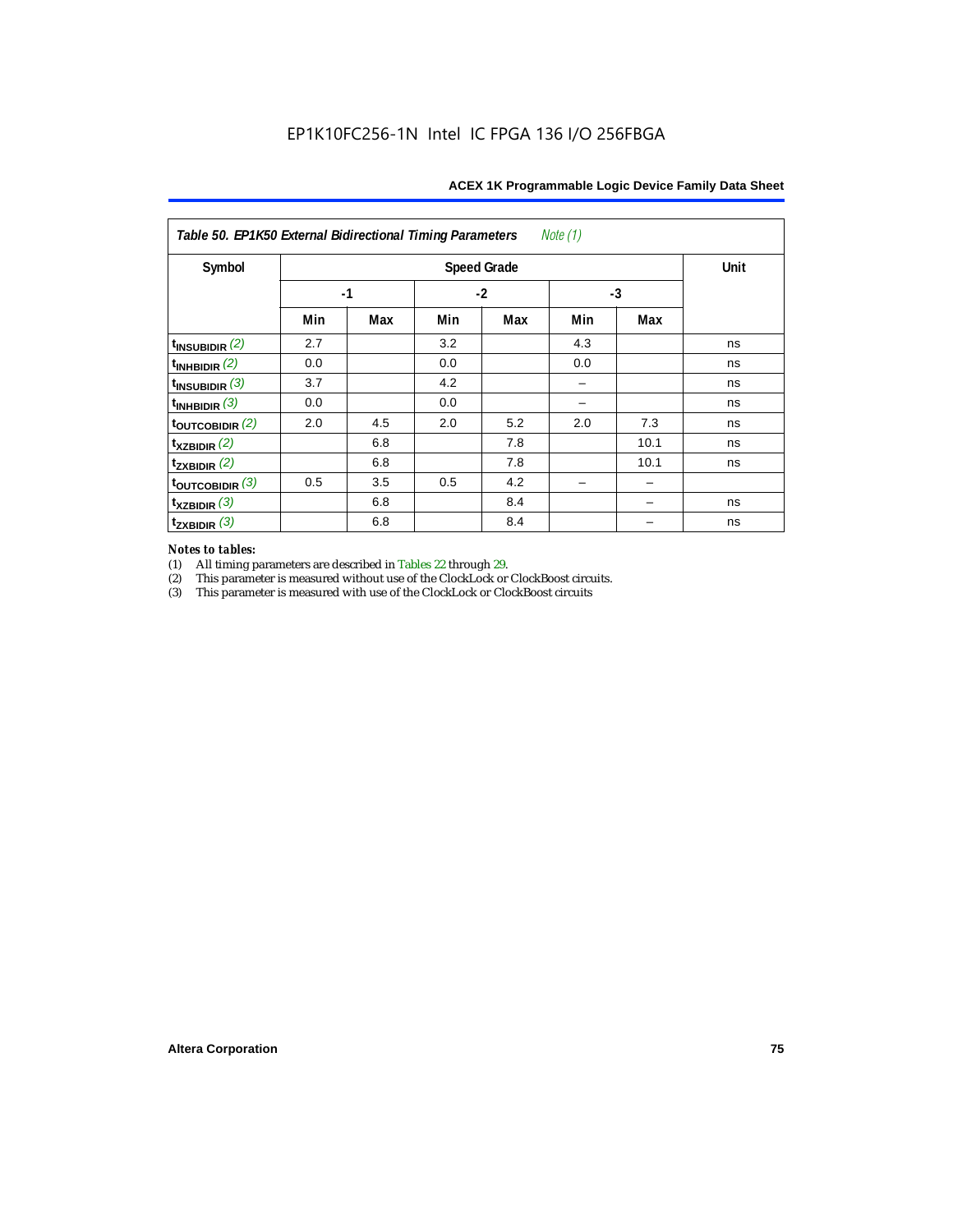Tables 51 through 57 show EP1K100 device internal and external timing parameters.

| Table 51. EP1K100 Device LE Timing Microparameters Note (1) |     |                    |         |      |     |      | Unit |  |  |  |
|-------------------------------------------------------------|-----|--------------------|---------|------|-----|------|------|--|--|--|
| Symbol                                                      |     | <b>Speed Grade</b> |         |      |     |      |      |  |  |  |
|                                                             |     | $-1$               |         | $-2$ |     | $-3$ |      |  |  |  |
|                                                             | Min | Max                | Min     | Max  | Min | Max  |      |  |  |  |
| $t_{LUT}$                                                   |     | 0.7                |         | 1.0  |     | 1.5  | ns   |  |  |  |
| $t_{CLUT}$                                                  |     | 0.5                |         | 0.7  |     | 0.9  | ns   |  |  |  |
| $t_{RLUT}$                                                  |     | 0.6                |         | 0.8  |     | 1.1  | ns   |  |  |  |
| <b>t</b> <sub>PACKED</sub>                                  |     | 0.3                |         | 0.4  |     | 0.5  | ns   |  |  |  |
| $t_{EN}$                                                    |     | 0.2                |         | 0.3  |     | 0.3  | ns   |  |  |  |
| $t_{CICO}$                                                  |     | 0.1                |         | 0.1  |     | 0.2  | ns   |  |  |  |
| $t_{\text{CGEN}}$                                           |     | 0.4                |         | 0.5  |     | 0.7  | ns   |  |  |  |
| $t_{GENR}$                                                  |     | 0.1                |         | 0.1  |     | 0.2  | ns   |  |  |  |
| $t_{CASC}$                                                  |     | 0.6                |         | 0.9  |     | 1.2  | ns   |  |  |  |
| $t_{\rm C}$                                                 |     | 0.8                |         | 1.0  |     | 1.4  | ns   |  |  |  |
| $t_{CO}$                                                    |     | 0.6                |         | 0.8  |     | 1.1  | ns   |  |  |  |
| $t$ <sub>COMB</sub>                                         |     | 0.4                |         | 0.5  |     | 0.7  | ns   |  |  |  |
| $t_{\rm SU}$                                                | 0.4 |                    | 0.6     |      | 0.7 |      | ns   |  |  |  |
| $t_H\,$                                                     | 0.5 |                    | 0.7     |      | 0.9 |      | ns   |  |  |  |
| $t_{PRE}$                                                   |     | 0.8                |         | 1.0  |     | 1.4  | ns   |  |  |  |
| $t_{CLR}$                                                   |     | 0.8                |         | 1.0  |     | 1.4  | ns   |  |  |  |
| $t_{CH}$                                                    | 1.5 |                    | 2.0     |      | 2.5 |      | ns   |  |  |  |
| $t_{CL}$                                                    | 1.5 |                    | $2.0\,$ |      | 2.5 |      | ns   |  |  |  |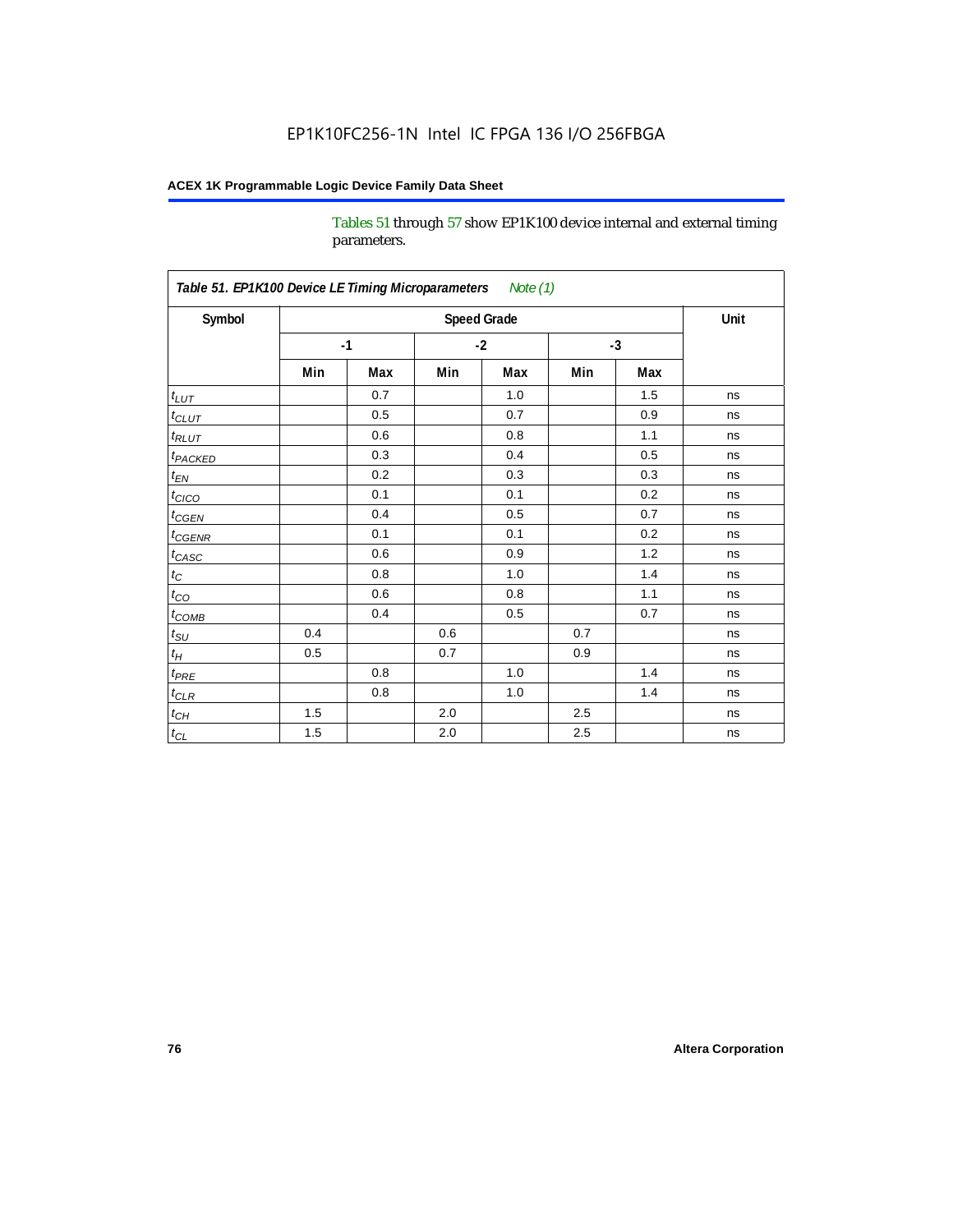| Table 52. EP1K100 Device IOE Timing Microparameters Note (1) |     |      |         |                    |     |      |      |  |  |
|--------------------------------------------------------------|-----|------|---------|--------------------|-----|------|------|--|--|
| Symbol                                                       |     |      |         | <b>Speed Grade</b> |     |      | Unit |  |  |
|                                                              |     | $-1$ |         | $-2$               |     | $-3$ |      |  |  |
|                                                              | Min | Max  | Min     | Max                | Min | Max  |      |  |  |
| t <sub>IOD</sub>                                             |     | 1.7  |         | 2.0                |     | 2.6  | ns   |  |  |
| $t_{\text{IOC}}$                                             |     | 0.0  |         | 0.0                |     | 0.0  | ns   |  |  |
| $t_{IOCO}$                                                   |     | 1.4  |         | 1.6                |     | 2.1  | ns   |  |  |
| $t_{IOCOMB}$                                                 |     | 0.5  |         | 0.7                |     | 0.9  | ns   |  |  |
| $t_{IOSU}$                                                   | 0.8 |      | $1.0\,$ |                    | 1.3 |      | ns   |  |  |
| $t_{IOH}$                                                    | 0.7 |      | 0.9     |                    | 1.2 |      | ns   |  |  |
| $t_{IOCLR}$                                                  |     | 0.5  |         | 0.7                |     | 0.9  | ns   |  |  |
| $t_{OD1}$                                                    |     | 3.0  |         | 4.2                |     | 5.6  | ns   |  |  |
| $t_{OD2}$                                                    |     | 3.0  |         | 4.2                |     | 5.6  | ns   |  |  |
|                                                              |     | 4.0  |         | 5.5                |     | 7.3  | ns   |  |  |
| $\frac{t_{OD3}}{t_{XZ}}$                                     |     | 3.5  |         | 4.6                |     | 6.1  | ns   |  |  |
| $t_{ZX1}$                                                    |     | 3.5  |         | 4.6                |     | 6.1  | ns   |  |  |
| $t_{ZX2}$                                                    |     | 3.5  |         | 4.6                |     | 6.1  | ns   |  |  |
| $t_{ZX3}$                                                    |     | 4.5  |         | 5.9                |     | 7.8  | ns   |  |  |
| $t_{INREG}$                                                  |     | 2.0  |         | 2.6                |     | 3.5  | ns   |  |  |
| $t_{IOFD}$                                                   |     | 0.5  |         | 0.8                |     | 1.2  | ns   |  |  |
| $t_{INCOMB}$                                                 |     | 0.5  |         | 0.8                |     | 1.2  | ns   |  |  |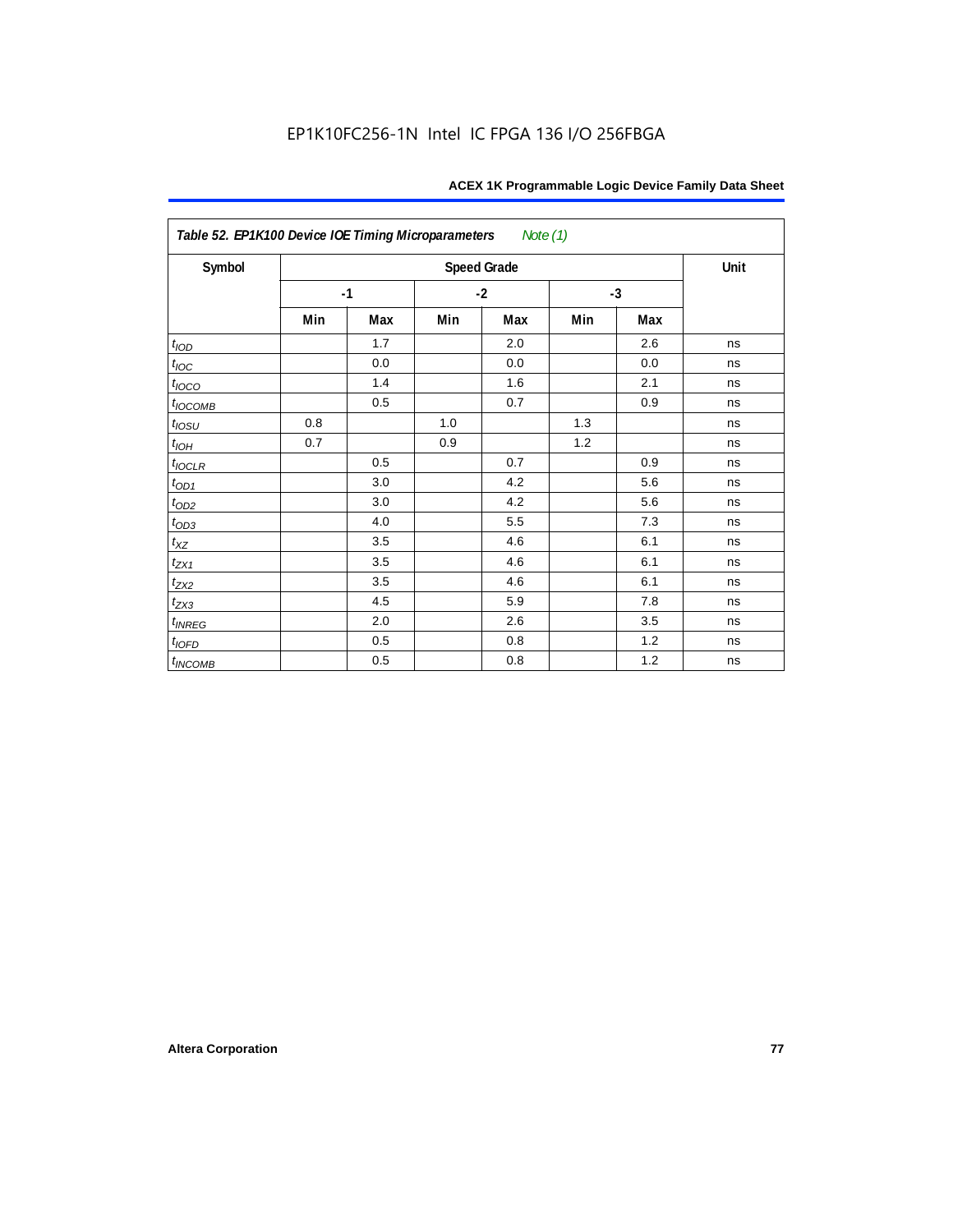| Symbol                  |     | Unit |     |      |      |     |    |
|-------------------------|-----|------|-----|------|------|-----|----|
|                         |     | $-1$ |     | $-2$ | $-3$ |     |    |
|                         | Min | Max  | Min | Max  | Min  | Max |    |
| <sup>t</sup> EABDATA1   |     | 1.5  |     | 2.0  |      | 2.6 | ns |
| <sup>t</sup> EABDATA1   |     | 0.0  |     | 0.0  |      | 0.0 | ns |
| t <sub>EABWE1</sub>     |     | 1.5  |     | 2.0  |      | 2.6 | ns |
| <sup>t</sup> EABWE2     |     | 0.3  |     | 0.4  |      | 0.5 | ns |
| <sup>t</sup> EABRE1     |     | 0.3  |     | 0.4  |      | 0.5 | ns |
| <sup>t</sup> EABRE2     |     | 0.0  |     | 0.0  |      | 0.0 | ns |
| <sup>t</sup> EABCLK     |     | 0.0  |     | 0.0  |      | 0.0 | ns |
| t <sub>EABCO</sub>      |     | 0.3  |     | 0.4  |      | 0.5 | ns |
| <i><b>EABBYPASS</b></i> |     | 0.1  |     | 0.1  |      | 0.2 | ns |
| t <sub>EABSU</sub>      | 0.8 |      | 1.0 |      | 1.4  |     | ns |
| t <sub>EABH</sub>       | 0.1 |      | 0.1 |      | 0.2  |     | ns |
| <sup>t</sup> EABCLR     | 0.3 |      | 0.4 |      | 0.5  |     | ns |
| $t_{AA}$                |     | 4.0  |     | 5.1  |      | 6.6 | ns |
| $t_{\mathit{WP}}$       | 2.7 |      | 3.5 |      | 4.7  |     | ns |
| $t_{RP}$                | 1.0 |      | 1.3 |      | 1.7  |     | ns |
| $t_{WDSU}$              | 1.0 |      | 1.3 |      | 1.7  |     | ns |
| $t_{WDH}$               | 0.2 |      | 0.2 |      | 0.3  |     | ns |
| $t_{WASU}$              | 1.6 |      | 2.1 |      | 2.8  |     | ns |
| $t_{WAH}$               | 1.6 |      | 2.1 |      | 2.8  |     | ns |
| t <sub>RASU</sub>       | 3.0 |      | 3.9 |      | 5.2  |     | ns |
| $t_{RAH}$               | 0.1 |      | 0.1 |      | 0.2  |     | ns |
| $t_{WO}$                |     | 1.5  |     | 2.0  |      | 2.6 | ns |
| $t_{DD}$                |     | 1.5  |     | 2.0  |      | 2.6 | ns |
| t <sub>EABOUT</sub>     |     | 0.2  |     | 0.3  |      | 0.3 | ns |
| t <sub>EABCH</sub>      | 1.5 |      | 2.0 |      | 2.5  |     | ns |
| $t_{EABCL}$             | 2.7 |      | 3.5 |      | 4.7  |     | ns |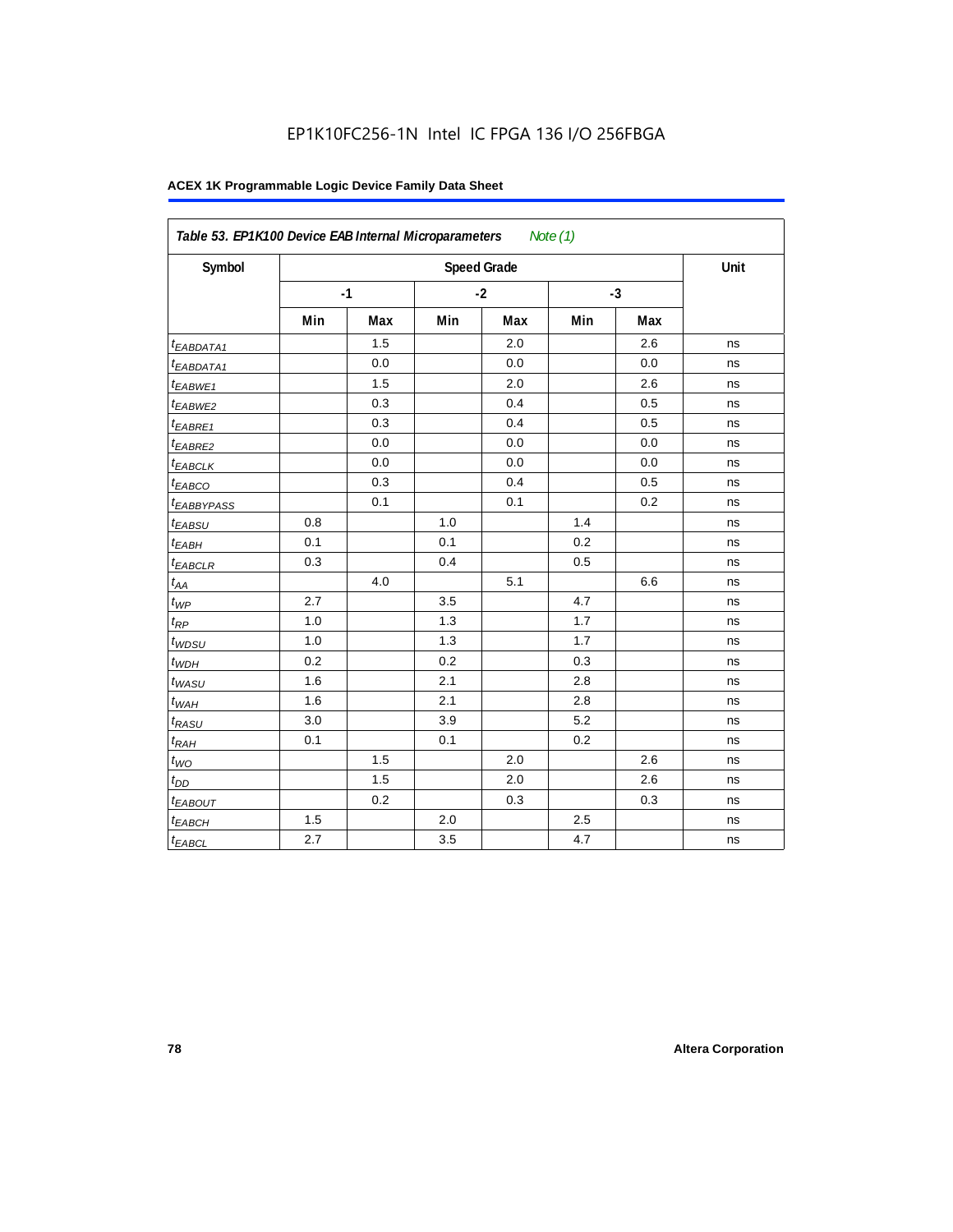| Table 54. EP1K100 Device EAB Internal Timing Macroparameters<br>Note $(1)$ |                      |     |     |                    |      |     |      |  |  |
|----------------------------------------------------------------------------|----------------------|-----|-----|--------------------|------|-----|------|--|--|
| Symbol                                                                     |                      |     |     | <b>Speed Grade</b> |      |     | Unit |  |  |
|                                                                            | $-2$<br>$-1$<br>$-3$ |     |     |                    |      |     |      |  |  |
|                                                                            | Min                  | Max | Min | Max                | Min  | Max |      |  |  |
| $t_{EABA}$                                                                 |                      | 5.9 |     | 7.6                |      | 9.9 | ns   |  |  |
| t <sub>EABRCOMB</sub>                                                      | 5.9                  |     | 7.6 |                    | 9.9  |     | ns   |  |  |
| <sup>t</sup> EABRCREG                                                      | 5.1                  |     | 6.5 |                    | 8.5  |     | ns   |  |  |
| $t_{EABWP}$                                                                | 2.7                  |     | 3.5 |                    | 4.7  |     | ns   |  |  |
| <sup>t</sup> EABWCOMB                                                      | 5.9                  |     | 7.7 |                    | 10.3 |     | ns   |  |  |
| <b><i>EABWCREG</i></b>                                                     | 5.4                  |     | 7.0 |                    | 9.4  |     | ns   |  |  |
| $t_{EABDD}$                                                                |                      | 3.4 |     | 4.5                |      | 5.9 | ns   |  |  |
| <b><i>EABDATACO</i></b>                                                    |                      | 0.5 |     | 0.7                |      | 0.8 | ns   |  |  |
| <b><i>EABDATASU</i></b>                                                    | 0.8                  |     | 1.0 |                    | 1.4  |     | ns   |  |  |
| <sup>t</sup> EABDATAH                                                      | 0.1                  |     | 0.1 |                    | 0.2  |     | ns   |  |  |
| t <sub>EABWESU</sub>                                                       | 1.1                  |     | 1.4 |                    | 1.9  |     | ns   |  |  |
| <sup>t</sup> EABWEH                                                        | 0.0                  |     | 0.0 |                    | 0.0  |     | ns   |  |  |
| <sup>t</sup> EABWDSU                                                       | 1.0                  |     | 1.3 |                    | 1.7  |     | ns   |  |  |
| <sup>t</sup> EABWDH                                                        | 0.2                  |     | 0.2 |                    | 0.3  |     | ns   |  |  |
| <sup>t</sup> EABWASU                                                       | 4.1                  |     | 5.2 |                    | 6.8  |     | ns   |  |  |
| <sup>t</sup> EABWAH                                                        | 0.0                  |     | 0.0 |                    | 0.0  |     | ns   |  |  |
| t <sub>EABWO</sub>                                                         |                      | 3.4 |     | 4.5                |      | 5.9 | ns   |  |  |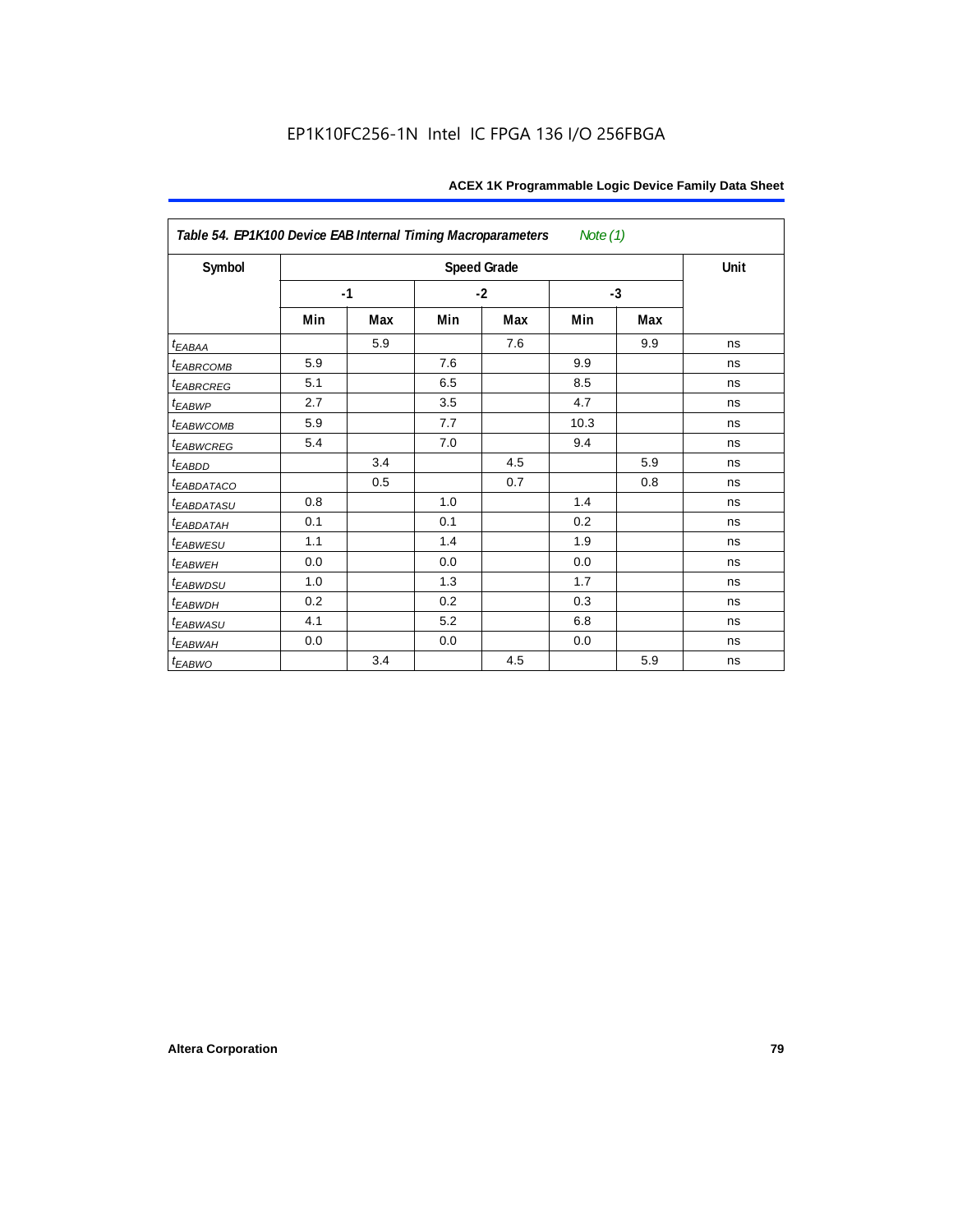| Table 55. EP1K100 Device Interconnect Timing Microparameters<br>Note (1) |     |      |     |      |      |     |    |  |  |  |
|--------------------------------------------------------------------------|-----|------|-----|------|------|-----|----|--|--|--|
| Symbol                                                                   |     | Unit |     |      |      |     |    |  |  |  |
|                                                                          |     | $-1$ |     | $-2$ | $-3$ |     |    |  |  |  |
|                                                                          | Min | Max  | Min | Max  | Min  | Max |    |  |  |  |
| t <sub>DIN2IOE</sub>                                                     |     | 3.1  |     | 3.6  |      | 4.4 | ns |  |  |  |
| <sup>t</sup> DIN2LE                                                      |     | 0.3  |     | 0.4  |      | 0.5 | ns |  |  |  |
| <sup>t</sup> DIN2DATA                                                    |     | 1.6  |     | 1.8  |      | 2.0 | ns |  |  |  |
| <sup>t</sup> DCLK2IOE                                                    |     | 0.8  |     | 1.1  |      | 1.4 | ns |  |  |  |
| <sup>t</sup> DCLK2LE                                                     |     | 0.3  |     | 0.4  |      | 0.5 | ns |  |  |  |
| <sup>t</sup> SAMELAB                                                     |     | 0.1  |     | 0.1  |      | 0.2 | ns |  |  |  |
| <sup>t</sup> SAMEROW                                                     |     | 1.5  |     | 2.5  |      | 3.4 | ns |  |  |  |
| <sup>t</sup> SAMECOLUMN                                                  |     | 0.4  |     | 1.0  |      | 1.6 | ns |  |  |  |
| <i><b>IDIFFROW</b></i>                                                   |     | 1.9  |     | 3.5  |      | 5.0 | ns |  |  |  |
| <sup>t</sup> TWOROWS                                                     |     | 3.4  |     | 6.0  |      | 8.4 | ns |  |  |  |
| <sup>t</sup> LEPERIPH                                                    |     | 4.3  |     | 5.4  |      | 6.5 | ns |  |  |  |
| <sup>t</sup> LABCARRY                                                    |     | 0.5  |     | 0.7  |      | 0.9 | ns |  |  |  |
| <sup>t</sup> LABCASC                                                     |     | 0.8  |     | 1.0  |      | 1.4 | ns |  |  |  |

| Table 56. EP1K100 External Timing Parameters Notes (1), (2) |     |                      |     |      |     |      |    |  |  |  |
|-------------------------------------------------------------|-----|----------------------|-----|------|-----|------|----|--|--|--|
| Symbol                                                      |     | Unit                 |     |      |     |      |    |  |  |  |
|                                                             |     | $-1$<br>$-2$<br>$-3$ |     |      |     |      |    |  |  |  |
|                                                             | Min | Max                  | Min | Max  | Min | Max  |    |  |  |  |
| t <sub>DRR</sub>                                            |     | 9.0                  |     | 12.0 |     | 16.0 | ns |  |  |  |
| $t_{INSU}$ (3)                                              | 2.0 |                      | 2.5 |      | 3.3 |      | ns |  |  |  |
| $t_{INH}$ (3)                                               | 0.0 |                      | 0.0 |      | 0.0 |      | ns |  |  |  |
| $t_{OUTCO}$ (3)                                             | 2.0 | 5.2                  | 2.0 | 6.9  | 2.0 | 9.1  | ns |  |  |  |
| $t_{INSU}$ (4)                                              | 2.0 |                      | 2.2 |      |     |      | ns |  |  |  |
| $t_{INH}$ (4)                                               | 0.0 |                      | 0.0 |      |     |      | ns |  |  |  |
| toutco $(4)$                                                | 0.5 | 3.0                  | 0.5 | 4.6  |     |      | ns |  |  |  |
| t <sub>PCISU</sub>                                          | 3.0 |                      | 6.2 |      |     |      | ns |  |  |  |
| t <sub>PCIH</sub>                                           | 0.0 |                      | 0.0 |      | -   |      | ns |  |  |  |
| t <sub>PCICO</sub>                                          | 2.0 | 6.0                  | 2.0 | 6.9  |     |      | ns |  |  |  |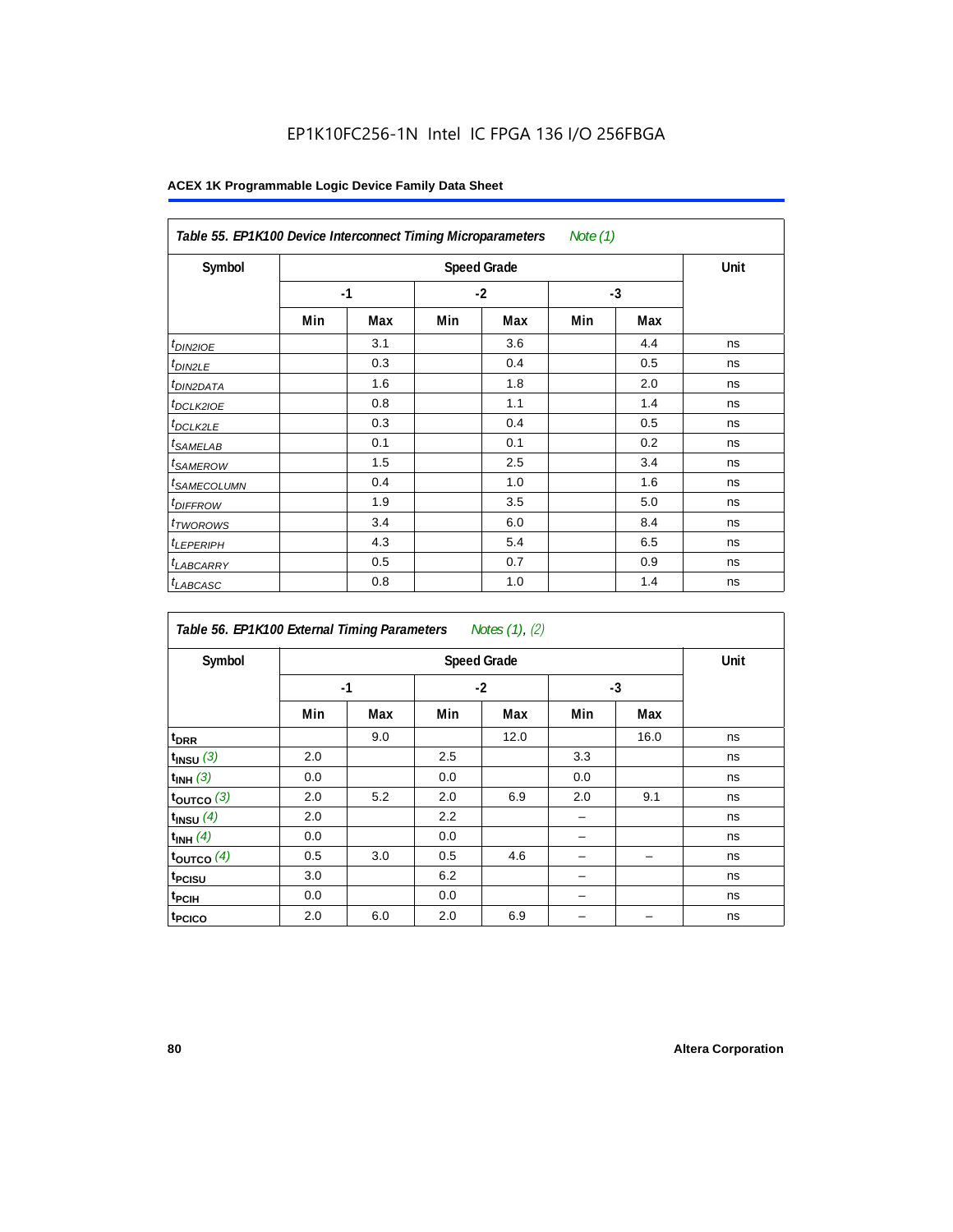| Notes $(1)$ , $(2)$<br>Table 57. EP1K100 External Bidirectional Timing Parameters |                    |     |      |     |      |      |    |
|-----------------------------------------------------------------------------------|--------------------|-----|------|-----|------|------|----|
| Symbol                                                                            | <b>Speed Grade</b> |     |      |     |      | Unit |    |
|                                                                                   | $-1$               |     | $-2$ |     | $-3$ |      |    |
|                                                                                   | Min                | Max | Min  | Max | Min  | Max  |    |
| $t_{INSUBIDIR}$ (3)                                                               | 1.7                |     | 2.5  |     | 3.3  |      | ns |
| $t_{INHBIDIR}$ (3)                                                                | 0.0                |     | 0.0  |     | 0.0  |      | ns |
| $t_{INSUBIDIR}(4)$                                                                | 2.0                |     | 2.8  |     |      |      | ns |
| $t_{INHBIDIR}$ (4)                                                                | 0.0                |     | 0.0  |     |      |      | ns |
| $t_{\text{OUTCOBIDIR}}$ (3)                                                       | 2.0                | 5.2 | 2.0  | 6.9 | 2.0  | 9.1  | ns |
| $t_{XZBIDIR}$ (3)                                                                 |                    | 5.6 |      | 7.5 |      | 10.1 | ns |
| $t_{ZXBIDIR}$ (3)                                                                 |                    | 5.6 |      | 7.5 |      | 10.1 | ns |
| $t_{\text{OUTCOBIDIR}}$ (4)                                                       | 0.5                | 3.0 | 0.5  | 4.6 |      |      | ns |
| $t_{XZBIDIR}$ (4)                                                                 |                    | 4.6 |      | 6.5 |      |      | ns |
| $t_{ZXBIDIR}$ (4)                                                                 |                    | 4.6 |      | 6.5 |      |      | ns |

# *Notes to tables:*<br>(1) All timing p

(1) All timing parameters are described in Tables 22 through  $29$  in this data sheet.<br>(2) These parameters are specified by characterization.

(2) These parameters are specified by characterization.<br>(3) This parameter is measured without the use of the C

(3) This parameter is measured without the use of the ClockLock or ClockBoost circuits.<br>(4) This parameter is measured with the use of the ClockLock or ClockBoost circuits.

This parameter is measured with the use of the ClockLock or ClockBoost circuits.

## **Power Consumption**

The supply power (P) for ACEX 1K devices can be calculated with the following equation:

 $P = P_{INT} + P_{IO} = (I_{CCSTANDBY} + I_{CCACTIVE}) \times V_{CC} + P_{IO}$ 

The I<sub>CCACTIVE</sub> value depends on the switching frequency and the application logic. This value is calculated based on the amount of current that each LE typically consumes. The  $P_{IO}$  value, which depends on the device output load characteristics and switching frequency, can be calculated using the guidelines given in *Application Note 74 (Evaluating Power for Altera Devices)*.

**1 Compared to the rest of the device, the embedded array** consumes a negligible amount of power. Therefore, the embedded array can be ignored when calculating supply current.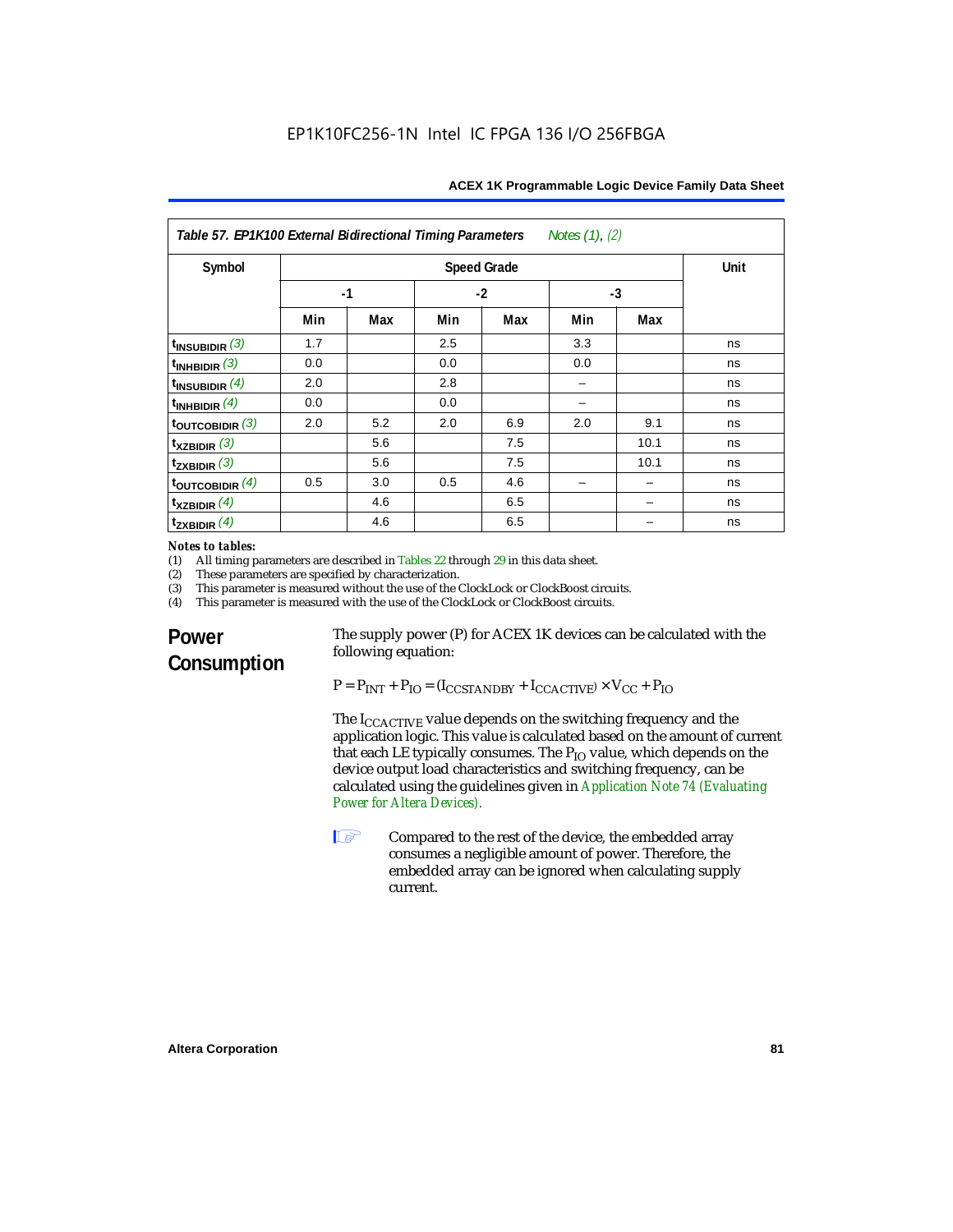The  $I_{CCACTIVE}$  value can be calculated with the following equation:

 $I_{\text{CCACTIVE}} = K \times f_{\text{MAX}} \times N \times \text{tog}_{\text{LC}} (\mu A)$ 

Where:

| $f_{MAX}$  | $=$     | Maximum operating frequency in MHz            |
|------------|---------|-----------------------------------------------|
| N          | $=$ $-$ | Total number of LEs used in the device        |
| $log_{LC}$ | $=$     | Average percent of LEs toggling at each clock |
|            |         | (typically $12.5\%$ )                         |
| K          |         | $=$ Constant                                  |

Table 58 provides the constant (K) values for ACEX 1K devices.

| Table 58. ACEX 1K Constant Values |         |  |
|-----------------------------------|---------|--|
| <b>Device</b>                     | K Value |  |
| EP1K10                            | 4.5     |  |
| EP1K30                            | 4.5     |  |
| <b>EP1K50</b>                     | 4.5     |  |
| EP1K100                           | 4.5     |  |

This supply power calculation provides an  $I_{CC}$  estimate based on typical conditions with no output load. The actual  $I_{CC}$  should be verified during operation because this measurement is sensitive to the actual pattern in the device and the environmental operating conditions.

To better reflect actual designs, the power model (and the constant K in the power calculation equations) for continuous interconnect ACEX 1K devices assumes that LEs drive FastTrack Interconnect channels. In contrast, the power model of segmented FPGAs assumes that all LEs drive only one short interconnect segment. This assumption may lead to inaccurate results when compared to measured power consumption for actual designs in segmented FPGAs.

Figure 31 shows the relationship between the current and operating frequency of ACEX 1K devices. For information on other ACEX 1K devices, contact Altera Applications at (800) 800-EPLD.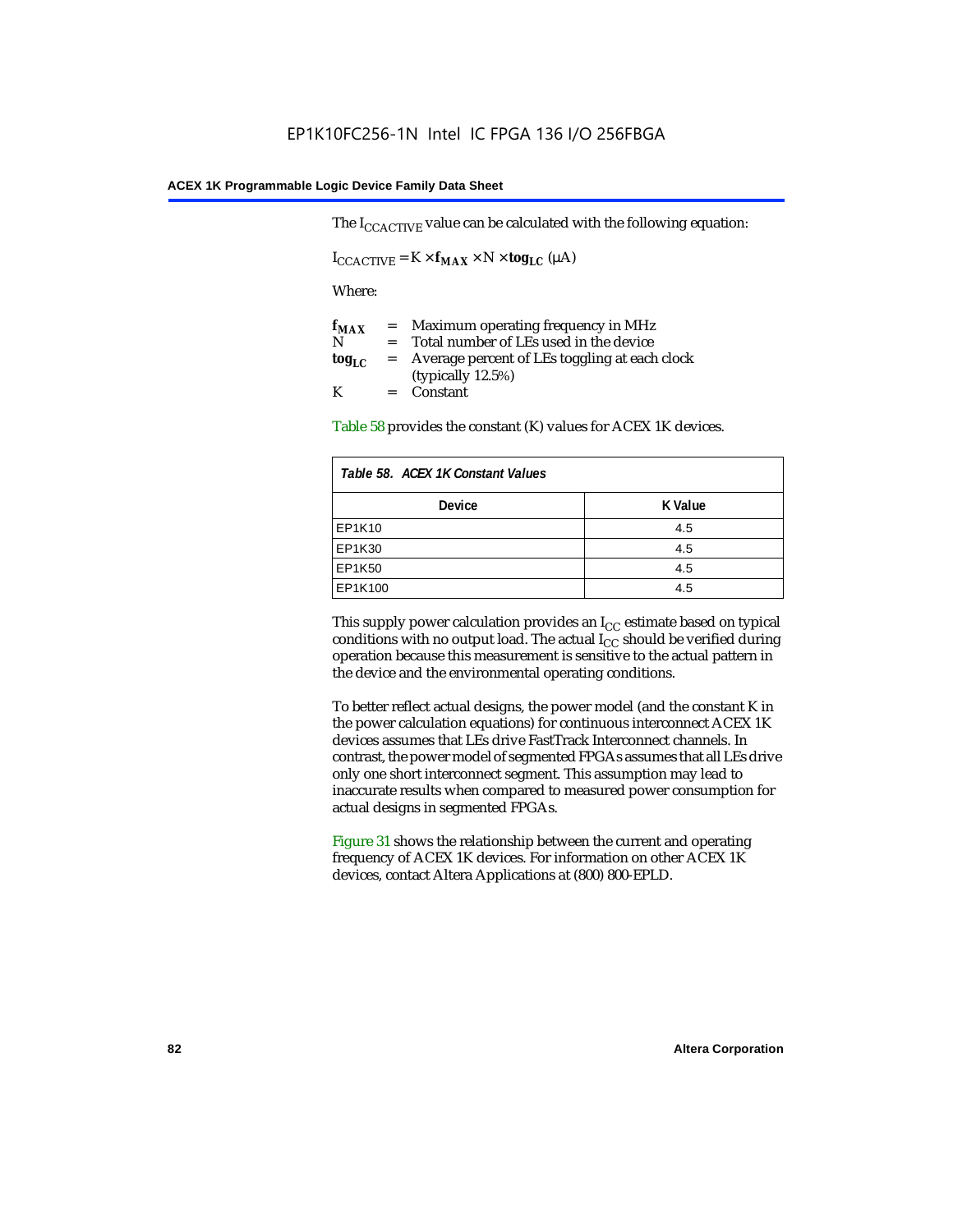



### **Configuration & Operation**

The ACEX 1K architecture supports several configuration schemes. This section summarizes the device operating modes and available device configuration schemes.

### **Operating Modes**

The ACEX 1K architecture uses SRAM configuration elements that require configuration data to be loaded every time the circuit powers up. The process of physically loading the SRAM data into the device is called *configuration*. Before configuration, as  $V_{CC}$  rises, the device initiates a Power-On Reset (POR). This POR event clears the device and prepares it for configuration. The ACEX 1K POR time does not exceed 50 µs.

**1** When configuring with a configuration device, refer to the relevant configuration device data sheet for POR timing information.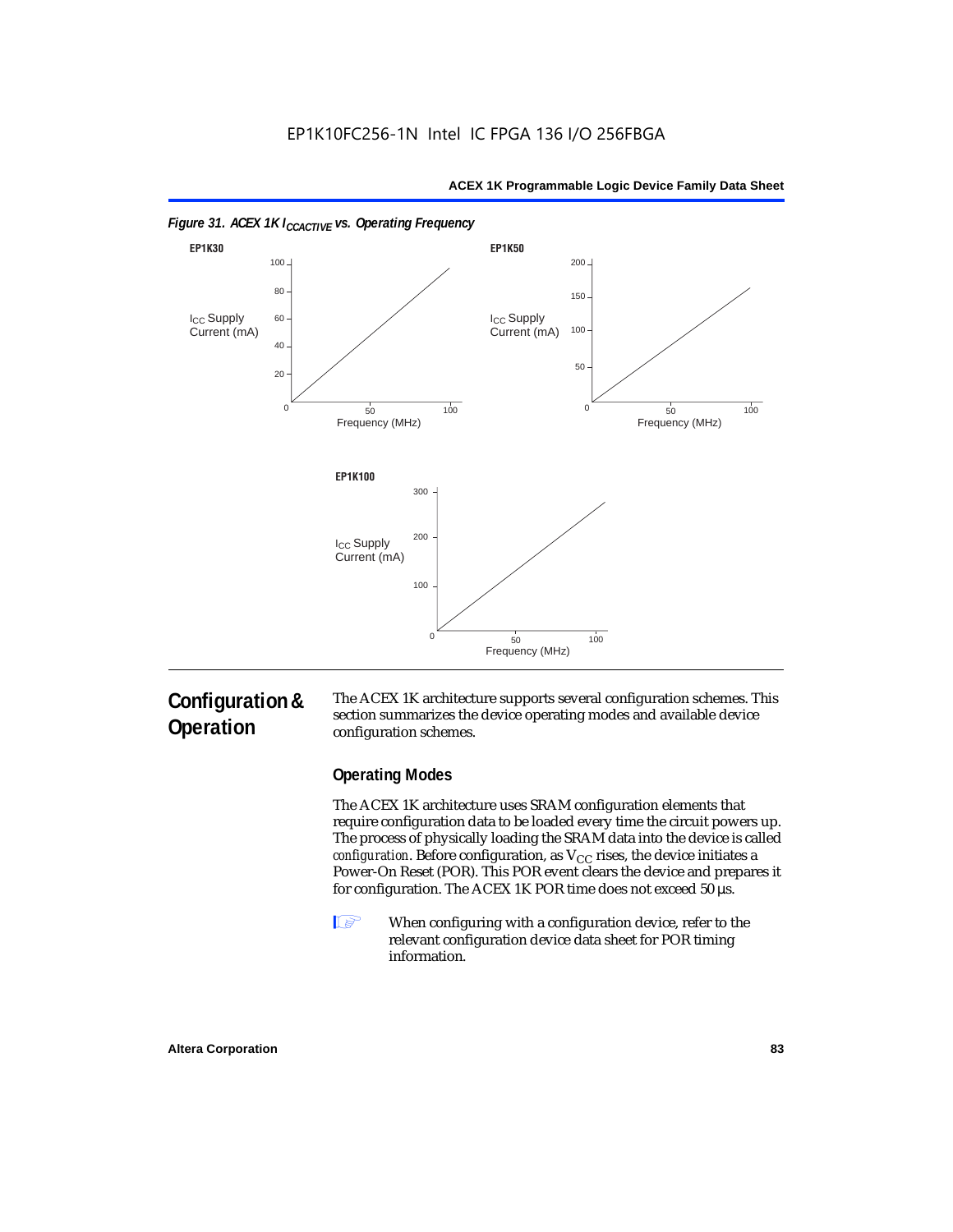During initialization, which occurs immediately after configuration, the device resets registers, enables I/O pins, and begins to operate as a logic device. Before and during configuration, all I/O pins (except dedicated inputs, clock, or configuration pins) are pulled high by a weak pull-up resistor. Together, the configuration and initialization processes are called *command mode*; normal device operation is called *user mode*.

SRAM configuration elements allow ACEX 1K devices to be reconfigured in-circuit by loading new configuration data into the device. Real-time reconfiguration is performed by forcing the device into command mode with a device pin, loading different configuration data, re-initializing the device, and resuming user-mode operation. The entire reconfiguration process requires less than 40 ms and can be used to reconfigure an entire system dynamically. In-field upgrades can be performed by distributing new configuration files.

### **Configuration Schemes**

The configuration data for an ACEX 1K device can be loaded with one of five configuration schemes (see Table 59), chosen on the basis of the target application. An EPC16, EPC2, EPC1, or EPC1441 configuration device, intelligent controller, or the JTAG port can be used to control the configuration of a ACEX 1K device, allowing automatic configuration on system power-up.

Multiple ACEX 1K devices can be configured in any of the five configuration schemes by connecting the configuration enable (nCE) and configuration enable output (nCEO) pins on each device. Additional APEX 20K, APEX 20KE, FLEX 10K, FLEX 10KA, FLEX 10KE, ACEX 1K, and FLEX 6000 devices can be configured in the same serial chain.

| Table 59. Data Sources for ACEX 1K Configuration |                                                                                                     |
|--------------------------------------------------|-----------------------------------------------------------------------------------------------------|
| <b>Configuration Scheme</b>                      | Data Source                                                                                         |
| Configuration device                             | EPC16, EPC2, EPC1, or EPC1441 configuration device                                                  |
| Passive serial (PS)                              | BitBlaster or ByteBlasterMV download cables, or serial data<br>source                               |
| Passive parallel asynchronous (PPA)              | Parallel data source                                                                                |
| Passive parallel synchronous (PPS)               | Parallel data source                                                                                |
| <b>JTAG</b>                                      | BitBlaster or ByteBlasterMV download cables, or<br>microprocessor with a Jam STAPL File or JBC File |

## **Device Pin-Outs**

See the Altera web site (**http://www.altera.com**) or the *Altera Documentation Library* for pin-out information.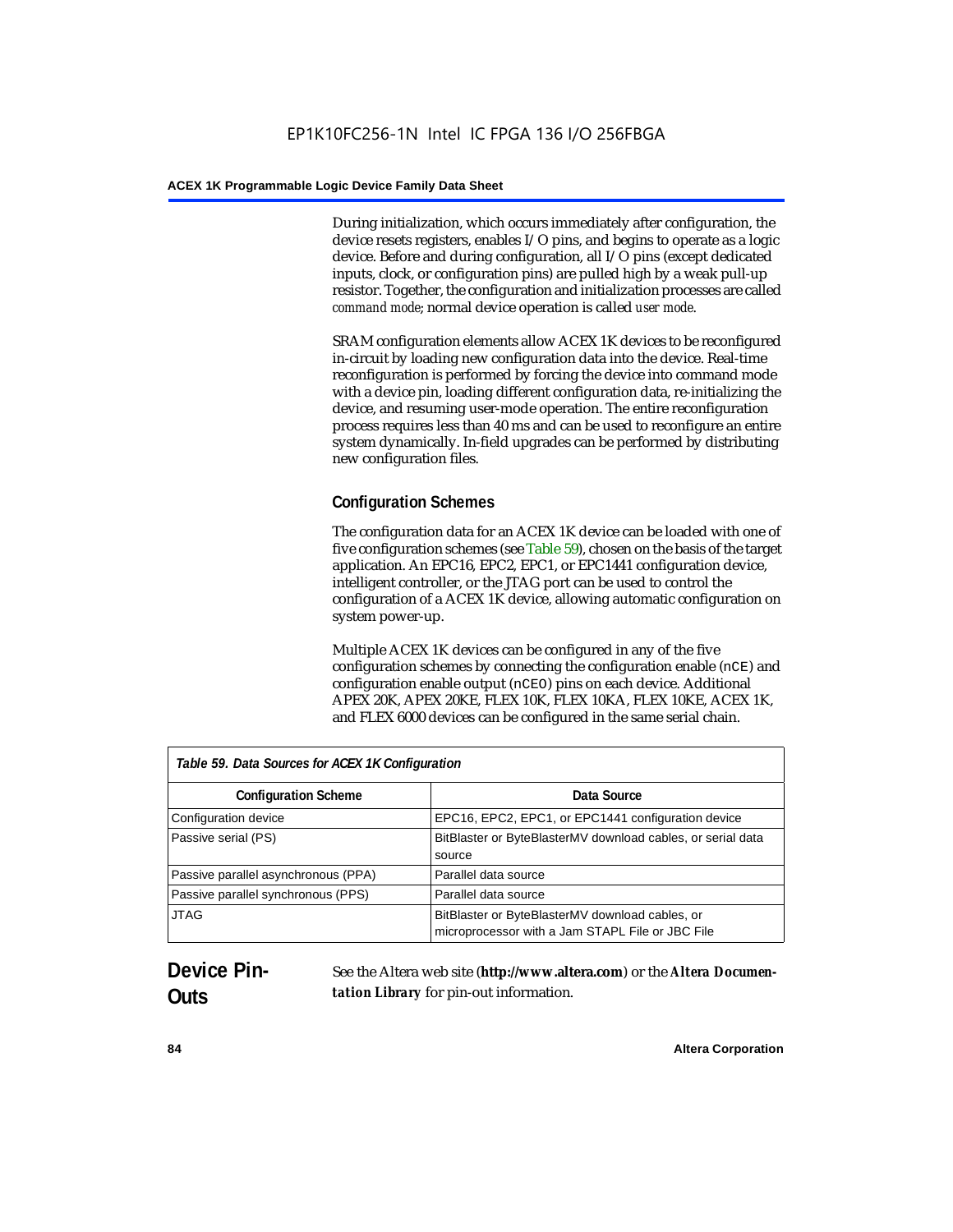| <b>Revision</b><br><b>History</b> | The information contained in the ACEX 1K Programmable Logic Device<br>Family Data Sheet version 3.4 supersedes information published in<br>previous versions. |  |  |
|-----------------------------------|---------------------------------------------------------------------------------------------------------------------------------------------------------------|--|--|
|                                   | The following changes were made to the ACEX 1K Programmable Logic<br>Device Family Data Sheet version 3.4: added extended temperature<br>support.             |  |  |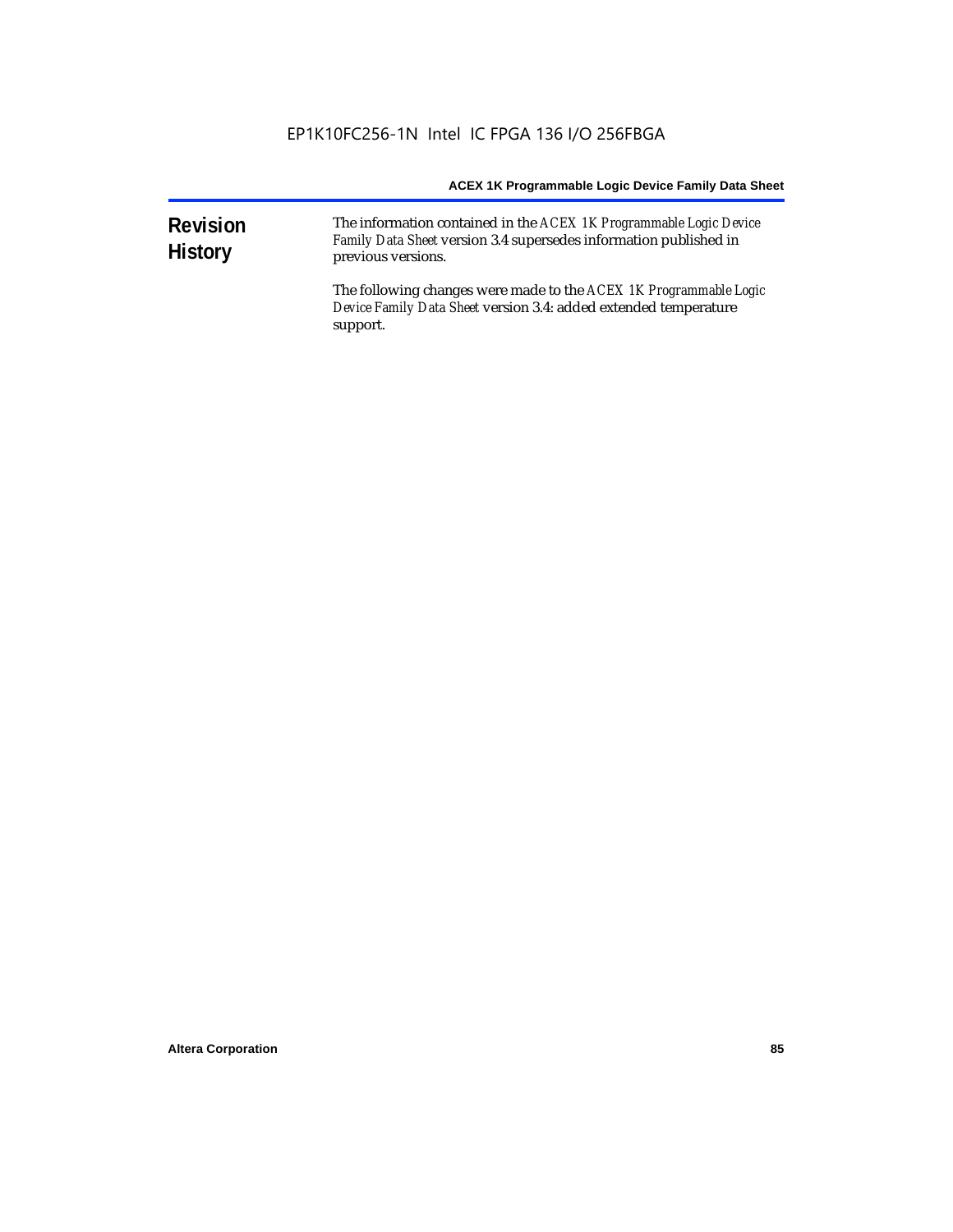

101 Innovation Drive San Jose, CA 95134 (408) 544-7000 www.altera.com Applications Hotline: (800) 800-EPLD Literature Services: lit\_req@altera.com

Copyright © 2003 Altera Corporation. All rights reserved. Altera, The Programmable Solutions Company, the stylized Altera logo, specific device designations, and all other words and logos that are identified as trademarks and/or service marks are, unless noted otherwise, the trademarks and service marks of Altera Corporation in the U.S. and other countries. All other product or service names are the property of their respective holders. Altera products are protected under numerous U.S. and foreign patents and pending applications, maskwork rights, and copyrights. Altera warrants performance of its semiconductor products to current specifications in accordance with Altera's standard warranty, but reserves the right to make changes to any products and services at any time without notice. Altera assumes no responsibility or liability

arising out of the application or use of any information, product, or service described herein except as expressly agreed to in writing by Altera Corporation. Altera customers are advised to obtain the latest version of device specifications before relying on any published information and before placing orders for products or services.



**86 Altera Corporation**